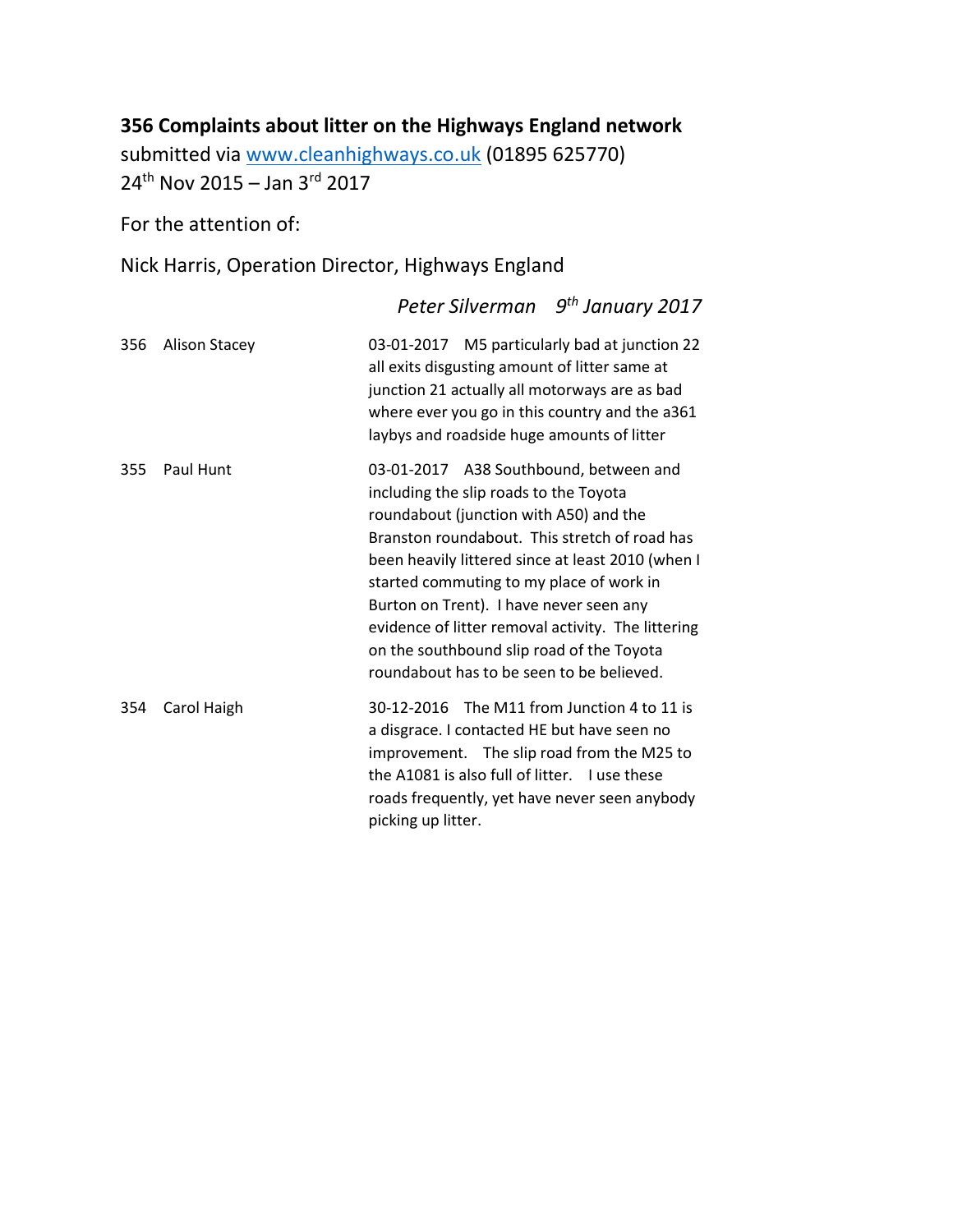| 353 | Henry Neil Linaker | 28-12-2016 M65 - Approaching (and at)<br>Junction 6, south-west bound carriageway @<br>15:45 - 15:50 on Thursday 28 12 2016 -<br>Articulated lorry P63 VRF. During my<br>approach to the junction, I became aware of an<br>unusual amount of airborne rubbish and<br>realized that it was coming from a large green<br>lorry with a huge and high-sided (but open-<br>topped) container. I halted at the junction's<br>traffic lights, in the nearside lane, where the<br>offending vehicle was already stopped,<br>alongside me, in the next lane. Before we<br>moved away from the lights, I noticed that<br>there was a full-length, full-width, net attached<br>to, and along, the nearside of the container,<br>instead of being positioned to completely cover<br>I recall reading something to<br>its open top!<br>the effect that the lorry was on loan to<br>Lancashire County Council. I hope that this<br>information will help you to identify the<br>miscreant and to persuade that individual to<br>act more responsibly, in future. Please be<br>kind enough to arrange for this message to be<br>acknowledged and for a copy of it to be<br>emailed to me at:- enanday@uwclub.net :<br>thank you |
|-----|--------------------|------------------------------------------------------------------------------------------------------------------------------------------------------------------------------------------------------------------------------------------------------------------------------------------------------------------------------------------------------------------------------------------------------------------------------------------------------------------------------------------------------------------------------------------------------------------------------------------------------------------------------------------------------------------------------------------------------------------------------------------------------------------------------------------------------------------------------------------------------------------------------------------------------------------------------------------------------------------------------------------------------------------------------------------------------------------------------------------------------------------------------------------------------------------------------------------------------------------|
| 352 | lorraine plumb     | 28-12-2016 I would like to complain about the<br>amount of rubbish on the A2 East Rochester<br>Way section Blackfen to Falconwood it looks<br>like a tip. I live directly on East Rochester Way<br>and the volume of rubbish on the road is<br>disgusting, and I am sure a health hazard.<br>There doesn't seem to be any regular cleaning<br>of litter, apart from me having to clear the litter<br>that has blown into my front garden on a<br>weekly basis. Please can something be done to<br>tackle this, if you go abroad you don't see any<br>roads as disgusting as this.                                                                                                                                                                                                                                                                                                                                                                                                                                                                                                                                                                                                                                |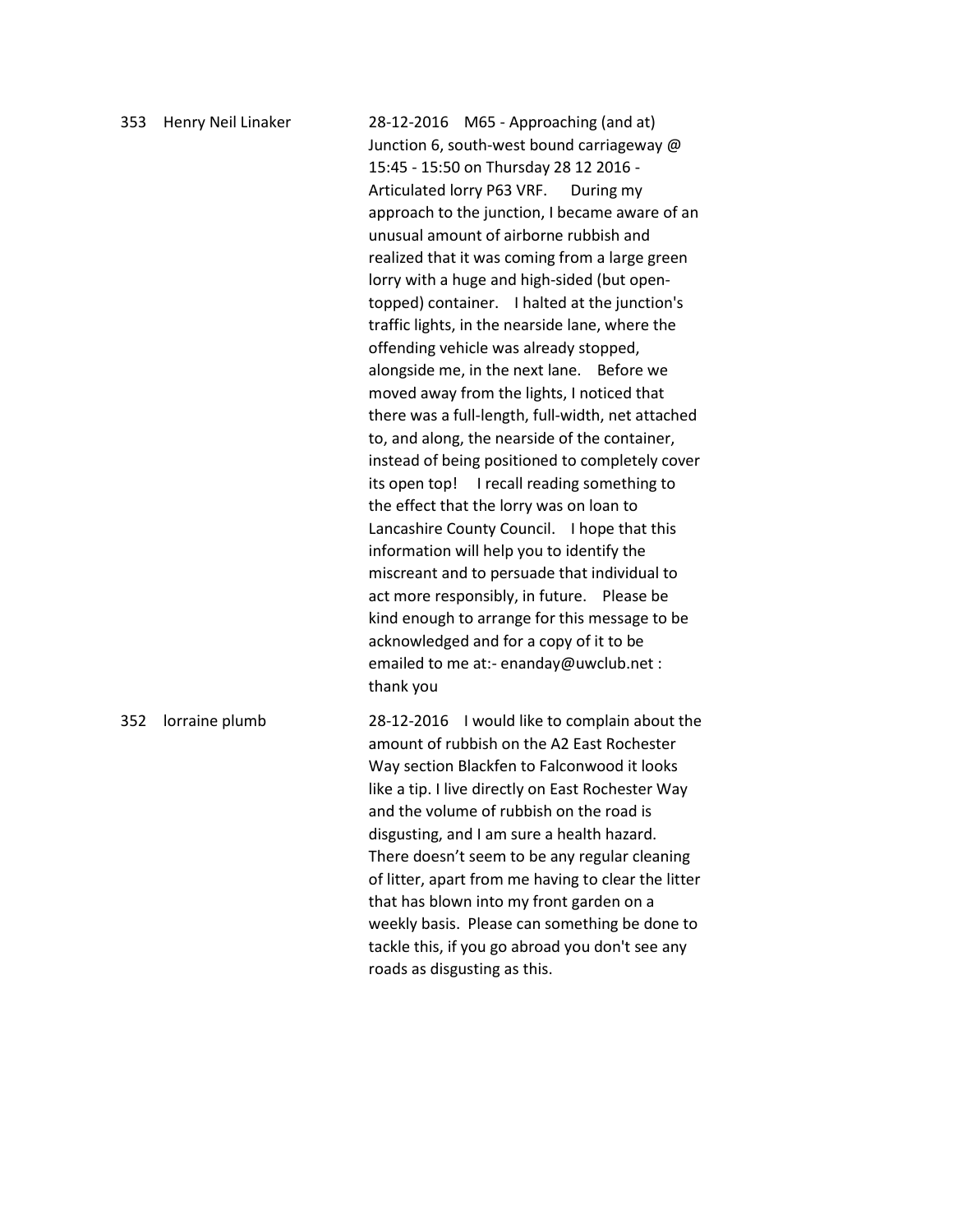| 351 | Julia Morgan   | 27-12-2016 Christmas 2016 we used the A14<br>from junction with M6 eastwards. There was a<br>disgusting stream of litter strewn along the<br>edge/banks of the road both sides. Please can<br>this be cleared up and public educated about<br>littering and fined if caught doing so. Thank<br>you.                                                                                                                                                                                                                     |
|-----|----------------|-------------------------------------------------------------------------------------------------------------------------------------------------------------------------------------------------------------------------------------------------------------------------------------------------------------------------------------------------------------------------------------------------------------------------------------------------------------------------------------------------------------------------|
| 350 | Roberta Foster | 24-12-2016 M6 Southbound from Preston to<br>A14 to M11 to Bishop's Stortford. M6 verges<br>through Birmingham filthy. A14 disgusting,<br>appalling, disgraceful, litter bins overflowing in<br>laybys or overturned or non exsistant. What a<br>disgrace for tourists to Cambridge to see such a<br>disgusting mess. Travelled 231 miles today not<br>seen any litter picking in progress on M6, A14<br>or M11. Thought the M65 east and west was<br>bad but have to say the A14 wins for rubbish by<br>a mile or more. |
| 349 | Lesley Pocock  | 23-12-2016 The entire length of the M4 is a<br>disgrace with litter on nearly all verges                                                                                                                                                                                                                                                                                                                                                                                                                                |
| 348 | james miller   | 18-12-2016 M4 J15 to J19, Appalling for<br>whole section (Grade D), managed by Skanska,<br>Kier section is far cleaner. Raised formal<br>complaint with HE.                                                                                                                                                                                                                                                                                                                                                             |
| 347 | lain Ambler    | 14-12-2016 M11 Northbound & southbound<br>from junction with N Circular to junction with<br>M25 has seen lots more litter build up over last<br>6 months, and does not appear to have been<br>cleaned. Lots of industrial litter. Stretch<br>immediately north of A406 particularly bad.<br>Central reservation has never been cleaned.                                                                                                                                                                                 |
| 346 | ceri blower    | I regularly travel up and down to<br>13-12-2016<br>Cornwall on the M4/M5. I have noticed that<br>the litter on these roads is getting worse,<br>particularly around busy junctions like<br>Reading/Swindon/Bristol areas. If it is possible<br>fro cameras to catch people speeding why not<br>also littering?                                                                                                                                                                                                          |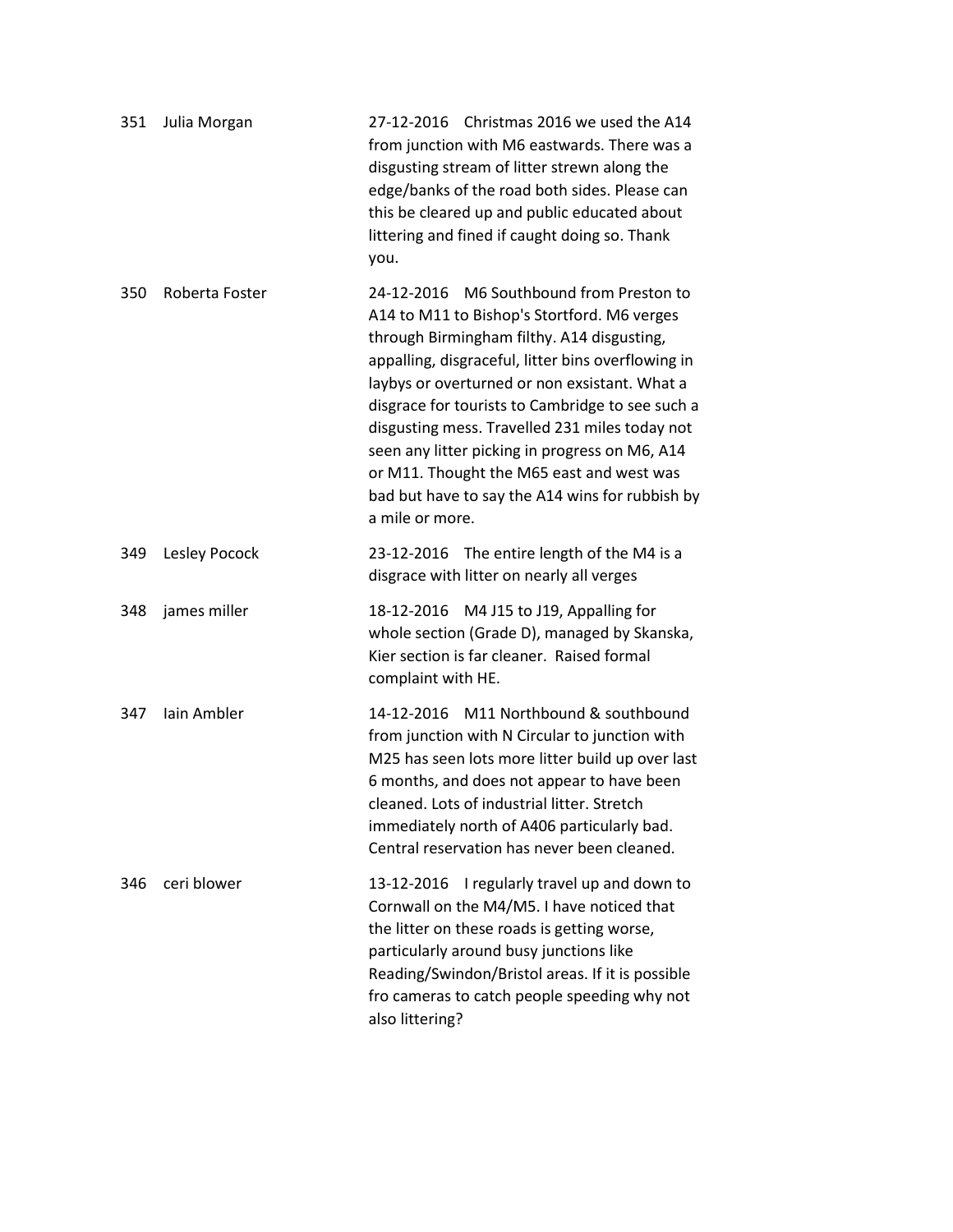| 345 | David Basson          | 11-12-2016 M27 Hampshire, especially from<br>J12 to J5 - both east and westbound verges.<br>Have reported litter once a while back and<br>cleared but promises to pick again not yet kept.<br>Accumulating unsightly litter now and needs to<br>be cleaned before it gets out of control. Plastic<br>sheeting and hi vis jackets lost from trucks<br>noted.                                                                                                                                                                                                                    |
|-----|-----------------------|--------------------------------------------------------------------------------------------------------------------------------------------------------------------------------------------------------------------------------------------------------------------------------------------------------------------------------------------------------------------------------------------------------------------------------------------------------------------------------------------------------------------------------------------------------------------------------|
| 344 | Josie Flavell         | 09-11-2016 M1 J18 slip road and junction<br>roundabout (Northants). The litter is appalling<br>and never seems to be cleared up and as Clerk<br>to Crick PC, I am forever being passed from one<br>authority to another, with dead promises of the<br>litter being cleared. I implore Highways<br>England to get on to this right away, as it is a<br>environmental health problem. All litter needs<br>to be cleared from the slip road and junction<br>roundabout, especially under the motorway<br>bridge. Thank you Regards Josie Flavell Clerk<br>to Crick Parish Council |
| 343 | Mary ann Dowrick      | 04-11-2016 Please clean the litter along<br>verges entering and exiting Exeter on the M5.<br>It is a disgrace and makes Devon look filthy.<br>Someone is NOT doing their job.                                                                                                                                                                                                                                                                                                                                                                                                  |
| 342 | John Steed            | 01-11-2016 The litter accumulating on the<br>verges of the A12 from Brentwood to Ipswich is<br>an absolute disgrace.                                                                                                                                                                                                                                                                                                                                                                                                                                                           |
| 341 | <b>Marion Kinnear</b> | 28-10-2016 The Slip road from the A326 up to<br>the A36 is always very badly littered and never<br>seems to get cleared.                                                                                                                                                                                                                                                                                                                                                                                                                                                       |
| 340 | pauline mells         | The A2 from falconwood to<br>25-10-2016<br>Dartford Tunnel and from the Dartford Tunnel<br>to Falconwood the roads are full off rubbish on<br>the drains so the rain water can not go down,<br>Its just a mess i cart remember the last time the<br>raod was cleaned.                                                                                                                                                                                                                                                                                                          |
| 339 | <b>Robert Pickles</b> | 24-10-2016 The A12 from Redbridge<br>roundabout in East London all the way up into<br>Suffolk. Both sides of carriageway but<br>particularly the central reservation. Has not                                                                                                                                                                                                                                                                                                                                                                                                  |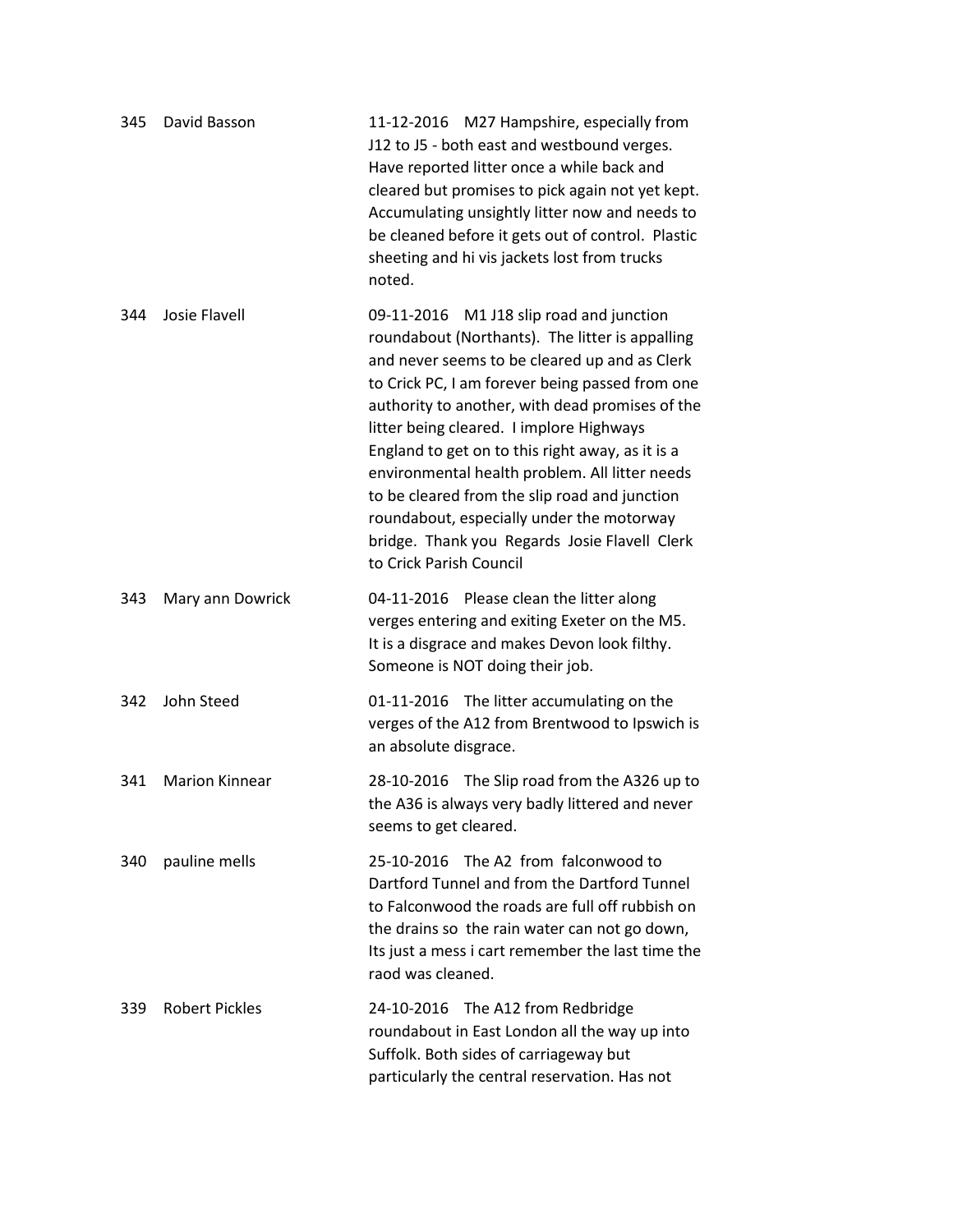|     |                         | been cleaned in years and is a hazard to<br>drivers.                                                                                                                                                                                                                                                                                                                                                                                                                                                                                                                |
|-----|-------------------------|---------------------------------------------------------------------------------------------------------------------------------------------------------------------------------------------------------------------------------------------------------------------------------------------------------------------------------------------------------------------------------------------------------------------------------------------------------------------------------------------------------------------------------------------------------------------|
| 338 | Paul Cater              | 19-10-2016 Travelling back to Essex we<br>noticed a vast increase in the amount of road<br>side litter as we entered Essex. The A12, A120<br>and A133 were all considerable worse than any<br>roads we encountered travelling back                                                                                                                                                                                                                                                                                                                                  |
| 337 | Anna Campbell           | 15-10-2016 M11. The driver of a red honda (I<br>believe) with the registration SD13 OLC<br>through litter out of the drivers window on<br>numerous occasions while travelling down the<br>M11 (standsted- burton end) today at approx<br>14.30                                                                                                                                                                                                                                                                                                                      |
| 336 | jean pope               | 15-10-2016 The litter on the verges of the<br>A14 and the A12 puts East Anglia to shame.<br>Returned yesterday from the Cotswolds and<br>travelled through Buckingham- no , litter and<br>even grass verges that were cut. On<br>approaching Cambridge the roads started to<br>look like a rubbish tip. Has East Anglian people<br>have no pride- obviously not !                                                                                                                                                                                                   |
| 335 | <b>Victor Goldblatt</b> | 06-10-2016 Slip road traveling west M25<br>junction 20. Whoever is responsible for<br>arranging litter clearance should be thoroughly<br>ashamed, this slip road and surrounding area<br>are continually covered in plastics and general<br>litter, I think the idea is to 'let the grass grow'<br>which will hide the problem, disgusting! Also,<br>why can't anyone with half a brain arrange<br>litter 'pickup' at the same time/day as the grass<br>cutters cut the grass because its obvious that<br>the cutters aren't able to pick up the litter,<br>crazy!! |
| 334 | Gina Baines             | M20 junction 9 Kennington<br>28-09-2016<br>Ashford - terrible accumulation of litter on slip<br>roads especially entry London bound. Slip roads<br>are worse than main carriageway so these need<br>to be tackled first to get a quick win. Overall<br>litter levels are poor and an embarrassment<br>Ashford has a big anti litter campaign this                                                                                                                                                                                                                   |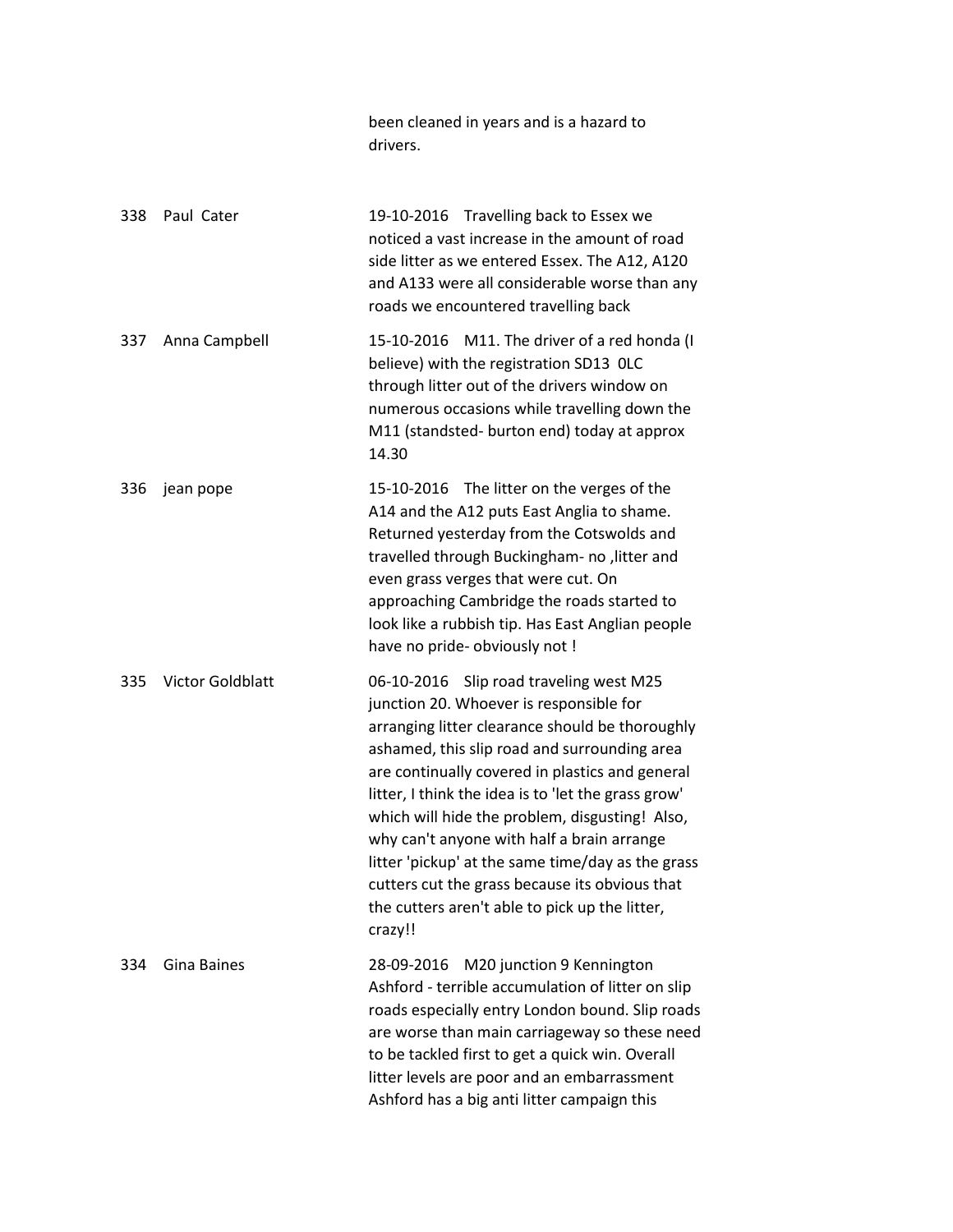autumn. It would be great to link in with this. Thanks

| 333 | Jonathan Money   | 22-09-2016 A1 west of Newcastle Upon Tyne.<br>Appalling accumulation of roadside litter. The<br>grass had been cut but the litter had not been<br>collected, why is this not done at the same<br>time? A19 from north of the Tyne Tunnel.<br>Recent works to Silverlink junction have<br>exposed large accumulation of litter. Again,<br>grass had been cut back bit litter not collected.                       |
|-----|------------------|------------------------------------------------------------------------------------------------------------------------------------------------------------------------------------------------------------------------------------------------------------------------------------------------------------------------------------------------------------------------------------------------------------------|
| 332 | Peter Walker     | 18-09-2016 The side verge on the M25 anti<br>clockwise for the last mile before J16.                                                                                                                                                                                                                                                                                                                             |
| 331 | Peter Walker     | 18-09-2016 The side verges are heavily<br>littered on the following stretches of motorway<br>: M11 north between M25 and Stansted M25<br>Clockwise between J21A and J27 M25 Anti<br>Clockwise between J22 and J21A                                                                                                                                                                                               |
| 330 | Mary Ann Dowrick | 13-09-2016 The verges and roundabout at the<br>Exeter exit of the M5 are covered in litter. I<br>have asked for over a year to please clean it up.<br>It is a disgrace and eyesore. Skanska are NOT<br>doing their job. Please get off your fat asses<br>and clean up this area. It is worse than a pig<br>sty.                                                                                                  |
| 329 | Anthony Smith    | 13-09-2016 A13 In Essex. I travel from Orsett<br>to Lakeside in Thurrork regularly. The rubbish is<br>getting worse and worse. It makes me feel<br>ashamed to say that I live in Thurrork. Also in<br>Welling Road RM16 where we live. There is<br>always rubbish in the road from the Rio<br>recycling plant. It it really depressing to live<br>here. Could you please do something about it.<br>Anthony Smith |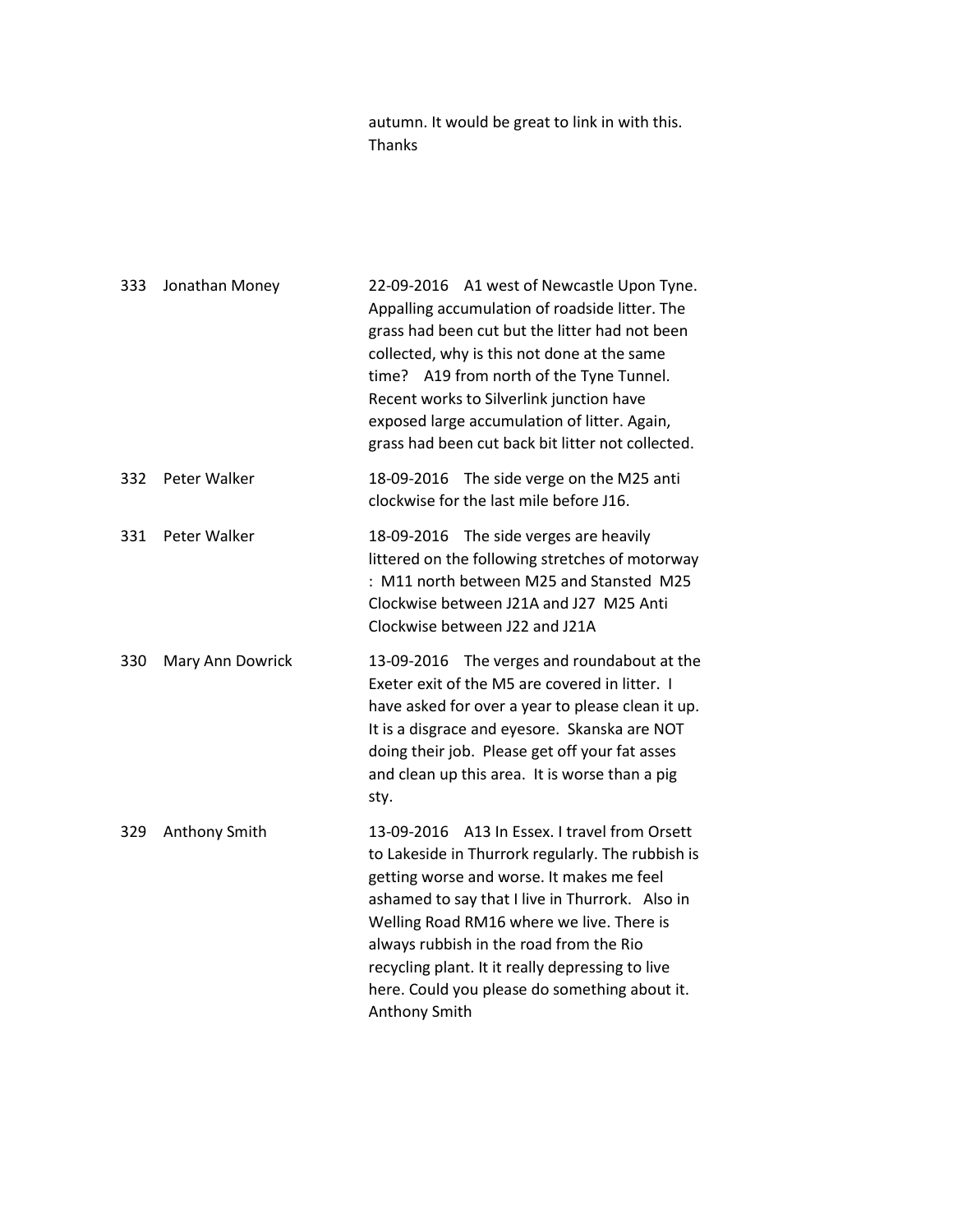| 328 | Simon Gaywood  | 04-09-2016 A14 between Huntingdon Race<br>course and M6. The closer I got to the M6 the<br>laybyes got worse and worse with the provided<br>bins overflowing with rubbish as well as bags<br>and loose rubbish accumulating on the floor<br>around the bins and in the laybye. It looked<br>disgusting as well as a health hazard.                                                                                                                                                                                                                                                                                                                                                                                                                                                                                                                                                                                                                                                                                                                                                                                                                                                                                                                                                                                                                                                                                                                                                                                                                                                                                                                                                                                                  |
|-----|----------------|-------------------------------------------------------------------------------------------------------------------------------------------------------------------------------------------------------------------------------------------------------------------------------------------------------------------------------------------------------------------------------------------------------------------------------------------------------------------------------------------------------------------------------------------------------------------------------------------------------------------------------------------------------------------------------------------------------------------------------------------------------------------------------------------------------------------------------------------------------------------------------------------------------------------------------------------------------------------------------------------------------------------------------------------------------------------------------------------------------------------------------------------------------------------------------------------------------------------------------------------------------------------------------------------------------------------------------------------------------------------------------------------------------------------------------------------------------------------------------------------------------------------------------------------------------------------------------------------------------------------------------------------------------------------------------------------------------------------------------------|
| 327 | Brian Reynolds | 21-08-2016 Unfortunately this section of<br>main road, the A14 between the West<br>Midlands to Cambridgeshire is out of the HA<br>responsibility but highlights just how disjointed<br>litter maintenance is. I have the disgraceful<br>misfortune of driving along the A14 from the<br>Birmingham to Cambridge and was so shocked<br>at the levels of uncollected litter to the verges<br>and lay-bys. If it could be graded it would be<br>Grade F. The verges and lay-bys in<br>Leicestershire and Northampshire were<br>chocked with so much uncollected litter and un<br>some locations the local authority had it the<br>grass before litter picking, a common practice<br>with The Highways Agency. I saw piles of<br>hidden litter underneath the hedgerows and<br>three lay-bys simply resembled landfill sites.<br>The insulting part of the journey for me was the<br>fact I saw three large signs stating 'Litter Picking<br>Ongoing' so basically meaning 'we know it's a<br>problem but stop telling us'. I have decided all<br>rest of my annual holidays will be on the<br>continent. What a sad country we have<br>become. So I'm sure the Highways Agency<br>Chief Executive will pay even more lip service<br>to this post but I wanted to show just how<br>pathetic the lines of responsibility are with<br>regards to litter picking. That said, coming from<br>the M6 on the same journey, the verges,<br>central reservations were badly littered. I will<br>post separately my joirney to North Wales,<br>equally shameful. I think we need to accept<br>that the Chief Executive and the Government<br>cannot be bothered with the problem of litter.<br>It is clear to me that the Chief Executive of the |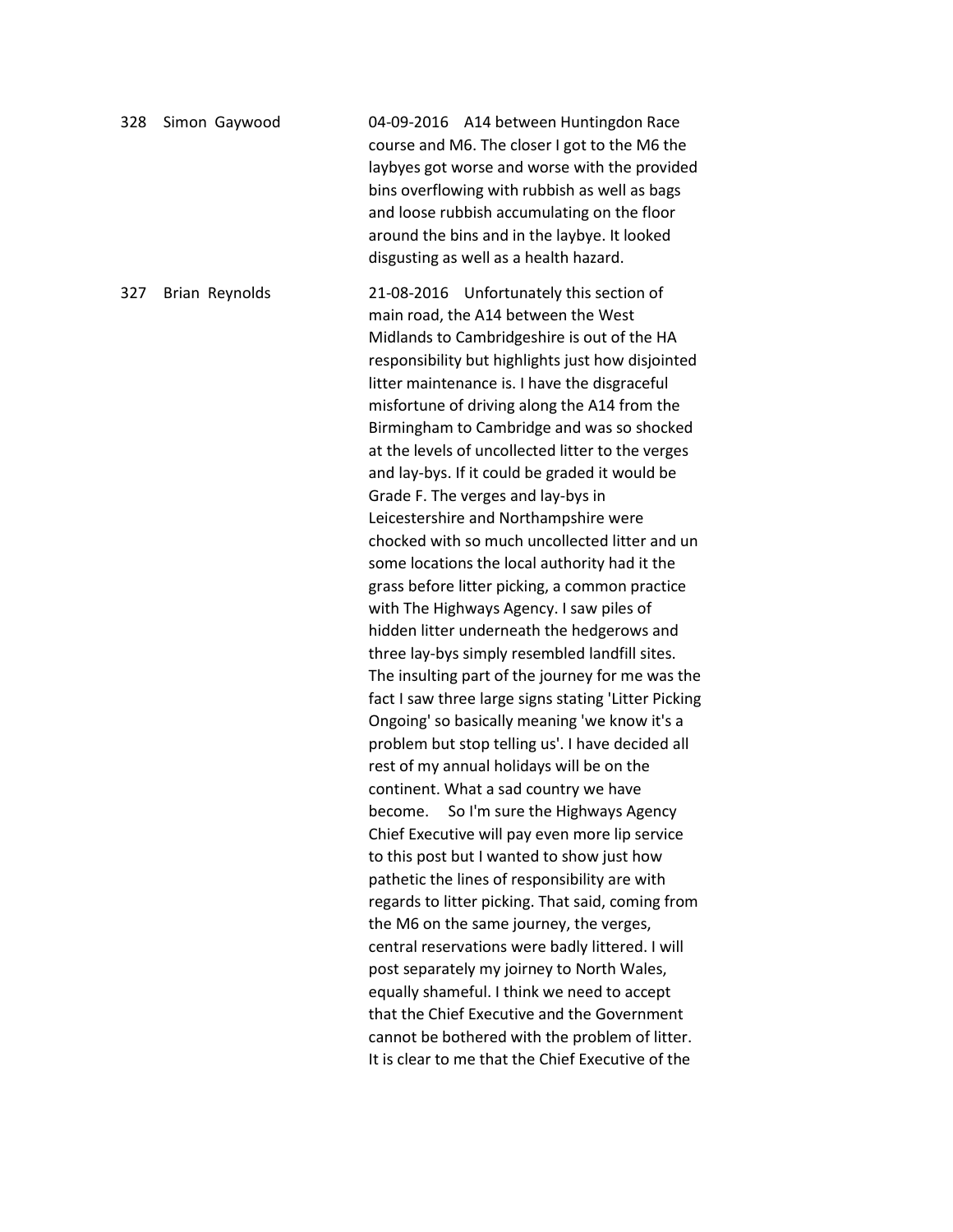Highways Agency is totally in denial and ignorant of the problem.

| 326 | James Vickery     | 09-08-2016 Absolutely disgusting lay by on<br>the A30 Westbound between junction 31 of the<br>M5 and the Alphington Junction in Exeter. Why<br>do you not provide bins at these lay-bys? It<br>would cut a lot of litter!!                                                               |
|-----|-------------------|------------------------------------------------------------------------------------------------------------------------------------------------------------------------------------------------------------------------------------------------------------------------------------------|
| 325 | Jonathan Emmerson | 01-08-2016 Hi, the verges along the A414 and<br>A1(M) from St Albans to Knebworth house are<br>covered in plastic and rubbish. Bad news for<br>local wildlife & people too - it depressed me. Be<br>good to know where it all comes from?<br>Wildflowers would look a lot better! Thanks |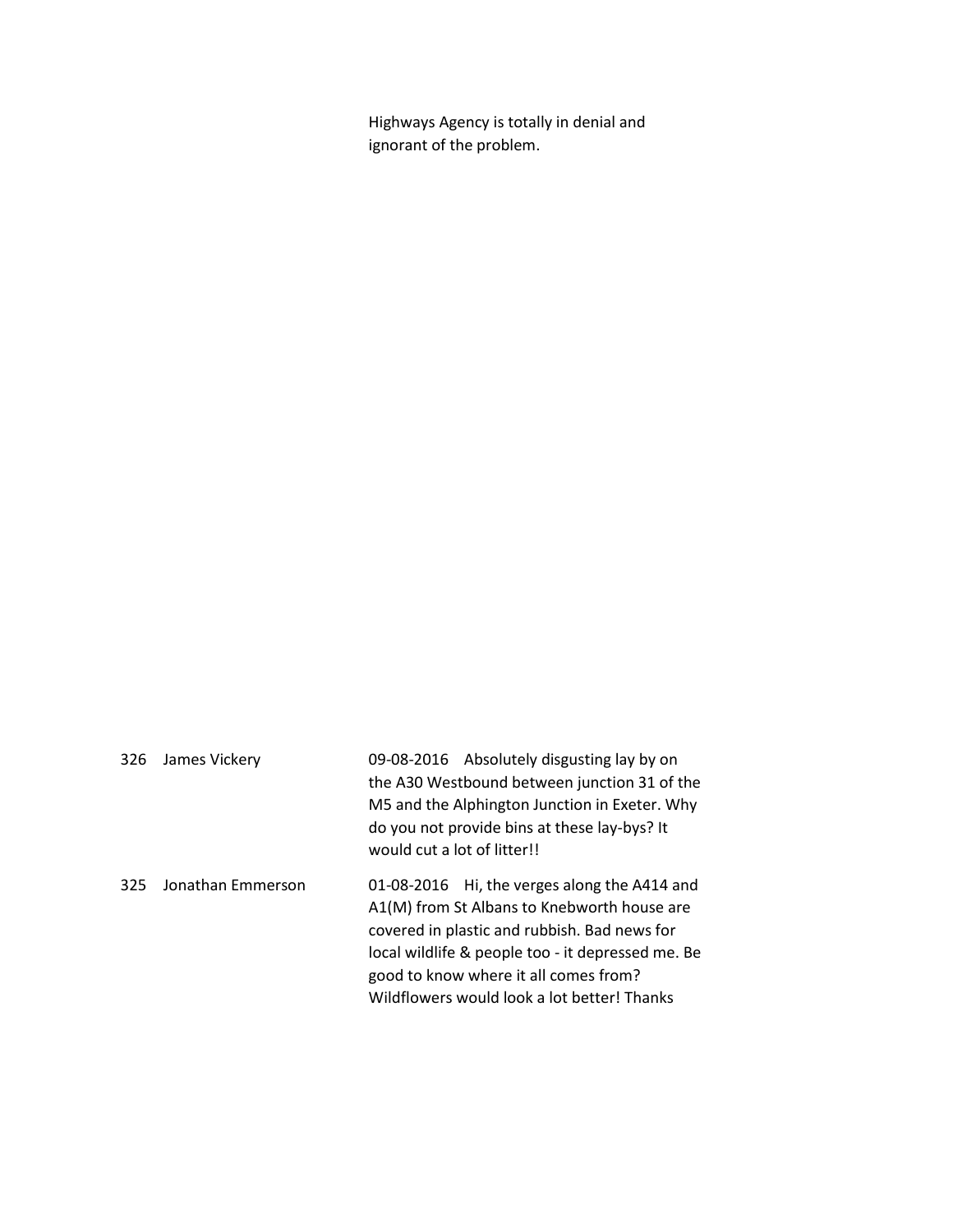| 324 | Paul James           | 31-07-2016 The verges of the A27 Brighton<br>bypass remain heavily littered especially<br>eastbound between the junctions of the A293<br>and A23 and westbound between the A293 and<br>Southwick Tunnel. The verges of the sliproads<br>at the A27/A293 and A27/23 junctions are also<br>badly littered and show no signs of having been<br>cleaned recently.                                                                                                                                                                                                                                                                                                                               |
|-----|----------------------|---------------------------------------------------------------------------------------------------------------------------------------------------------------------------------------------------------------------------------------------------------------------------------------------------------------------------------------------------------------------------------------------------------------------------------------------------------------------------------------------------------------------------------------------------------------------------------------------------------------------------------------------------------------------------------------------|
| 323 | <b>Alison Crooks</b> | 29-07-2016 I travelled on the A13 towards<br>Barking yesterday. The A13 is a disgrace. Whilst<br>I see the benefit of litter picking and cleaning<br>up this area, it seems to be completely<br>pointless unless action is taken against the<br>people responsible.                                                                                                                                                                                                                                                                                                                                                                                                                         |
| 322 | Sandra Freeden       | 26-07-2016 Hi working in temple fortune<br>twice a week coming from north finchley<br>lesiure centre to henleys corner the north circ<br>is DISGUSTING full of rubbish overgrown weeds<br>both sides the bus stops are filthy , have been<br>writing and calling waste of time I don't<br>understand I now go home thru regent park<br>road up to whetstone and home to Southgate /<br>Cockfosters feeling upset at no one taking<br>notice of me I don't even live round there .my<br>son lives In Thailand and it's cleaner there<br>what's happened to London come on guys. Are<br>we third world ????? God forbid ps and that's<br>only a small part of highway. Thanx for<br>listening |
| 321 | <b>Edward Hudson</b> | 26-07-2016 A12 particularly near Chelmsford.<br>I have been in northern France for two weeks<br>where I witnessed clean roads and motorways.<br>On my return to the UK I was appalled to find<br>an accumulation of all sorts of litter on long<br>stretches of the A12. We are taking on the<br>appearance of a third world country. There was<br>little evidence of consistent clearance of all<br>forms of mess.                                                                                                                                                                                                                                                                         |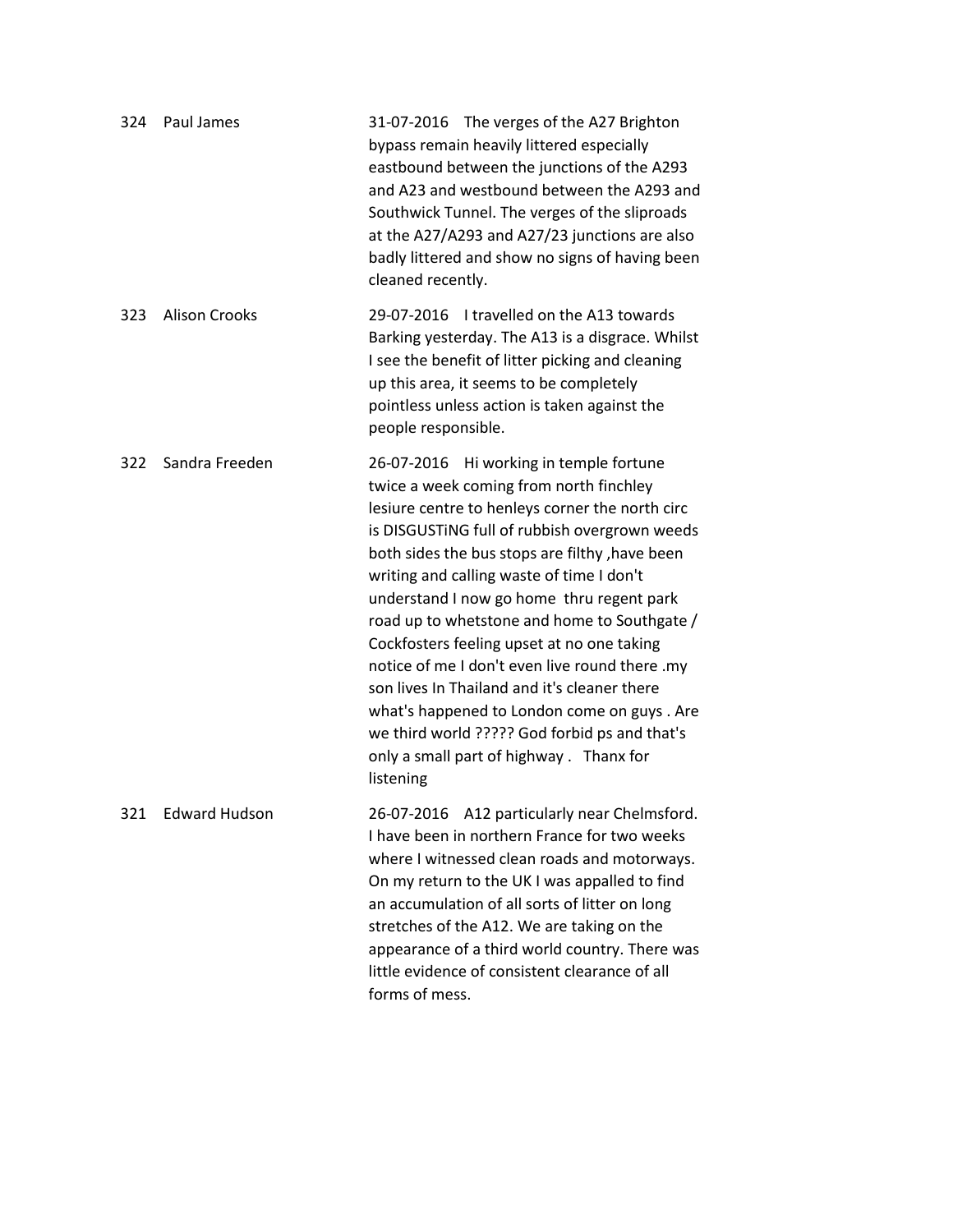| 320 | John Messenger        | 21-07-2016 1. Sliproad leading off M6<br>Southbound at Junction 10 (Walsall): The<br>accumulation of litter here is worse than I have<br>seen anywhere on the Highways England<br>motorway network. Probably three times<br>worse than the already badly-littered state of<br>this verge, as shown on Google Street View of<br>October 2015. It is your agency's<br>responsibility to ensure that verges such as<br>these are kept clear of litter but this is neither<br>happening here nor in many other parts of the<br>Most of the litter here is individual<br>country.<br>items of food packaging that has been thrown<br>out of cars (such as takeaway coffee cups)<br>rather than from waste lorries.<br>May I<br>suggest, therefore, that you install a camera<br>here to catch and prosecute the motorists who<br>litter the verge? It could be the basis for helpful<br>and free media coverage of the problem -<br>which is needed - and act as an excellent<br>Highways England really needs to<br>deterrent.<br>engage publicly with the problem rather than<br>acting as if it is in denial. 2. M1 Southbound:<br>Junctions 11 - 10. Badly littered along many<br>sections. |
|-----|-----------------------|--------------------------------------------------------------------------------------------------------------------------------------------------------------------------------------------------------------------------------------------------------------------------------------------------------------------------------------------------------------------------------------------------------------------------------------------------------------------------------------------------------------------------------------------------------------------------------------------------------------------------------------------------------------------------------------------------------------------------------------------------------------------------------------------------------------------------------------------------------------------------------------------------------------------------------------------------------------------------------------------------------------------------------------------------------------------------------------------------------------------------------------------------------------------------------------------|
| 319 | Paul Daly             | 18-07-2016 M5 heading south from<br>Birmingham. I regularly drive this route<br>heading towards Devon. 90 % of the motorway<br>was in a shocking state. I find that the<br>motorways around Birmingham are generally<br>awful. Many thanks Paul Daly                                                                                                                                                                                                                                                                                                                                                                                                                                                                                                                                                                                                                                                                                                                                                                                                                                                                                                                                       |
| 318 | <b>Robert Pickles</b> | 13-07-2016 The A12 out of London through<br>Essex and into Suffolk. I have complained<br>dozens of times yet nothing seems to be done.<br>The central reservation is not being litter-<br>picked at all. A disgrace all the way.                                                                                                                                                                                                                                                                                                                                                                                                                                                                                                                                                                                                                                                                                                                                                                                                                                                                                                                                                           |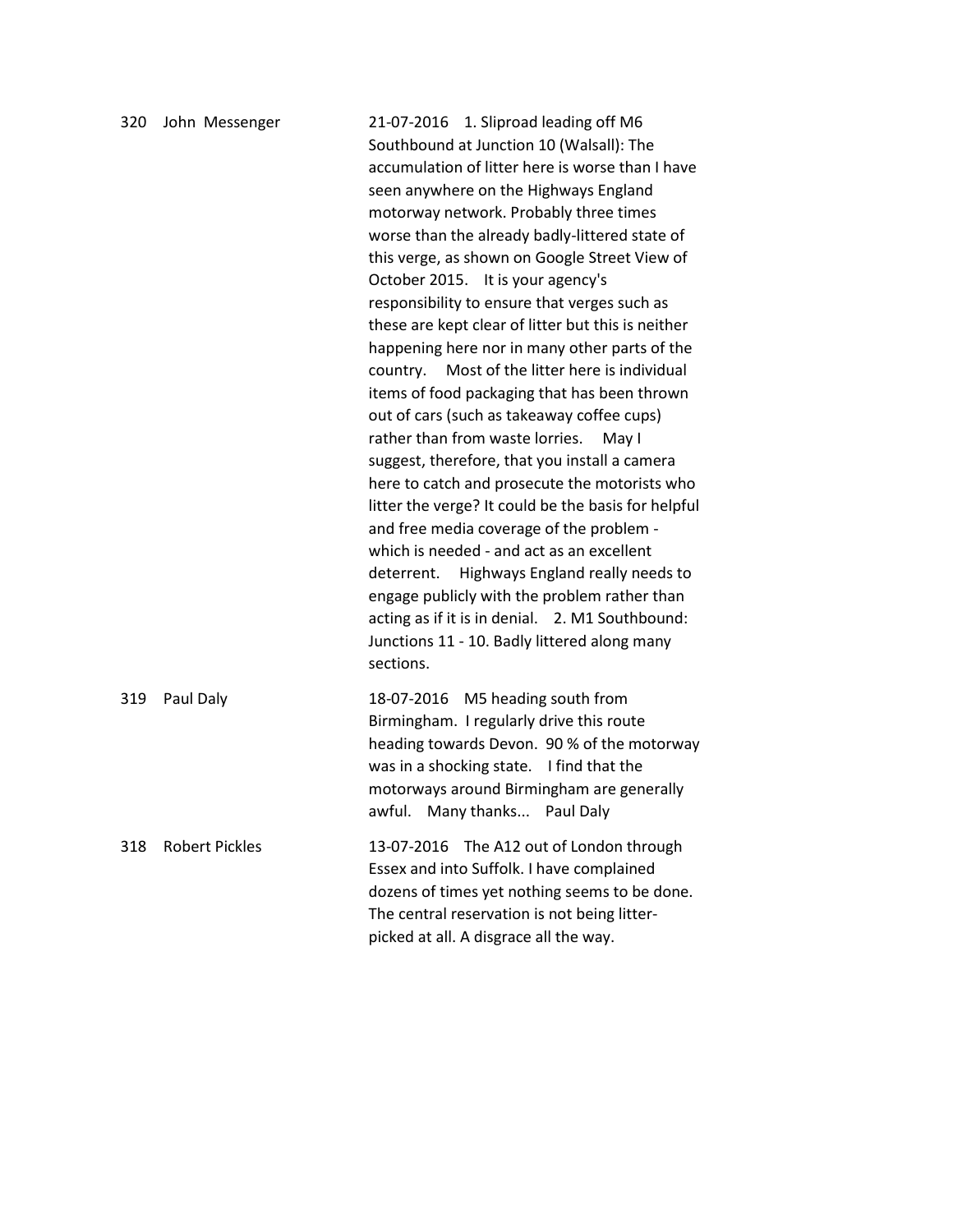## 317 Rebecca

guzwneb@googlemail.com

07-07-2016 I was just looking at your Complain to the CEO about litter on Highways England roads (motorways and some trunk roads) Survey website and see that your site has the potential to get a lot of visitors. I just want to tell you, In case you don't already know... There is a website service which already has more than 16 million users, and the majority of the users are interested in topics like yours. By getting your site on this service you have a chance to get your site more visitors than you can imagine. It is free to sign up and you can find out more about it here: http://likes.avanimisra.com/4owu - Now, let me ask you... Do you need your website to be successful to maintain your business? Do you need targeted traffic who are interested in the services and products you offer? Are looking for exposure, to increase sales, and to quickly develop awareness for your site? If your answer is YES, you can achieve these things only if you get your website on the network I am describing. This traffic network advertises you to thousands, while also giving you a chance to test the service before paying anything. All the popular websites are using this network to boost their readership and ad revenue! Why aren't you? And what is better than traffic? It's recurring traffic! That's how running a successful site works... Here's to your success! Find out more here: http://nt4.pl/u/2l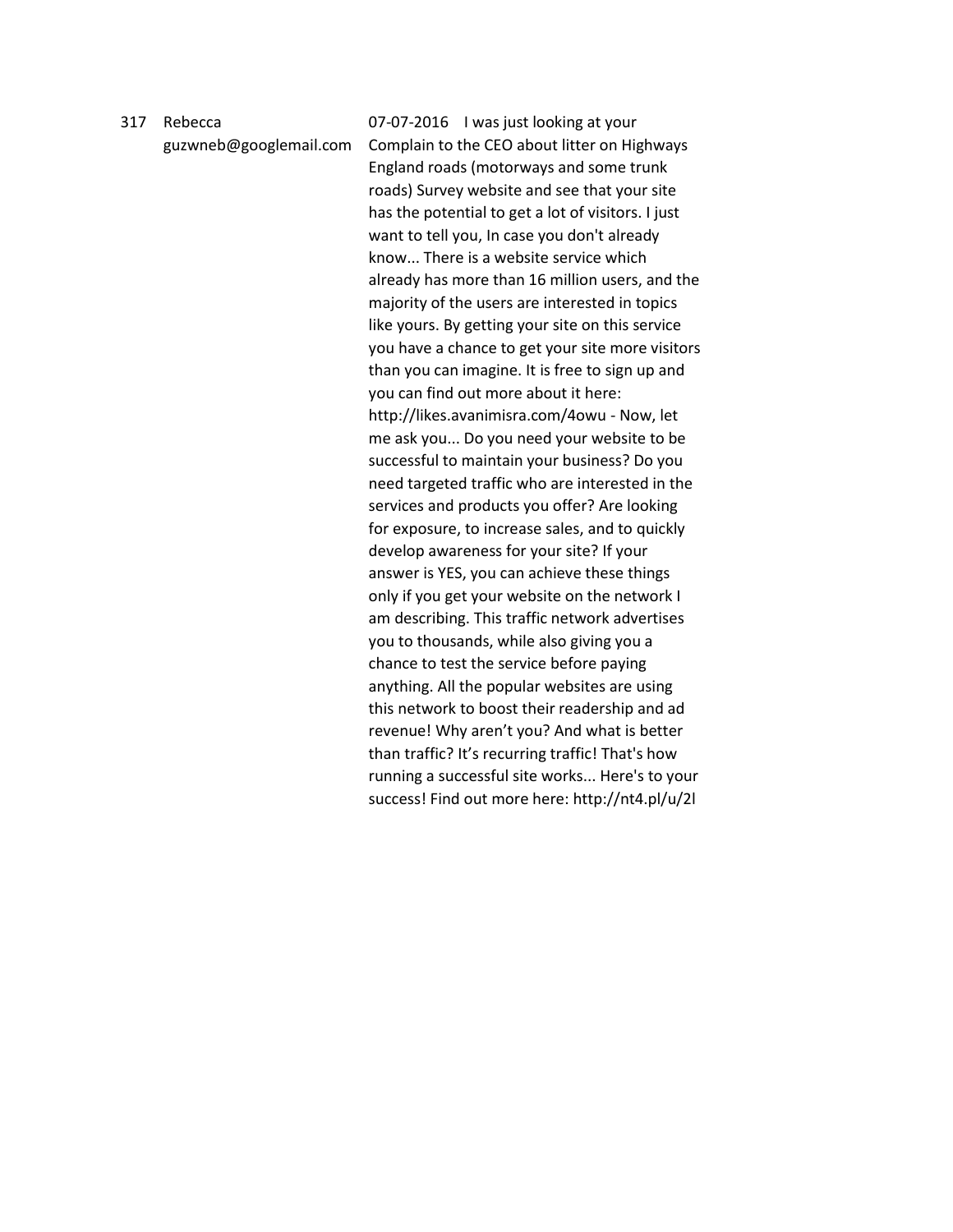| 316 | <b>Willem Hart</b>  | 16-06-2016 I recently travelled along the A12<br>and was disgusted by the amount of debris<br>especially inthe central reservation and along<br>the side towards Ipswich. I counted an<br>astonishing 91 car and lorry tyres. There were<br>probably many more as I did not count any of<br>those in the London direction. What was also<br>disturbing was the amount of flat boards,<br>redundant road signs and cones. In high winds<br>these can easily be lifted into the path of<br>oncoming traffic. Rubbish in the drain gulleys<br>is blocking the drains with they obvious risk of<br>flooding. The A12 is the main road connecting<br>the ports of Felixstowe and Harwich to London<br>and the M25. Vistors from continental Europe<br>must be dismayed about our inability to<br>adequately clean the A12. I for one am very<br>embarrased about the condition of this road<br>especially the Essex section.  Yours disgusted<br>Willem Hart OBE |
|-----|---------------------|-------------------------------------------------------------------------------------------------------------------------------------------------------------------------------------------------------------------------------------------------------------------------------------------------------------------------------------------------------------------------------------------------------------------------------------------------------------------------------------------------------------------------------------------------------------------------------------------------------------------------------------------------------------------------------------------------------------------------------------------------------------------------------------------------------------------------------------------------------------------------------------------------------------------------------------------------------------|
| 315 | Jon Money           | 15-06-2016 The northern end of the A19 is<br>generally in a sorry state however the section<br>between Holystone - A1058 has been so<br>neglected that a large amount of litter has been<br>allowed to accumulate in the woodland and<br>open space to the east, blown by the prevailing<br>wind. A bridleway runs parallel to the A19<br>and it's easy to see the mess from there, less so<br>from the road. As well as the usual packaging<br>litter there also larger sheets of plastic,<br>polystyrene and all sorts spoiling what should<br>be a pleasant route for walkers and cyclists.<br>The HA should be held responsible for failing to<br>prevent the spread of this rubbish onto public<br>land.                                                                                                                                                                                                                                               |
| 314 | <b>ALVAR THOMAS</b> | May I complain about the state of<br>12-06-2016<br>our lay-byes on motorways / trunk roads. The<br>litter bins are invarioubly overflowing resulting<br>in litter being spewed out onto the roads and<br>this is to say the least, something resembling a<br>Third World Country! Also, the state of the<br>exits from Motorway rest areas needs to be<br>seen to be believed! This siuuation is so                                                                                                                                                                                                                                                                                                                                                                                                                                                                                                                                                         |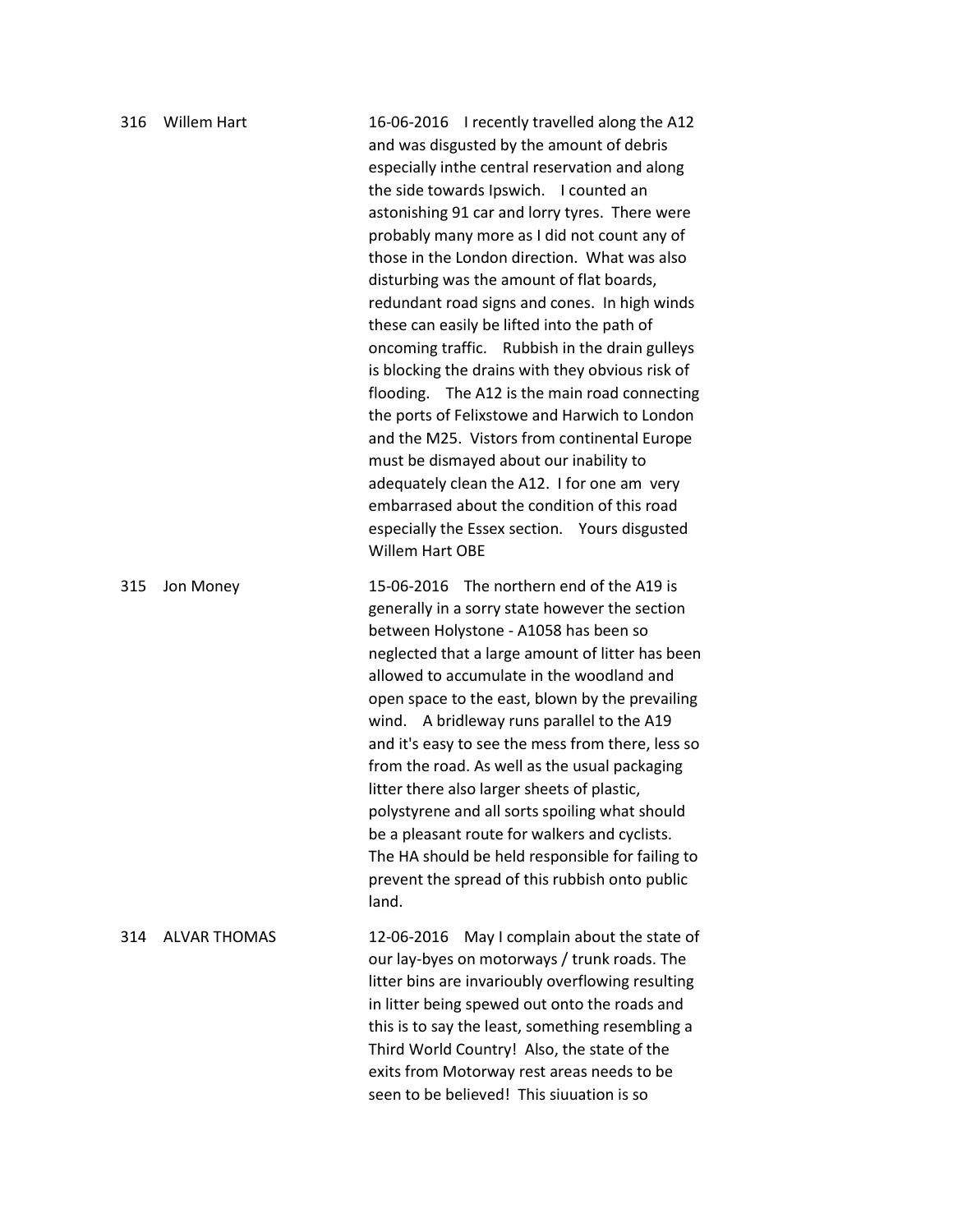disgusting and what an advertisement to people from overseas!!!!!

| 313 | <b>Alvar Thomas</b> | 12-06-2016 Litter in lay- byes on the majority<br>of motorways/trunk roads increasing due<br>mainly to designated litter bins overflowing!<br>Can this situation be sorted -out as in some<br>cases, it represents a 'Third World Country'!<br>Also, the exits from the majority of Service<br>Stations on Motorways has to be seen to be<br>believed in terms of litter, including glass, glass<br>, paper and cardboard-what a sight greeting<br>people from Abroad! |
|-----|---------------------|------------------------------------------------------------------------------------------------------------------------------------------------------------------------------------------------------------------------------------------------------------------------------------------------------------------------------------------------------------------------------------------------------------------------------------------------------------------------|
| 312 | Laurence Wells      | 12-06-2016 A3 is a litter mess - particularly at<br>roundabouts. After much emailing M25<br>Connect and Elmbridge there are anti litter<br>posters at Painshill roundabout but the slip<br>roads and roundabout itself are horrendous -<br>litter, rusting fly tipped items, broken glass<br>bottles etc. There is apparently going to be a<br>litter lick finally on 16 June. But this has been<br>'planned' before.                                                  |
| 311 | Jonathan Pinsent    | 10-05-2016 M45 Northants/Warwickshire<br>border just as it branches off the M1. The<br>verges area a disgrace with a huge build up of<br>litter. How was this allowed to happen?                                                                                                                                                                                                                                                                                       |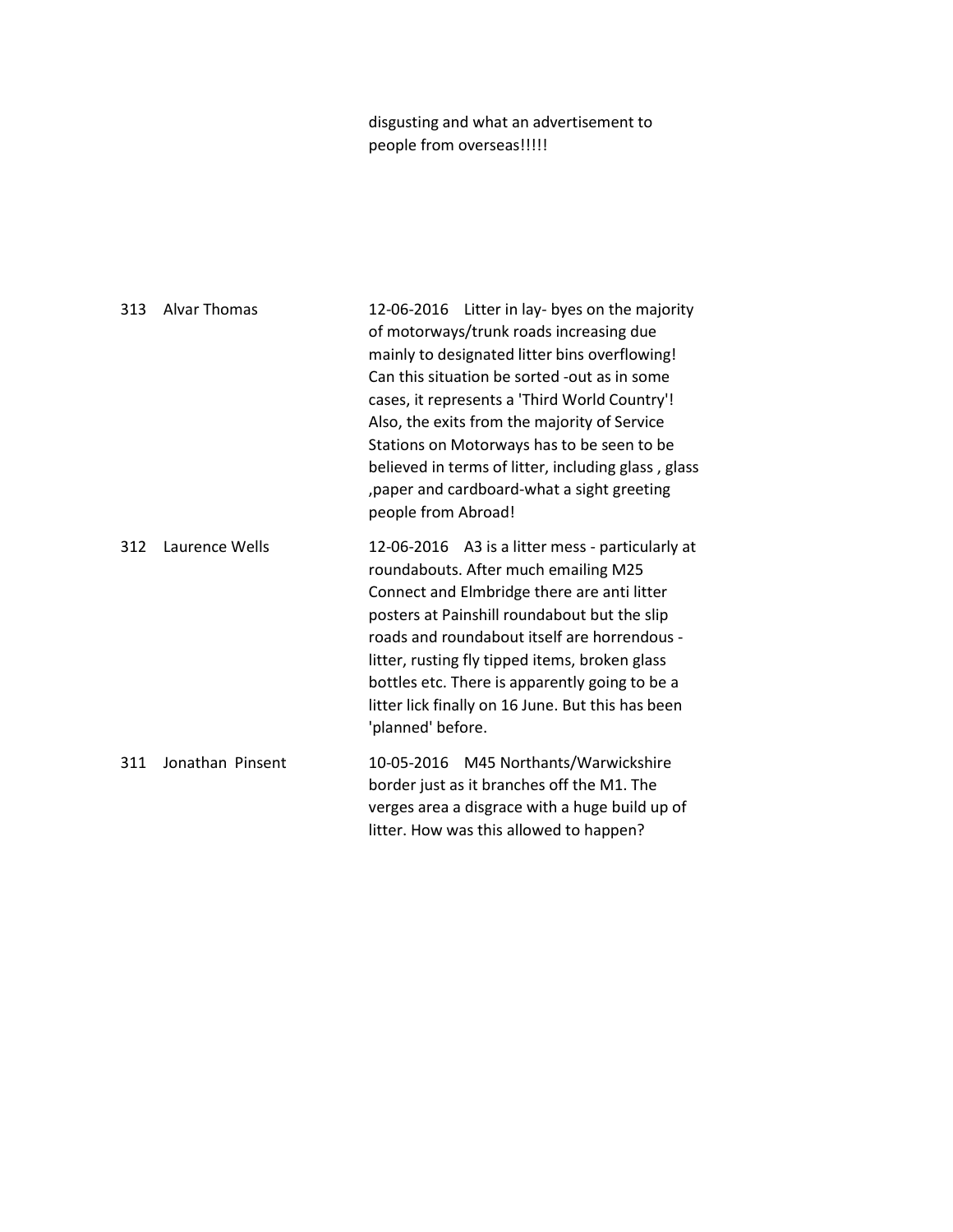| 310 | Emily rtkulejc@gmail.com | 05-05-2016 Hi my name is Emily and I just<br>wanted to send you a quick message here<br>instead of calling you. I came to your Complain<br>to the CEO about litter on Highways England<br>roads (motorways and some trunk roads)<br>Survey website and noticed you could have a<br>lot more visitors. I have found that the key to<br>running a successful website is making sure the<br>visitors you are getting are interested in your<br>subject matter. There is a company that you<br>can get keyword targeted traffic from and they<br>let you try the service for free for 7 days. I<br>managed to get over 300 targeted visitors to<br>day to my site. Visit them here:<br>http://yxbp.com/9xxk                                                                                                       |
|-----|--------------------------|---------------------------------------------------------------------------------------------------------------------------------------------------------------------------------------------------------------------------------------------------------------------------------------------------------------------------------------------------------------------------------------------------------------------------------------------------------------------------------------------------------------------------------------------------------------------------------------------------------------------------------------------------------------------------------------------------------------------------------------------------------------------------------------------------------------|
| 309 | Beverley Paton           | 04-05-2016 A2 Canterbury to Faversham and<br>M2 to London - really terrible litter especially in<br>and around lay by areas                                                                                                                                                                                                                                                                                                                                                                                                                                                                                                                                                                                                                                                                                   |
| 308 | Sian Pettman             | 04-05-2016 The highways in Kent are<br>generally suffering from an appalling level of<br>litter. The A249 between Maidstone and<br>Sittingbourne is particularly awful.                                                                                                                                                                                                                                                                                                                                                                                                                                                                                                                                                                                                                                       |
| 307 | James W Lord             | 04-05-2016 M2/A2 Junction 7 (Brenley<br>Roundabout) Kebt. Disgracefully dirty with<br>copious amounts of litter of all description.<br>(paper, plastic, bottles of "Amber" coloured<br>liquid, shredded tyres, etc). It is a national<br>disgrace particularly on a road used by<br>overseas visitors coming into the country via<br>Dover. The A2 is also in a parlous state, litter<br>from end to end. The gulleys that are supposed<br>to take away surface water are clogged up with<br>filth in several places. Fairly regular trips to<br>Norfolk and Lincolnshire, by road, tell a similar<br>story. The carriageway surface and white<br>lining on the Brenley Roundabout is extremely<br>bad too. Recent reports to the Highways<br>Agency and Swale Borough Council (Kent) have<br>been pointless. |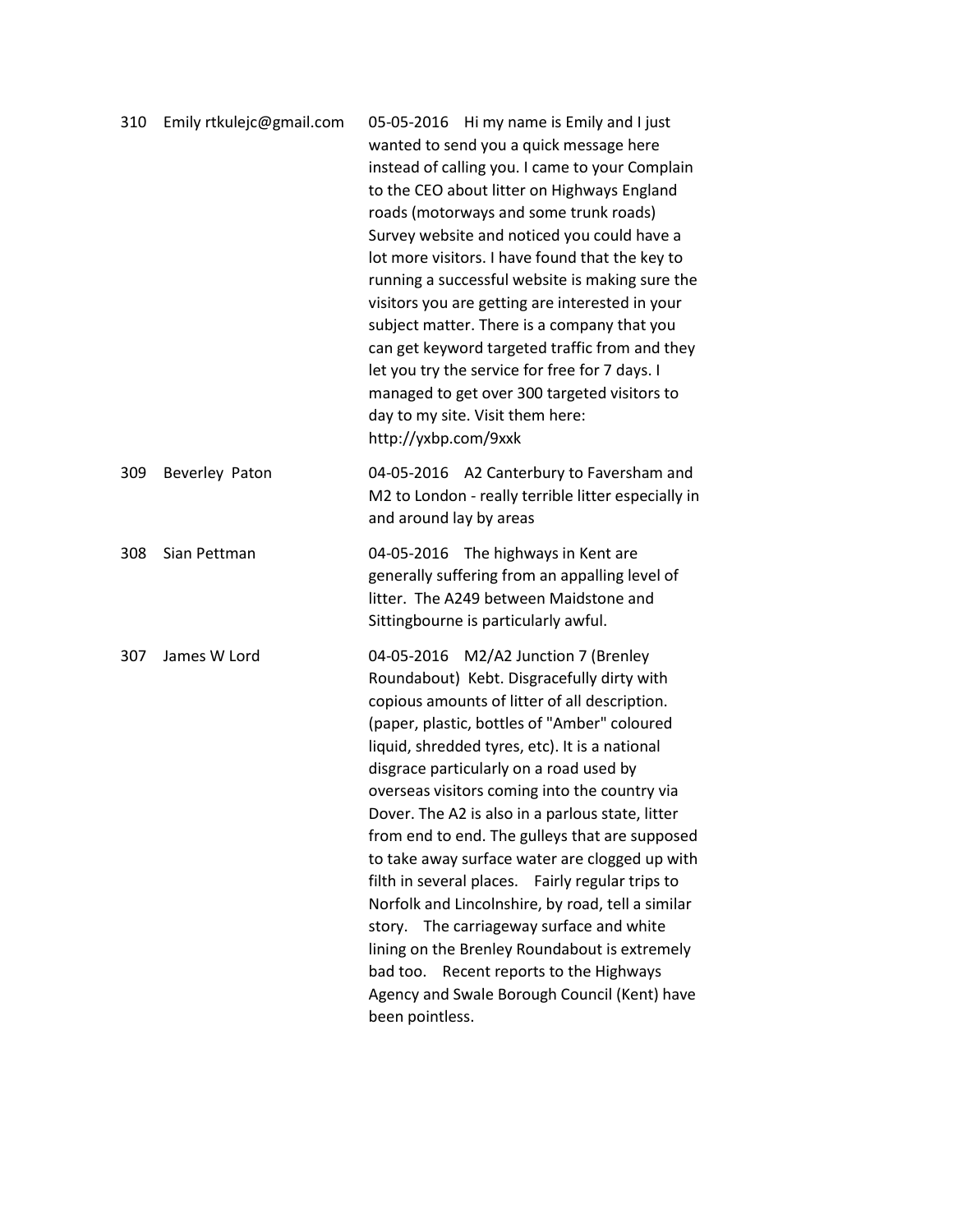| 306 | Isabella Collins | 02-05-2016 Dear Sir I was driving to Exeter<br>from Portsmouth on A31. I was very upset by<br>all the rubbish I saw. I have been living in<br>France for 10 years and am about to move back<br>to the UK. My children are starting university in<br>the UK and I was very keen to show my home<br>to them but am so ashamed and shocked by<br>the filthy roads. What must the first<br>impressions be of foreigners when they visit<br>the UK? What happened to my beautiful<br>country? Please please can somebody do<br>something about this? Somebody who is in a<br>position to make a difference. Yours faithfully<br><b>Isabella Collins</b>                                                                                                                                                                                                                                                   |
|-----|------------------|------------------------------------------------------------------------------------------------------------------------------------------------------------------------------------------------------------------------------------------------------------------------------------------------------------------------------------------------------------------------------------------------------------------------------------------------------------------------------------------------------------------------------------------------------------------------------------------------------------------------------------------------------------------------------------------------------------------------------------------------------------------------------------------------------------------------------------------------------------------------------------------------------|
| 305 | lan bettles      | 29-04-2016 I travel the A14 from Junction 12<br>to the M6 every day. The A14 layby's are in a<br>horrible state. Many of the litter bins are<br>overflowing and a number have turned over<br>depositing litter all over the layby. The bins are<br>clearly not emptied often enough and are not<br>suitable for this type of litter collection.                                                                                                                                                                                                                                                                                                                                                                                                                                                                                                                                                      |
| 304 | Maria Humphreys  | 25-04-2016 A419 Swindon to Cirencester the<br>slip roads are just as bad as the dual carriage<br>ways. Fines should be increased, the litter that<br>is thrown from cars and trucks are all take away<br>products, plastic bottles and cans. There<br>should be signs along the carriage ways stating<br>that there will be hefty fines. Maybe the take<br>away products should be increased in price to<br>include a tax that goes towards clearing the<br>litter maybe then the culprits will think twice<br>about throwing the packaging out of-their car/<br>truck windows! Unfortunately it doesn't end<br>with the dual /motorways housing estates are<br>just as bad, many years ago the local councils<br>would do regular cleaning of streets, but as we<br>know the money isn't available, and this<br>wouldn't have to happen if we all took pride in<br>our surroundings and our country |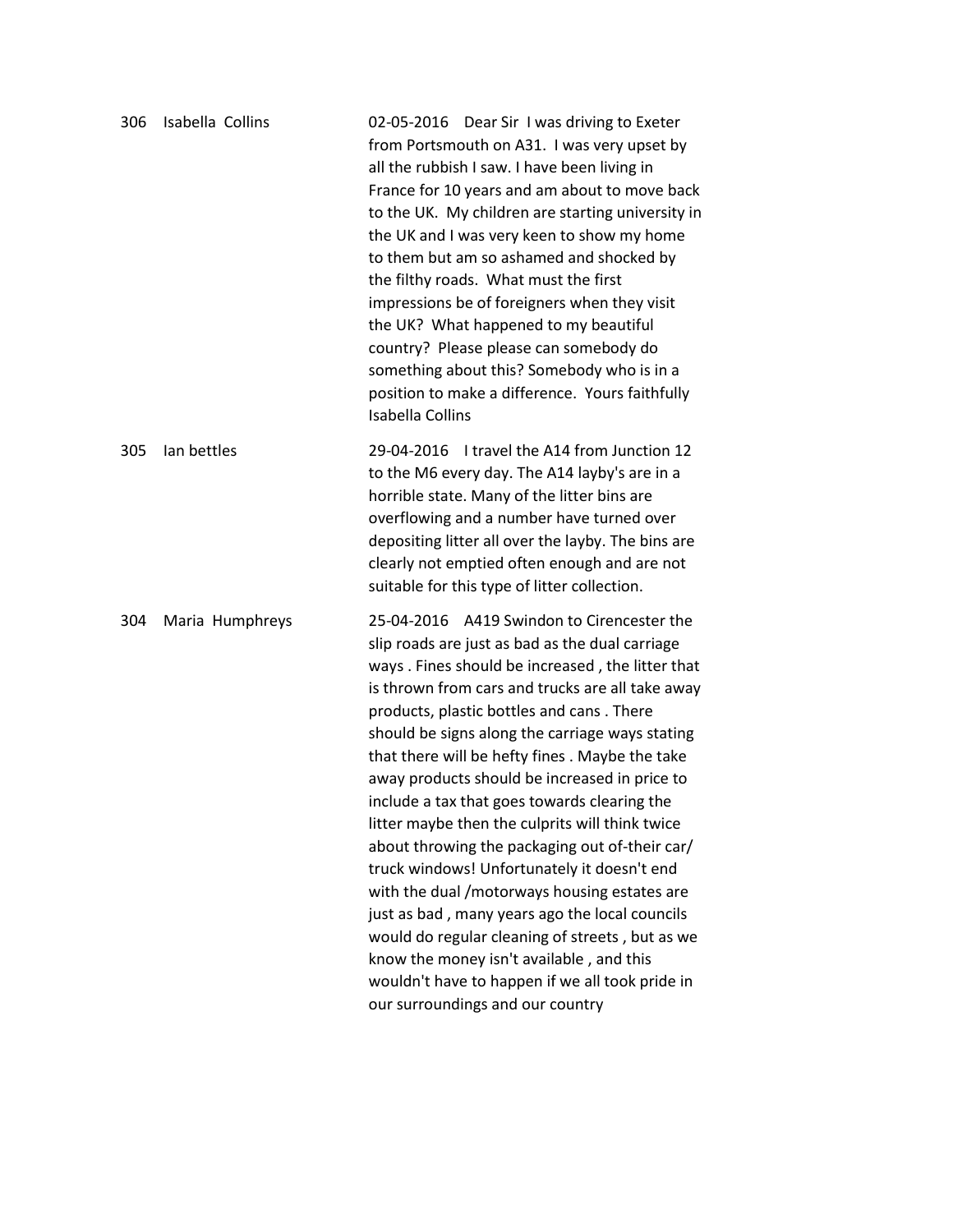| 303 | Liz Roberts           | 22-04-2016 A34 between Hinksey Hill and<br>Abingdon. A lot of litter along this stretch of<br>dual carriageway. It needs to be picked up.<br>Most main roads and motorways are strewn<br>with litter which spoil the look of the area.                                                                                                                                                                                                                                                                                                                                                                                                                                                                                                                                                                                                                                                                                                 |
|-----|-----------------------|----------------------------------------------------------------------------------------------------------------------------------------------------------------------------------------------------------------------------------------------------------------------------------------------------------------------------------------------------------------------------------------------------------------------------------------------------------------------------------------------------------------------------------------------------------------------------------------------------------------------------------------------------------------------------------------------------------------------------------------------------------------------------------------------------------------------------------------------------------------------------------------------------------------------------------------|
| 302 | Julia Squier          | 21-04-2016 Just driven from Cambridge to<br>Wetherby turnoff in N Yorkshire; some<br>stretches not too bad but mostly grade C/D+,<br>eg Peterborough stretch. The grass growing<br>now and surely makes litter picking much more<br>difficult and of course when it's cut the trash<br>will be multiplied massively.                                                                                                                                                                                                                                                                                                                                                                                                                                                                                                                                                                                                                   |
| 301 | <b>Helene Langley</b> | 20-04-2016 I drive on the A2 between Dover<br>and Canterbury and the A2 between<br>Canterbury and then onto the M2 towards<br>London. The vergers are absolutely disgusting<br>especially the Brenley corner roundabout and<br>the A2 into Canterbury. there are numerous<br>lorries which park overnight and during the day<br>in the lay bys and these are awful too. My son<br>lives in Holland and I frequently drive to see<br>him. There are just as many lorries on the<br>motorways in France, Belgium and Holland and<br>these are NOT covered in litter so it cannot be<br>the fault of lorry drivers as some people say.<br>It's embarassing to enter into Kent. It shows us<br>up as a filthy and uncared for county (and<br>country). The majority of main roads in Kent<br>are absolutely terrible and are clearly never<br>cleaned. We really need to do something as<br>the litter and filth is building up over time. |
| 300 | Lynda Horne           | A1 North from South Mimms<br>19-04-2016<br>Roundabout and the roundabout itself is<br>absolutely covered with litter it's disgusting!                                                                                                                                                                                                                                                                                                                                                                                                                                                                                                                                                                                                                                                                                                                                                                                                  |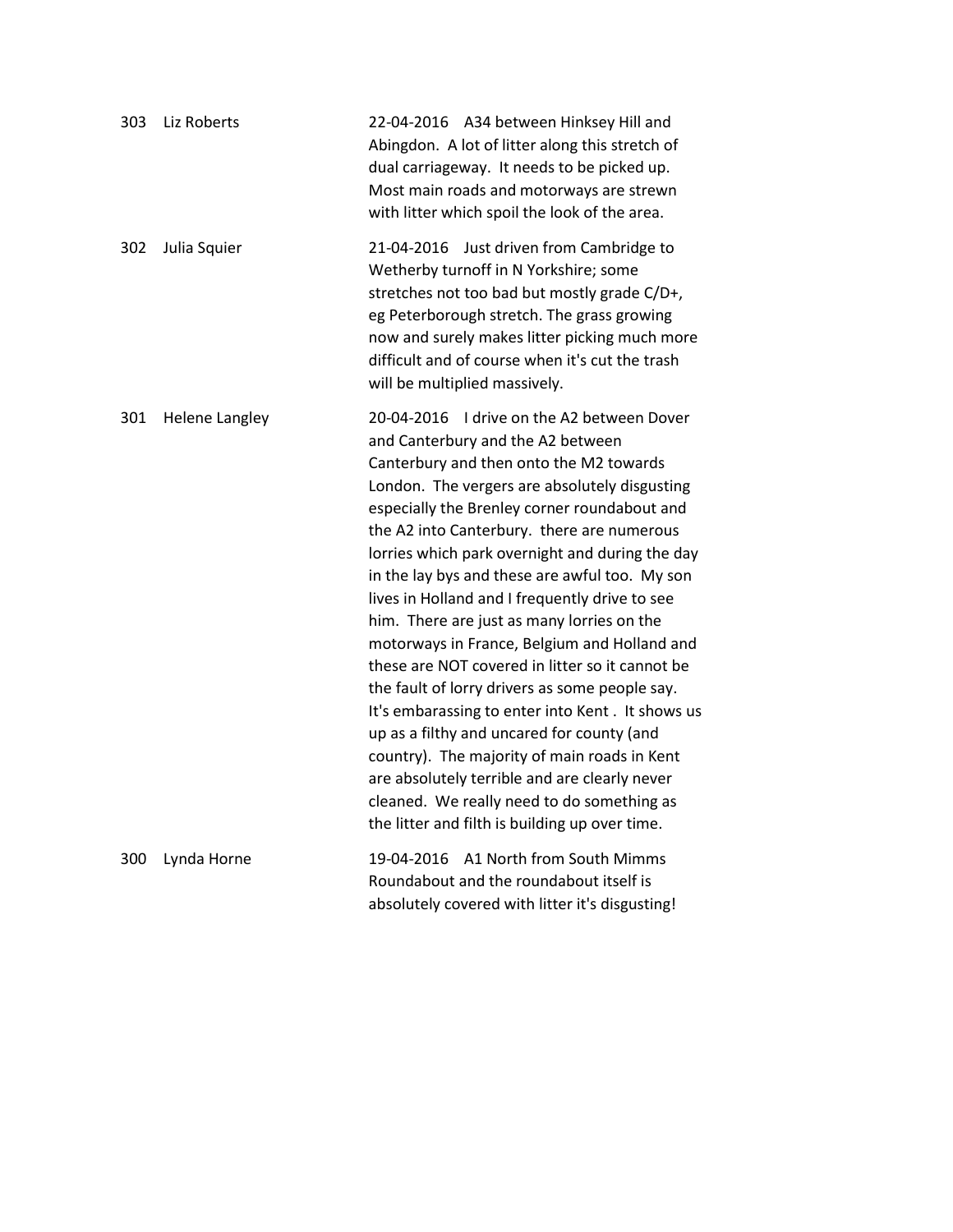| 299 | Paul Wood        | 14-04-2016 I have just driven from<br>Todmorden to Manchester along the M60<br>exiting at J17 Prestwich. The whole M62/M60<br>motorway is a national disgrace with litter on<br>all the verges. The exit slip roads at J17 of the<br>M60 are a particular mess and present an<br>extremely poor introduction to Manchester to<br>any visitors. Huge piles of fast food rubbish,<br>much of it accumulated over several years lies<br>in piles by the roadside traffic lights. What is<br>wrong with Highways England? are you not<br>equally appalled? do you not care about your<br>country? I have driven in many countries and<br>can say we are the worst in the developed<br>world. Even some so called third world<br>countries could teach us a thing or two. I no<br>longer look forward to driving as I know I will<br>be dispirited and depressed by the filthy state<br>of our road network wherever I go. Highways<br>England hang your head in shame. |
|-----|------------------|--------------------------------------------------------------------------------------------------------------------------------------------------------------------------------------------------------------------------------------------------------------------------------------------------------------------------------------------------------------------------------------------------------------------------------------------------------------------------------------------------------------------------------------------------------------------------------------------------------------------------------------------------------------------------------------------------------------------------------------------------------------------------------------------------------------------------------------------------------------------------------------------------------------------------------------------------------------------|
| 298 | Louise Rothshild | 12-04-2016 M4 London to Heathrow - I<br>complained about this a while ago, there is still<br>litter along the whole stretch above. It is really<br>bad down the side of bridges that cross the<br>motorway. Disgraceful introduction to our<br>country for the many visitors and investors who<br>travel between central London and Heathrow.<br>This never used to be a problem - we have<br>gone SO FAR backwards in terms of motorway<br>cleanliness. I have just spent a substantial<br>amount of time in Southern Africa and<br>generally speaking the UK's roads are more<br>littered than theirs. Disgrace.                                                                                                                                                                                                                                                                                                                                                 |
| 297 | Jean Argent      | 12-04-2016 A2. A few years ago the turn off<br>from south circular onto A2 was being used by<br>people running in front trying to clean car<br>windows, they left, and rubbish they left<br>behind has never been cleaned up. It is filthy.<br>The slip round onto A2 is always full of rubbish<br>and in fact the whole A2 is just a complete<br>rubbish dump. Where the lorry drivers stop<br>also full of rubbish. So embarrassing when                                                                                                                                                                                                                                                                                                                                                                                                                                                                                                                         |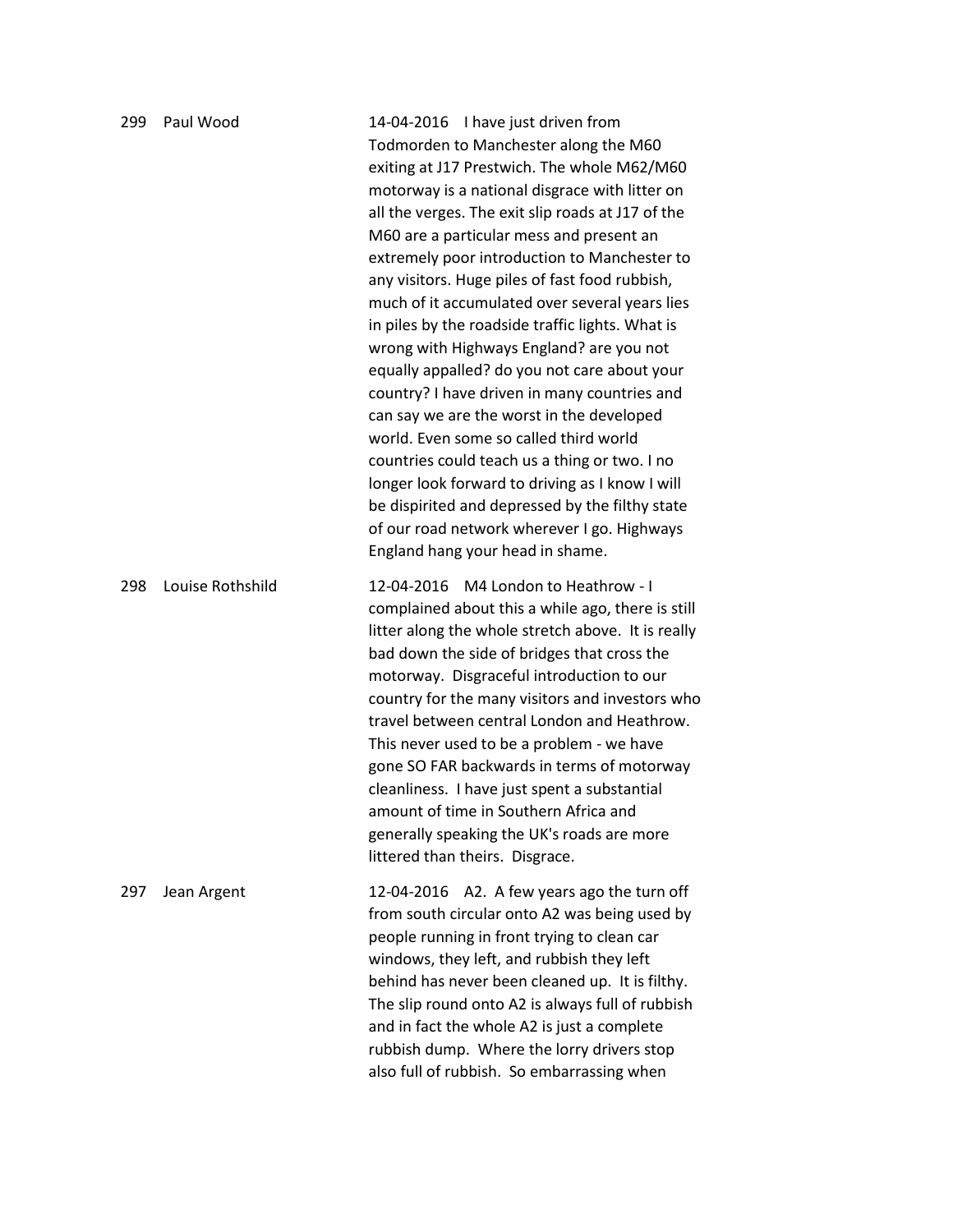travelling with family and friends from Germany and New Zealand.

296 Susan Rosenberg 12-04-2016 A1M junction 2 Welham Green slip road used by lorries parking. Full of rubbish and Rats. Also wooded area used as toilet!!! 295 Mike Pease 12-04-2016 The M60 junction 18 (where it meets the M62 and M66) where there are traffic lights to switch motorways. At every point where cars stop the verges are literally covered in litter. It has been ever thus. I complain repeatedly to no avail. 294 Amanda Flude 12-04-2016 Hi A23 from Brighon to Crawley and the A27 particularly between the junction with the A283 and the A26. The verges of these roads are a disgrace, not only with litter; but also items used by contractors such as old cones and other similar objects. The junctions are also filthy, in particular parts of the junction between the A23 to A27 have been used for fly tipping. Much of these areas fall within the South Downs National park which makes it even more disgraceful. The areas above are in my local area and I know from travelling around the country that this is a nationwide disgrace and one which the Highways agency is responsible for and failing to tackle. If lanes need closing to clean up litter, so be it; People need to be educated to dispose of their rubbish responsibly. Contractors need to be fined if they leave items after completing works; works should not be signed off until all a contractors' signage, cones etc. have been removed. Contractors or hauliers loosing items which fall from their vehicles should be fined; as it illustrates their lack of concern for other road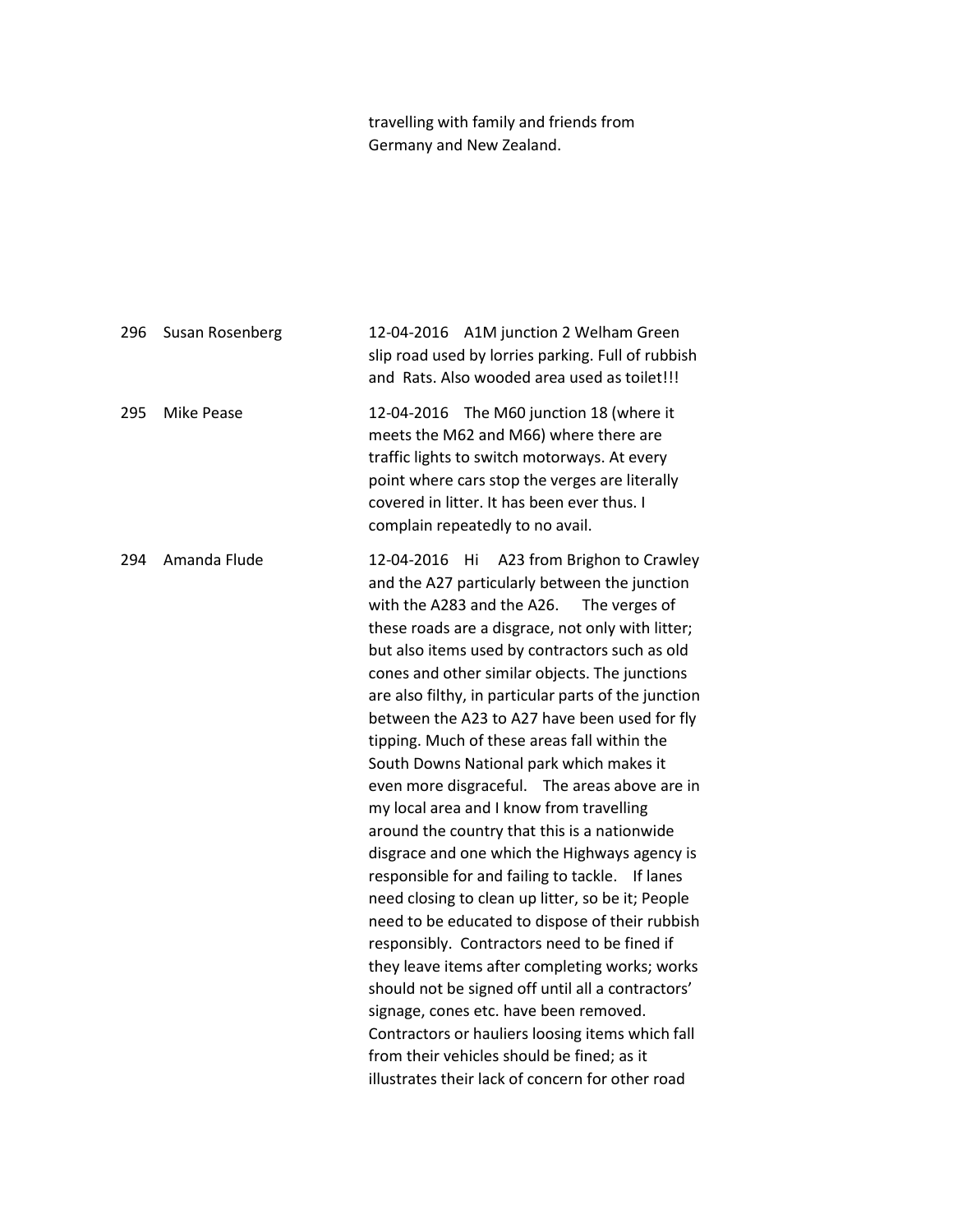users safety as well as their disregard for the enviroment.

293 john taylor 12-04-2016 A20 from Dover to folkestone is very bad as are most highways. Slip[ road end of Cherry Garden Avenue onto M20. Junction 11 A20 from there to eurotunnel rear entrance. A250 to Sittingbourne. Motorway from London to Brighton. The list goes on. Can't anyone responsible see the mess? 292 Mark Godfrey 12-04-2016 The A13 from Rainham to Dartford just before M25 & A12 to Brentwood which has never been cleared of Litter for many years it is disgusting the trees and bushes are covered in plastic bags hundreds of them , I would say at least 70 black bags to clear the amount of Litter / Rubbish on the grass verge on both sides . The A406 from wanstead to , ( Redbridge roundabout ) to The Barking flyover full of litter far as your eyes can see this will take a hundred black bags to & clear it . Please help I will try to take photos to show you the amount of litter strewn all over and has been like this since the Olympics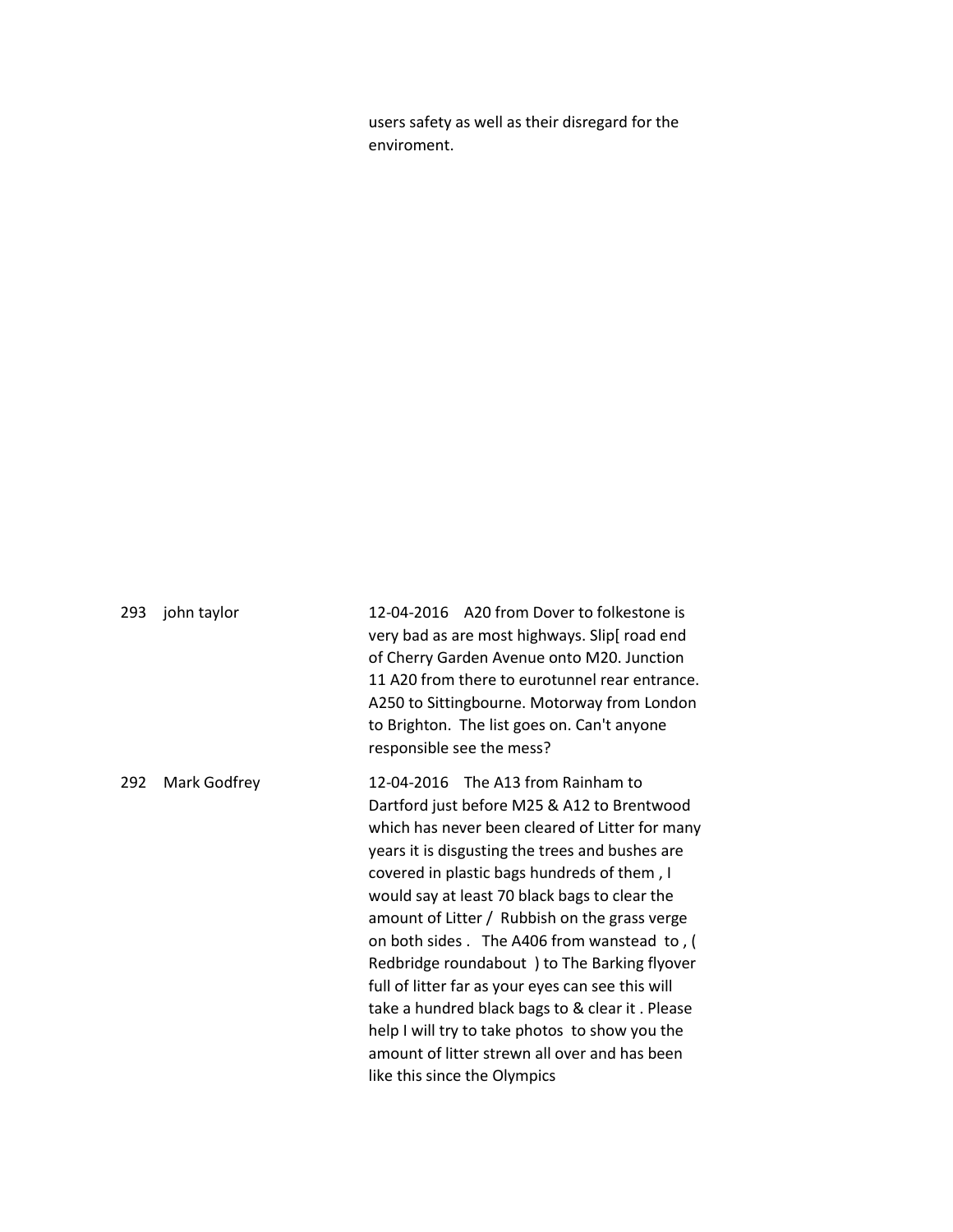| 291 | Mark Godfrey        | 11-04-2016 The A13 from Rainham to<br>Dartford just before M25 & A12 to Brentwood<br>which has never been cleared of Litter for many<br>years it is disgusting the trees and bushes are<br>covered in plastic bags hundreds of them, I<br>would say at least 70 black bags to clear the<br>amount of Litter / Rubbish on the grass verge<br>on both sides . The A406 from wanstead to, (<br>Redbridge roundabout ) to The Barking flyover<br>full of litter far as your eyes can see this will<br>take a hundred black bags to & clear it. Please<br>help I will try to take photos to show you the<br>amount of litter strewn all over and has been<br>like this since the Olympics                             |
|-----|---------------------|------------------------------------------------------------------------------------------------------------------------------------------------------------------------------------------------------------------------------------------------------------------------------------------------------------------------------------------------------------------------------------------------------------------------------------------------------------------------------------------------------------------------------------------------------------------------------------------------------------------------------------------------------------------------------------------------------------------|
| 290 | <b>Helen Austin</b> | 11-04-2016 I am absolutely disgusted and<br>sickened by the appalling litter on the roads in<br>East Kent the worse one I have encountered<br>is the slip road onto the M20 at J11 eastbound.<br>Not only is this littered with the usual plastic<br>bags, drink cartons, fast food bags etc but it is<br>covered in an assortment of containers full of<br>URINE  This is DISGUSTING and does make<br>me feel physically sick this is a route many<br>tourists use on route to France what a lovely<br>advert for England's Green and Pleasant Land.<br>The A20 between Folkestone and Dover is also<br>a disgraceand something needs to be done<br>about itour roadsides have just become a<br>dumping ground. |
| 289 | <b>Gail Mills</b>   | 11-04-2016 The litter on the A13 is the worst<br>most disgusting I have seen, as is the A2 from<br>Kent to The Sun in the Sands roundabout.<br>Another disgusting litter filled road is the A2<br>from Faversham, Kent to the Folkestone<br>turnoff. As you are obviously incapable of<br>doing your job, you should resign and let<br>decent carding people take over.                                                                                                                                                                                                                                                                                                                                          |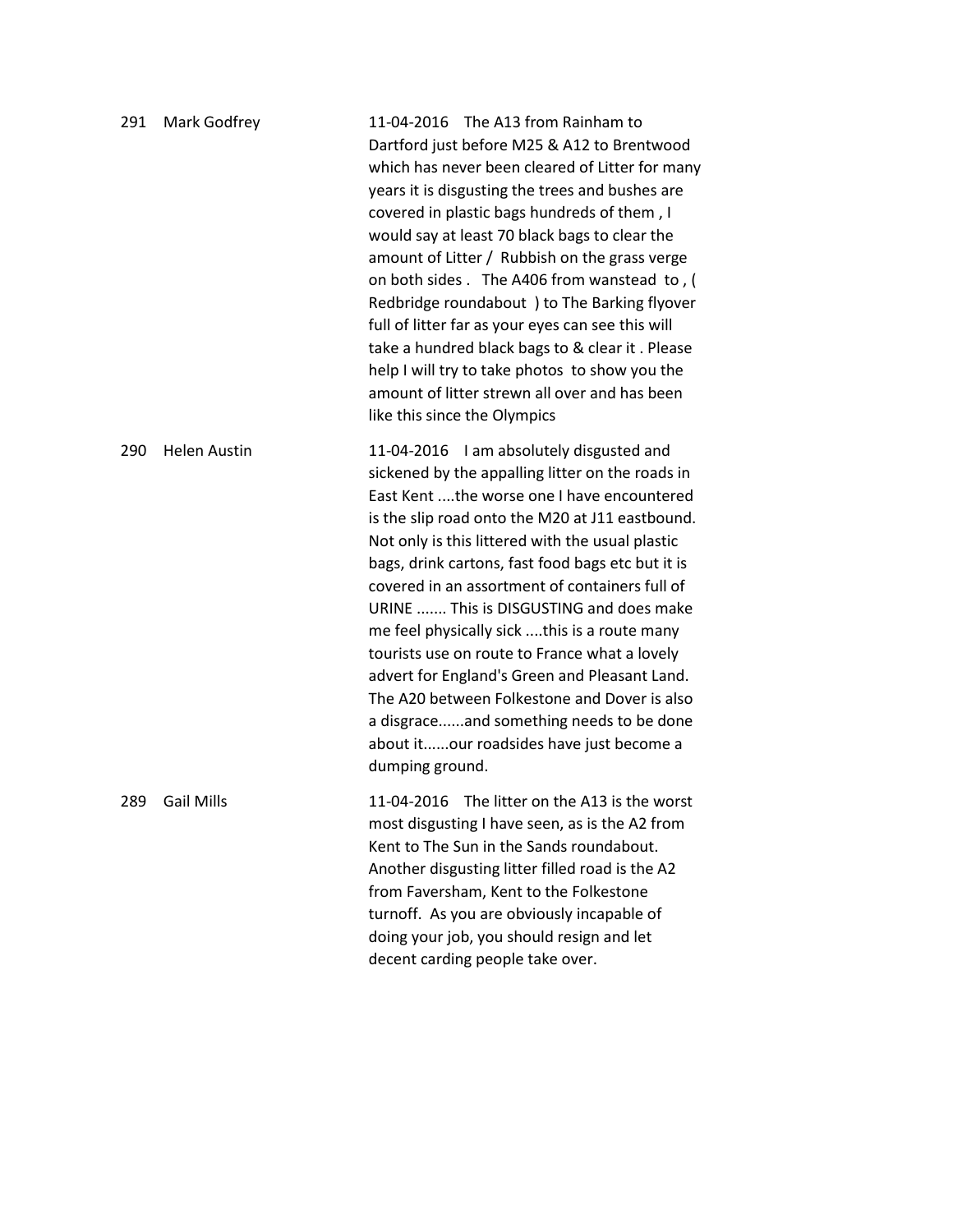| 288 | <b>Graeme Rumley</b> | 11-04-2016 Junction 9 M20 Ashford. The slip<br>road Northbound is an eyesore of litter thats<br>been there for at least a year and steadily<br>worsening. UK highways in general are<br>disgusting especially compared to Europe as a<br>general rule. I want to drive on UK motorways<br>without litter strewn verges                                                                                                                                                                                                                                                                               |
|-----|----------------------|------------------------------------------------------------------------------------------------------------------------------------------------------------------------------------------------------------------------------------------------------------------------------------------------------------------------------------------------------------------------------------------------------------------------------------------------------------------------------------------------------------------------------------------------------------------------------------------------------|
| 287 | John Hope            | 11-04-2016 The road with which I am most<br>familiar is the A1 (M) in the vicinity of<br>Stevenage (junctions 7 and 8). The slip road<br>leading off the motorway going north at<br>Junction 8 is a disgrace with litter everywhere.<br>On the motorway itself one of the things I see<br>all the time on pretty much all roads is debris<br>left behind by contractors . Are these<br>roadworks not inspected by Highways England<br>? Are no retentions held against these<br>contractors only to be released when their<br>work is completed properly including clearing<br>up signs and easels ? |
| 286 | Joy Armstrong        | M11, part of the A1(M) just this<br>11-04-2016<br>weekend. Usual detritus littering the verges.<br>Plastic sheeting in trees and bushes, empty<br>bottles, paper litter, cans scattered along the<br>verges. It looks like someone has emptied a<br>dustbin all along (all, I'm afraid to say, UK<br>motorways and trunk roads) the road verges to<br>such an extent in so many places you can't see<br>any grass or flowers struggling to grow. The<br>same applies to the M42, M6, M1, M40. Every<br>motorway and trunk road. All filthy.                                                          |
| 285 | Carol Haigh          | Last week I travelled on the M11,<br>11-04-2016<br>A11, A12 and A127 and was appalled that so<br>much litter has been allowed to accumulate. I<br>have friends visiting from Canada next month<br>and am embarrassed of the view that they will<br>take home with them of England and the<br>English. If countries such as France, Italy, New<br>Zealand and Canada can keep their roads clear<br>of litter, why is it so difficult for us?                                                                                                                                                          |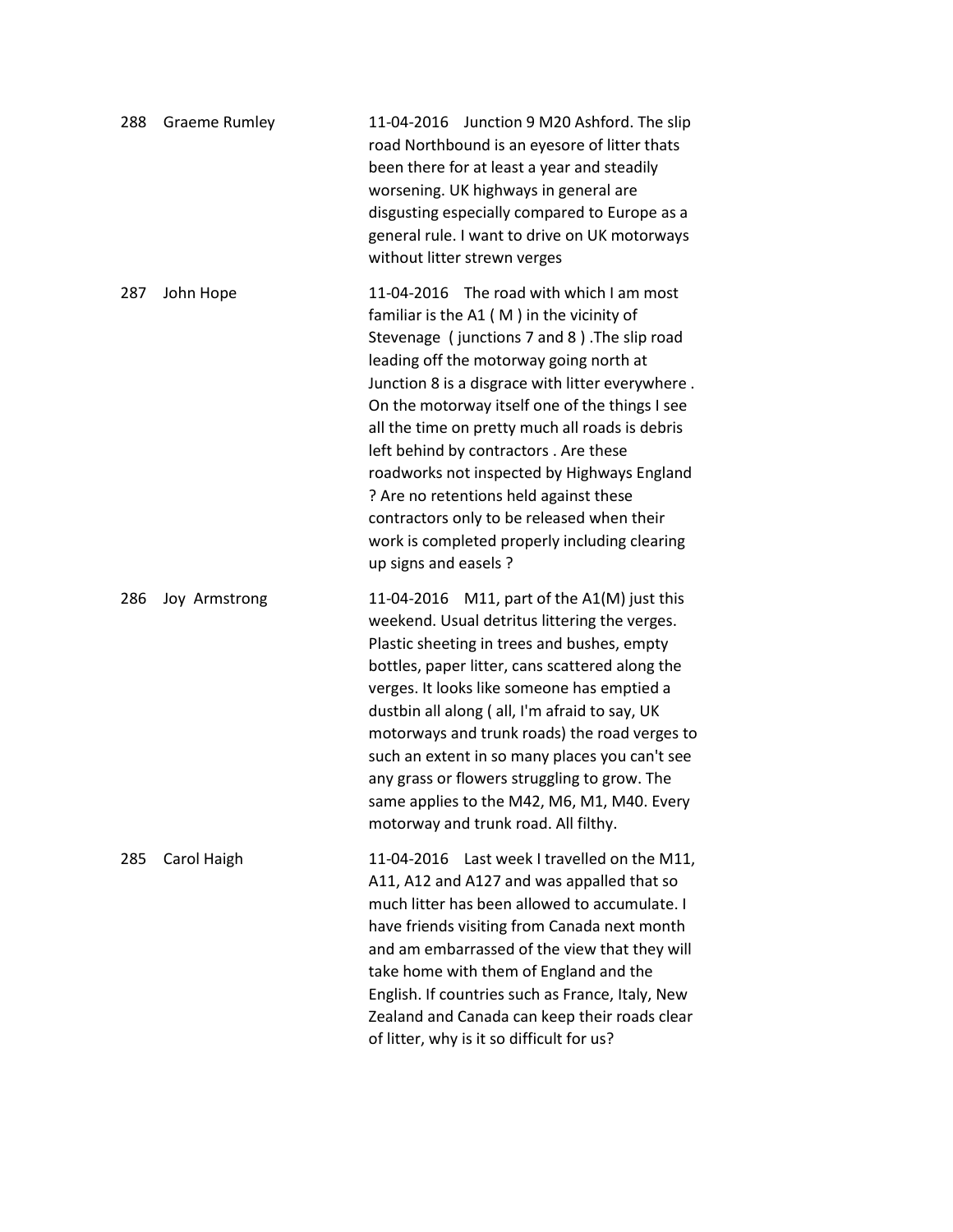| 284 | Digby Williams | 11-04-2016 M20 from Folkestone to<br>Maidstone. All the slip roads onto the<br>motorway are blighted by litter. Surely it must<br>be possible to position cameras to film the<br>miscreants and fine them? The funds raised<br>could be used for cleansing.                                                                                                                                                                                                                                                                                                                                                                                                                                               |
|-----|----------------|-----------------------------------------------------------------------------------------------------------------------------------------------------------------------------------------------------------------------------------------------------------------------------------------------------------------------------------------------------------------------------------------------------------------------------------------------------------------------------------------------------------------------------------------------------------------------------------------------------------------------------------------------------------------------------------------------------------|
| 283 | Amanda Waring  | 10-04-2016 A21 Lamberhurst to Tunbridge<br>Wells Lots of unsightly litter along road side.<br>General increase in litter on our roadsides<br>especially near service stations.                                                                                                                                                                                                                                                                                                                                                                                                                                                                                                                            |
| 282 | mr simpson     | 10-04-2016 A36 around Salisbury sp1 3ha.<br>Plenty of disused road signs and cones<br>abandoned along the roadside - they need<br>collecting!                                                                                                                                                                                                                                                                                                                                                                                                                                                                                                                                                             |
| 281 | frank goddard  | 10-04-2016 A1 M slip roads Particularly A635<br>are a disgrace. They are not litter picked unless<br>you complain.                                                                                                                                                                                                                                                                                                                                                                                                                                                                                                                                                                                        |
| 280 | Sandra Freeden | 09-04-2016 One word DISGUSTING the<br>northcircular from Southgate to Neasden<br>(likea) full of litter and street rubbish I have<br>written last year to tfl and Barnet about bus<br>stops they dealt with after so many calls but<br>have not swept pavements WHY surely there<br>are machines that do the work, I drive twice a<br>week to henleys corner very grubby but<br>Wednesday went with friend to Richmond o<br>dear it was embarrassing every island on road<br>was full of leaves and litter, does anyone look<br>at these main highways this is London 2016<br>never seen anything like it very upsetting I can't<br>bear it that's my view I'm not alone take a look<br>please. Thank you |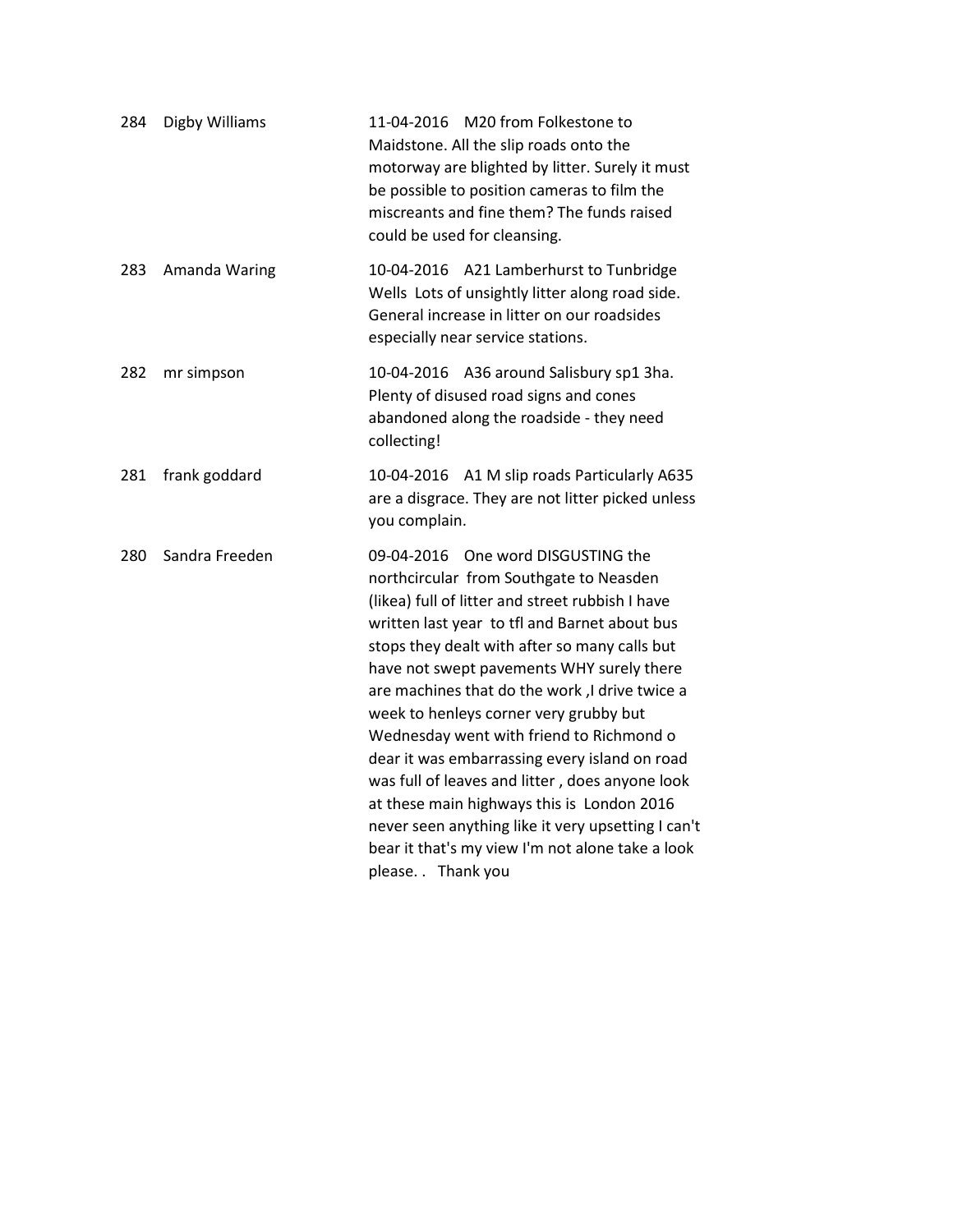| 279 | Sandra Freeden       | 09-04-2016 One word DISGUSTING the<br>northcircular from Southgate to Neasden<br>(likea) full of litter and street rubbish I have<br>written last year to tfl and Barnet about bus<br>stops they dealt with after so many calls but<br>have not swept pavements WHY surely there<br>are machines that do the work, I drive twice a<br>week to henleys corner very grubby but<br>Wednesday went with friend to Richmond o<br>dear it was embarrassing every island on road<br>was full of leaves and litter, does anyone look<br>at these main highways this is London 2016<br>never seen anything like it very upsetting I can't<br>bear it that's my view I'm not alone take a look<br>please. Thank you |
|-----|----------------------|-----------------------------------------------------------------------------------------------------------------------------------------------------------------------------------------------------------------------------------------------------------------------------------------------------------------------------------------------------------------------------------------------------------------------------------------------------------------------------------------------------------------------------------------------------------------------------------------------------------------------------------------------------------------------------------------------------------|
| 278 | <b>Carol Pollock</b> | 08-04-2016 litter is deposited along every<br>inch both sides of A27 Chichester from<br>roundabout at Tescos to roundabout at<br>Sainsburys. I have lived here 38 years and have<br>never seen it as bad                                                                                                                                                                                                                                                                                                                                                                                                                                                                                                  |
| 277 | Alexander Marchenko  | $07-04-2016$ $A27 -$ the side of the road is<br>extremely filthy in several areas around<br>Brighton and Lewes: 1) Westbound between<br>junctions with A270 and Hollingbury - especially<br>around layby right after JCT with A270. 2) Both<br>Eastbound and Westbound between Ashcombe<br>roundabout and Southerham roundabout.                                                                                                                                                                                                                                                                                                                                                                          |
| 276 | Maureen Stuart       | 07-04-2016 The litter on the Wainscott<br>Bypass is atrocious, especially towards the A2<br>end.                                                                                                                                                                                                                                                                                                                                                                                                                                                                                                                                                                                                          |
| 275 | Chris Boormsn        | 07-04-2016 A249 Detling Hill both eats<br>between the M2 & M20, very littered & gives a<br>very poor impression of Kent. A2 from Dover<br>towards Canterbury, not as bad as the A249 but<br>being one of the first pads used by visitors to<br>the UK from Dover port, as above gives a very<br>poor impression of Kent. Is it possible to use<br>individuals that have received community<br>service orders as I feel this would be a good use<br>of what could be free labour?                                                                                                                                                                                                                          |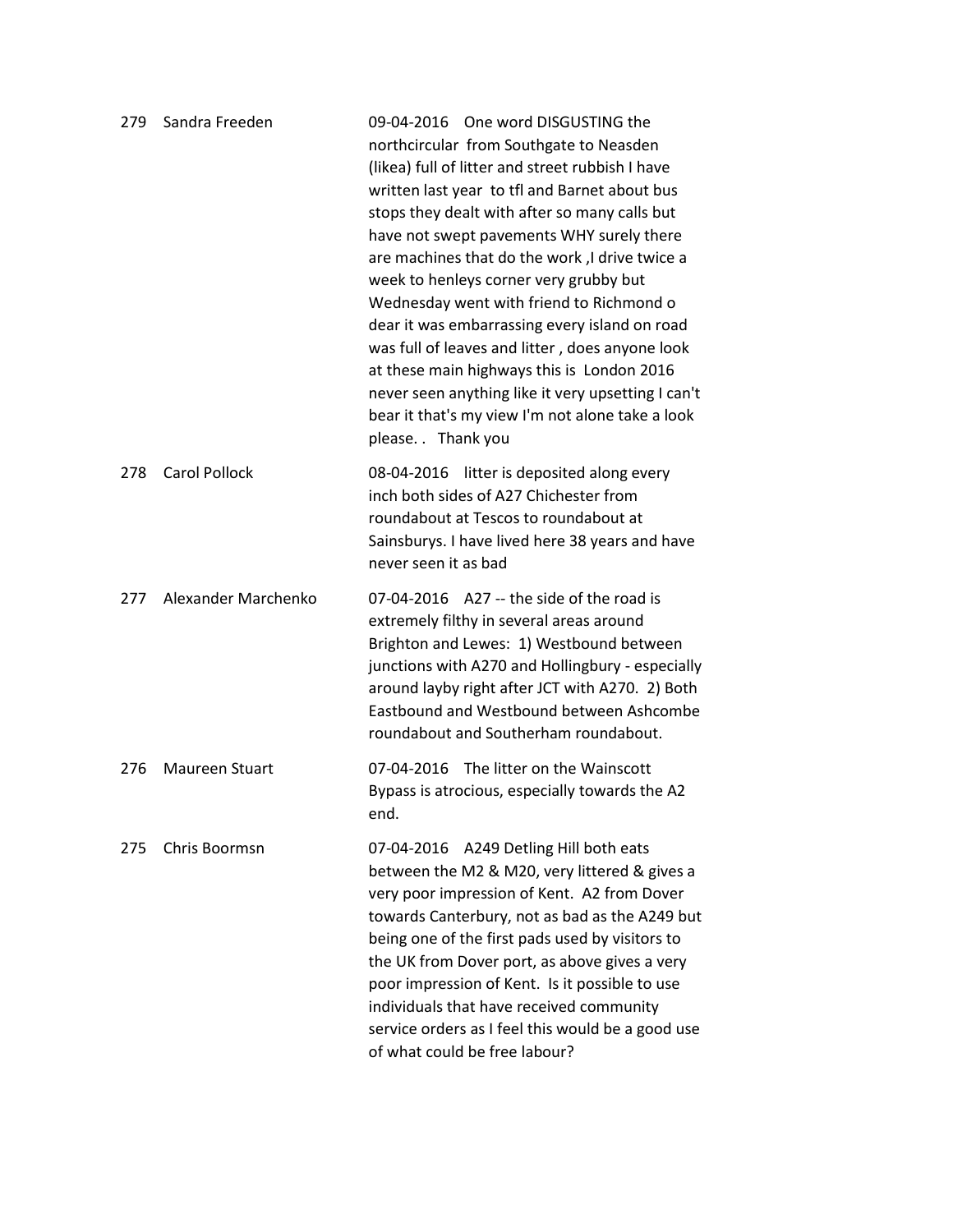| 274 | Janice Stannard  | 06-04-2016 My husband and I regularly use<br>the A249 and A2 and are absolutely appalled by<br>the amount of litter along the verges. We have<br>never seen it so bad; once we were pleased to<br>be able to boast of how lovely and pleasant it<br>was to drive through Kent when our visitors<br>from abroad stay, but now feel somewhat<br>ashamed that this impression no longer is the<br>case. We know this is the result of<br>irresponsible drivers with no conscience about<br>these things but nevertheless the litter just<br>cannot be left to build up in this disgusting way.<br>Where has England's Green and Pleasant Land<br>disappeared to! Kent is a gateway to the UK<br>which in our view is a wonderful country and<br>the clearance of litter should be considered to<br>be an important action to try to maintain the<br>high standards that once were obvious but<br>which are now sadly slipping away. |
|-----|------------------|----------------------------------------------------------------------------------------------------------------------------------------------------------------------------------------------------------------------------------------------------------------------------------------------------------------------------------------------------------------------------------------------------------------------------------------------------------------------------------------------------------------------------------------------------------------------------------------------------------------------------------------------------------------------------------------------------------------------------------------------------------------------------------------------------------------------------------------------------------------------------------------------------------------------------------|
| 273 | David Mcloughlin | 06-04-2016 M6 Lancashire Cumbria m65<br>Lancashire far to much litter on side and central<br>reservation                                                                                                                                                                                                                                                                                                                                                                                                                                                                                                                                                                                                                                                                                                                                                                                                                         |
| 272 | Paul Wright      | 06-04-2016 Lets be honest, it would be much<br>easier to identify HE roads which aren't in a<br>disgusting state with respect to litter. Until<br>there are consequences for the slobs that<br>throw litter out of their car or who leave it in<br>laybys the situation is only going to get worse.<br>Points on ones license if caught discarding litter<br>would soon result in people thinking twice. Also<br>an aggressive media campaign [including TV<br>time] should be considered. It is so depressing<br>to drive on our roads after using continental<br>Europes clean highway system. I would suggest<br>HE consult the rest of Europe on how they<br>manage the problem successfully and we can't.                                                                                                                                                                                                                   |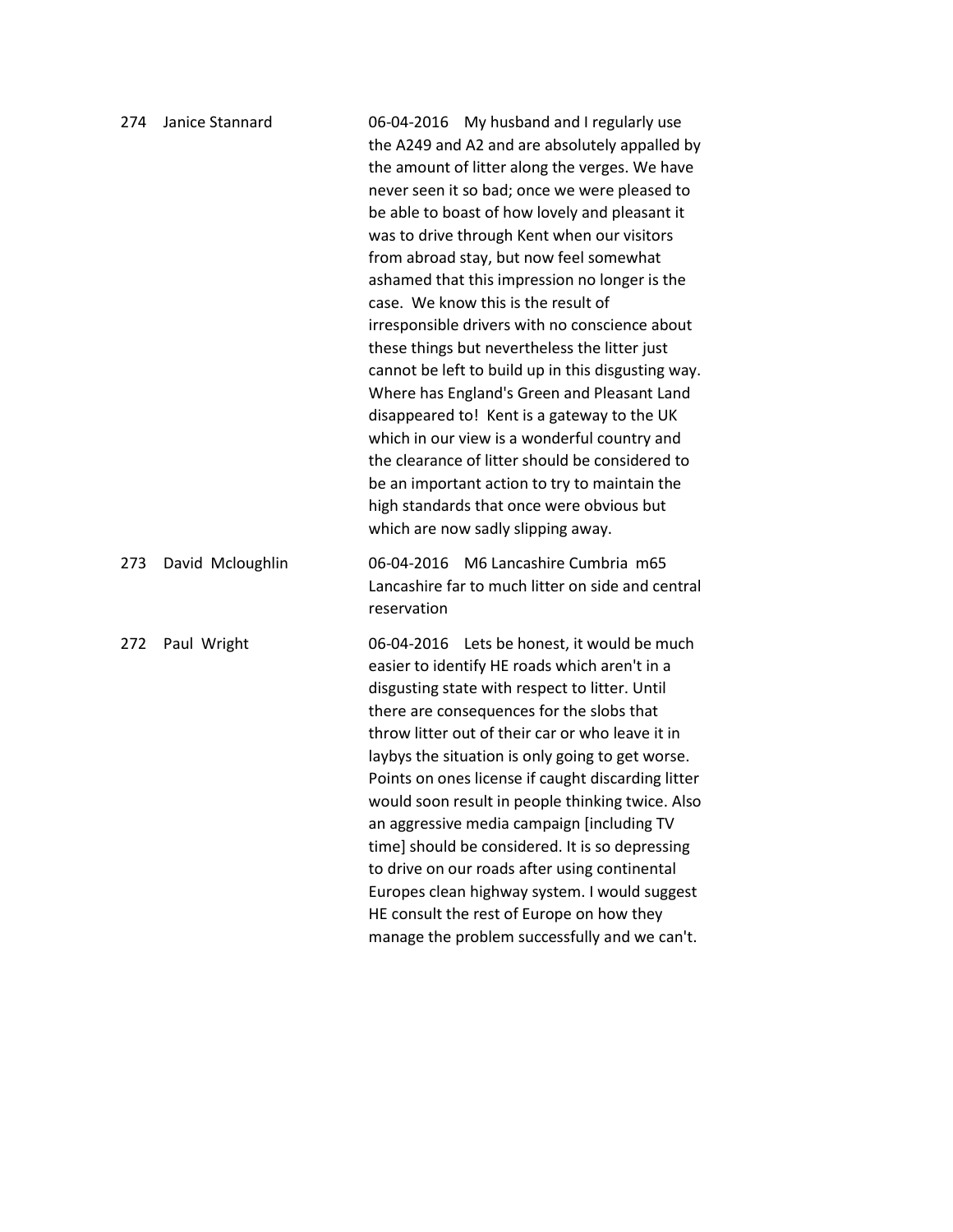| 271 | <b>Richard Green</b> | 06-04-2016 Despite repeated requests, no<br>action appears to have been taken in respect of<br>the huge amount of litter that has accumulated<br>on the M56 and its slip roads from its eastern<br>end at Sharston to its junction with the M6. My<br>particular concern is the stretch from<br>Manchester Airport to J7/8 at Bowdon. My<br>relatives are visiting from Australia between 5<br>& 30 May 2016: I sincerely hope that we do not<br>have to suffer the embarrassment of driving<br>them from the airport to our home in<br>Altrincham along a stretch of road that is a<br>national disgrace. Please do not respond that (i)<br>it is too dangerous to litter pick on the<br>motorway or (ii) the motorway will be cleaned<br>as part of ongoing road construction projects: I<br>have heard it all before! |
|-----|----------------------|--------------------------------------------------------------------------------------------------------------------------------------------------------------------------------------------------------------------------------------------------------------------------------------------------------------------------------------------------------------------------------------------------------------------------------------------------------------------------------------------------------------------------------------------------------------------------------------------------------------------------------------------------------------------------------------------------------------------------------------------------------------------------------------------------------------------------|
| 270 | Janet Wilby          | 05-04-2016 All slips roads off M2 into<br>Faversham and off Brenley roundabout are full<br>of litter, even fly tipping, is taking place.<br>think Kents road are an absolute disgrace roads<br>on the continent are never in such a filthy<br>state, It's a shame the public treat roads like<br>this, but where there is litter there will always<br>be more litter left, so if the slips roads,<br>especially onto Asford Road A251 it may help<br>improve the situation.                                                                                                                                                                                                                                                                                                                                              |
| 269 | Joyce Langford       | 05-04-2016 I frequently drive on the A3<br>between Godalming (Milford) and Guildford in<br>Surrey. The amount of litter is disgraceful and<br>shaming when our friends from Denmark visit<br>us. The overall state of Highways England<br>network is dreadful and could be potentially<br>dangerous when large sheets of plastic blow<br>across the road or chunks of blown tyres litter<br>the motorway.                                                                                                                                                                                                                                                                                                                                                                                                                |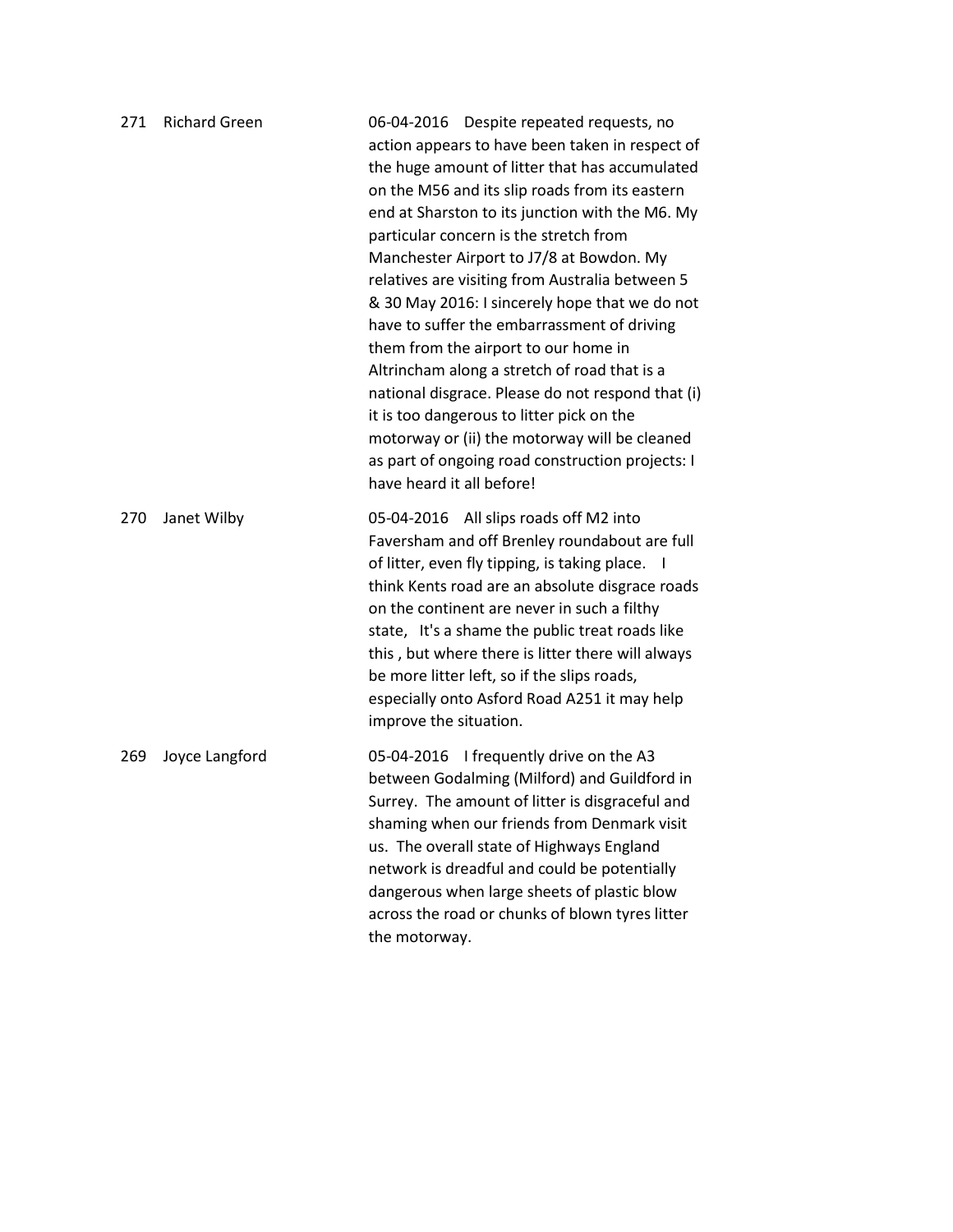| 268 | <b>Tom Parkinsin</b> | 04-04-2016 Terrible litter at junction 6 of the<br>M56/junction 20 of the M6 (Lymm), looks like<br>several months worth especially on the several<br>slip roads. Works are currently taking place but<br>for some reason it is not deemed fit to remove<br>this litter at the same time. I travel widely and<br>can honestly say the UK's motorways and A-<br>roads are by far the worst in Europe, North<br>America and Australia. Is it really too much to<br>ask for some 'Don't litter' signs?                                                                                                                                                                                                                                                                                                                                                                                                                                                                                                                                                                                                                                                                 |
|-----|----------------------|--------------------------------------------------------------------------------------------------------------------------------------------------------------------------------------------------------------------------------------------------------------------------------------------------------------------------------------------------------------------------------------------------------------------------------------------------------------------------------------------------------------------------------------------------------------------------------------------------------------------------------------------------------------------------------------------------------------------------------------------------------------------------------------------------------------------------------------------------------------------------------------------------------------------------------------------------------------------------------------------------------------------------------------------------------------------------------------------------------------------------------------------------------------------|
| 267 | Julie Ludbrook       | 04-04-2016 The exit slip roads from the M25<br>at junction 6 have a lot of rubbish on the<br>verges. Is it Highways England who is<br>responsible for this or Surrey Highways?                                                                                                                                                                                                                                                                                                                                                                                                                                                                                                                                                                                                                                                                                                                                                                                                                                                                                                                                                                                     |
| 266 | Lorna Brewin         | 04-04-2016 I travel regularly along the A256<br>and A20 between Sandwich and Folkestone.<br>The litter is appalling and getting worse each<br>week. It is shameful to see our once clean<br>highways becoming a dumping ground from<br>vehicles.                                                                                                                                                                                                                                                                                                                                                                                                                                                                                                                                                                                                                                                                                                                                                                                                                                                                                                                   |
| 265 | Mel North            | I would like to register my<br>04-04-2016<br>concern at the amount of accumulated litter<br>along the M4 corridor between J17 and J18 and<br>on the slip road coming from the M4 (west) on<br>to the roundabout at J17. My heart sinks every<br>day when I see the garbage. At the J17<br>roundabout there are a huge amount of take<br>away hot drink cups, food wrappers, cans<br>(including one I noticed that looks like a relic it<br>is so rusted) and what looks like urine-filled<br>plastic milk bottles. In any area, including one<br>like Wiltshire that relies a good deal on<br>tourism, it is an embarrassment to have<br>national routes like the M4 blighted in this way.<br>It is also hazardous to other drivers, particularly<br>in high winds, when litter like plastic bags and<br>sheeting flies around, as well as detrimental to<br>wildlife living near the motorways. I can image<br>that there is also a risk to farmers of their fields<br>becoming contaminated with litter. As well as<br>having the litter routinely cleared away, would<br>it be possible to have some signs put up<br>reminding people that dropping litter puts |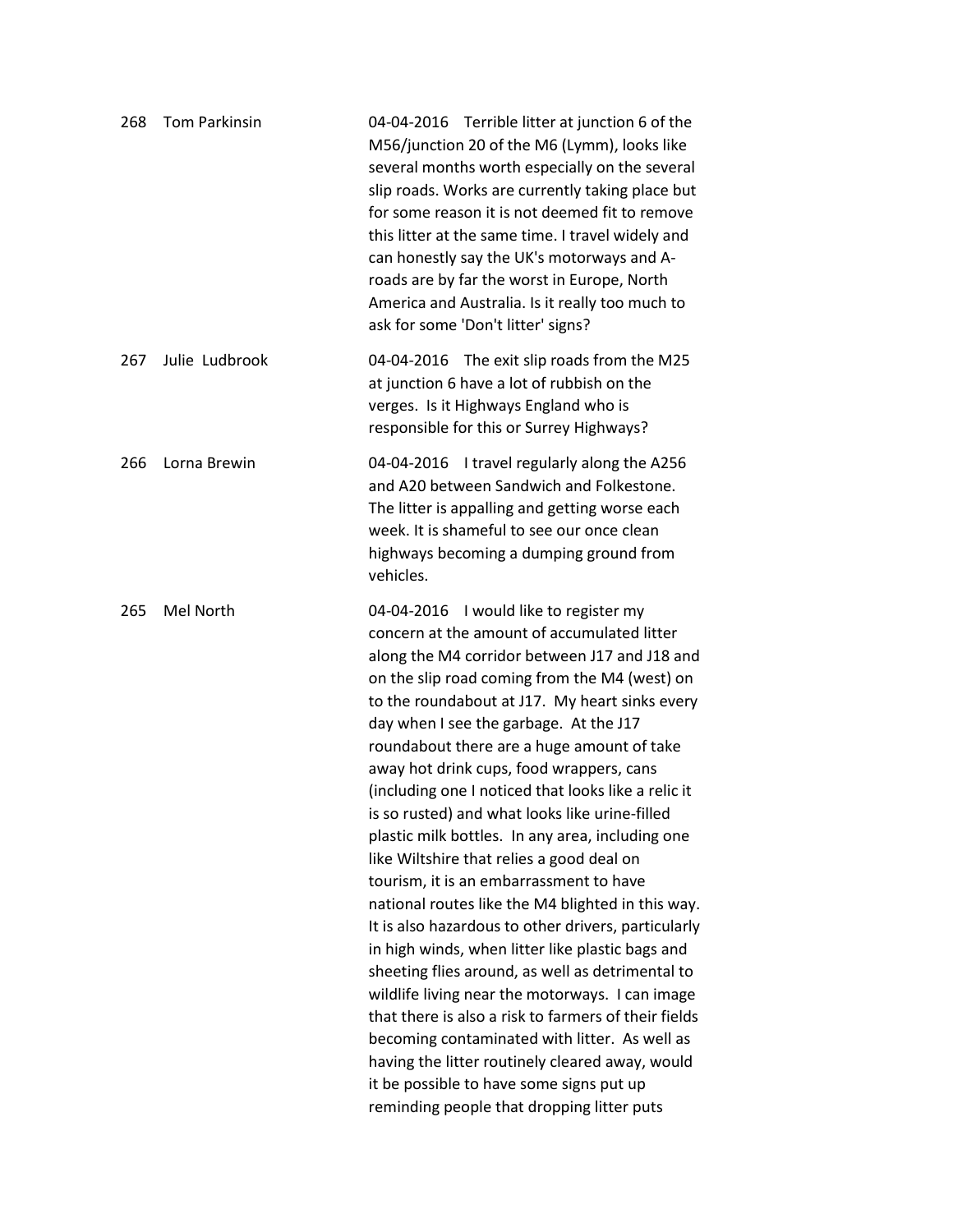highway workers lives at risk? I don't know if CCTV is ever considered on slip roads to deter people from throwing litter from their vehicles? Many thanks.

| 264 | Janet Adams    | 03-04-2016 A249 Disgusting buildup of litter<br>both sides for last 3 months                                                                                                                                                                                                                                                                                                                                                                                                                                                           |
|-----|----------------|----------------------------------------------------------------------------------------------------------------------------------------------------------------------------------------------------------------------------------------------------------------------------------------------------------------------------------------------------------------------------------------------------------------------------------------------------------------------------------------------------------------------------------------|
| 263 | Chris Euden    | 03-04-2016 The entire network is a mess. In<br>my recent travels the A12 - particulalry around<br>the M25 junction and up 4 miles north of it.<br>The A3 - entire route from Guildford to<br>Hindhead. The network needs enforcement via<br>CCTV and then publicised fines. The<br>programmable gantry signs should have anti<br>litter messages at all times when not in use for<br>safety reasons. Junctions should have CCTV<br>analysed and offenders fined. We need a<br>national strategy on this. The network is a<br>disgrace. |
| 262 | John Ford      | 03-04-2016 Very poor litter on and around<br>the M40 junction with the A40 at Oxford<br>Services.                                                                                                                                                                                                                                                                                                                                                                                                                                      |
| 261 | Clare McGeehan | M6 simply disgusting!<br>02-04-2016                                                                                                                                                                                                                                                                                                                                                                                                                                                                                                    |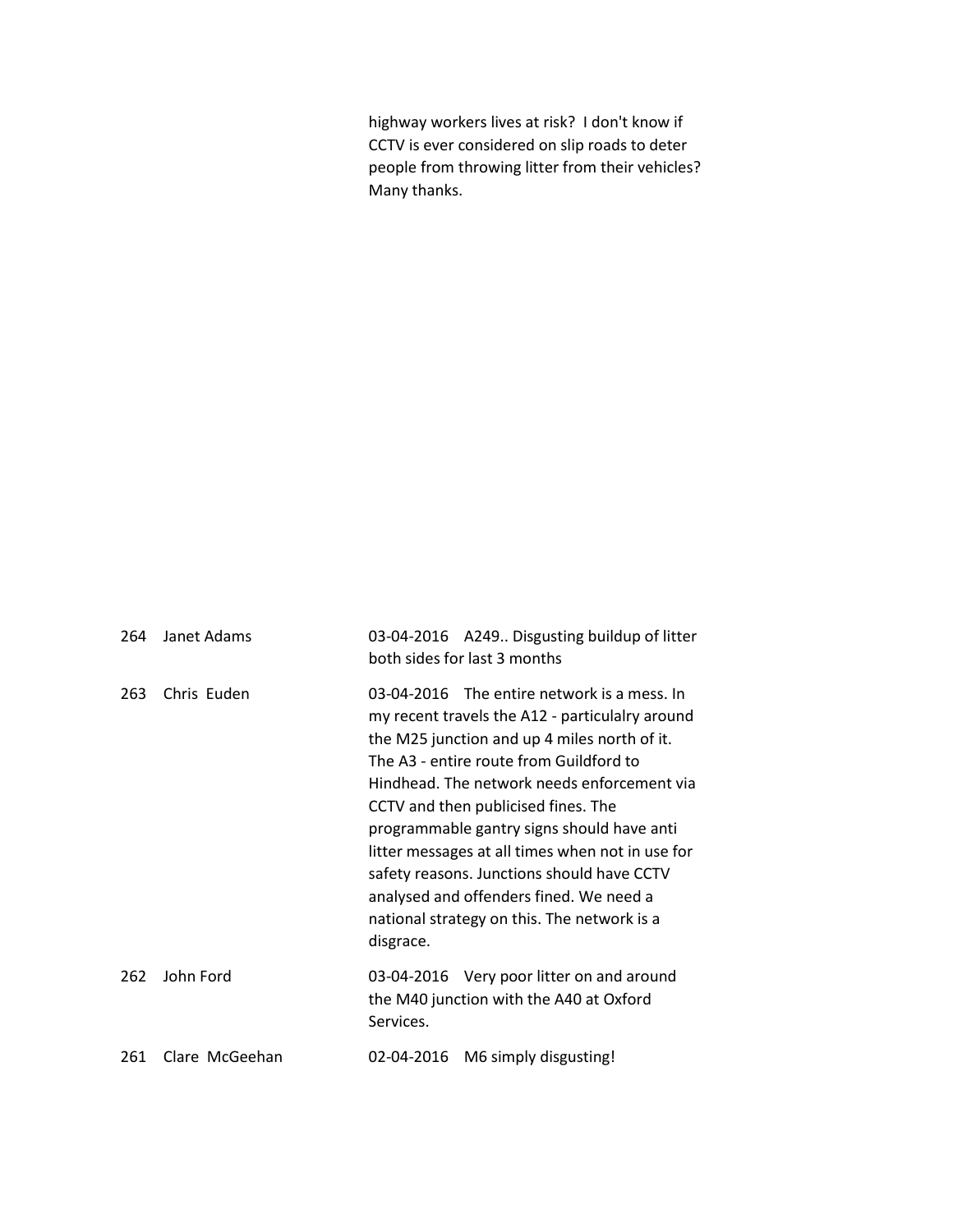| 260 | Tom Lawson          | 01-04-2016 The A1 from the new section at<br>Elkesley down to the junction with the A17, just<br>south of the river Trent. The amount of litter<br>along this extensive section of the A1 is simply<br>disgusting. When was litter last cleared on this<br>section of road?                                                                                                                                                                                                                                                                                                                                                                                                                                                                                                                                                                                                                                                                                                                                                                                                                                                                                        |
|-----|---------------------|--------------------------------------------------------------------------------------------------------------------------------------------------------------------------------------------------------------------------------------------------------------------------------------------------------------------------------------------------------------------------------------------------------------------------------------------------------------------------------------------------------------------------------------------------------------------------------------------------------------------------------------------------------------------------------------------------------------------------------------------------------------------------------------------------------------------------------------------------------------------------------------------------------------------------------------------------------------------------------------------------------------------------------------------------------------------------------------------------------------------------------------------------------------------|
| 259 | <b>Tracey Wills</b> | 31-03-2016 The A20 between Folkestone and<br>Dover is a disgrace. It hasn't been litter picked<br>in months and the verges, laybys and central<br>reservation look like a landfill site. The M20<br>between Dover and Maidstone is not much<br>better with all the slip roads and central<br>reservation full of litter.                                                                                                                                                                                                                                                                                                                                                                                                                                                                                                                                                                                                                                                                                                                                                                                                                                           |
| 258 | Diane Wright        | 31-03-2016 I drive all over the country, and<br>the roadside verges almost everywhere are in a<br>disgraceful state, so pinpointing one particular<br>area is not helpful. I feel sorry for cash strapped<br>authorities who have to deal with this almost<br>impossible situation. Never the less something<br>MUST be done about it, and it behoves us all to<br>NOT DROP THE RUBBISH in the first place (not<br>difficult) and help to clear it up ourselves rather<br>than just moan. The more people who<br>participate, visibly, the more quickly the<br>(criminal) act of littering will be seen to be<br>thoroughly unacceptable. A huge amount of<br>the rubbish is associated with fast food, so<br>those outlets need to at least use<br>biodegradable packaging if possible, and<br>display educational/shock horror information<br>on the effect of irresponsible disposal. Make<br>cars with windows which don't open (like<br>busses and trains!) Educate everyone on the<br>massive and rapidly growing rubbish problems<br>world wide. Try to instil some sort of personal<br>pride into people who are lazy, ignorant,<br>arrogant and uncaring. |
| 257 | Kim Waters          | A1M in Hertfordshire litter all<br>30-03-2016<br>along central reservation and on verges.<br>Roundabouts exiting at Stevenage and Hatfield<br>are in a disgusting state. Embarrassed about                                                                                                                                                                                                                                                                                                                                                                                                                                                                                                                                                                                                                                                                                                                                                                                                                                                                                                                                                                         |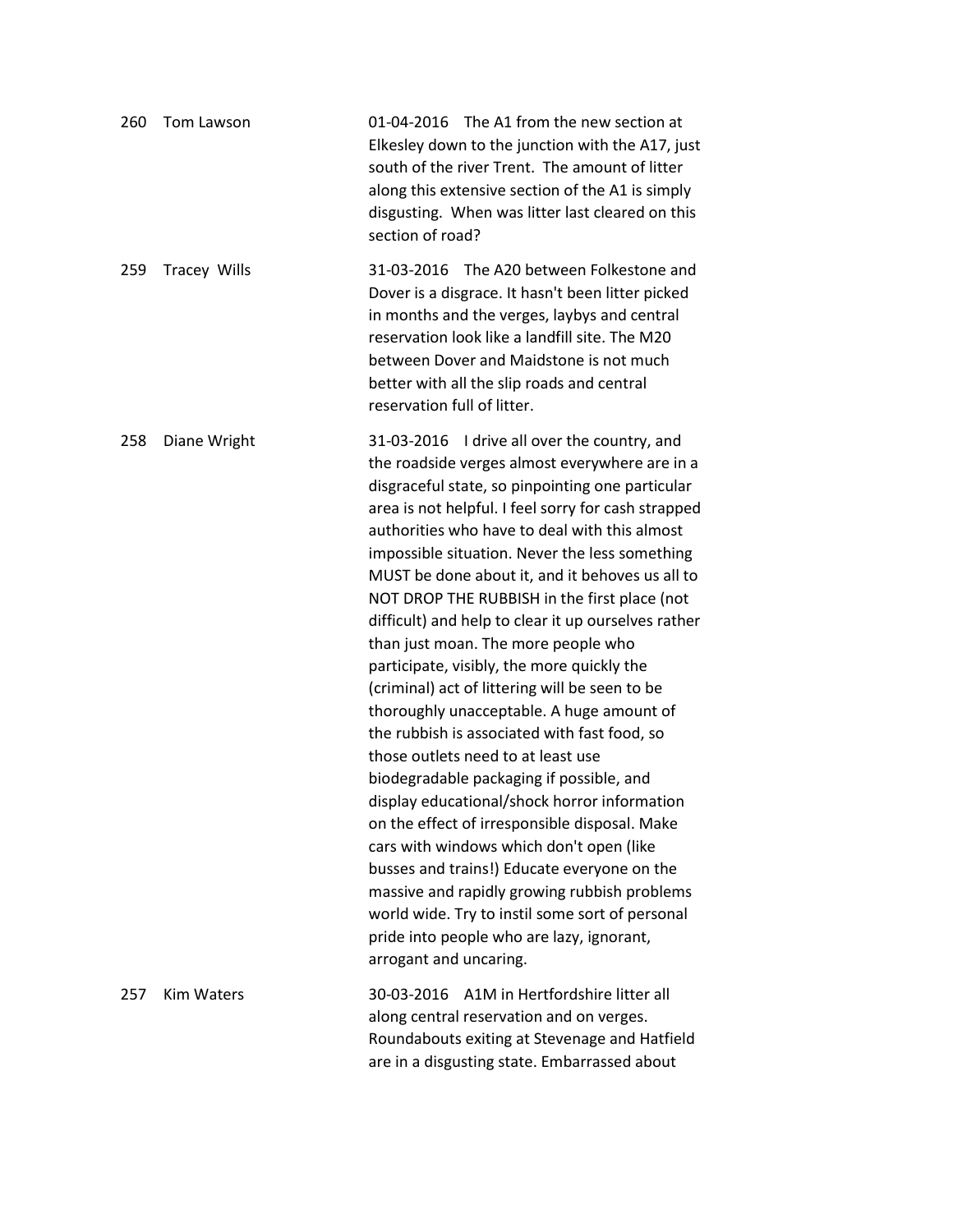the state of our roads when visitors are here. Depressing state of affairs.

256 Andy Cumming 29-03-2016 The A13 in Essex is appalling and strewn with litter along it's whole length. Junctions are always bad where cars stop at roundabouts and on slip roads but add to this the litter which pours out of the many "recycling" lorries (environmentally friendly apparently) which frequent this road and you basically have a rubbish dump. Not on your map but the A127 in Essex is also a disgrace and even with recent road closures to resurface the highway, no attempts were made to clear up. It is not just Essex though, a trip to Bristol today also highlighted much of the M25 and M4 having similar issues. Much of the litter is just pure laziness and ignorance of drivers and passengers that think nothing of discarding their trash through open windows. Can there not be more policing or effort from the government to make people aware? Perhaps target school children who can then tell their parents of the affect this has on the environment. 255 Steve Hickson 29-03-2016 Used the A11 from the M11 and A14 through Suffolk yesterday. The litter is quite frankly absolutely appalling, I'm shocked at how dirty the verges and lay-bys are. Quite clearly the local authorities aren't doing anything to clean these roads or try and keep them litter-free. Something is seriously wrong somewhere within the local authorities for these roads to get to this condition. This is a huge issue throughout our country and no-one in Authority seems to give a damn.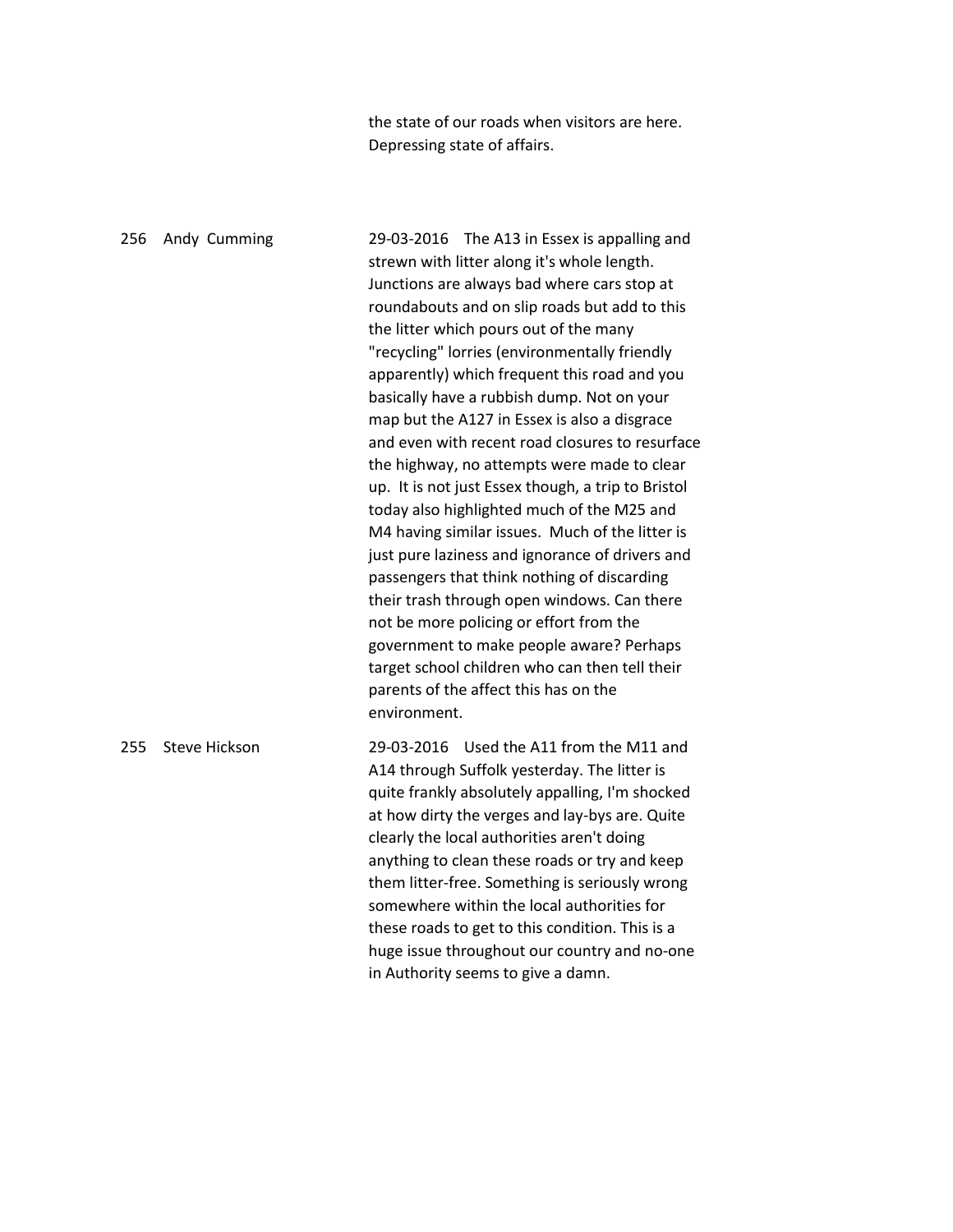| 254 | <b>Steve Hickson</b> | 29-03-2016 Used the A11 from the M11 and<br>A14 through Suffolk yesterday. The litter is<br>quite frankly absolutely appalling, I'm shocked<br>at how dirty the verges and lay-bys are. Quite<br>clearly the local authorities aren't doing<br>anything to clean these roads or try and keep<br>them litter-free. Something is seriously wrong<br>somewhere within the local authorities for<br>these roads to get to this condition. This is a<br>huge issue throughout our country and no-one<br>in Authority seems to give a damn.                                                                                                                                                                                                                                                                                                                               |
|-----|----------------------|---------------------------------------------------------------------------------------------------------------------------------------------------------------------------------------------------------------------------------------------------------------------------------------------------------------------------------------------------------------------------------------------------------------------------------------------------------------------------------------------------------------------------------------------------------------------------------------------------------------------------------------------------------------------------------------------------------------------------------------------------------------------------------------------------------------------------------------------------------------------|
| 253 | Steven Thompson      | 29-03-2016 A406 slip roads waterworks<br>roundabout A2 from kid brook to m25 All<br>disgusting and dangerous with rubbish blowing<br>around                                                                                                                                                                                                                                                                                                                                                                                                                                                                                                                                                                                                                                                                                                                         |
| 252 | Harry Cavanagh       | 28-03-2016 The roadside along the M602 in<br>Manchester is blighted with litter. A major<br>transport route in and out of the city giving<br>awful impressions to visitors. Truly shocking if<br>you could see it.                                                                                                                                                                                                                                                                                                                                                                                                                                                                                                                                                                                                                                                  |
| 251 | Jane Goodger         | 28-03-2016 All the motor ways (M25, M23,<br>A1) and main roads I travel on are covered in<br>litter. I travel weekly on the A1 and M25<br>between Woking Surrey and Spalding<br>Lincolnshire. The A1 between the M25 and<br>Alconby is absolutely disgusting. I recently<br>complained to HE and was erroneously referred<br>to the local council and then was contacted by<br>Connect Plus. They said that a team would<br>respond in the next week (to the M25/A1 slip<br>road which was particularly bad - see -<br>https://youtu.be/JFW5fAFUlk4). After 2<br>months and a number of chases a section of<br>litter was cleared on the slip road. The rest of<br>the litter spots remain. See links below for<br>particularly bad<br>https://youtu.be/dEdAXuScu2M<br>https://youtu.be/tZQe7XUhouM<br>https://youtu.be/X6LN4JWJD8c<br>https://youtu.be/rHfvRbqUQkM |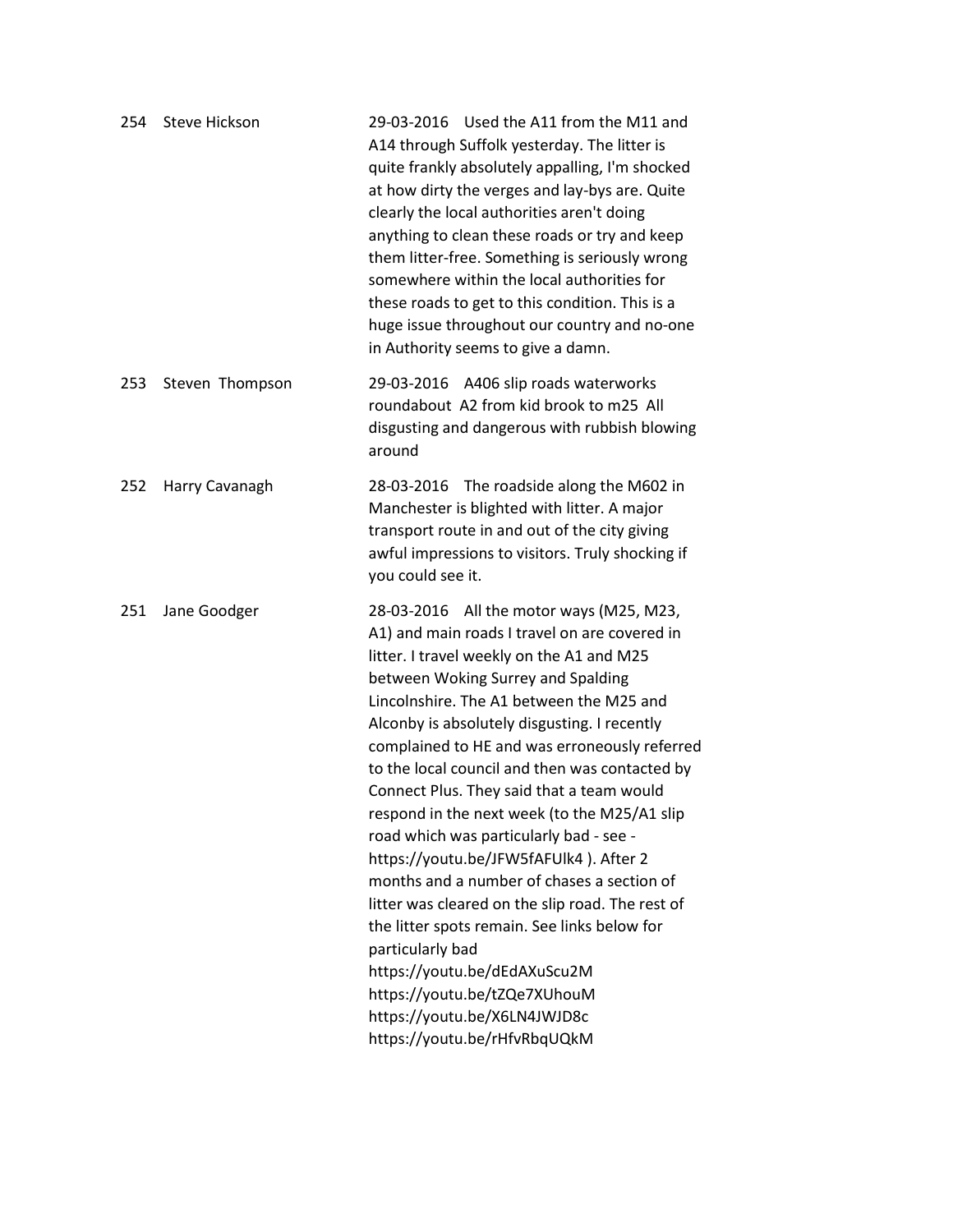| 250 | Malcolm Wood  | 27-03-2016 Most of the M20 from Maidstone<br>to Dover and back again is full of litter, the<br>verges, embankments, central reservation and<br>slip roads. Where the M20 turns into the A20 at<br>the tunnels near Folkestone, it actually looks<br>like a waste tip and is truly disgusting. No<br>cleaning has taken place since Operation Stack<br>and Highways England and the councils<br>responsible for the A20 are completely<br>incompetent and show no willingness to clear<br>the litter.                                                                                                                                                                                                                                                                                                 |
|-----|---------------|------------------------------------------------------------------------------------------------------------------------------------------------------------------------------------------------------------------------------------------------------------------------------------------------------------------------------------------------------------------------------------------------------------------------------------------------------------------------------------------------------------------------------------------------------------------------------------------------------------------------------------------------------------------------------------------------------------------------------------------------------------------------------------------------------|
| 249 | Nicky Binder  | 27-03-2016 I travelled on the A13 from East<br>London through Thurrock On Friday, March<br>25th. The amount of rubbish STILL there was<br>an embarrassment to be honest. It paints a<br>sorry picture of apathy and total lack of value<br>by the relevant Council (Thurrock?) in relation<br>to caring for the environment. What needs to<br>be done to actually get someone in Thurrock to<br>see this as a real problem? Shame on you all<br>for your inactivity.                                                                                                                                                                                                                                                                                                                                 |
| 248 | Sandra Yallop | 27-03-2016 A11 A14 Cambridge - Newmarket<br>- Cringleford (Norwich) AND A47 Cringleford<br>to Longwater Retail Prk exit (Norwich) Litter<br>Everywhere you look. Plastic sheeting and<br>plastic bags in the trees and hedgerows and<br>bottles and cans more plastic sheets all along<br>the verge as far as the eye can see! Ive been<br>driving for many years and have never seen<br>such a shameful amount of litter along a single<br>stretch of road. Disgusting and thoroughly<br>depressing. So much so thinking about<br>relocating out of the district because of the<br>litter! The state of the road surface itself is<br>good but it is the banks of rubbish running<br>alongside the road that unfortunately distracts<br>and holds everyones attention for all the wrong<br>reasons! |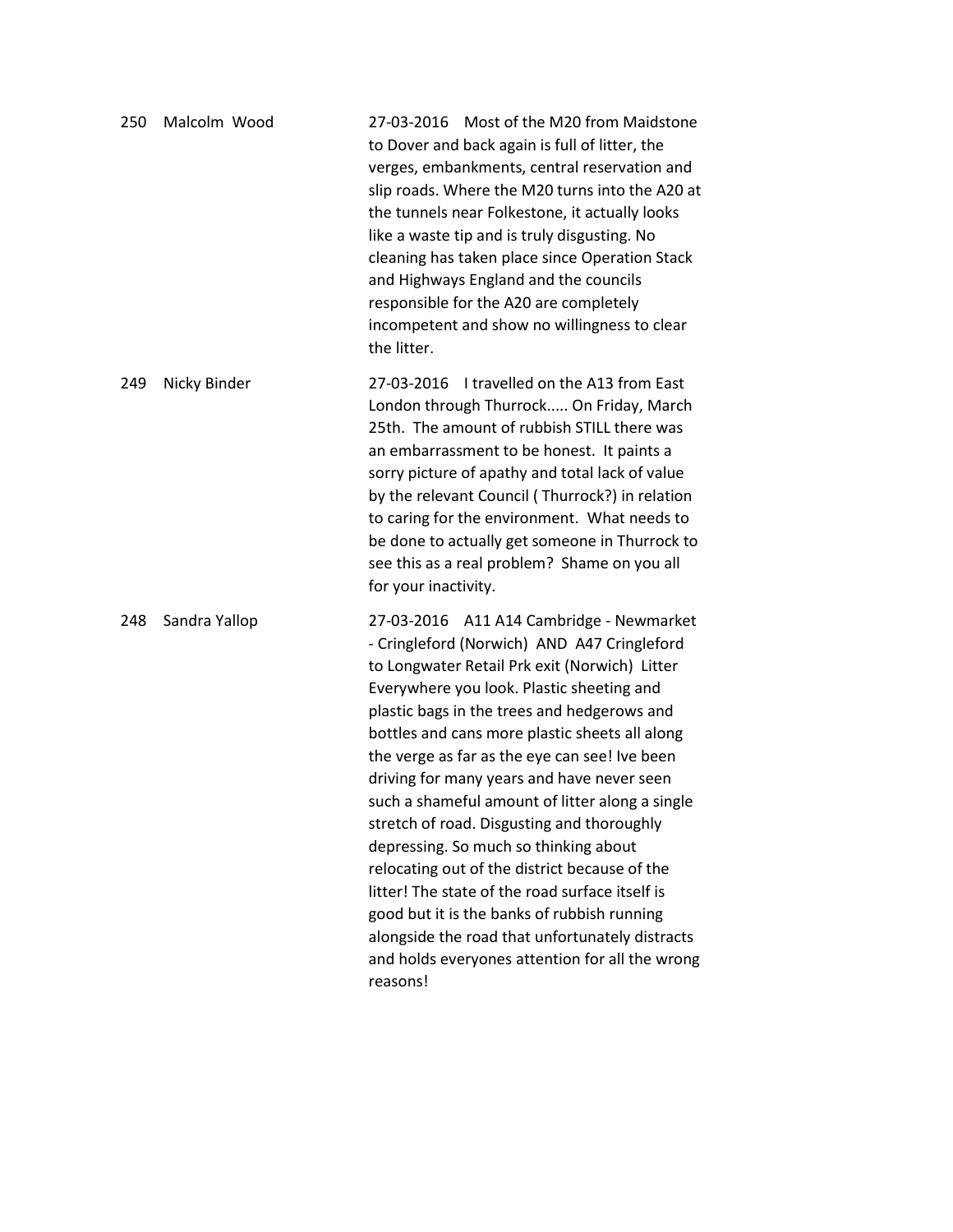| 247 | T Pitchers     | 26-03-2016 I have noticed in recent years<br>how appalling the litter is on certain stretches<br>of roads is in the UK and it seems to get worse<br>and worse with nobody in government seeming<br>to take the problem seriously. Basically every<br>motorway seems to have stretches with litter<br>all over the place. Roads I have noticed it on<br>recently include M6 M69, M50, A40 between<br>Ross on Wye and Newport, junction 23a on M1.<br>However today (26th April 2016) when I visited<br>Wolverhampton, when I left the M6 at junction<br>10 I had the misfortune to drive on a road<br>which really took the biscuit. From the<br>moment I left the motorway and till I reached<br>the area round the town centre it was like<br>being in the 3rd world! The roads looking on<br>the map are the Black Country way and<br>Keyway. I don't think those roads have been<br>cleaned since the Olympics! I am not a<br>moaning Minnie by any stretch of the<br>imagination but this is an embarrassment.                                                                   |
|-----|----------------|--------------------------------------------------------------------------------------------------------------------------------------------------------------------------------------------------------------------------------------------------------------------------------------------------------------------------------------------------------------------------------------------------------------------------------------------------------------------------------------------------------------------------------------------------------------------------------------------------------------------------------------------------------------------------------------------------------------------------------------------------------------------------------------------------------------------------------------------------------------------------------------------------------------------------------------------------------------------------------------------------------------------------------------------------------------------------------------|
| 246 | Leanne Holroyd | 26-03-2016 A1(M) leeds, sheffield,<br>peterborough (well the whole thing really) A14<br>cambridge The actual journey we took was<br>from Leeds to Cambridge along the A1 and A14.<br>I am not exaggerating when I say that the litter<br>lined the sides of the motorways and did not<br>seem to have a break. The only breaking was<br>my heart at the sight of it. I simply cannot<br>believe that humans treat this planet with such<br>disrespect. I can't help but feel our motorways<br>mean the wildlife living around them are<br>suffering quite badly, with carrier bags lining<br>almost every tree and heaps of what look like<br>recyclable bottles and cans everywhere. I have<br>noticed fly tipped mounds on the A14 around<br>the Bar Hill Area and also Lolworth lately too<br>which stays in place for months on end until it<br>blows away or decomposes. I find this<br>shameful and wrong when we have so many<br>recycling centres around the UK. I would be<br>more than happy to conjoin with a group and<br>physically help remove some of the rubbish but |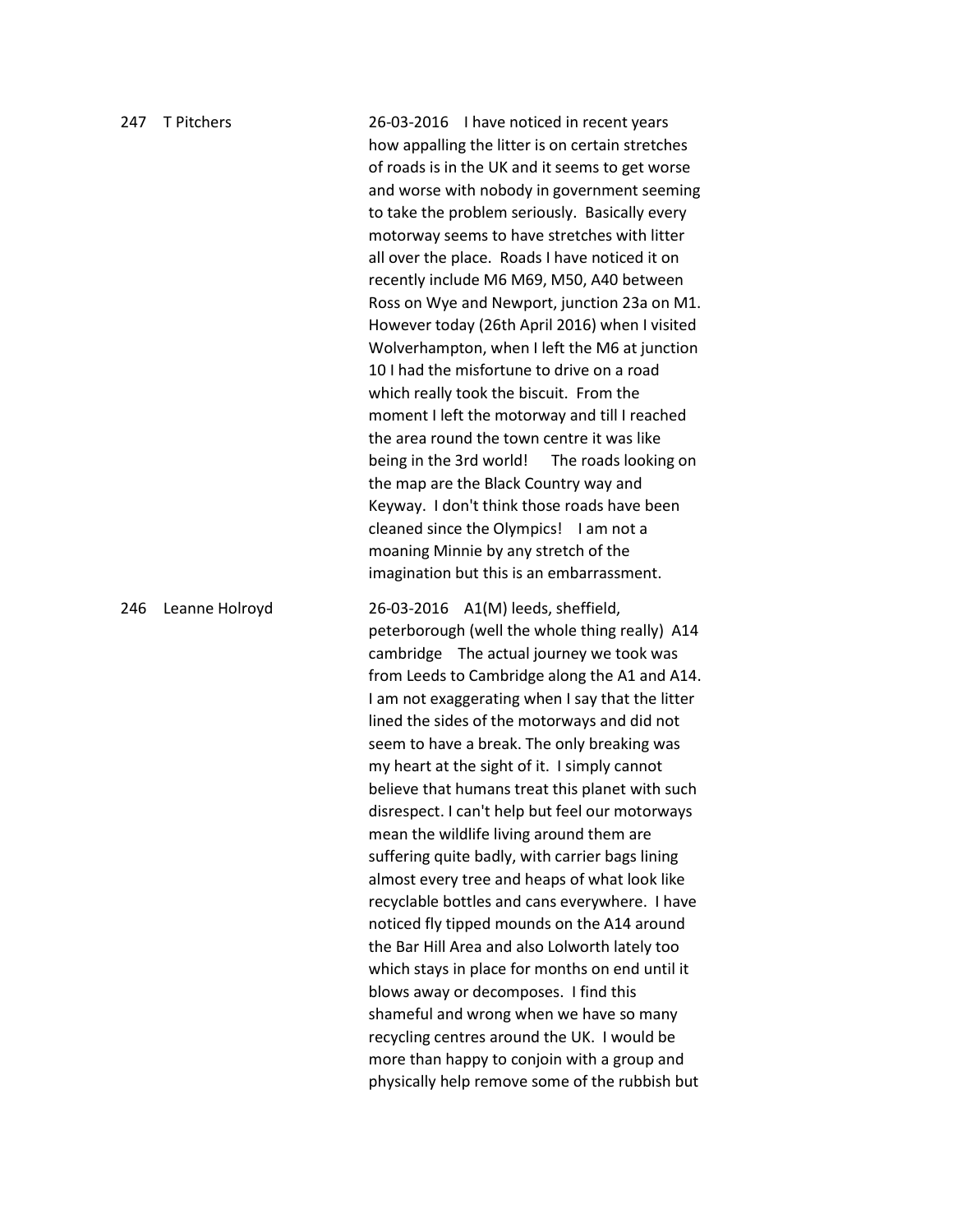feel the highways agency and the local councils should be doing their bit too.

| 245 | Patricia Jones    | 26-03-2016 Travelling last week south down<br>the A1 between Blyth and Newark I was<br>appauled by the large amount of litter on the<br>side of the road, especially near Tuxford. The<br>road side looked worse than a tip and is totally<br>unacceptable. Urgent attention is required by<br>Notts. County Council to sort it out            |
|-----|-------------------|------------------------------------------------------------------------------------------------------------------------------------------------------------------------------------------------------------------------------------------------------------------------------------------------------------------------------------------------|
| 244 | Julia Draper      | 26-03-2016 Haven't used the A46 going north<br>from Bath for some months. Shocked at the<br>litter left and right on the main trunk road to<br>one of the country's tourist hotspots. Would<br>clear up myself if I thought I wouldn't get<br>mashed by a car. Come on people, get a grip.<br>Green and pleasant er, no on second<br>thoughts. |
| 243 | <b>PAUL LYNCH</b> | 26-03-2016 A1M between Ashwell and<br>Hatfield - the litter that has accumulated on the<br>central reservation is a disgrace.                                                                                                                                                                                                                  |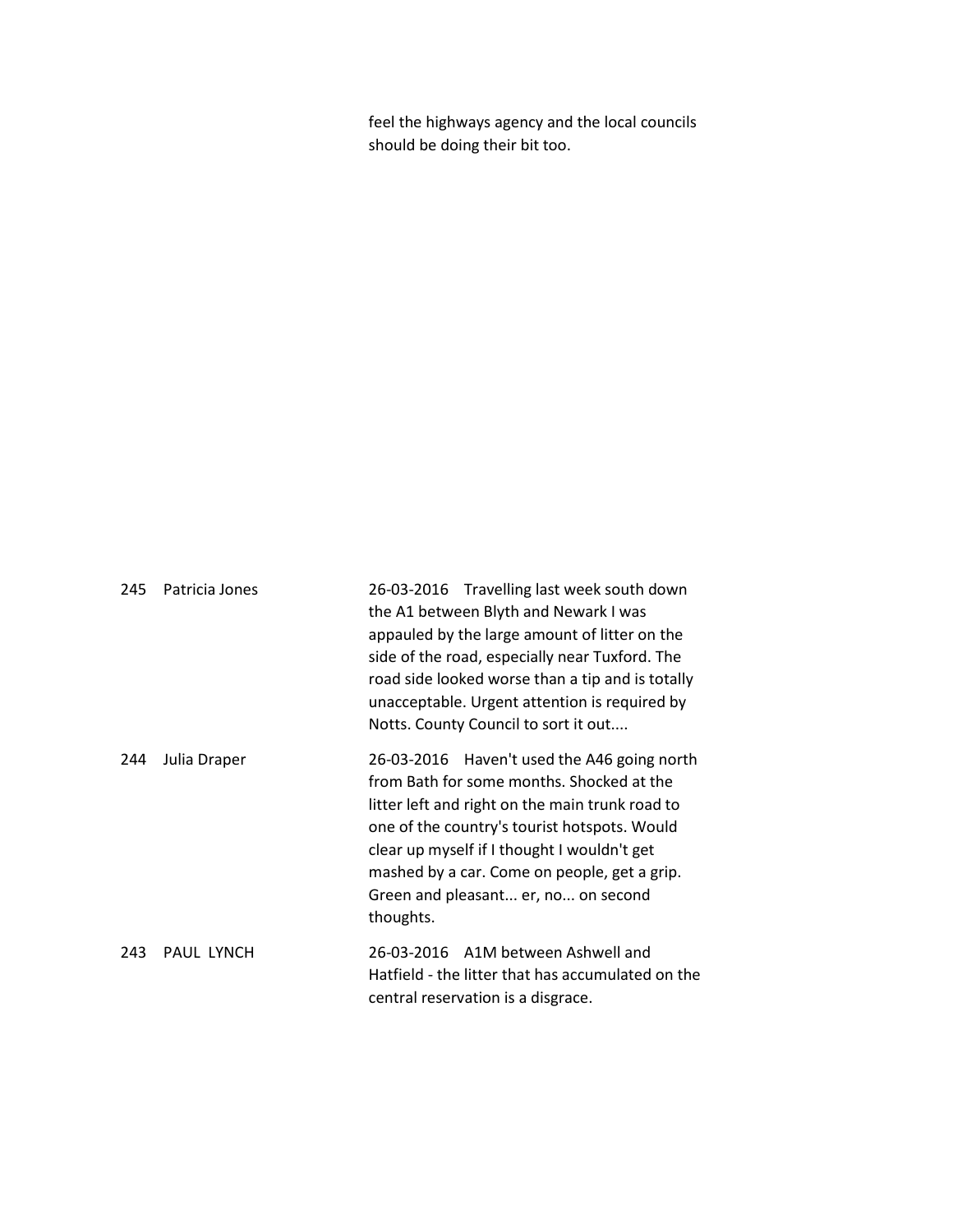| 242 | lan Dare     | 25-03-2016 Following some recent journeys I<br>can report that most of the motorways I used<br>varied from good (obviously recently cleaned)<br>to OK, and very bad. The bad bits are: A1(M)<br>round Newcastle, M6 through Birmingham,<br>M42 around A5 junction, seemingly anywhere<br>in-between slip roads, the A38 to M1 J28. In<br>almost all cases, junctions are the worst:<br>roundabouts, slip roads, etc. It is also irritating<br>to see much old debris from road works lying<br>around: old sign frames, cones, lamps,<br>sandbags etc - surely it's incumbent on the<br>contractor to leave a clean site ? Also much<br>overgrown verges: long grass, saplings,<br>brambles - all places for litter to get stuck in.<br>Why can't ALL our motorways be like the<br>always immaculate M1-A1 Link in Yorkshire ?<br>Maintained by a private company - Connect<br>Roads - who shows it can be done. They also do<br>a fair job on the A50, too. |
|-----|--------------|-------------------------------------------------------------------------------------------------------------------------------------------------------------------------------------------------------------------------------------------------------------------------------------------------------------------------------------------------------------------------------------------------------------------------------------------------------------------------------------------------------------------------------------------------------------------------------------------------------------------------------------------------------------------------------------------------------------------------------------------------------------------------------------------------------------------------------------------------------------------------------------------------------------------------------------------------------------|
| 241 | Tim Odell    | 25-03-2016 Hello - the M20 Kent around<br>junction 11 is constantly plagued by litter,<br>especially the roundabout. I have seen some<br>efforts to keep up with it, but there is still a<br>huge problem. Another severely blighted area<br>is the A20 between Folkestone and Dover -<br>absolutely disgusting when I was driving it the<br>other day. I realise that this is not the<br>government's fault, but until they come up with<br>an effective set of policies (advertising - I<br>suggest getting David Beckham to endorse not<br>littering; refunds on drinks containers which<br>has been very successful elsewhere) it is a<br>health and environmental hazard not fitting of<br>a developed country.                                                                                                                                                                                                                                        |
| 240 | Anita Rosser | 25-03-2016 Most motorways in the UK! I<br>travel for my job and there isn't a motorway<br>that doesn't have litter at the side of it. I've<br>noticed that tree branches have sheets of<br>plastic and paper caught in them, because they<br>have been blown from the backs of lorries and<br>trucks. It is horrible to see.                                                                                                                                                                                                                                                                                                                                                                                                                                                                                                                                                                                                                                |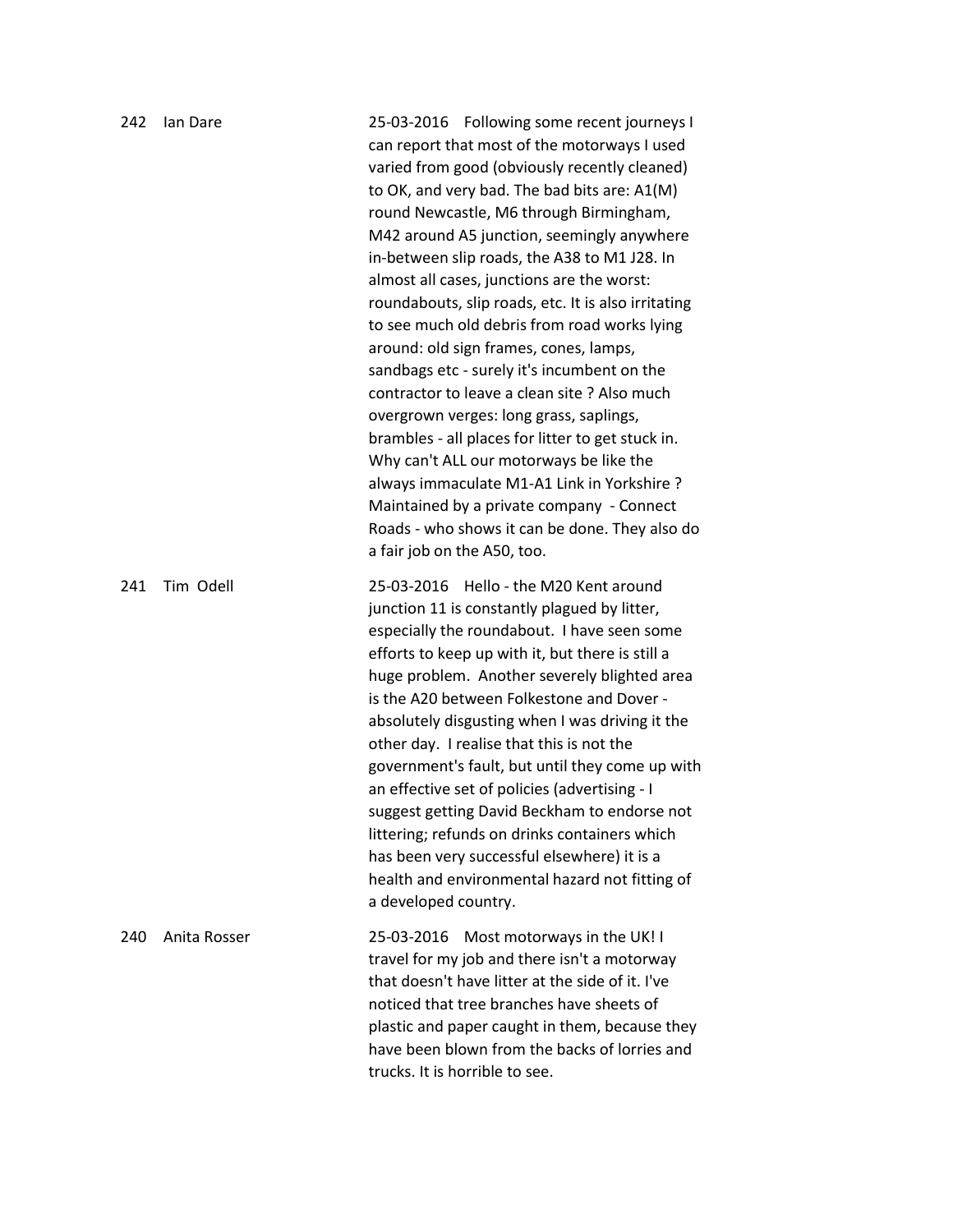| 239 | <b>Kevin Delaney</b> | 24-03-2016 A month after I complained about<br>litter blighting the laybys on the southbound<br>A30 in Surrey approaching M25 jct 13, the filth<br>is still there. There are no bins, and the<br>rubbish, apparently dumped by truck drivers,<br>just keeps on piling up.                                                                                                                                                                                                                                                                                                                                                                                                                                                                                                                                                                                                                                                          |
|-----|----------------------|------------------------------------------------------------------------------------------------------------------------------------------------------------------------------------------------------------------------------------------------------------------------------------------------------------------------------------------------------------------------------------------------------------------------------------------------------------------------------------------------------------------------------------------------------------------------------------------------------------------------------------------------------------------------------------------------------------------------------------------------------------------------------------------------------------------------------------------------------------------------------------------------------------------------------------|
| 238 | <b>Chris Leese</b>   | 24-03-2016 A14 on the section from M1 to<br>Cambridge along the entire length is the worst I<br>have ever seen in my entire motoring career in<br>uk and overseas. Quite shocking                                                                                                                                                                                                                                                                                                                                                                                                                                                                                                                                                                                                                                                                                                                                                  |
| 237 | Tim Bush             | 24-03-2016 Travelled recently around<br>Thurrock and Tilbury. M25 / A13. The roadsides<br>are full of litter and obvious are tied up carrier<br>bags of rubbish that are dumped by lorry<br>drivers or just thrown out of their windows.<br>Like others who make these comments i drive<br>on the Continent a fair bit and cant understand<br>why for 100s of miles there is no litter to be<br>seen. Bottles, & cans in Germany have a<br>deposit so this simple measure ensures they<br>arent discarded and are always returned, if not<br>by the purchaser then by someone else who'd<br>like €0.50 for an empty plastic bottle. Why cant<br>we do this in the UK?! It would drastically,<br>drastically reduce litter in the UK and litter on<br>the roads. I feel ashamed that visitors to the UK<br>from Continental Europe have to witness the<br>rubbish along the M20, M2, M25 and then<br>seemingly most other UK roads. |
| 236 | christine Gandy      | 24-03-2016 M4 between Maidenhead and<br>Newbury, and A34 south of Newbury. I am<br>ashamed to take foreign visitors on this route.<br>The Maidenhead junction is a slum, as is<br>Junction 13 at Newbury. I maintain that litter<br>attracts litter - I travel these roads frequently<br>and they have not been cleared for as long as I<br>can remember.                                                                                                                                                                                                                                                                                                                                                                                                                                                                                                                                                                          |
| 235 | wendy hudson         | 24-03-2016 M26 M20 (especially Detling Hill)<br>A249 A299, SURREY, KENT, DRIVING BACK<br>FROM GATWICK AIRPORT THE VERGES WERE<br>DISGUSTING AND FULL OF LITTER, THE                                                                                                                                                                                                                                                                                                                                                                                                                                                                                                                                                                                                                                                                                                                                                                |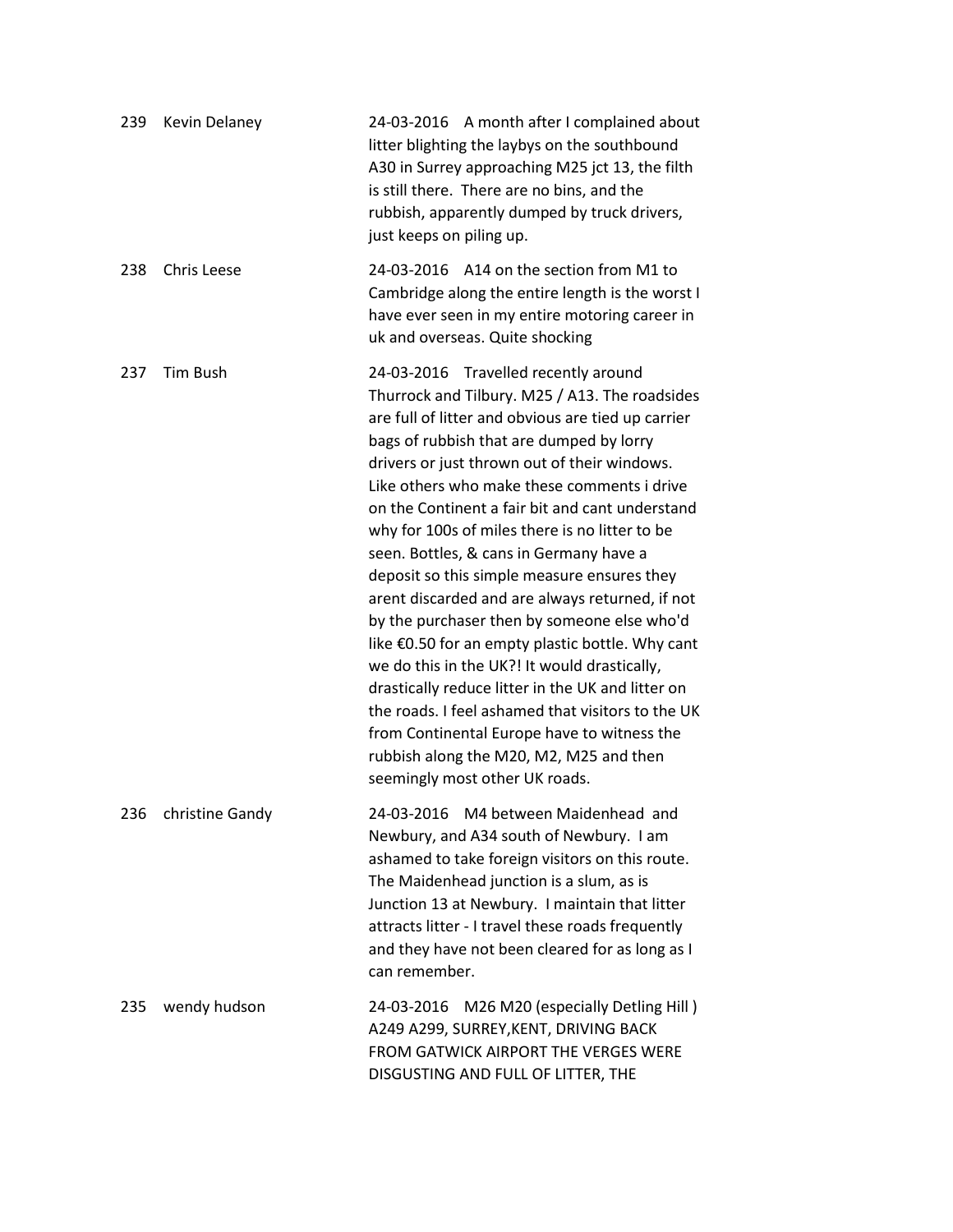## COUNTRYSIDE LOOKED LIKE A RUBBISH TIP .W.HUDSON

| 234 | jamie may          | 24-03-2016 A27 eastbound towards Lewes.<br>Travelled here ysterday and it was the worst<br>case of roadside litter I have seen! It went on<br>for miles and clearly was so deep that it hadn't<br>been attended to for ages.                                                                                                                                                                                                                                                                                                                                                                                                                                                                                                                                                                                                                                                                                                                                                                                                                                                           |
|-----|--------------------|----------------------------------------------------------------------------------------------------------------------------------------------------------------------------------------------------------------------------------------------------------------------------------------------------------------------------------------------------------------------------------------------------------------------------------------------------------------------------------------------------------------------------------------------------------------------------------------------------------------------------------------------------------------------------------------------------------------------------------------------------------------------------------------------------------------------------------------------------------------------------------------------------------------------------------------------------------------------------------------------------------------------------------------------------------------------------------------|
| 233 | Deborah Dear       | 24-03-2016 I travel daily on the A2 between<br>Canterbury and the Brenely Corner<br>roundabout, the Thanet Way from this point to<br>Herne Bay and Canterbury Road A291 and<br>Shallock Road, running down from the A291 to<br>Broadoak Road in Canterbury. All of the verges<br>on these roads are in an absolutely despicable<br>state, strewn with rubbish, from cans, bottle,<br>paper, to disgarded traffic cones, and signs.<br>The trees are strewn with plastic wrapping. It is<br>just not good enough. We are supposed to be<br>living in the Garden of England here in Kent,<br>but it looks more like the local rubbish tip.<br>When is something going to be done about<br>this. If it is a funding issue, surely people that<br>are on community service could be 'employed'<br>by the relevant people to help clear this<br>rubbish. The problem seems to be that<br>everyone who should be dealing with it is<br>passing the buck and in turn we the Council Tax<br>payers are having to put up with this dreadful<br>sight that doesn't reflect at all well on the UK |
| 232 | Andy Butcher       | 23-03-2016 A27 from shoreham to Lewes<br>along ALL Grass verges the litter is disgraceful.<br>This road runs right next to the South Downs.<br>There is tonnes of plastic, wrappers etc. It must<br>be time for a clean up, it's embarrassing.                                                                                                                                                                                                                                                                                                                                                                                                                                                                                                                                                                                                                                                                                                                                                                                                                                         |
| 231 | Lieselotte Farnham | All of the A10 is littered, but the<br>23-03-2016<br>hospots are the central reservation south and<br>north of the Hertford roundabout. It is<br>practically a dump.                                                                                                                                                                                                                                                                                                                                                                                                                                                                                                                                                                                                                                                                                                                                                                                                                                                                                                                   |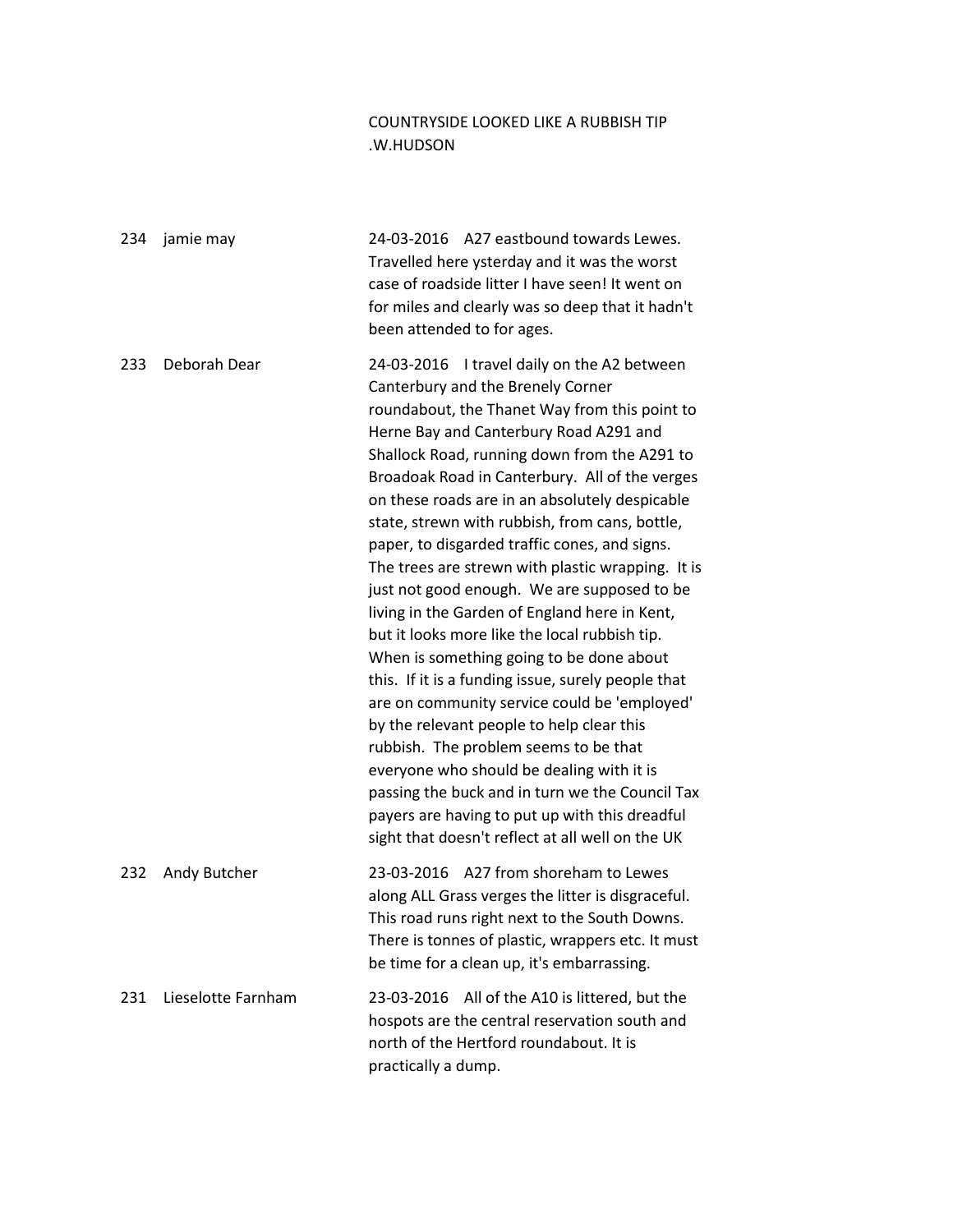| 230 | <b>DAVID CITCHLEY</b> | 23-03-2016   TRAVEL THE NORTH WEST<br>MOTORWAY NETWORK EVERY DAY I AM<br>AMAZED WITH THE AMOUNT OF LITTER AT<br>EACH MOTORWAY INTERSECTION JUST PILED<br>UP AT THE SIDE OF THE ROAD IS A<br>DISGRACE TO THE COUNTRY WHY IS THIS<br>LITTER NEVER CLEARED HIGHWAYS AGENCY<br>ENGINEERS SHOULD IMMEDIATLEY LOOK AT<br>THIS PROBLEM AND PLAN FOR A CLEAN UP<br>OF THESE AREAS ASAP                                                                                                                                                                                                                                                                                                                                                                                                                                                                                                                                                                                                                                                                                                                                            |
|-----|-----------------------|---------------------------------------------------------------------------------------------------------------------------------------------------------------------------------------------------------------------------------------------------------------------------------------------------------------------------------------------------------------------------------------------------------------------------------------------------------------------------------------------------------------------------------------------------------------------------------------------------------------------------------------------------------------------------------------------------------------------------------------------------------------------------------------------------------------------------------------------------------------------------------------------------------------------------------------------------------------------------------------------------------------------------------------------------------------------------------------------------------------------------|
| 229 | Lynne Wilkins         | 23-03-2016 I travel on the A350 from<br>Chippenham to Corsham everyday - the<br>amount of litter on the sidesof the road is<br>significant. When will this be addressed?                                                                                                                                                                                                                                                                                                                                                                                                                                                                                                                                                                                                                                                                                                                                                                                                                                                                                                                                                  |
| 228 | Lynne Wilkins         | 23-03-2016 A350 from Chippenham Wiltshire                                                                                                                                                                                                                                                                                                                                                                                                                                                                                                                                                                                                                                                                                                                                                                                                                                                                                                                                                                                                                                                                                 |
| 227 | <b>Katie Rees</b>     | I travelled from Llandeilo to<br>23-03-2016<br>Brighton last weekend (19th/20th March 2016)<br>and I cannot believe the amount of litter along<br>the verges of the M4. It really does line the<br>entire route, and seems to be made up<br>primarily of plastic, be it bottles, bags, sweet<br>wrappers, food wrappers and even pieces that<br>have obviously come from cars (bumpers/hub<br>caps). It looks really awful, and I cannot<br>remember ever seeing it looking this bad. What<br>can be done about it? Do you need volunteers<br>to help with clearing? I do not mind offering as<br>a volunteer, I just want to see something<br>getting done about it. This amount of plastic<br>could easily end up in waterways and the<br>oceans and frankly we do not need more plastic<br>accumulating in the oceans. This is a serious<br>issue, and it seems it's getting worse not better.<br>I have noticed that in Crosshands where they<br>have opened yet another fast food chain the<br>litter surrounding it is getting worse. Are there<br>any groups or organisations who I can contact<br>regarding this? |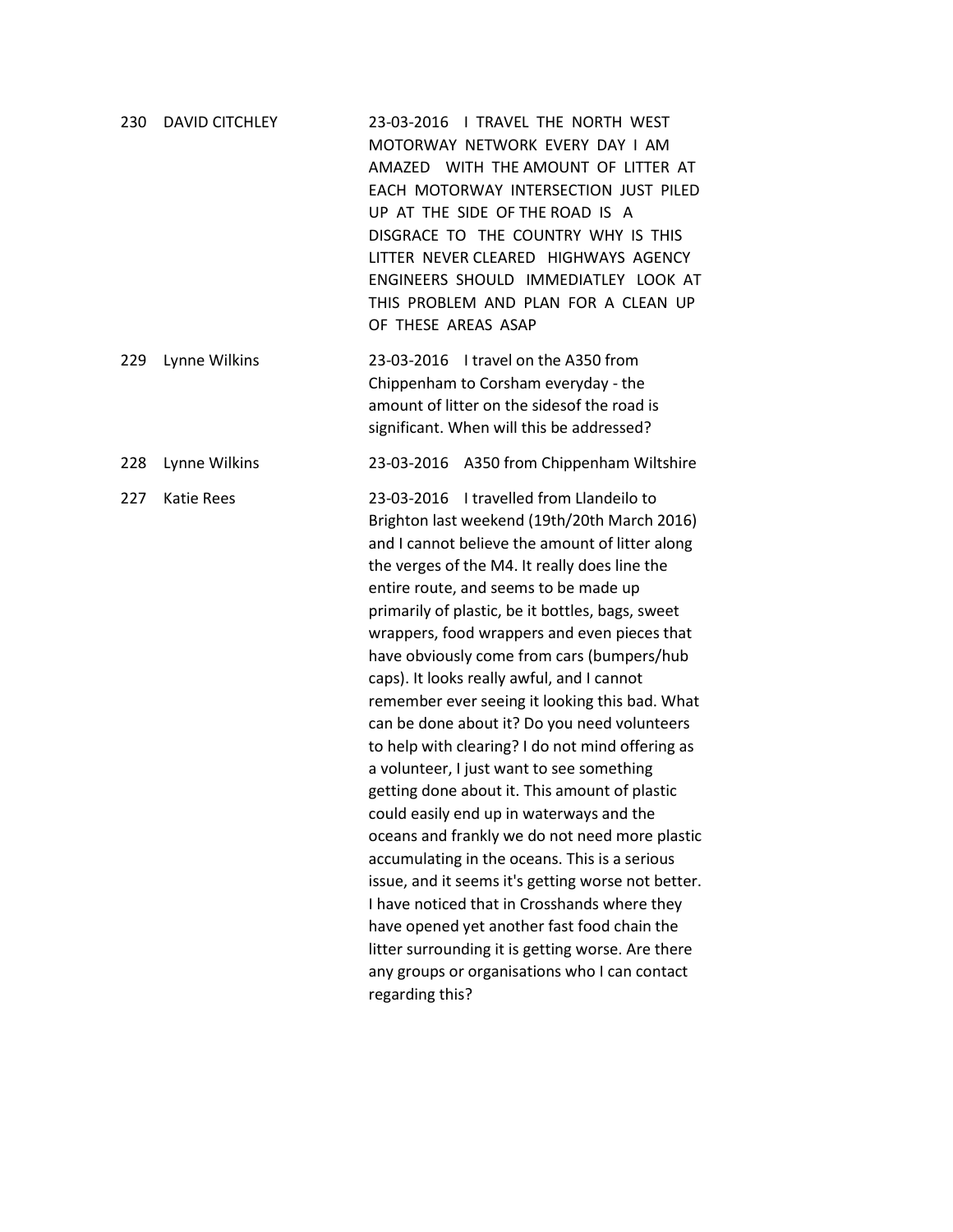| 226 | <b>Elizabeth WIMBLE</b> | 23-03-2016 M4 Between London and Exit 14<br>Hungerford - Both East and Westbound. The<br>litter is a disgrace. Especially bad where<br>contractors have been working and on the slip<br>roads off the Motorway Exit 14 is an example.                                                                                                                                                                                                                            |
|-----|-------------------------|------------------------------------------------------------------------------------------------------------------------------------------------------------------------------------------------------------------------------------------------------------------------------------------------------------------------------------------------------------------------------------------------------------------------------------------------------------------|
| 225 | <b>Robert Pickles</b>   | 23-03-2016 There seems to be complete<br>apathy and buck passing when it comes to who<br>is responsible for clearing litter from our<br>roadsides. I've complained numerous times<br>about litter in East London and Essex, to<br>Redbridge Council, Newham, Essex, City of<br>London and others without any success<br>whatsoever. The litter just keeps piling up.<br>Surely this is illegal on their part to simply take<br>no notice?                        |
| 224 | Carl Slatter            | 23-03-2016 M5 junction 18 avonmouth All<br>slip roads on and off motorway and roads<br>leading to the two roundabouts into<br>shirehampton/avonmouth are full of litter!!<br>Looks an eyesore!!                                                                                                                                                                                                                                                                  |
| 223 | Mark Harwood            | 23-03-2016 The A27 dual carriageway<br>between Chichester and Emsworth                                                                                                                                                                                                                                                                                                                                                                                           |
| 222 | Lesley Stewart          | 23-03-2016 M4 Swindon Junction 16, the<br>littler coming off the M4 on to the slip road is<br>appalling, any idea on who I can complain to<br>locally? My email is<br>l.yates780@btinternet.com                                                                                                                                                                                                                                                                  |
| 221 | Susan Meynell           | 23-03-2016 A13 approaching London M11<br>and A11 particularly around areas where there<br>are roadside mobile food vans The approach to<br>the roundabout entering the M25 at the<br>junction from the A4 coming from London. All<br>these areas are strewn with litter and plastic<br>fluttering from the adjacent bushes. There is<br>little point in planting a wonderful show of<br>daffodils (A13 approaching London) if the<br>verges are full, of debris. |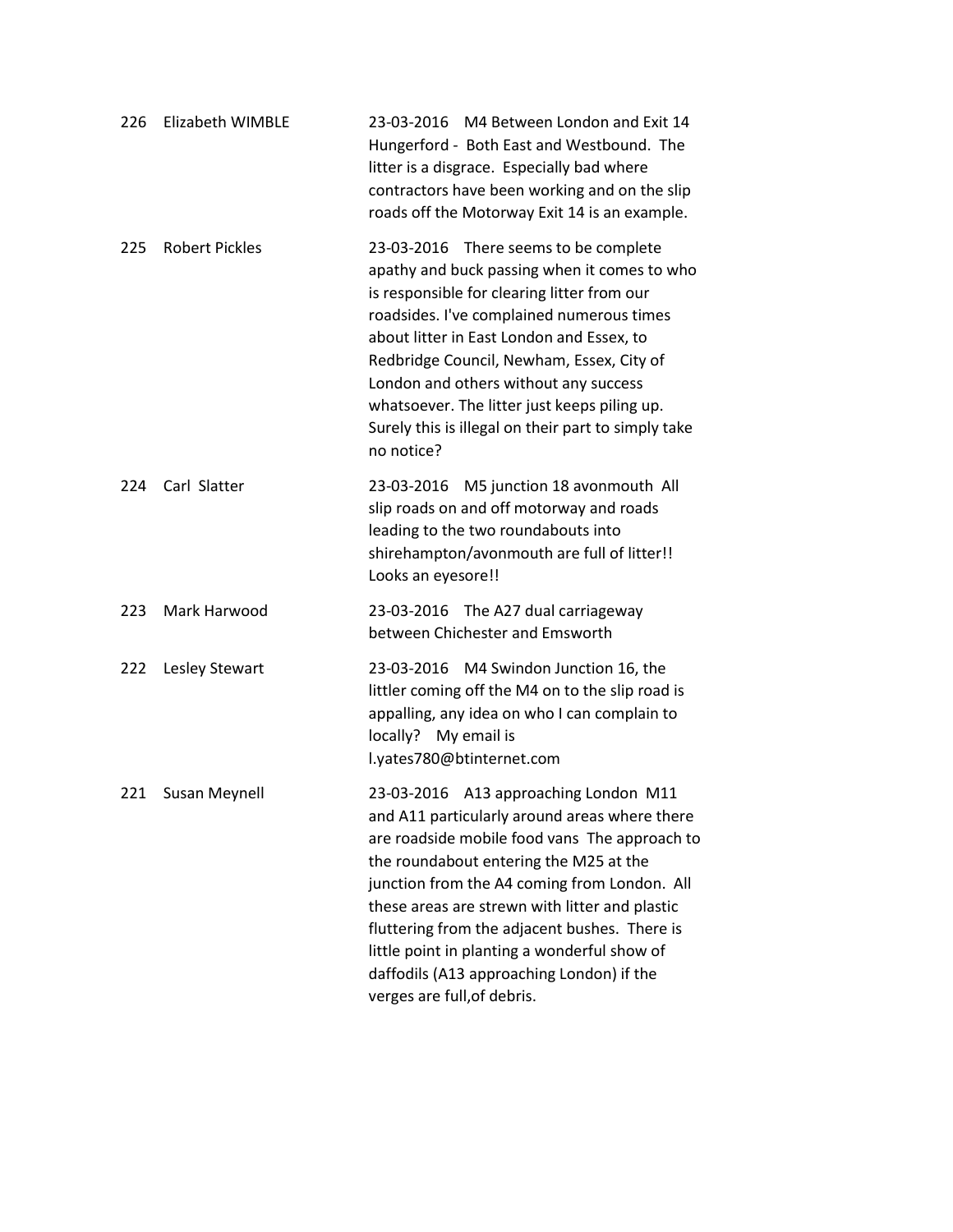| 220 | John Watson | 23-03-2016 A38 Devon from Exeter to<br>Plymouth (inc A379 link from Exeter city to<br>A38). This road is strewn with litter, mostly<br>windblown plastic, from end to end. A lot of<br>effort has been made by whichever authority to<br>manage the verges for wildlife which is much<br>appreciated but the amount of litter entirely<br>spoils the enjoyment of the flowers now<br>starting to bloom. Why can the authority not<br>work with the waste transfer industry where I<br>suspect much of this litter derives to pick it up<br>regularly. The South West is about to receive a<br>huge influx of visitors for the Easter holidays,<br>we are all shamed by the mess they will be<br>faced with for mile after mile. The A38 to<br>Exeter is my daily commute and I am distressed<br>everyday by the litter, and the apparent<br>indifference of agency staff who are<br>presumably well aware of the mess but do<br>nothing about it. |
|-----|-------------|---------------------------------------------------------------------------------------------------------------------------------------------------------------------------------------------------------------------------------------------------------------------------------------------------------------------------------------------------------------------------------------------------------------------------------------------------------------------------------------------------------------------------------------------------------------------------------------------------------------------------------------------------------------------------------------------------------------------------------------------------------------------------------------------------------------------------------------------------------------------------------------------------------------------------------------------------|
| 219 | Jo Froggett | 23-03-2016 M20 Dover to Maidstone, the<br>level of litter scattered along the length of the<br>motorway, which increased dramatically after<br>operation stack last summer, is disgusting. The<br>levels are even worse at all on-off slip roads,<br>which are often used for overnight parking by<br>HGV's (illegal?) In some places you would be<br>forgiven for thinking that you had driven<br>through the local landfill site. A lot of local<br>people are prepared to help clear the slip<br>roads, as a matter of community pride,<br>something that we shouldn't have to do when<br>paying £000's a year in taxes. Where is the<br>pride in your department to provide a service<br>to the users of the road network, whatever<br>happened to "Keep Britain Tidy". Catch the<br>litter louts and have them clear the mess they<br>have created.                                                                                          |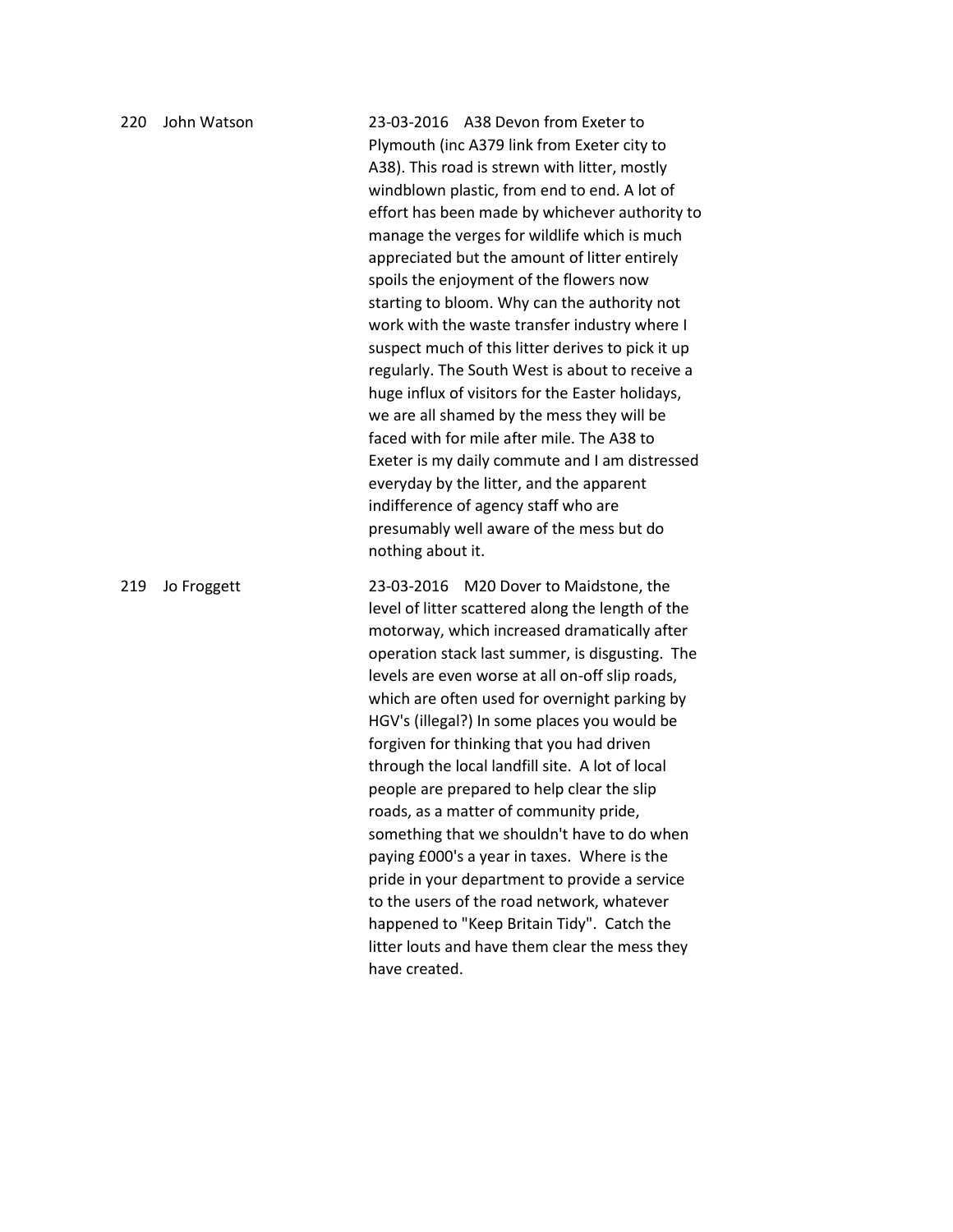| 218 | Carole Mandeville | 23-03-2016 I refer to the A249 link from the<br>M2 and M20. It's in a terrible state with litter<br>hanging from trees and a carpet of rubbish<br>strewn along the verges. I refer to the link<br>roads on to and off the A251 linking the M2 at<br>Faversham. These look as if they have never<br>been cleaned and look awful. Some of the M2<br>has now been cleaned, thank goodness.                                                                                                                                                                                                                                                                                                                                                                                                                                                                                                                                                                                                                  |
|-----|-------------------|----------------------------------------------------------------------------------------------------------------------------------------------------------------------------------------------------------------------------------------------------------------------------------------------------------------------------------------------------------------------------------------------------------------------------------------------------------------------------------------------------------------------------------------------------------------------------------------------------------------------------------------------------------------------------------------------------------------------------------------------------------------------------------------------------------------------------------------------------------------------------------------------------------------------------------------------------------------------------------------------------------|
| 217 | Peter Snow        | 23-03-2016 A14 litter. My wife and I are<br>appalled at the state of accumulated rubbish<br>along the A14 from the M1/6 junction to<br>Newmarket. In some laybys there are bins that<br>are overflowing and numerous areas have<br>plastic bottles that obviously contain human<br>waste discarded from passing traffic. I am<br>ashamed that our highways are in this state.<br>What sort of message does this convey to<br>visitors to this country. Shame on those that<br>are in a position to rectify this unacceptable<br>situation but do nothing.                                                                                                                                                                                                                                                                                                                                                                                                                                                |
| 216 | Susan Campbell    | 23-03-2016 A14 - Alconbury to Cambridge. I<br>travel this 4 days a week and the amount of<br>rubbish in laybays and verges is appalling                                                                                                                                                                                                                                                                                                                                                                                                                                                                                                                                                                                                                                                                                                                                                                                                                                                                  |
| 215 | John Flynn        | 23-03-2016 A1 (north) from Retford (Notts) to<br>Ferrybridge (Yorks). We make this journey<br>frequently and are due to make it again for<br>Easter. Verges have been more solidly littered<br>for the last 2 years than at any time over the<br>last 25 years. Sections of roadworks have been<br>completed recently near Retford, which might<br>have been a chance to safely litterpick.<br>I will<br>report cleaned verges if we see them and it is<br>obvious that something has happened.<br>Q :<br>Am I alone in hardly ever seeing people throw<br>litter out of their vehicle windows-but I see the<br>verges of A roads more littered these days than<br>they used to be? I believe that the agencies<br>responsible for the hedgerows and the verges<br>have stopped litterpicking. Politically, the<br>agencies must have the energy to harass the<br>wealthy Chancellor Osborne to demand ring-<br>fenced money to solve this public national<br>embarrassment across many roads. All blame |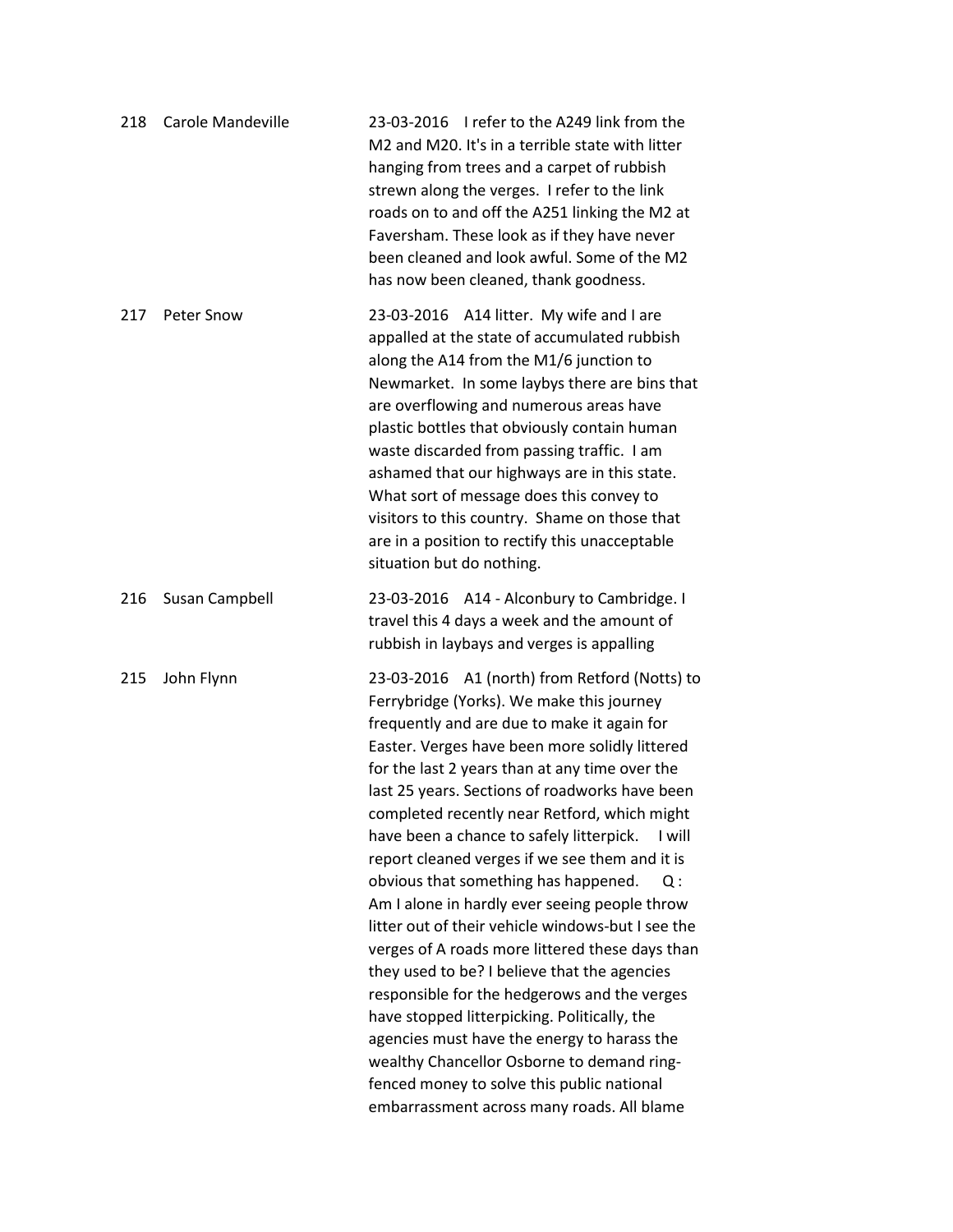for excuses about shortage of money lies with the current Chancellor.

| 214 | Barbara Bentley | 22-03-2016 The Aire Valley trunk road in<br>North Yorkshire will be used in the Tour de<br>Yorkshire next month. There will be<br>competitors from all over Europe taking part.<br>The verges of this highway are covered with<br>litter. What sort of impression does this give to<br>the rest of Europe? We are a dirty little nation -<br>unless somebody takes control!! |
|-----|-----------------|------------------------------------------------------------------------------------------------------------------------------------------------------------------------------------------------------------------------------------------------------------------------------------------------------------------------------------------------------------------------------|
| 213 | Sarah Osborne   | 22-03-2016 I am contacting you with regard<br>to the shocking level of litter on UK roads and<br>motorways. The problem is getting worse and<br>worse and I some drastic cleaning up needs to<br>be carried out, and sustained. Please can you<br>tell me what, if anything is being done about<br>this blight on our land?                                                  |
| 212 | Colin Heighton  | 22-03-2016 M1 motorway from Leicester to<br>the Lutterworth exit A disgusting litter strewn<br>section with both sides of the carriageway and<br>central reservation in a filthy state Whoever is<br>responsible for cleaning this section should be<br>dismissed for failure to to carry out their<br>responsibilities                                                      |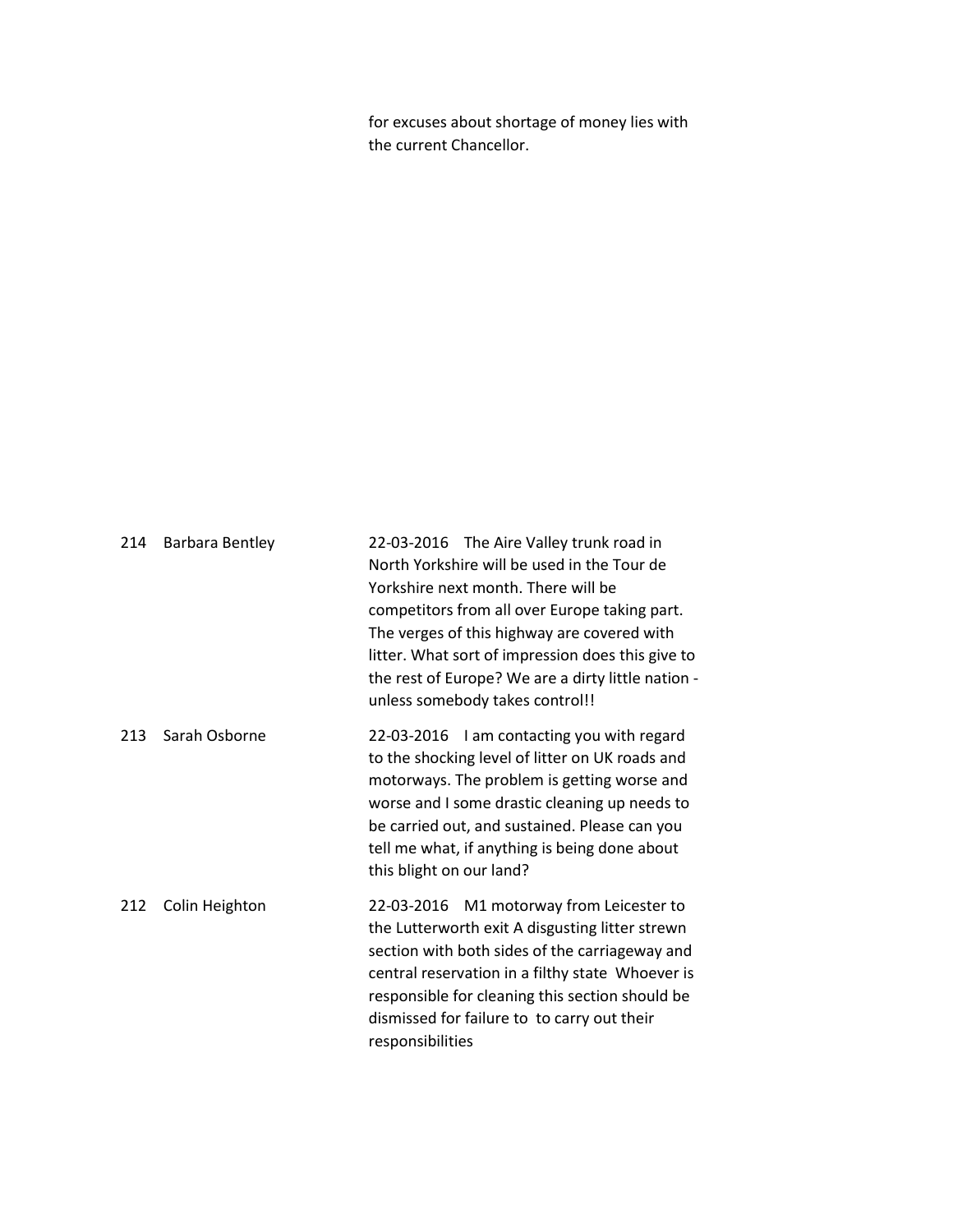| 211 | Vanessa Dent         | 22-03-2016 The A20/M20 out of and into<br>Dover is an ABSOLUTE DISGRACE. Detritus,<br>food packaging, plastic bottles, urine<br>containersespecially, but not exclusively, in<br>and around laybys. The entire verge is one<br>continuous rubbish-strewn mess. Disgusting.<br>A2 Dover to and from Canterburyan equally<br>disgusting build-up of flapping plastic bags,<br>building materials, food packaging, and other<br>litter. We are reaching the point of no return<br>with all this litter. It is blowing on to adjacent<br>farmland, into connecting roads, caught in<br>trees. Revolting. It is almost too extensive to<br>clear thoroughly, now. What on earth is going<br>on? |
|-----|----------------------|--------------------------------------------------------------------------------------------------------------------------------------------------------------------------------------------------------------------------------------------------------------------------------------------------------------------------------------------------------------------------------------------------------------------------------------------------------------------------------------------------------------------------------------------------------------------------------------------------------------------------------------------------------------------------------------------|
| 210 | David Baxter         | 22-03-2016 The slip road at junction 8/9 M 4<br>going towards London is full of litter and the<br>motorway is also full of it. It looks as if nothing<br>has been done to clear it for a considerable<br>time. It is a blight on the countryside and the<br>Country. I am disgusted by the people who do<br>this. We have got to catch these people and<br>fine them.                                                                                                                                                                                                                                                                                                                      |
| 209 | Paul Wilsher         | The slip road from the M25 onto<br>22-03-2016<br>the M20 heading towards the the coast is<br>strewn with litter. It is an embarrassment that<br>this type of mess is so prevalent, please take<br>action to clear it as soon as possible, many<br>thanks.                                                                                                                                                                                                                                                                                                                                                                                                                                  |
| 208 | <b>Trevor Dilley</b> | 22-03-2016 A43 Between Higham Ferrers and<br>Northampton must be the most polluted<br>stretch of highway in the Country. Most of the<br>rubbish is being left by the team's of<br>maintenance workers .absolutely disgusting!!!.                                                                                                                                                                                                                                                                                                                                                                                                                                                           |
| 207 | Pippa Drysdale       | 22-03-2016 A34 from M40 turn off to<br>Newbury. Disgusting litter everywhere, bits of<br>plastic sheeting, cans and bits of plastic, this is<br>the most revolting piece of road I have seen for<br>a long time. You need an army of litter pickers<br>and more people policing the area. The<br>beautiful English countryside is ruined.                                                                                                                                                                                                                                                                                                                                                  |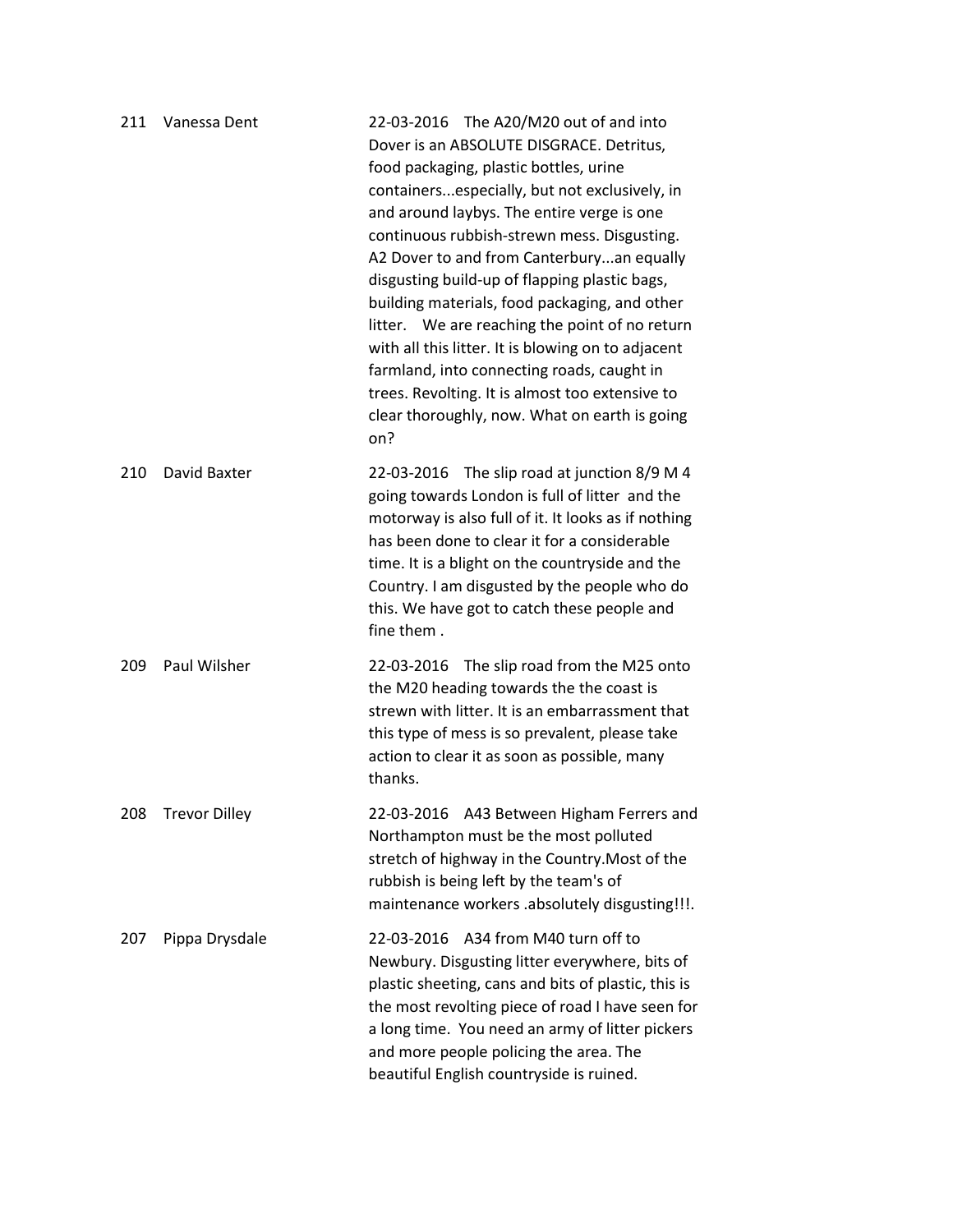| 206 | Erica Jackson          | 22-03-2016 I am horrified and depressed<br>every day that I drive on the Cambridgeshire<br>roads as they are all without exception<br>cluttered with litter and there are plastic bags<br>hanging from the trees and bushes. It spoils my<br>drive and I am embarrassed for England that<br>we have this situation. We are becoming a<br>disgusting nation. I am also very concerned for<br>the wildlife that must be being impacted upon<br>by the building rubbish. Why is it not being<br>picked up? The A14 is particularly bad and the<br>adjoining slip roads but this is not by any means<br>the only one - so many of the road sides are the<br>same. Please do as you are supposed to be<br>doing and keep these roads free of litter. |
|-----|------------------------|-------------------------------------------------------------------------------------------------------------------------------------------------------------------------------------------------------------------------------------------------------------------------------------------------------------------------------------------------------------------------------------------------------------------------------------------------------------------------------------------------------------------------------------------------------------------------------------------------------------------------------------------------------------------------------------------------------------------------------------------------|
| 205 | andrew gates           | 22-03-2016 Where do I start?? All appalling,<br>but locally and the ones I use. SOUTH<br>CARRIAGEWAY OF M11 from Bishops Stortford<br>to Woodford. North stretch of A14 and A11<br>running from Saffron Walden to Newmarket.<br>These are just a very few of the terrible roads in<br>my area                                                                                                                                                                                                                                                                                                                                                                                                                                                   |
| 204 | <b>Barbara Bentley</b> | 22-03-2016 I traveled along the M65 and the<br>M66 on Friday and saw that the verges on both<br>sides were littered with fast food containers,<br>plastic bottles and large plastic bags. What a<br>scruffy country we have become.                                                                                                                                                                                                                                                                                                                                                                                                                                                                                                             |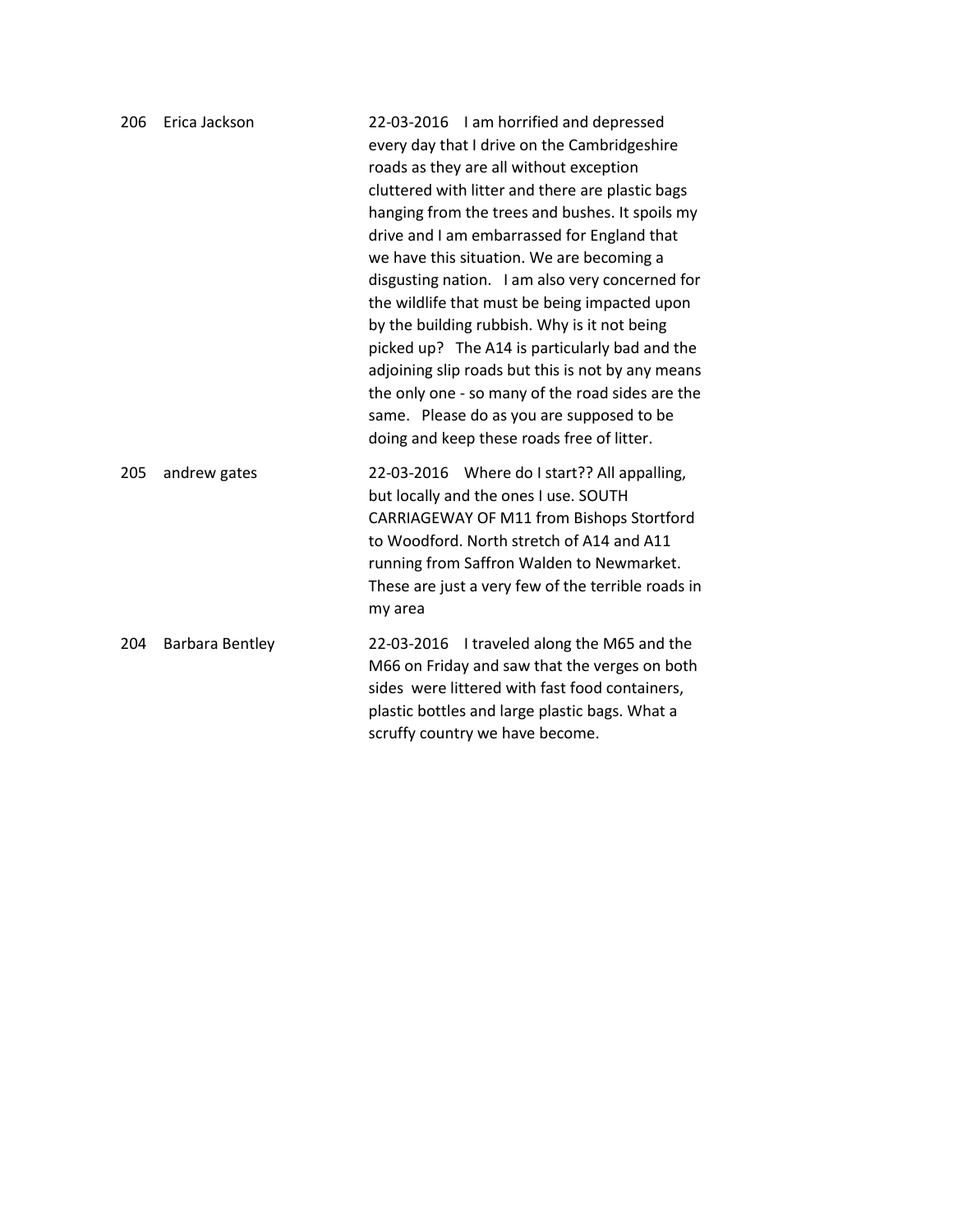203 Amanda Flude 22-03-2016 I have been driving round the country frequently recently and I have been shocked and saddened by the accumulation of litter and general rubbish on the verges of the roads– it is disgusting! The problem is apparent all over the country and appears to be becoming more and more severe, in some areas you feel as though you are almost drowning in it! Major roads I have driven on recently with this problem are; (and this is only the roads I have been on) A23, A2, A14, A52, A14, A47, A1, A299 The junction roundabout of the M6/ M58 - seems to have a dual usage as a rubbish tip! I have contacted my local MPs, regarding the grass verges on the major roads in my local area in particular the A23, and A27 as they are an absolute disgrace, there is so much litter in some places that there is nothing else visible. This litter is not only unsightly but causes problems to wildlife, and is an environmental hazard. Isn't it time that we started to encourage pride in our country. This is a great place to live with an interesting past and a colourful present, and it welcomes so many different people. 202 Ian Morgan 22-03-2016 The whole network: motorways; A & B roads are a disgrace. It's a sad indictment on the UK that we have so many thoughtless, arrogant half-wiits who discuard litter form their vehicles. Just as sad indictment that there is no national or government will to

> clean it up ON A REGULAR BASIS. Just looking at the state of our roads we could be confused as a third world nation.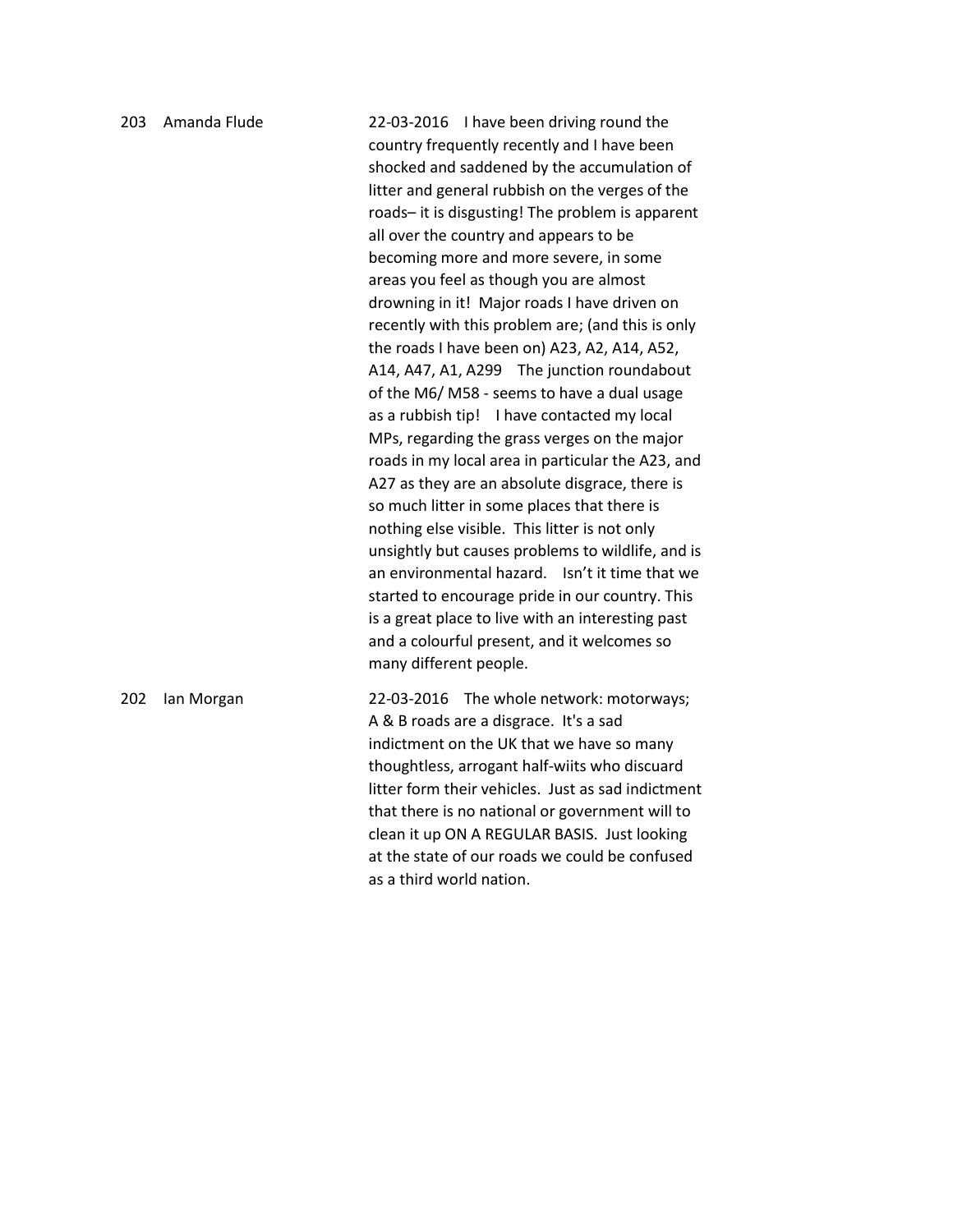| 201 | Paul Hunt         | 22-03-2016 A453 (Rememberance Way),<br>Nottinghamshire. Badly littered only after less<br>than a year of being re-opened. A50, badly<br>littered near the intersection of the M1through<br>to the Sawley Junction. Parts of this stretch<br>have not been de-littered for at least 5 years.<br>The A38 from the Toyota Jct to the Branston Jct<br>is the most disgusting stretch of road I have<br>encountered in many years. The litter on the<br>slip road at Toyota has to be seen to be<br>believed. Please rectify this situation as soon<br>as possible in accordance with legal duties.                                                  |
|-----|-------------------|-------------------------------------------------------------------------------------------------------------------------------------------------------------------------------------------------------------------------------------------------------------------------------------------------------------------------------------------------------------------------------------------------------------------------------------------------------------------------------------------------------------------------------------------------------------------------------------------------------------------------------------------------|
| 200 | Ian McIlvanney    | M67 Junction 1 slip road Denton.<br>22-03-2016<br>Heavily littered! Photo available!                                                                                                                                                                                                                                                                                                                                                                                                                                                                                                                                                            |
| 199 | <b>Mike Coker</b> | 22-03-2016 I travel frequently along the M25<br>between the M40 and M11. The amount of<br>litter is truly unbelievable. Sadly most UK roads<br>now seem to be like this.                                                                                                                                                                                                                                                                                                                                                                                                                                                                        |
| 198 | David G*****      | 22-03-2016 What is it about litter in this<br>country. The only country in the world where it<br>is worse is India. Are HE even bothered ? The<br>A3 slip onto the M25 is never clean.                                                                                                                                                                                                                                                                                                                                                                                                                                                          |
| 197 | Mark Godfrey      | 22-03-2016 I have never seen so Litter /<br>Rubbish. In all my life it is disgusting, I feel so<br>ashamed & Angry how this once beautiful<br>country has turned into a huge rubbish tip<br>especially on the A13 near to Wennington,<br>Essex all the way up to the Lakeside turn off,<br>also the A13 near A406 turn off about 3 miles<br>full of litter. To be honest most of our<br>motorways are full of Litter especially near to<br>the town's. I am so ashamed of our country &<br>the people who now live in it they just do not<br>care ! . Why is this country now so filthy &<br>dirty ? Other countries in Europe is not like this |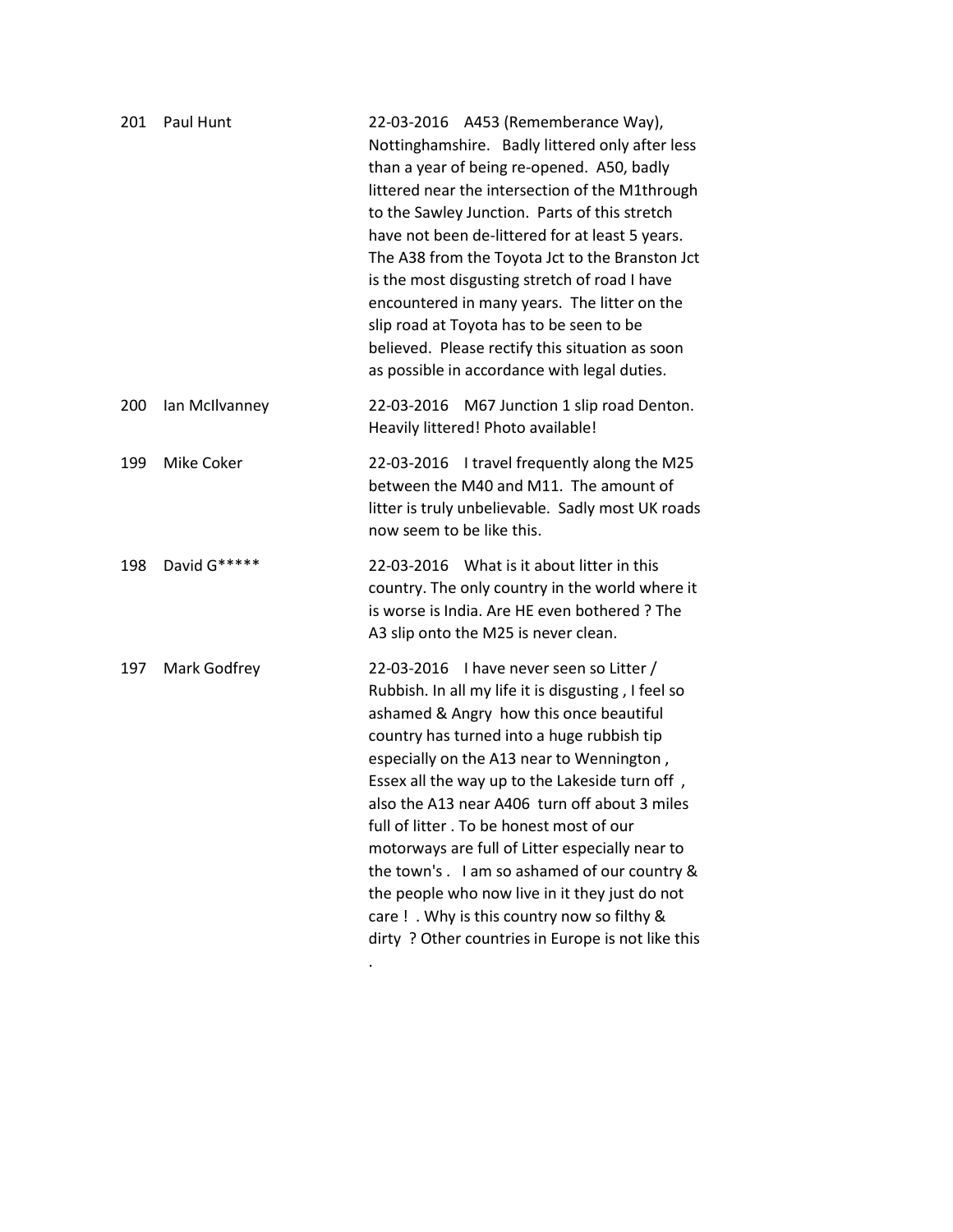| 196 | Paul Wright    | 22-03-2016 Just travelled on A35 and littered<br>state on verges absolutely overwhelming and<br>totally disgusting for complete length. Littered<br>state of all of Highways England network I have<br>travelled are a complete disgrace and<br>embarrassment. I know many visitors from<br>overseas who are similarly disgusted at extent<br>of littering. We have a lot to learn from<br>Continental Europe of how they manage to<br>keep their highways clean.  |
|-----|----------------|--------------------------------------------------------------------------------------------------------------------------------------------------------------------------------------------------------------------------------------------------------------------------------------------------------------------------------------------------------------------------------------------------------------------------------------------------------------------|
| 195 | Denise Langley | 22-03-2016 This is the second time I have<br>reported rubbish on stretch of A1 from<br>Stamford to Newark and the A46 Newark-<br>Lincoln. Judging by the amount of complaints I<br>have just read through I am totally wasting my<br>time. Maybe if the Queen or Barack Obama<br>were travelling this route something would be<br>done. I'm ashamed and disgusted with the<br>rubbish on our roads.                                                                |
| 194 | Alex Adams     | 21-03-2016 A23 between Crawley and<br>Brighton and A27 Brighton by-pass (between<br>Shoreham and Lewes is horrendous at the<br>moment. There are large objects as well large<br>amounts of general rubbish.                                                                                                                                                                                                                                                        |
| 193 | David Sleight  | 20-03-2016 I live near the A14 in<br>Northamptonshire and travel from the<br>Catthorpe interchange upto junction 8 and<br>back frequently. The condition of the verges<br>along both lengths is quite disgusting! Why has<br>it been left for so long? There's litter bins in<br>some lay-bys but these have fallen over and the<br>litter from them has added to the mess!<br>- Is<br>this due to more govenment cut backs?<br>What<br>is being done to clear it? |
| 192 | Wayne Elliott  | 20-03-2016 A3049/A35 near Poole.<br>Roadsides are disgusting. Litter everywhere, it<br>is unacceptable and you need to do your job.                                                                                                                                                                                                                                                                                                                                |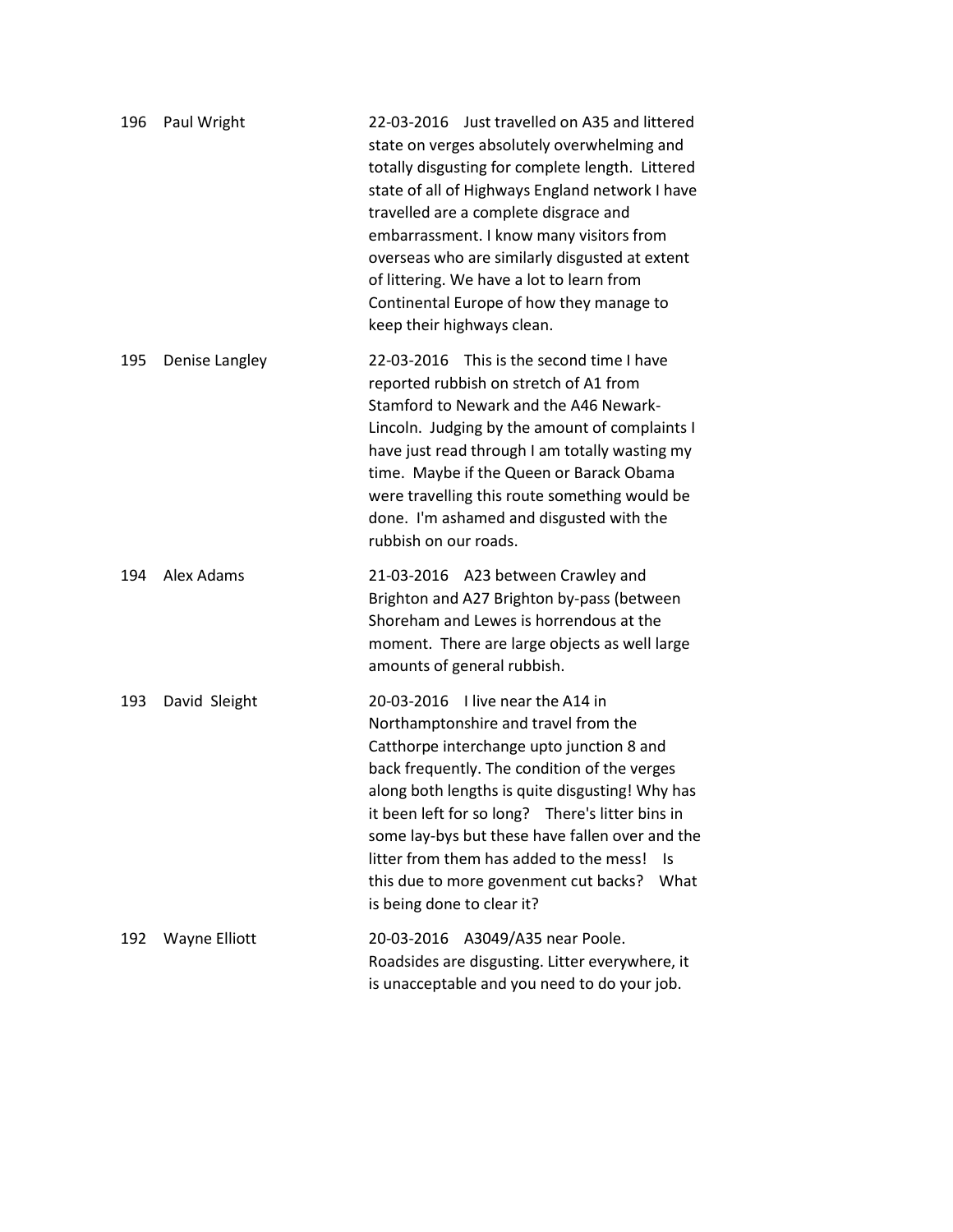| 191 | David Seward         | 20-03-2016 The M1 junction with M25 is a<br>disgrace, as is the M25 at junction 26 to 27. It<br>is easier to list the motorways and A roads that<br>are clear than those that are not . I believe this<br>to be a national crisis and shame. It seems to<br>be grossly under resourced or spectacularly<br>poorly managed.                                                                                              |
|-----|----------------------|-------------------------------------------------------------------------------------------------------------------------------------------------------------------------------------------------------------------------------------------------------------------------------------------------------------------------------------------------------------------------------------------------------------------------|
| 190 | <b>Clint Gumbley</b> | 20-03-2016 Junction 4 slips on M65 are<br>covered in litter and debris. Its a disgrace to<br>see them in such a condition. My car<br>windscreen was damaged as a result of litter<br>being flicked up which has been there some<br>time. When I complained to Highways England I<br>was told it was not their responsibility, only the<br>live running lanes were a concern to them. Not<br>good enough !               |
| 189 | Kate Evans           | 20-03-2016 A14 between Cambridge and M6<br>interchange - extremely high levels of litter<br>beside the road. This is indicative of our<br>experience travelling on a wide range of major<br>routes in recent months.                                                                                                                                                                                                    |
| 188 | Amanda gentile       | 19-03-2016 A3 between Haslemere to<br>Guildford, both sides of the roads and the<br>central reservation is full of litter: old tyres,<br>plastics bags and plastics bottles. It looks<br>absolutely disgusting, not fitting with Surrey<br>being an area of outstanding beatuy.                                                                                                                                         |
| 187 | geoffrey darling     | 19-03-2016 The A27 and A23 and the A3 in<br>surrey in Sussex have become rat infested<br>letter bins. I understand that this is because HE<br>have transferred responsibility for trunk road<br>litter to the local authorities who do not have<br>the recourses or equipment to deal with it. It is<br>an absolute disgrace and, I as a your employer,<br>want to know when you are going to deal with<br>the problem. |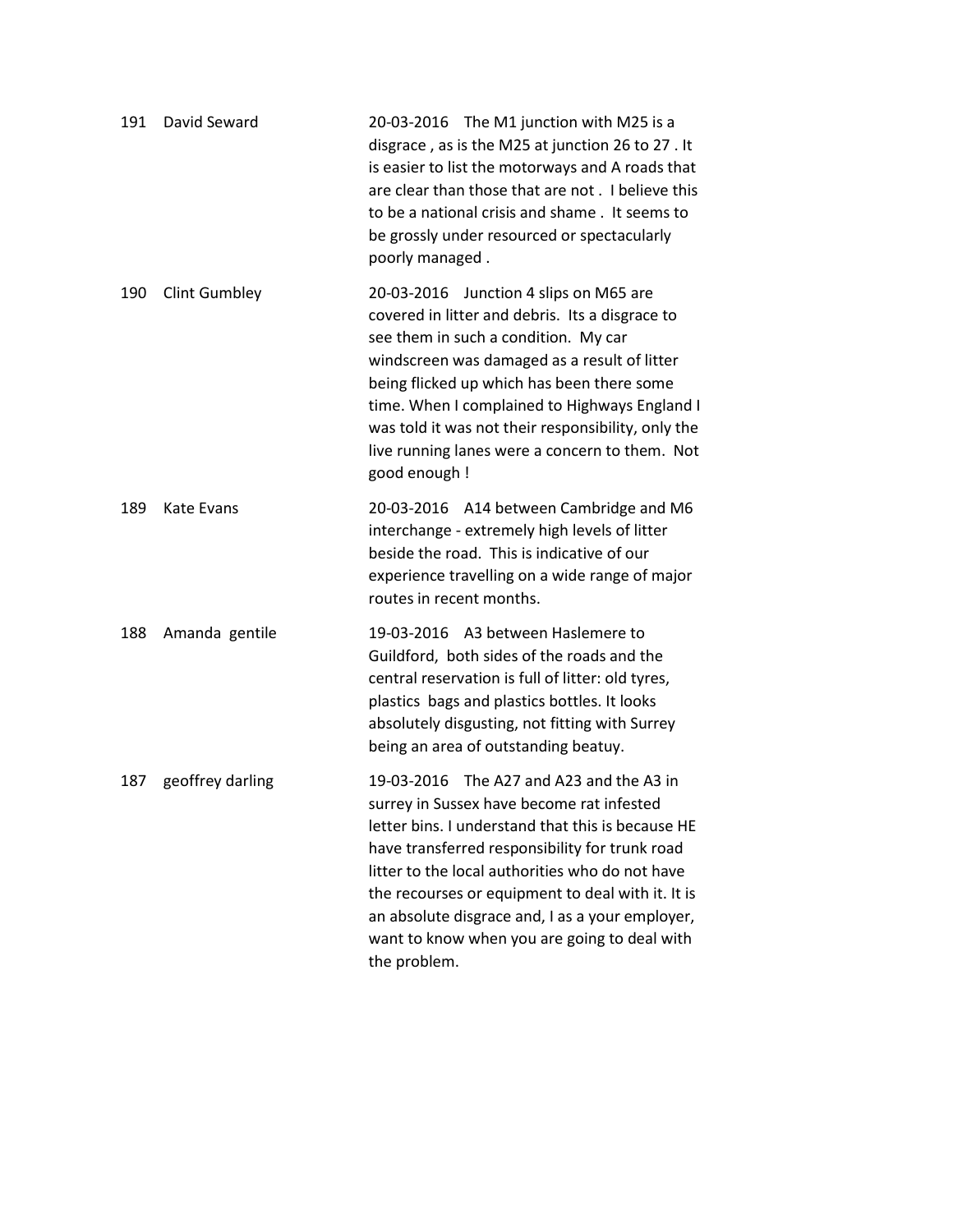| 186 | Jessie Skinner  | 18-03-2016 We travelled between our home<br>in Westcliff on sea and Kent via the Dartford<br>Bridge, yesterday. 17/3/2016 The A13<br>between Stanford le hope and the Dartford<br>Bridge turn off is absolutely disgusting. I have<br>never seen such a revolting, putrefying, mess.<br>The hedgerows were strewn with plastic bags<br>and sheet plastic, the ground with cartons,<br>bottles coffee cups and general litter. It was<br>appalling, the worst I have ever seen, quite<br>nauseating. |
|-----|-----------------|-----------------------------------------------------------------------------------------------------------------------------------------------------------------------------------------------------------------------------------------------------------------------------------------------------------------------------------------------------------------------------------------------------------------------------------------------------------------------------------------------------|
| 185 | Lesley Chaddock | 18-03-2016 A11 from Dartford Tunnel<br>sections before j38 - incredible amount of<br>rubbish                                                                                                                                                                                                                                                                                                                                                                                                        |
| 184 | Paul Walker     | 18-03-2016 A1 and A14 between Newark and<br>Cambridge, appalling quantities of litter, grass<br>cut but no obvious attempts to clear rubbish.<br>Overall state of rubbish on trunk roads<br>appalling, how is it so different in Germany and<br>France?                                                                                                                                                                                                                                             |
| 183 | sandra clarke   | 18-03-2016 A14 (Northhants and<br>Cambridgeshire) the amount of accumulated<br>rubbish is a disgrace and a danger to wildlife.<br>Huge amounts of litter along the road sides and<br>plastic in the roadside trees and bushes.                                                                                                                                                                                                                                                                      |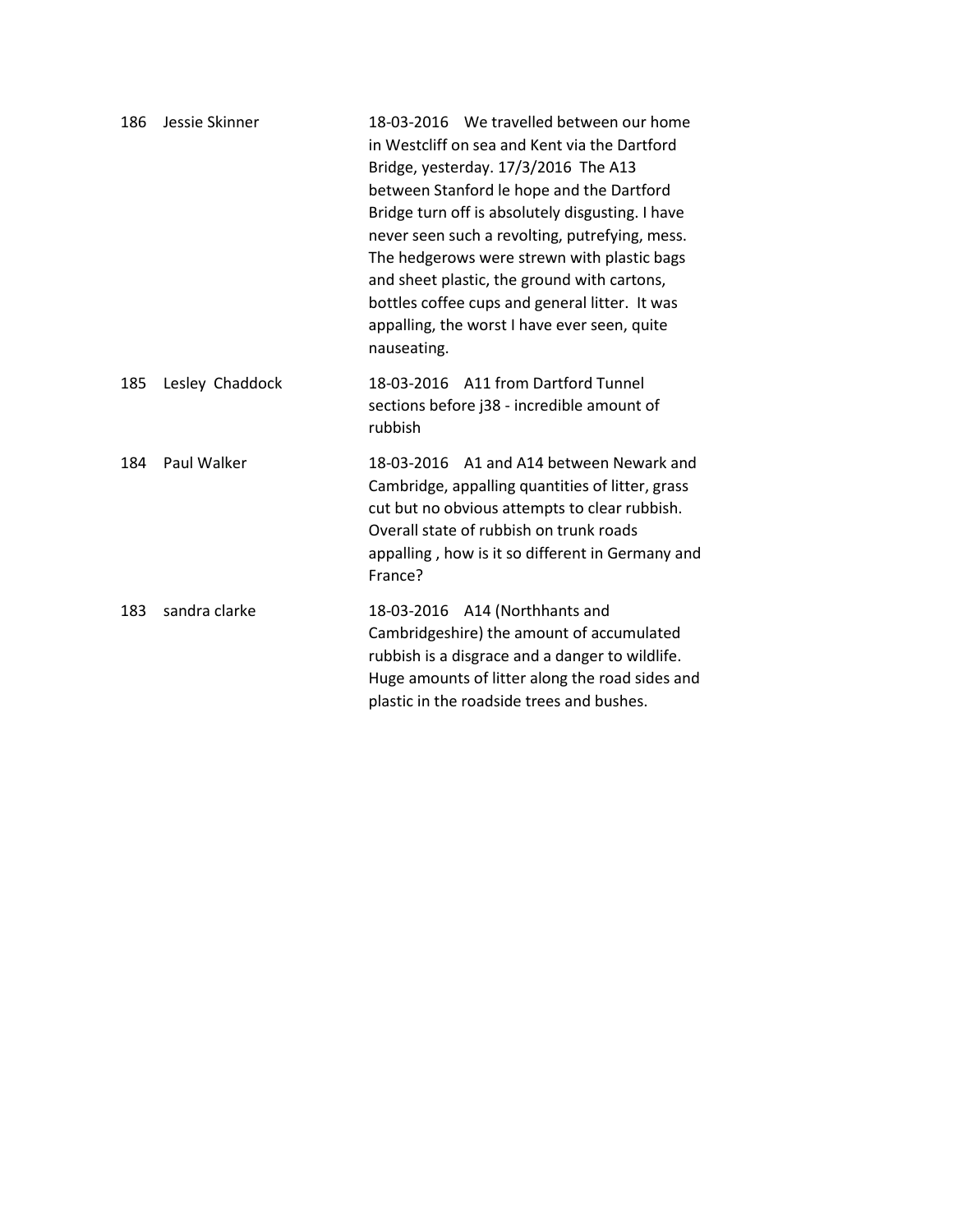| 182 | <b>Martin Penhallow</b> | 18-03-2016 M1 north and south bound<br>between 21 and 15. True may disgraceful state<br>especially at junction 15 slips. A5 from Hinkcly<br>to DIRFT. The roadside verges and lay-bys along<br>the entire length of this busy trunk road are<br>appauling dirty. No litter picking has been done<br>for at least two years. This has resulted in an<br>accumulation of disguarded rubbish in the lay-<br>bys that is a real health hazzard. The lay-bys in<br>DIRFT itself are like rubbish tips. The problem<br>continues alm the way down to Towcester along<br>the A5 with disguarded rubbish in the lay-bys in<br>both direction and the road side in a terrible<br>state. A14 between the M1 and Ketteriing in<br>both direction is again in an appauling state.<br>Rubbish all along the verges, lay-bys in an<br>appauling state making the whole place a<br>health hazzard. Both the A5 and 14 are<br>compounded by the fact that litters bins are<br>not emptied left laying every where and<br>allowed tone tipped over blowing the litter<br>everywhere. It is the job of this agency to keep<br>our highways, clean and safe. Neither is being<br>done!! |
|-----|-------------------------|----------------------------------------------------------------------------------------------------------------------------------------------------------------------------------------------------------------------------------------------------------------------------------------------------------------------------------------------------------------------------------------------------------------------------------------------------------------------------------------------------------------------------------------------------------------------------------------------------------------------------------------------------------------------------------------------------------------------------------------------------------------------------------------------------------------------------------------------------------------------------------------------------------------------------------------------------------------------------------------------------------------------------------------------------------------------------------------------------------------------------------------------------------------------|
| 181 | william lawson          | 17-03-2016 m25 junction 26 waltham abbey<br>both slip roads are a disgrace full of litter also<br>the surrounding roads the road signs you cant<br>see them for dirt they have not been cleaned or<br>checked for well over a year, its an accident<br>waiting to happen                                                                                                                                                                                                                                                                                                                                                                                                                                                                                                                                                                                                                                                                                                                                                                                                                                                                                             |
| 180 | <b>Sharon Perry</b>     | M20 junction 10 coast bound slip<br>16-03-2016<br>road is absolutely discusting I have never seen<br>so much rubbisht in all my life                                                                                                                                                                                                                                                                                                                                                                                                                                                                                                                                                                                                                                                                                                                                                                                                                                                                                                                                                                                                                                 |
| 179 | <b>Alistair Stewart</b> | A2 and A20 approaching Dover.<br>16-03-2016<br>The amount of rubbish accumulating along<br>these roads is truly appalling and is getting<br>worse all the time. Cannot imagine what<br>visitors must think as they disembark in Dover<br>and start their onward journey. A total<br>disgrace.                                                                                                                                                                                                                                                                                                                                                                                                                                                                                                                                                                                                                                                                                                                                                                                                                                                                        |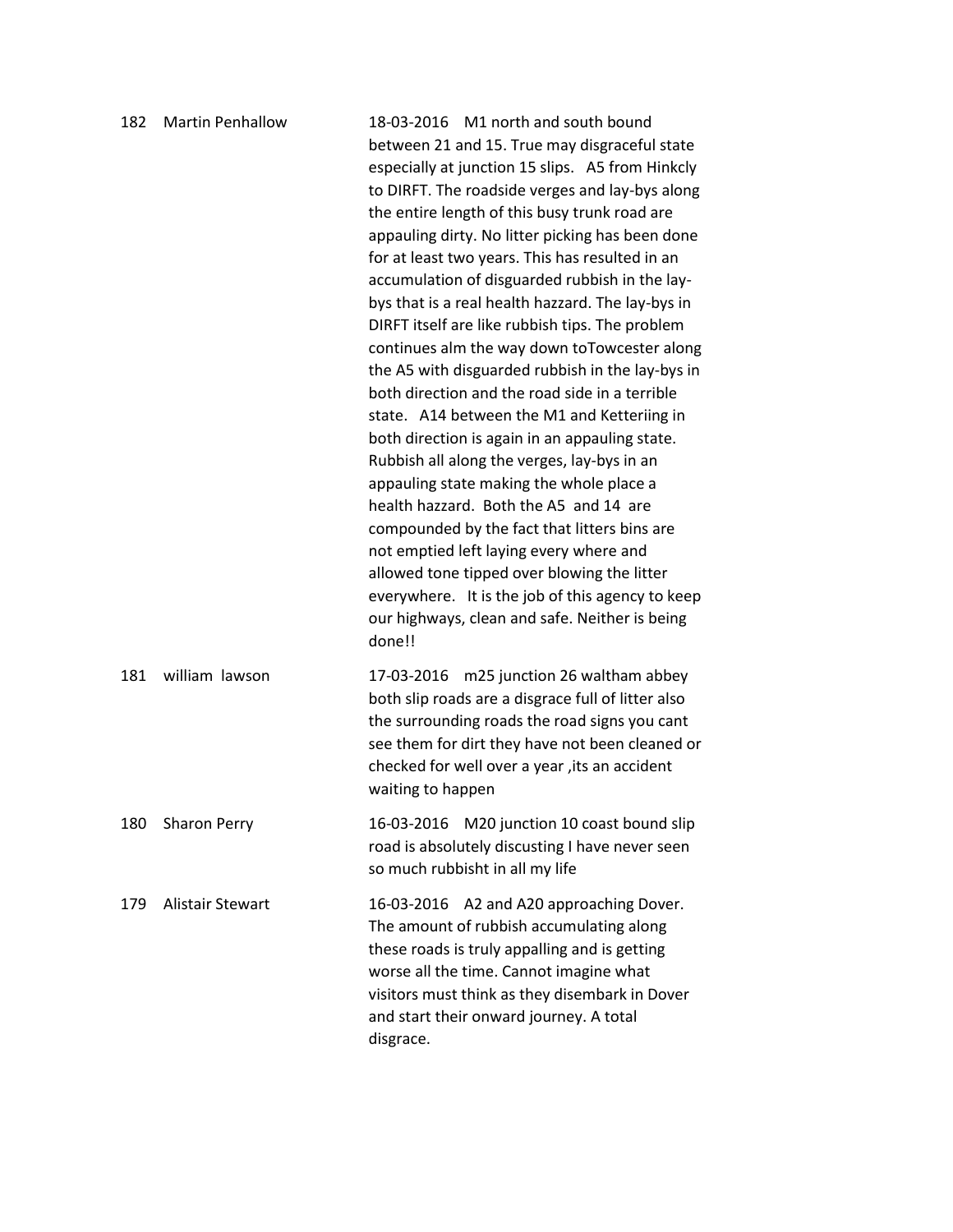| 178 | sean wratten      | 15-03-2016 a55 around chester, the whole of<br>the route from Broughton (part of Chester) to<br>Chester both sides thick with litter, disgusting<br>and embarresing considering the welsh side is<br>spotless. Come on cwac get a grip.                                                                                                                                                                                                                                                                                                                                                                                                                                                                                                                                                                                                                                                                                                                                                                                                |
|-----|-------------------|----------------------------------------------------------------------------------------------------------------------------------------------------------------------------------------------------------------------------------------------------------------------------------------------------------------------------------------------------------------------------------------------------------------------------------------------------------------------------------------------------------------------------------------------------------------------------------------------------------------------------------------------------------------------------------------------------------------------------------------------------------------------------------------------------------------------------------------------------------------------------------------------------------------------------------------------------------------------------------------------------------------------------------------|
| 177 | Giovanni Ghidotti | 15-03-2016 I just would like to report the<br>appalling condition of the A13 about 1 mile<br>before Barking, coming from the city, at the<br>junction with the flyover that leads to the 369.<br>Well it is a complete mess, completely covered<br>with litter and plastic bags hangings on trees.<br>Actually a couple of days ago i saw man cutting<br>the grass but notthing else was done, that job<br>was absolutely useless and he made things<br>worst as the paper got shredded causing even<br>more litter. Could you please send a group of<br>people as i believe the situation is so bad that a<br>man on his own would probably need a good<br>couple of days to clean it up, as i am a bit<br>concerned about the environment and how<br>bad that can be to the local wild life and not to<br>mention the level of degradation caused to the<br>local community. I would like to thank you in<br>advance for your help and concern. Giovanni<br>ps: The litter problem reported is much worst<br>than the picture above. |
| 176 | Stephen Elliott   | 15-03-2016 A20 from Folkestone to Dover is<br>an appalling rubbish tip and a dreadful image<br>for foreign visitors arriving/departing Dover.<br>Much of the litter has been there since the<br>lorry stacking last summer. No effort being<br>made to clear litter.                                                                                                                                                                                                                                                                                                                                                                                                                                                                                                                                                                                                                                                                                                                                                                   |
| 175 | Martha Walsh      | 14-03-2016 The A27 and A23 are disgusting in<br>East Sussex. The litter has been accumulating<br>for a considerable time. I find it appalling that<br>a) individuals are so selfish and b) the<br>authorities are not complying with their duty to<br>keep the highways clear of litter.                                                                                                                                                                                                                                                                                                                                                                                                                                                                                                                                                                                                                                                                                                                                               |
| 174 | Linda Averill     | 14-03-2016 A14 (Northhants and<br>Cambridgeshire) disgraceful state. Litter along                                                                                                                                                                                                                                                                                                                                                                                                                                                                                                                                                                                                                                                                                                                                                                                                                                                                                                                                                      |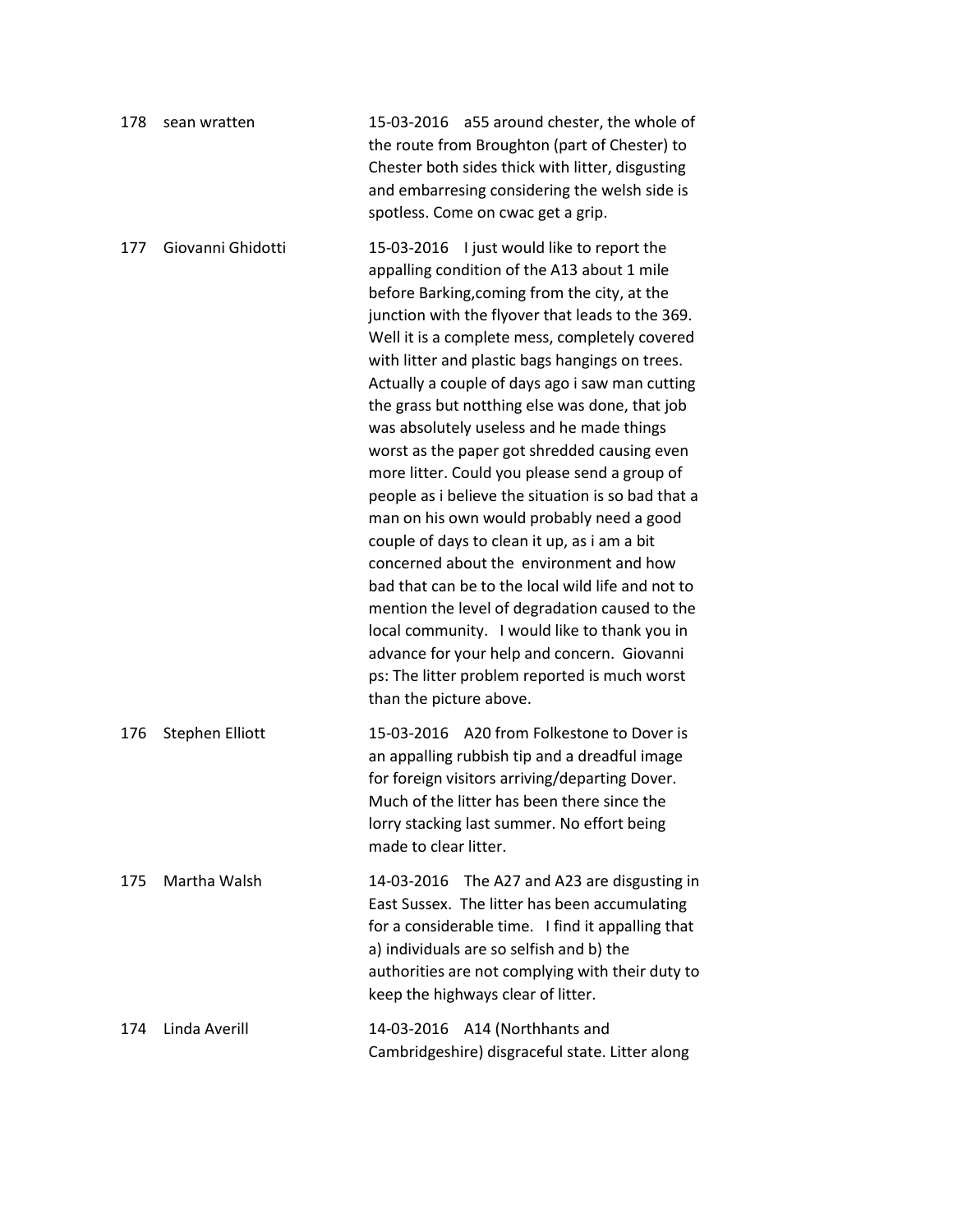|     |                     | the road sides and plastic in the roadside trees<br>and bushes                                                                                                                                                                                                                                                                                                                                                                                                                                                                                                                                                                                   |
|-----|---------------------|--------------------------------------------------------------------------------------------------------------------------------------------------------------------------------------------------------------------------------------------------------------------------------------------------------------------------------------------------------------------------------------------------------------------------------------------------------------------------------------------------------------------------------------------------------------------------------------------------------------------------------------------------|
| 173 | rod laver           | 14-03-2016<br>a27 eastbound between brighton<br>and lewes                                                                                                                                                                                                                                                                                                                                                                                                                                                                                                                                                                                        |
| 172 | jacqueline chambers | 14-03-2016 A34 from M3 junction at<br>Southampton to Oxford. Well, I've never seen<br>anything like it!! I was appalled at the amount<br>of litter, not just people litter but shredded<br>tyres, disused highways rubbishcones,<br>signage, plastic tubing The impression this<br>must give to visitors is unthinkable, I was truly<br>ashamed. The trees were looking like<br>Christmas trees with coloured bags hanging<br>from them!                                                                                                                                                                                                         |
| 171 | Don Williamson      | 14-03-2016 A14 Cambridgeshire extremely<br>badly littered - a dreadful sight for both tax<br>payers and visitors alike. I joined the A14<br>highway from the M6 before heading off on the<br>A11 yesterday 13th March 2016.                                                                                                                                                                                                                                                                                                                                                                                                                      |
| 170 | Vivien King         | 13-03-2016 A38 and A52 from Spondon to<br>Alfreton Derbyshire these are roads we use<br>most. We live in a beautiful county and when<br>we have visitors the only thing they go away<br>with is the rubbish on these 2 A roads that they<br>have to travel on to visit us in Belper. I can<br>honestly say that we visited this County visiting<br>our daughter who was living in Belper after<br>leaving London for 5 years before we made the<br>move here, it was beautiful we don't remember<br>seeing rubbish like this on these roads then so<br>it seems to be a growing problem through lack<br>of clearing these verges on these roads. |
| 169 | David Pigram        | Junction 6 M25 verges of slip<br>13-03-2016<br>roads strewn with an accumulation of litter<br>supposed to be regularly cleared but obviously<br>not done. Gives very poor impression to visitors<br>to the area, I can't believe there is a contract to<br>clean motorway slip roads.                                                                                                                                                                                                                                                                                                                                                            |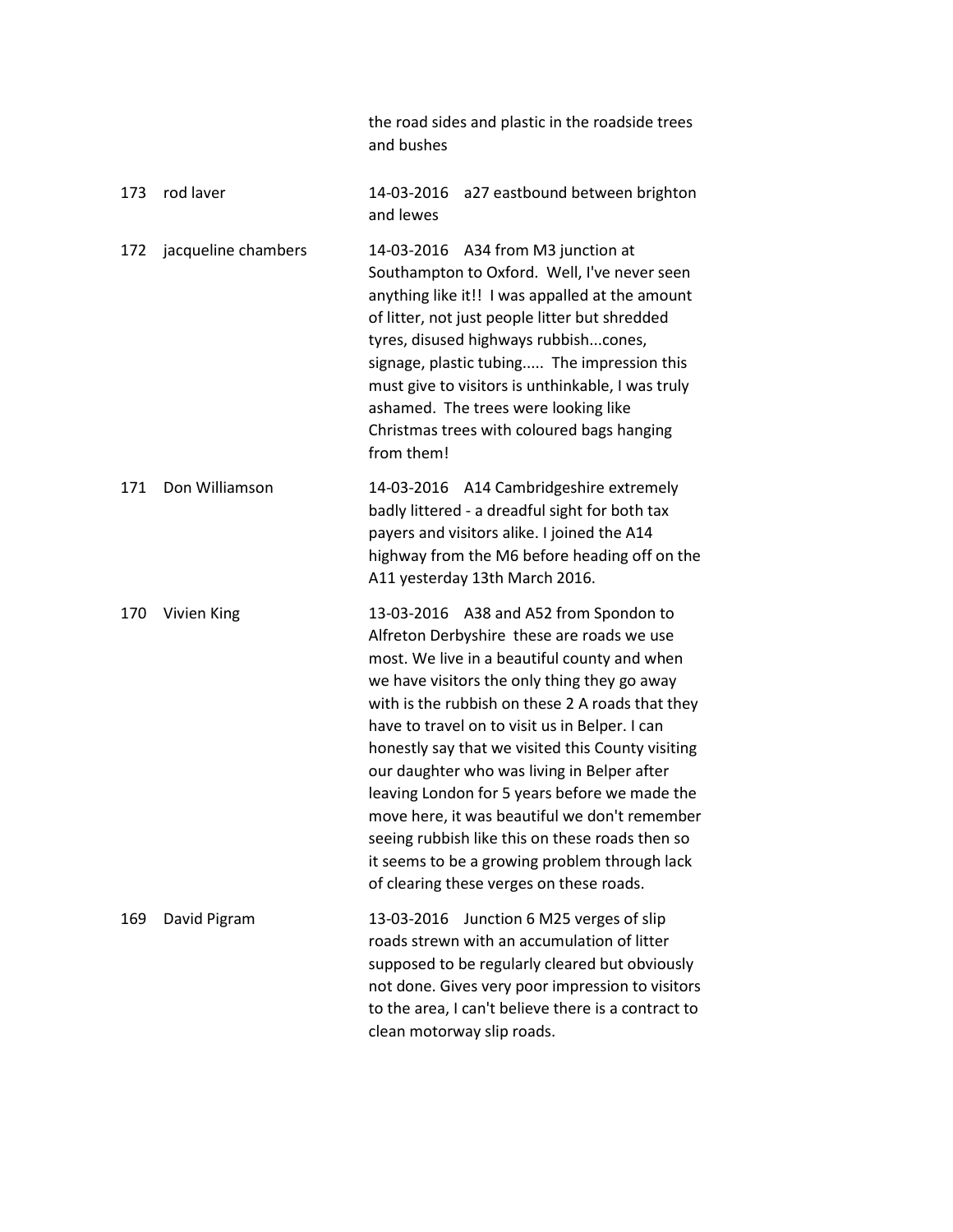| 168 | <b>Gee Postle</b> | 13-03-2016 Frankly the sides of roads<br>everywhere mile after mile are strewn with<br>litter, Im sure that so many people did not<br>throw rubbish from there vehicles as seems to<br>be the case in recent years, standards of people<br>must be falling, I go out walking in the<br>Lincolnshire wolds and now take bags with me<br>to pick up litter as I go, I filled a sack today<br>mostly from a 1 mile stretch of back country<br>road between Telford, Brinkhill and Somersby<br>with bottles, coffee cups, crisp packets, plastic<br>cream cake boxes, plastic bags with something<br>disgusting in them some women monthly<br>products I continued my walk for another mile<br>or two through fields etc along a footpath and<br>continued to collect a few more bottles, beer<br>cans and plastic bags, fortunately I came across<br>a skip further along near a farm and put the full<br>heavy sack in it, on my way home to Swinhope<br>near Binbrook the main roads and back roads<br>where strewn with litter on both sides there<br>must have been tons in the short approx. 12<br>mile journey, I now drive HGV lorries around<br>the country and I just wonder what the hell is<br>happening the place is turning in to a giant<br>landfill but the blame lies solely with the |
|-----|-------------------|----------------------------------------------------------------------------------------------------------------------------------------------------------------------------------------------------------------------------------------------------------------------------------------------------------------------------------------------------------------------------------------------------------------------------------------------------------------------------------------------------------------------------------------------------------------------------------------------------------------------------------------------------------------------------------------------------------------------------------------------------------------------------------------------------------------------------------------------------------------------------------------------------------------------------------------------------------------------------------------------------------------------------------------------------------------------------------------------------------------------------------------------------------------------------------------------------------------------------------------------------------------------------------------------------|
|     |                   | human trash discarding it.                                                                                                                                                                                                                                                                                                                                                                                                                                                                                                                                                                                                                                                                                                                                                                                                                                                                                                                                                                                                                                                                                                                                                                                                                                                                         |
| 167 | Roberta Foster    | 13-03-2016 March 12th - M65 from Jnt 1 to<br>Jnct 13 and the reverse journey absolutely full<br>of litter on verges and central reservations.                                                                                                                                                                                                                                                                                                                                                                                                                                                                                                                                                                                                                                                                                                                                                                                                                                                                                                                                                                                                                                                                                                                                                      |
| 166 | Janet Reygan      | 12-03-2016 M602, from Regent Road to<br>Junction 1 travelling West. Large amounts of<br>litter on verge and large amounts of sand and<br>debris on hard shoulder                                                                                                                                                                                                                                                                                                                                                                                                                                                                                                                                                                                                                                                                                                                                                                                                                                                                                                                                                                                                                                                                                                                                   |
| 165 | Douglas Kemp      | The verges of the A14 in<br>12-03-2016<br>Northamptonshire are full of rubbish and need<br>cleaning. It looks simply dreadful.                                                                                                                                                                                                                                                                                                                                                                                                                                                                                                                                                                                                                                                                                                                                                                                                                                                                                                                                                                                                                                                                                                                                                                     |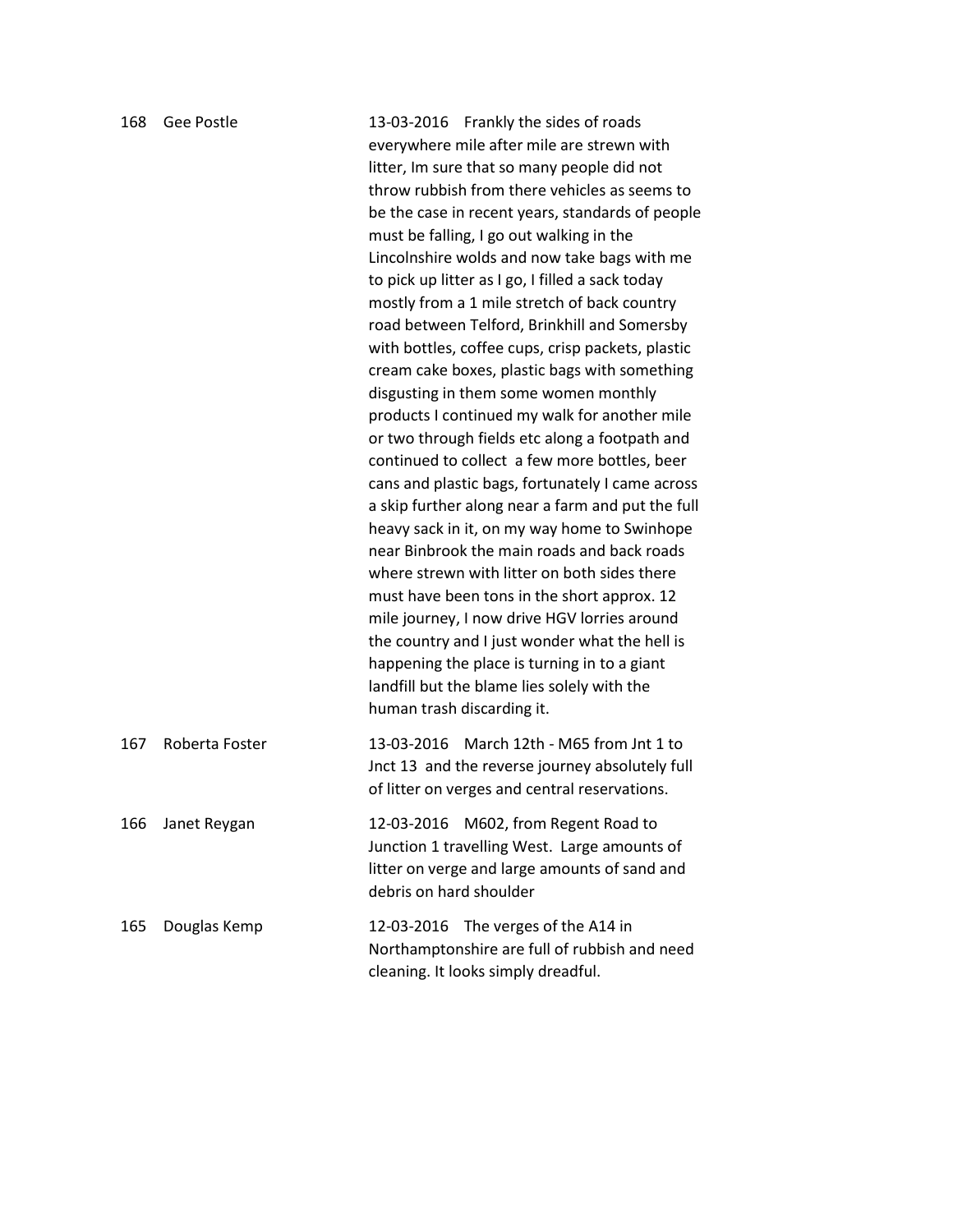## 164 Samantha itcsvytm@ukddamip.co

12-03-2016 I was just looking at your Complain to the CEO about litter on Highways England roads (motorways and some trunk roads) Survey website and see that your website has the potential to get a lot of visitors. I just want to tell you, In case you didn't already know... There is a website service which already has more than 16 million users, and most of the users are looking for topics like yours. By getting your site on this network you have a chance to get your site more popular than you can imagine. It is free to sign up and you can read more about it here: http://bbqr.me/4fx6 - Now, let me ask you... Do you need your website to be successful to maintain your business? Do you need targeted visitors who are interested in the services and products you offer? Are looking for exposure, to increase sales, and to quickly develop awareness for your site? If your answer is YES, you can achieve these things only if you get your site on the network I am talking about. This traffic network advertises you to thousands, while also giving you a chance to test the network before paying anything. All the popular blogs are using this network to boost their traffic and ad revenue! Why aren't you? And what is better than traffic? It's recurring traffic! That's how running a successful site works... Here's to your success! Read more here: http://www.arvut.org/1/doX

163 Gail Mills 11-03-2016 On a recent journey from Canterbury, Kent on the A2 to the turn off to Denton Crematorium, the rubbish was appalling. The people responsible for litter clearance on these roads should be ashamed of themselves. Do they see it, do they care, or do they just sit in their comfy offices ticking the boxes, but not actually doing their job. I guess so.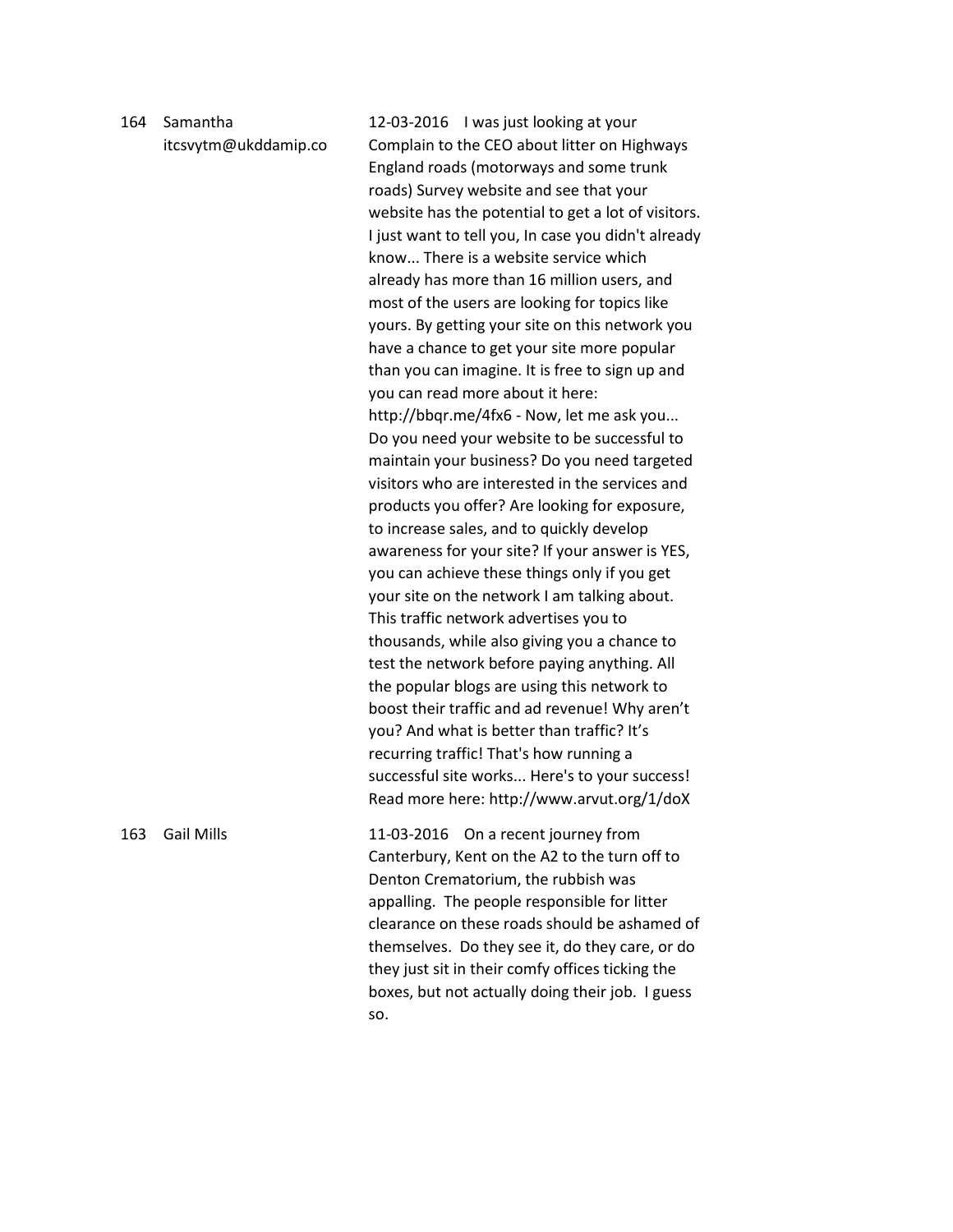| 162 | <b>Gail Mills</b> | 11-03-2016 A13 from M25 to A127 is the<br>worst litter I have ever seen. Do our MP's,<br>councillors etc. not even see the rubbish or do<br>they simply not care. In the 2 years I have<br>travelled this road, I have NEVER seen any<br>clearance. Where are people on community<br>service? The relevant people whose job it is to<br>keep our roads clear should be SACKED.                                                                                                                                                                                                         |
|-----|-------------------|----------------------------------------------------------------------------------------------------------------------------------------------------------------------------------------------------------------------------------------------------------------------------------------------------------------------------------------------------------------------------------------------------------------------------------------------------------------------------------------------------------------------------------------------------------------------------------------|
| 161 | Mary Henry        | 10-03-2016 The state of the whole A14 was<br>disgusting when I went to Cambridgeshire. I<br>am embarrassed by the amount of litter/blown<br>out tyres. Who is dealing with this issue                                                                                                                                                                                                                                                                                                                                                                                                  |
| 160 | michael collier   | 10-03-2016 slip road from crittals corner on<br>to the a20, starting on the roundabout all the<br>way on both sides of the road up to where the<br>motorway starts                                                                                                                                                                                                                                                                                                                                                                                                                     |
| 159 | Kim French        | 09-03-2016 I have recently noticed that the<br>amount on litter on the M60 and M56 towards<br>and around Manchester has significantly<br>increased, creating such an unpleasant<br>appearance. I can't quite frankly believe how<br>much there is considering the amount of tax we<br>pay as a country.                                                                                                                                                                                                                                                                                |
| 158 | Susan Rossiter    | 08-03-2016 We travelled from Leicestershire<br>home to Kent on Saturday 5th March 2016, the<br>weekend when we have been encouraged to<br>"Clean for the Queen". Various roads were<br>littered but the one that absolutely disgusted<br>us was the A14 between the Naseby area more<br>or less all the way along to the M11. It<br>obviously hasn't had any attention for years! I<br>can see other posts about this road, we should<br>be ashamed of ourselves and particularly<br>Highways England which is failing abysmally in<br>its duty. I hope the Queen never has to see it. |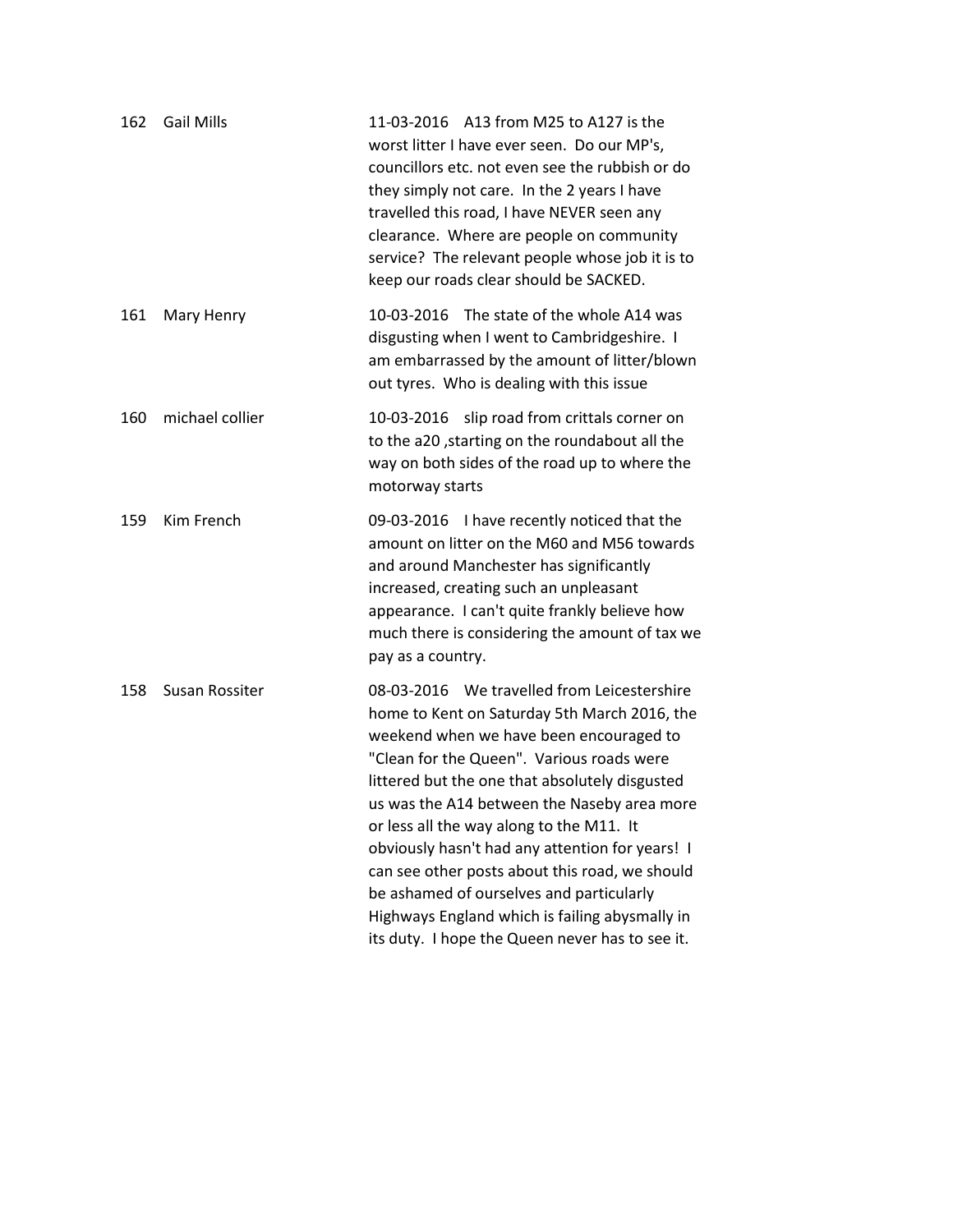| 157 | <b>Andrew Mellonie</b> | 08-03-2016 I have been fighting this for some<br>time with my local council but without result.<br>The A1 between Stamford and South Witham<br>junctions I drive daily and the verges, laybys,<br>sliproads and in particular the central<br>reservation are absolutely appaling and have<br>not been cleared properly in years. Each year<br>they mow and the very hoigh levels of litter are<br>simply chopped and blow everywhere. I travelk<br>a lot in the world and in many third world<br>countries where litter levels can be very poor.<br>However this section of A1 is simply dreadful. I<br>would estimate that in a 2 mile streatch it<br>would be possible toi fill at least 3 bin lorries. I<br>have reported this to Rutland County Council<br>via Twitter who say they regularly clean it and<br>weekly they clear the laybys. This is simply not<br>true. The useby dates on some of the bottles<br>prove this. What is happening to our beautiful<br>country. Its most upsetting. The UK is the<br>worset littered country in Europe. Kind regards<br><b>Andrew Mellonie</b> |
|-----|------------------------|-------------------------------------------------------------------------------------------------------------------------------------------------------------------------------------------------------------------------------------------------------------------------------------------------------------------------------------------------------------------------------------------------------------------------------------------------------------------------------------------------------------------------------------------------------------------------------------------------------------------------------------------------------------------------------------------------------------------------------------------------------------------------------------------------------------------------------------------------------------------------------------------------------------------------------------------------------------------------------------------------------------------------------------------------------------------------------------------------|
| 156 | Gillian Thompson       | 07-03-2016 A1. Travelling along the A1<br>frequently from Peterborough to Newark, I am<br>appalled by the amount of litter on the road. It<br>is disgusting. This isn't the only bad road, but<br>must come near the top. I do wonder what is<br>being done about it.                                                                                                                                                                                                                                                                                                                                                                                                                                                                                                                                                                                                                                                                                                                                                                                                                           |
| 155 | <b>Aline MacInnes</b>  | 07-03-2016 A1 from Grantham to London.<br>Unbelievably littered. I have never seen this<br>road like this before. What must visitors to<br>Britain think, it is appalling.                                                                                                                                                                                                                                                                                                                                                                                                                                                                                                                                                                                                                                                                                                                                                                                                                                                                                                                      |
| 154 | Janet Ronson           | The A38 between Exeter and<br>06-03-2016<br>Plymouth has enormous amounts of litter along<br>it's verges, in the trees and hedgerows.                                                                                                                                                                                                                                                                                                                                                                                                                                                                                                                                                                                                                                                                                                                                                                                                                                                                                                                                                           |
| 153 | karl mitchell          | Just returned from a journey on<br>06-03-2016<br>the m23, joining the motorway at junction 10.<br>The litter on the junction and slip road was<br>appalling. It was clear the mess had been there<br>for some time. It was a disappointing sight at<br>the end of the day.                                                                                                                                                                                                                                                                                                                                                                                                                                                                                                                                                                                                                                                                                                                                                                                                                      |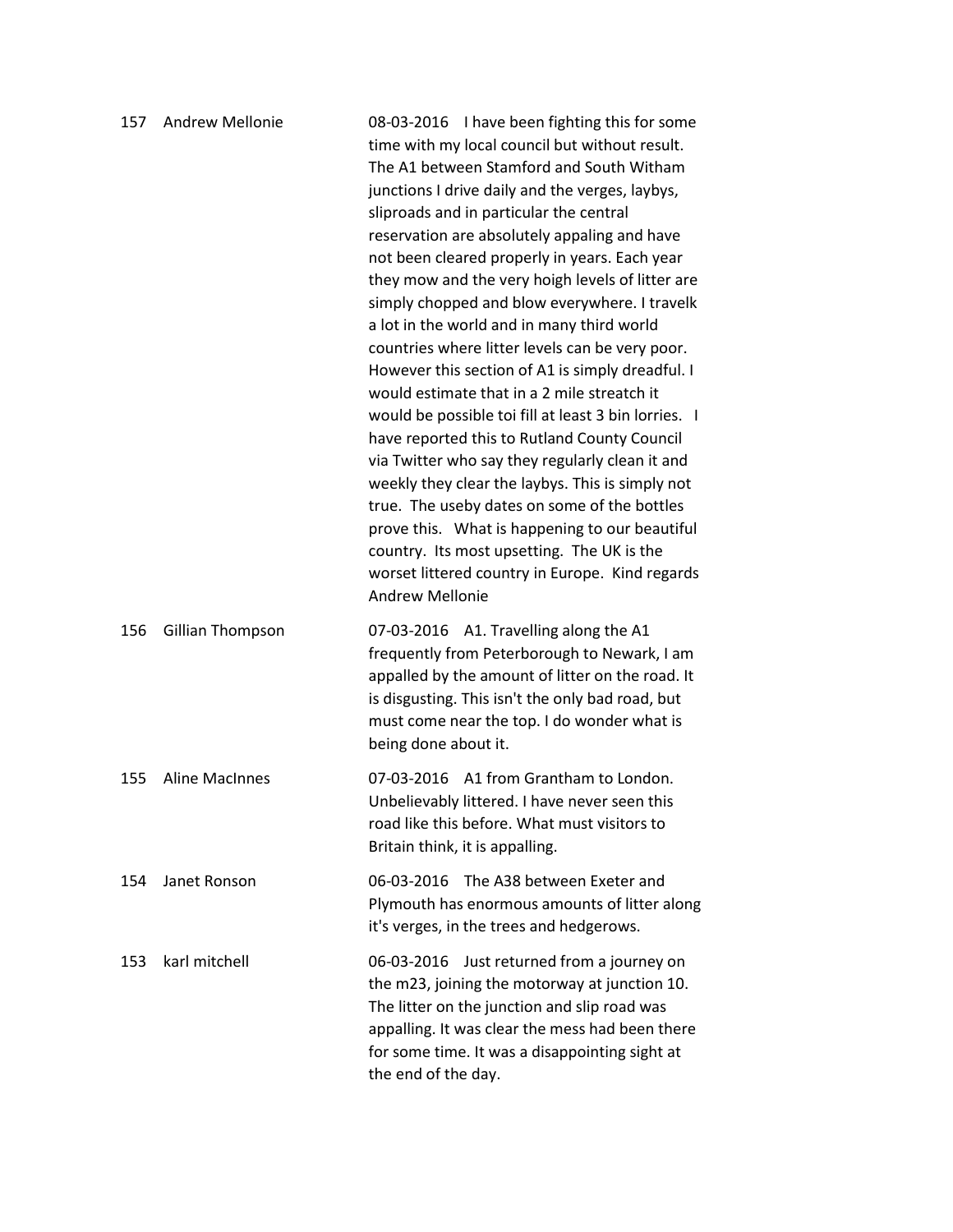| 152 | Selina Mifsud | 06-03-2016 The M2 through Kent is blighted<br>by roadside litter and tipped waste which<br>presents a potential safety risk to road users.<br>The lay-bys on the A2 between Faversham and<br>Dover are a health hazard, congested with<br>rubbish discarded by lorry drivers who use the<br>lay-bys as rest stops. This is unsightly,<br>degrading to the natural environment and<br>dangerous to wildlife. It is not appropriate for a<br>well- funded and traditionally civic-minded<br>country to allow its major thoroughfares to be<br>thus abused. Deal with it! |
|-----|---------------|------------------------------------------------------------------------------------------------------------------------------------------------------------------------------------------------------------------------------------------------------------------------------------------------------------------------------------------------------------------------------------------------------------------------------------------------------------------------------------------------------------------------------------------------------------------------|
| 151 | John Nicholas | 06-03-2016 M50 and then the co tinting on<br>the A40 towards the Welsh border (and<br>beyond). This litter alongside the edges of<br>these roads - especially along the A40 is at an<br>appalling level. I know that litter gets there<br>because it's dropped by thought, E's people but<br>the accumulation is much much worse that it<br>has ever been and is getting worse.                                                                                                                                                                                        |
| 150 | Maggie Sims   | 06-03-2016 I drive frequently on the M2, A2,<br>A249 and A299 and the amount of litter on the<br>verges and plastic hanging in the trees, is an<br>absolute disgrace, and completely ruins our<br>beautiful countryside. Other countries don't<br>appear to have this problem. Surely the litter<br>could be cleared more frequently.                                                                                                                                                                                                                                  |
| 149 | David Fidler  | 06-03-2016 I regularly travel on the A404<br>from Maidenhead to High Wycombe and the<br>roadside is consistently strewn with litter. The<br>layby next to Temple golf course is particularly<br>bad and it would appear that there are<br>insufficient bins in place. Generally speaking I<br>am pleased with the state of the motorways.                                                                                                                                                                                                                              |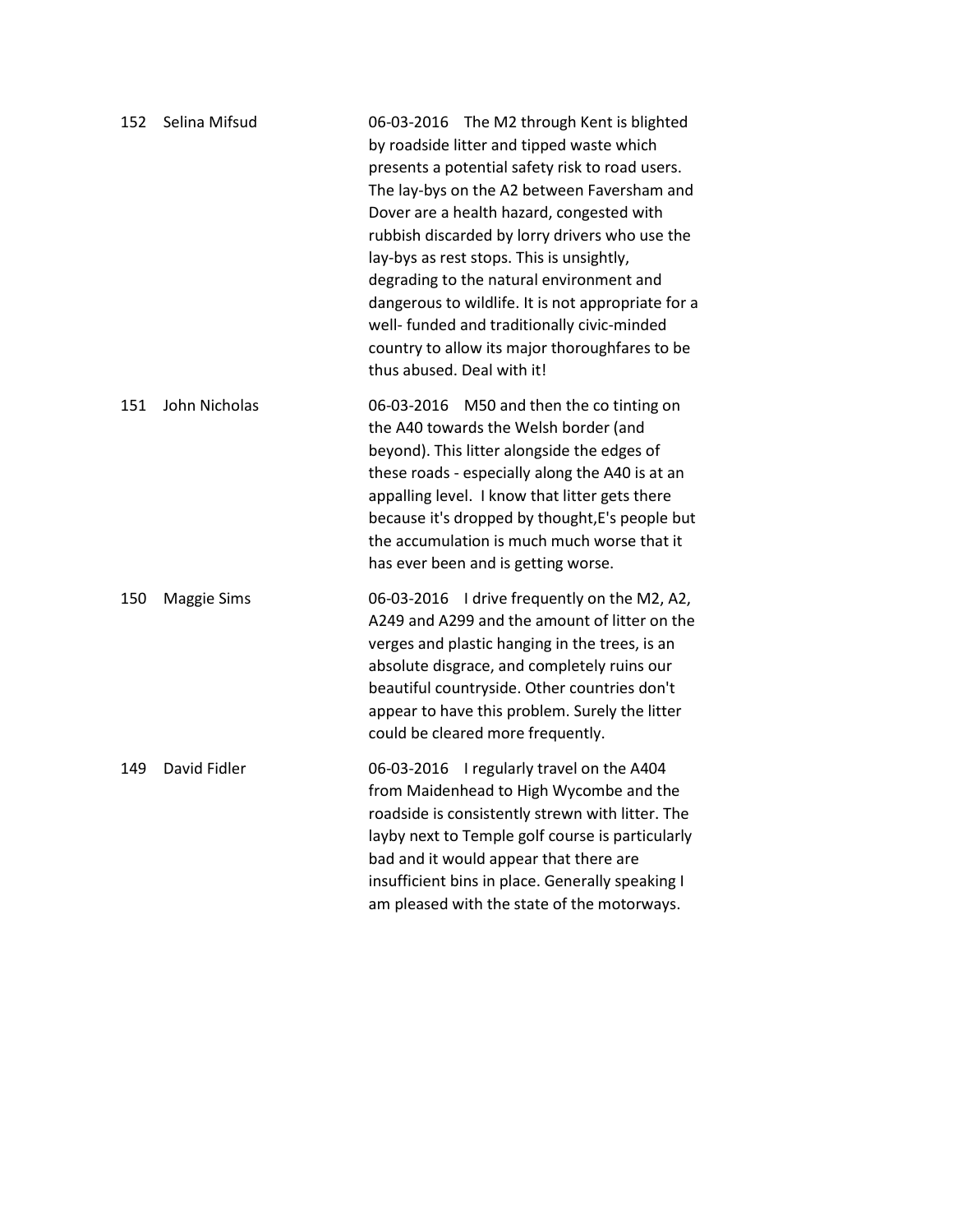| 148 | <b>BARRY JAMISON</b>      | 05-03-2016 Obviously the Queen will not be<br>travelling north or south via the A1 through<br>Lincolnshire / Rutland during her tour of the<br>U.K. to celebrate her 90th birthday. Please<br>advise if this highway is not included in the tidy<br>up for this occasion, as at present its a disgrace.<br>When contacting my local council, to be told '<br>WE HAVE NOBODY TRAINED TO CARRY OUT<br>THIS WORK'. I have to ask how much training<br>do you need to pick up litter? During<br>numerous occasions throughout the year<br>stretches of the A1 are closed for maintenance<br>would it not be sensible to do litter picking<br>during this period? Any evidence that any of<br>the litter can be tracked back to the offender,<br>they should then be heavily fined or<br>imprisoned. I also include foreign lorry drivers.<br>Having visited India a few years ago I am<br>ashamed to say there is very little difference<br>between the two areas. |
|-----|---------------------------|----------------------------------------------------------------------------------------------------------------------------------------------------------------------------------------------------------------------------------------------------------------------------------------------------------------------------------------------------------------------------------------------------------------------------------------------------------------------------------------------------------------------------------------------------------------------------------------------------------------------------------------------------------------------------------------------------------------------------------------------------------------------------------------------------------------------------------------------------------------------------------------------------------------------------------------------------------------|
| 147 | Ben Wilson                | 04-03-2016 The A27 between the junction<br>with the A26 to Newhaven and the Amex<br>Stadium in Falmer. The verges are smothered<br>with litter. This road runs right through the<br>South Downs National Park. A disgrace.                                                                                                                                                                                                                                                                                                                                                                                                                                                                                                                                                                                                                                                                                                                                     |
| 146 | <b>Christine Williams</b> | M25 Junction 6 Godstone<br>04-03-2016<br>excessive amount of litter on the exit slip road                                                                                                                                                                                                                                                                                                                                                                                                                                                                                                                                                                                                                                                                                                                                                                                                                                                                      |
| 145 | <b>Graham Roe</b>         | 03-03-2016  Use the A14 in Suffolk on a<br>regular basis and the level of litter on the<br>verges from Copdock at Junction 54 to seven<br>hills at Nacton, junction 57 is appalling and<br>requires clearing                                                                                                                                                                                                                                                                                                                                                                                                                                                                                                                                                                                                                                                                                                                                                   |
| 144 | <b>Michael Pease</b>      | 03-03-2016 Travelled today from Manchester<br>to Sheffield. The litter going through the Peak<br>District National Park on the A628 and A616<br>was atrocious. It included quite large bits of<br>lorry. When was this last cleared? It seems that<br>every single road journey I make is cause for<br>complaint. The verge of the litter crisis has<br>come and gone and we are now in the thick of<br>it.                                                                                                                                                                                                                                                                                                                                                                                                                                                                                                                                                    |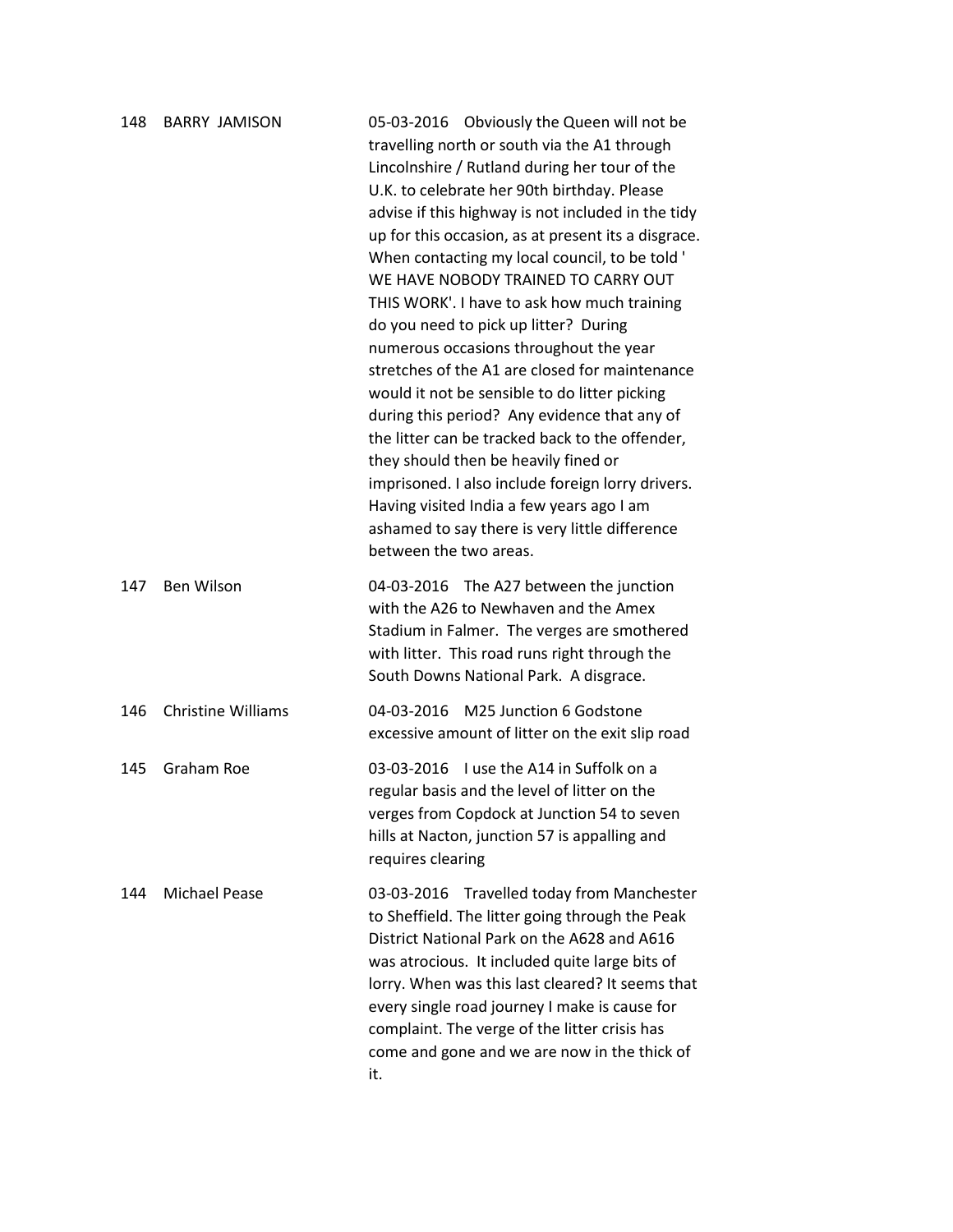| 143 | <b>Linsey Hutchins</b> | 02-03-2016 I come home via the Junction 14<br>M5 Southbound slip road daily for my current<br>project and have noticed for some time now, 5<br>months at least, that litter is accumulating on a<br>daily basis along the length of the slip road on<br>the right hand side (driver side), right the way<br>along to the traffic light junction. The litter<br>seems to be caused by drivers turning right<br>towards Falfield and Thornbury. It looks awful<br>and I really don't think this can be good for wild<br>life in this semi rural area, there are now plastic<br>bags shredded on the bushes too. I've struggled<br>to find how or who I can notify about this, can<br>you please report it for me? Ironically there<br>appears to be a Highways depot of sorts about<br>200 metres from this junction.<br>Linsey_Hutchins@yahoo.com, Tytherington<br>South Glos                                         |
|-----|------------------------|----------------------------------------------------------------------------------------------------------------------------------------------------------------------------------------------------------------------------------------------------------------------------------------------------------------------------------------------------------------------------------------------------------------------------------------------------------------------------------------------------------------------------------------------------------------------------------------------------------------------------------------------------------------------------------------------------------------------------------------------------------------------------------------------------------------------------------------------------------------------------------------------------------------------|
| 142 | Michael Pease          | 02-03-2016 On 2 March 2016 I travelled from<br>Manchester to Birkenhead, largely on the M56.<br>It was blighted with litter. It is difficult to be<br>specific e.g. from junctions 3 to 4, when there is<br>more litter covered areas than clean areas. I<br>complained to BBMM (the contractor) who<br>agree the area needs cleared again in March,<br>having done it in February. I never see any litter<br>pickers. In fairness, nor do I see any litterers. Is<br>the litter actually being picked? Otherwise<br>where is this volume of litter coming from?<br>Might it be waste disposal lorries? Is there any<br>assessment of the amount or provenance of<br>litter? One thing is clear from these complaints;<br>we are on the verge of a litter crisis, and at<br>some point Highways England is going to have<br>to get to grips with it. The sooner the better<br>(and cheaper). Regards, Michael Pease. |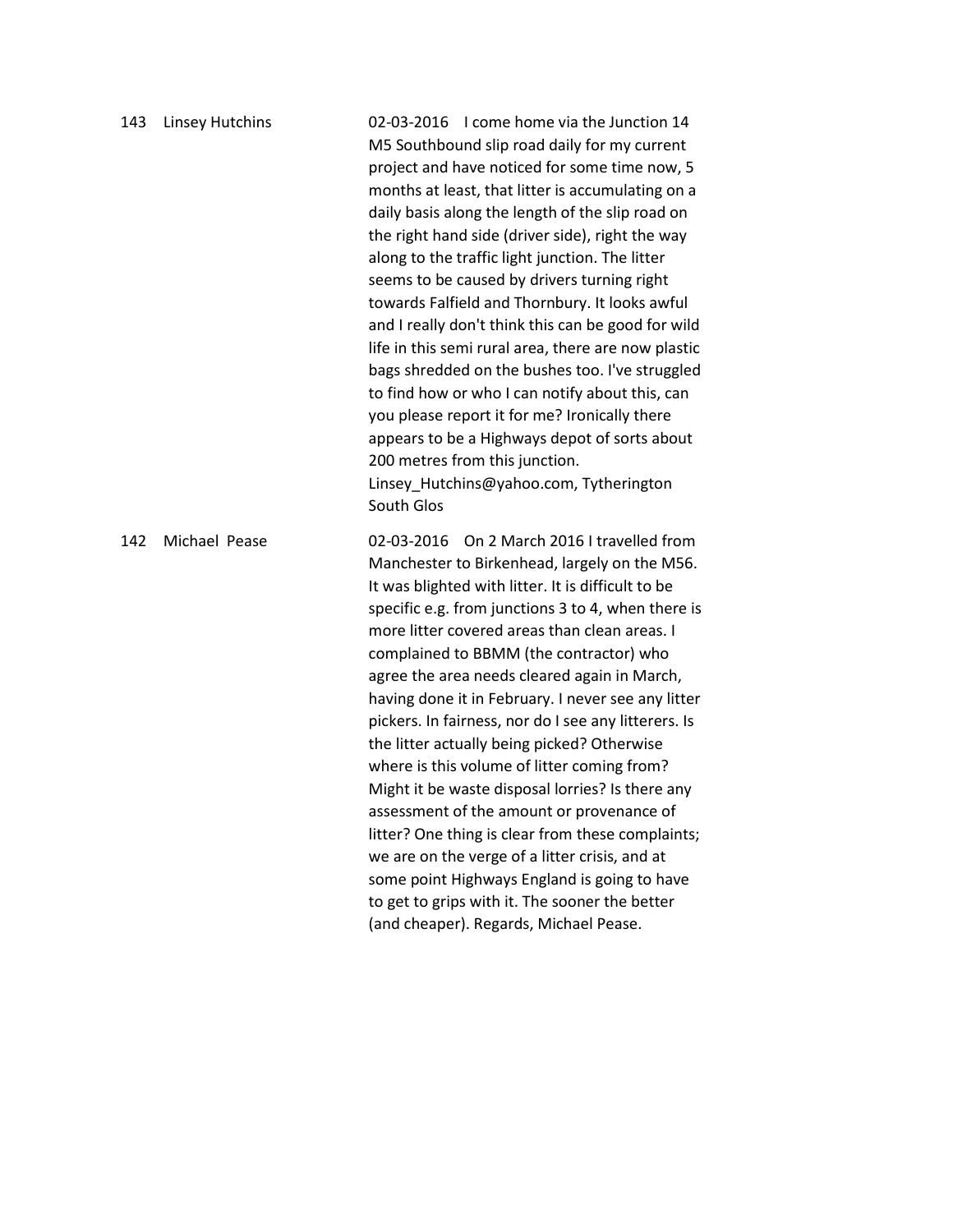| 141 | Adam Simbazi  | 02-03-2016 I want to make a complaint about<br>Litter Picking, Stone Chips etc. on the sides of<br>the roads acrosswellthe whole Country.<br>Today I was driving on A316, M3, A322 and<br>M25. When you look at the sides of these<br>roads, it just look horrible!! We are paying<br>huge amounts of TAXes and for the last few<br>years nothing has changed! I am driving on the<br>roads I have stated above almost every day and<br>the look worse and worse! Don't you have<br>any kind of inspectors checking this??                                                      |
|-----|---------------|---------------------------------------------------------------------------------------------------------------------------------------------------------------------------------------------------------------------------------------------------------------------------------------------------------------------------------------------------------------------------------------------------------------------------------------------------------------------------------------------------------------------------------------------------------------------------------|
| 140 | Sharon Cruden | 02-03-2016 A45 from M1 - Wellingborough, I<br>use this road everyday mainly during the dark<br>as I start and finish work before it is light, but I<br>have had to course to use the road on a couple<br>of occasion during daylight hours and I am<br>horrified at the amount of litter on this road, it<br>is a disgrace. In Northampton town centre,<br>businesses are cleaning the streets for the<br>"Clean for the Queen" campaign, perhaps this<br>should apply to our roads as well as she would<br>not want to travel through our county with it<br>looking like this. |
| 139 | James miller  | 01-03-2016 M3 J11 to J2 - Grade c / d<br>accumulations, some slipways are filthy.                                                                                                                                                                                                                                                                                                                                                                                                                                                                                               |
| 138 | Debbie Tolson | 01-03-2016 I would like to report the exit slip<br>road northbound on the M1 at junction 38<br>Wakefield West Yorkshire. It is a disgrace with<br>litter all the way down to the bottom and at the<br>roundabout. I find this an increasing problem<br>and have had to report to the highways agency<br>on previous occasions.                                                                                                                                                                                                                                                  |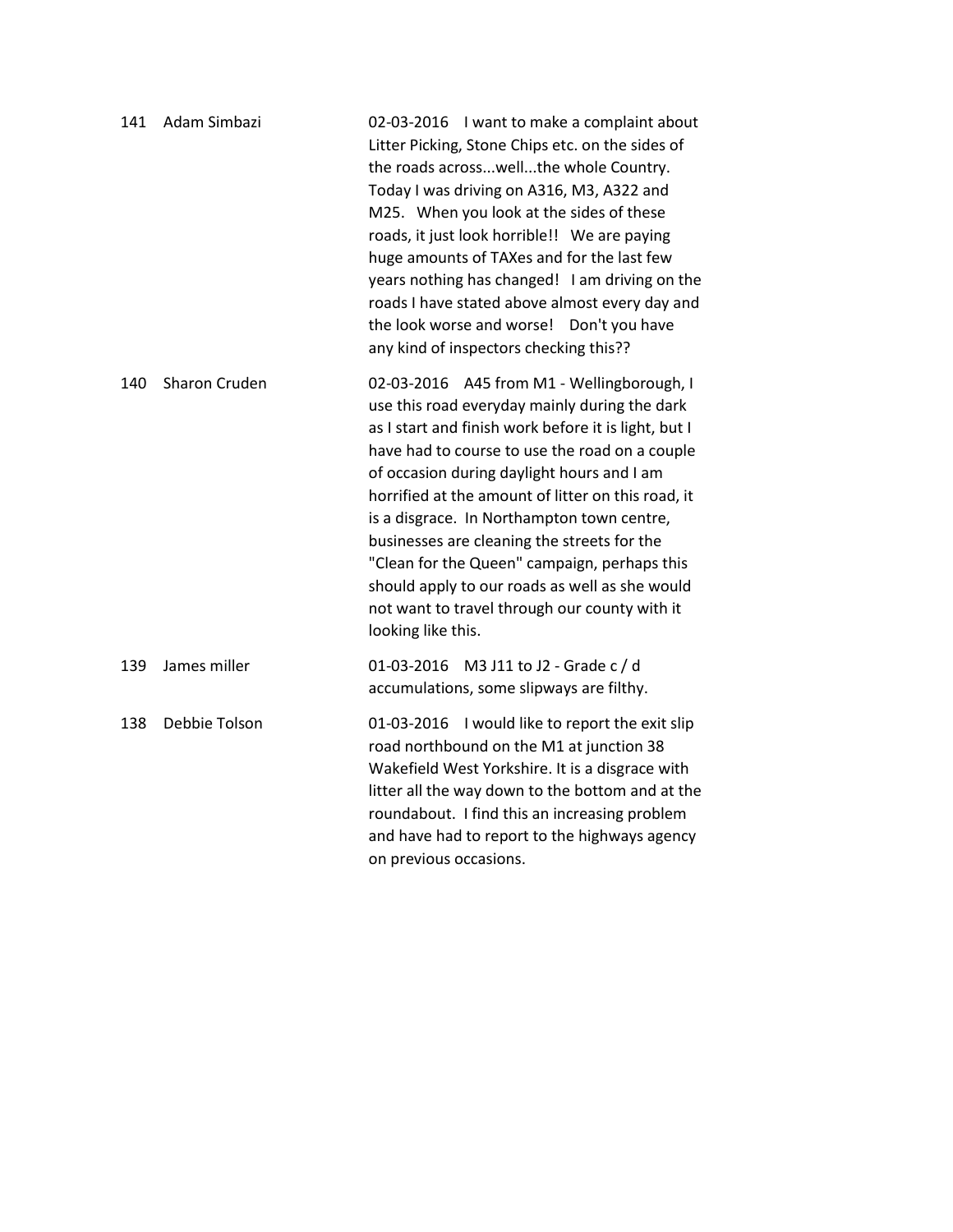| 137 | <b>David Morris</b> | 01-03-2016 The A303 from the Sparkford (S<br>Somerset) roundabout eastbound all the way<br>to the M3 (80 miles) is a disgrace and an<br>embarrassment to the country with litter<br>strewn all over the hedges and lay-bys. There<br>is a lay-by 1 mile west of Stonehenge (a<br>UNESCO world heritage site with millions of<br>visitors a year) that looks like a landfill site! I<br>use this road daily and none of these verges<br>have been cleaned in over 3 years. The A34<br>northbound from the A303 junction to Oxford<br>is as equally depressing, with the central<br>reservations and hedges full of litter, mile after<br>mile after mile of it!                                                                             |
|-----|---------------------|--------------------------------------------------------------------------------------------------------------------------------------------------------------------------------------------------------------------------------------------------------------------------------------------------------------------------------------------------------------------------------------------------------------------------------------------------------------------------------------------------------------------------------------------------------------------------------------------------------------------------------------------------------------------------------------------------------------------------------------------|
| 136 | Paul James          | Is the A13 Britain's filthiest road?<br>01-03-2016<br>The accumulation of litter on the verges and<br>plastic adorning bushes heading east from the<br>M25 has to be seen to be believed. I've been<br>traveling on the A13 regularly since October<br>and have seen no improvement whatsoever in<br>that time.                                                                                                                                                                                                                                                                                                                                                                                                                            |
| 135 | Lindsay Deja        | 01-03-2016 Some weeks ago on the A.20 near<br>Dover as you have left the M.20 I saw masses<br>of rubbish dumped on the verge for miles.<br>Some in bags, torn from bags and flying<br>everywhere. Apparently mostly due to<br>operation stack. I reported this then to kCC but<br>my sister informs me That all the litter is still<br>there. My county, Kent, where I grew up used<br>to be called the garden of England. This is now<br>one big filthy dumping ground and no one it<br>seems, is civilised enough to care. It's enough<br>to make you weep with despair. Please, stop<br>pen pushing and finding excuses for leaving this<br>mess. Send people out to clear it up. It needs<br>to be done all over Kent. I'm so ashamed. |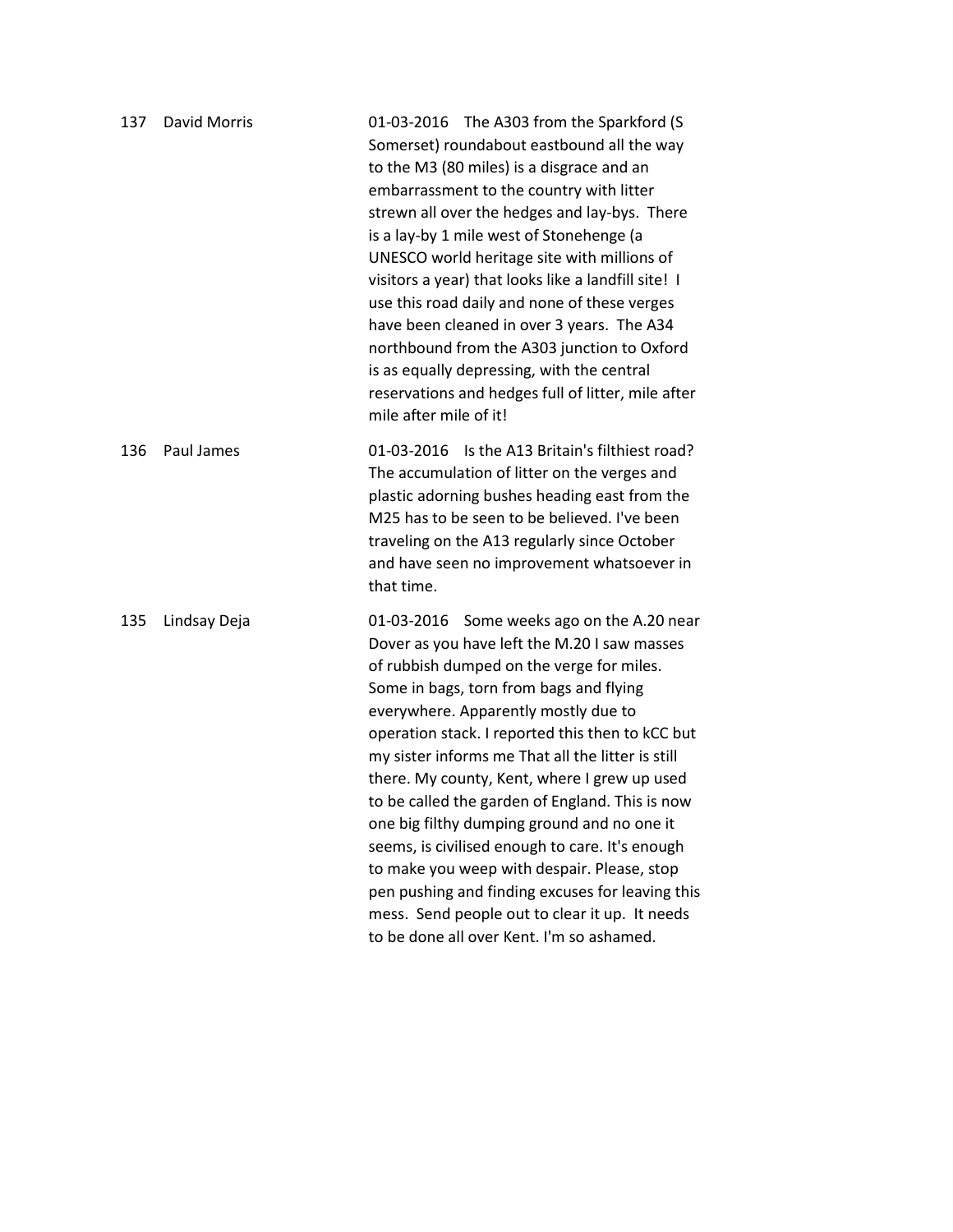| 134 | Paul Dexter      | 29-02-2016 Dear Mr O'Sullivan, I have just<br>travelled from Birmingham Airport northbound<br>up the M42, A446 and then on the A38 past<br>Burton and Derby to Mansfield at the M1<br>junction 28. To say I was shocked is an<br>understatement ! The amount of litter, plastic<br>rubble etc on the sides of the roads and in the<br>central reservation for this whole stretch was<br>unbelievable. It was absolutely disgusting. It<br>was like travelling through a post- apocalyptic<br>war zone ! I had some foreign visitors with me<br>and I was ashamed to be British, as you should<br>be and all those who work for the Highways<br>Agency and connected road maintenance<br>departments (eg local councils). My friend who<br>does much more driving than me, tells me this<br>is the same all over England's motorways and<br>main trunk roads. Please don't respond by<br>giving excuses like Health and Safety clearance<br>issues, funding or blurred lines of responsibility,<br>get it cleaned up for god's sake. You may not be<br>concerned about living in the filthiest, albeit<br>the 5th richest country in the world, but I am.<br>Please, I get down on my knees and beg you to<br>sort this out PDQ Thank you. |
|-----|------------------|-------------------------------------------------------------------------------------------------------------------------------------------------------------------------------------------------------------------------------------------------------------------------------------------------------------------------------------------------------------------------------------------------------------------------------------------------------------------------------------------------------------------------------------------------------------------------------------------------------------------------------------------------------------------------------------------------------------------------------------------------------------------------------------------------------------------------------------------------------------------------------------------------------------------------------------------------------------------------------------------------------------------------------------------------------------------------------------------------------------------------------------------------------------------------------------------------------------------------------------------|
| 133 | Deborah Fielding | 29-02-2016 I have just driven from the<br>Dartford Toll Tunnel to Southend along the A13<br>and was pretty disgusted about the amount of<br>rubbish, mainly plastic bags, along that road.<br>This needs some serious cleaning up                                                                                                                                                                                                                                                                                                                                                                                                                                                                                                                                                                                                                                                                                                                                                                                                                                                                                                                                                                                                         |
| 132 | Julie Standeven  | Recently travelling from<br>29-02-2016<br>Folkstone to Dover, A20 and A2. Can't believe<br>the rubbish on side of roads, what's happening<br>and a gateway to our country. I feel ashamed!                                                                                                                                                                                                                                                                                                                                                                                                                                                                                                                                                                                                                                                                                                                                                                                                                                                                                                                                                                                                                                                |
| 131 | Janet Wilby      | Brenley roundabout on A2<br>29-02-2016<br>Faversham is an absolute disgrace, fly tipping<br>now also happening, The A2 from Brenley<br>roundabout towards Canterbury is full of litter,<br>so much for clean up the Country for Queens<br>birthday, Swale Borough Council obviously are<br>ignoring this ( have been for years)                                                                                                                                                                                                                                                                                                                                                                                                                                                                                                                                                                                                                                                                                                                                                                                                                                                                                                           |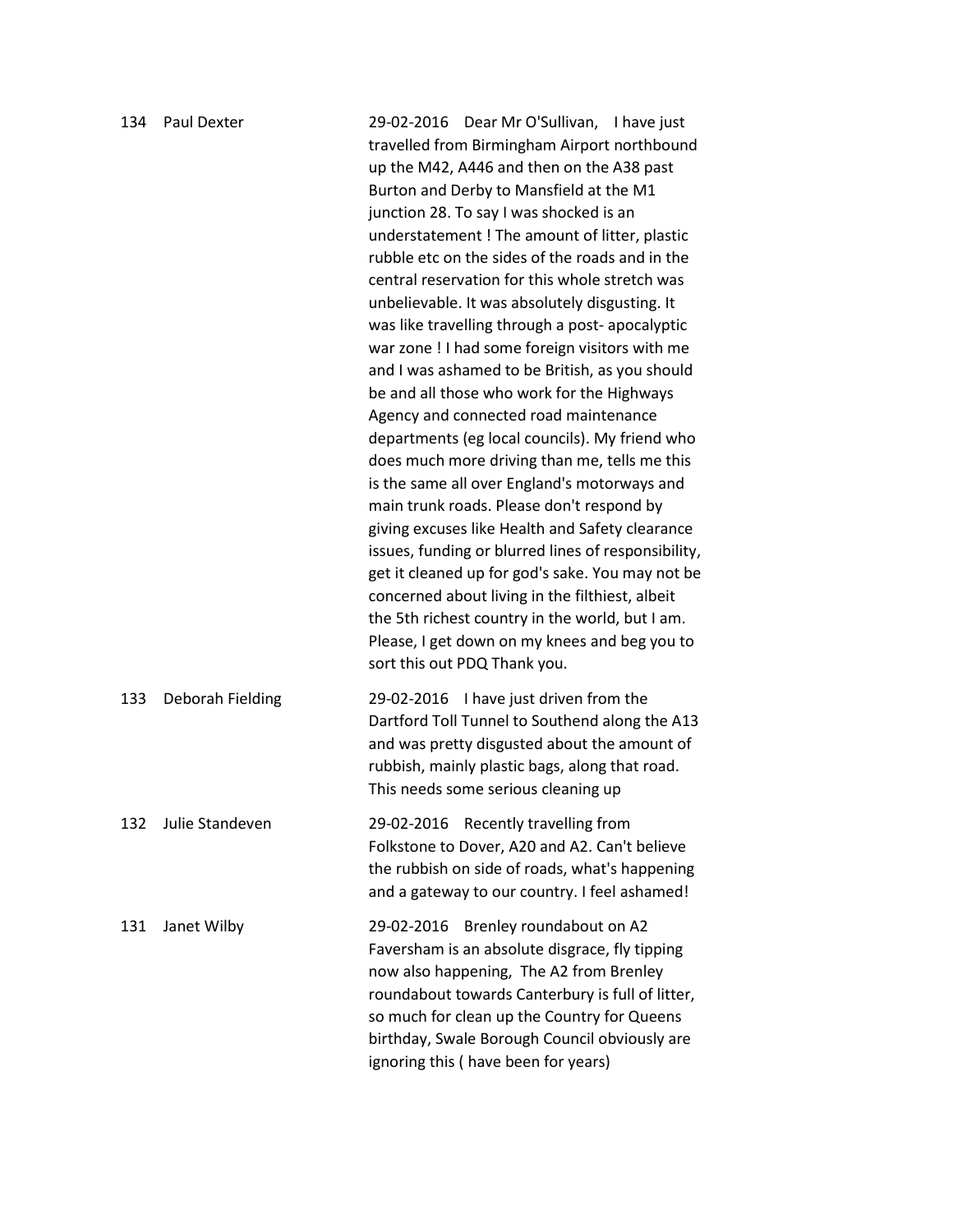| 130 | Paul James      | 29-02-2016 The verges of the A27 from<br>Polegate (East Sussex) to the West<br>Sussex/Hants border are, with one or two<br>exceptions, continue to be in a truly disgusting<br>and heavily littered state. The same applies to<br>some of the slip roads on and off the A27<br>especially in the Brighton & Hove area. The A27<br>passes through the South Downs National Park;<br>compare this with my recent visit to the Alpilles<br>National Park in Provence where the verges<br>and towns were litter free and a pleasure to<br>visit. When is something going to be done<br>about clearing up this mess? |
|-----|-----------------|-----------------------------------------------------------------------------------------------------------------------------------------------------------------------------------------------------------------------------------------------------------------------------------------------------------------------------------------------------------------------------------------------------------------------------------------------------------------------------------------------------------------------------------------------------------------------------------------------------------------|
| 129 | John Chorley    | 28-02-2016 M1 Northbound from junctions 1<br>to 9, badly littered yet again along most of its<br>stretch. The directors of Highways England are<br>failing - and have been failing for several years -<br>in their legal to duty to ensure that the network<br>is kept clear of rubbish. Isn't it time that they<br>were prosecuted for breaking the law?                                                                                                                                                                                                                                                       |
| 128 | David Johnson   | 28-02-2016 A63 east & west bound between<br>the Welton & Humber Bridge exits the amount<br>of litter is horrendous and urgently requires a<br>huge clean up.                                                                                                                                                                                                                                                                                                                                                                                                                                                    |
| 127 | Paul Wenham     | 27-02-2016 M20 junctions near Folkestone.<br>A249 Detling Hill. A2 near Canterbury. All of<br>these roads are covered in plastic rubbish. Not<br>been cleaned in months.                                                                                                                                                                                                                                                                                                                                                                                                                                        |
| 126 | James Miller    | M3 j9 - 11 Grade D Litter, J9 A34<br>27-02-2016<br>northbound slipway is absolutely filthy.                                                                                                                                                                                                                                                                                                                                                                                                                                                                                                                     |
| 125 | David Leary     | THE A13 IN ESSEX IS ABSOLUTELY<br>27-02-2016<br>DISGUSTING DEBRIS OF ALL SORTS BY THE<br>CARRIAGEWAY. WHAT IS BEING DONE ABOUT<br>IT?                                                                                                                                                                                                                                                                                                                                                                                                                                                                           |
| 124 | Rebecca Dearden | M6 from junctions 33 onward is<br>27-02-2016<br>disgusting. Litter all over the banks and verges.<br>Bottles, cans, plastic it's shaming to be a nation<br>of people who don't care about public spaces.                                                                                                                                                                                                                                                                                                                                                                                                        |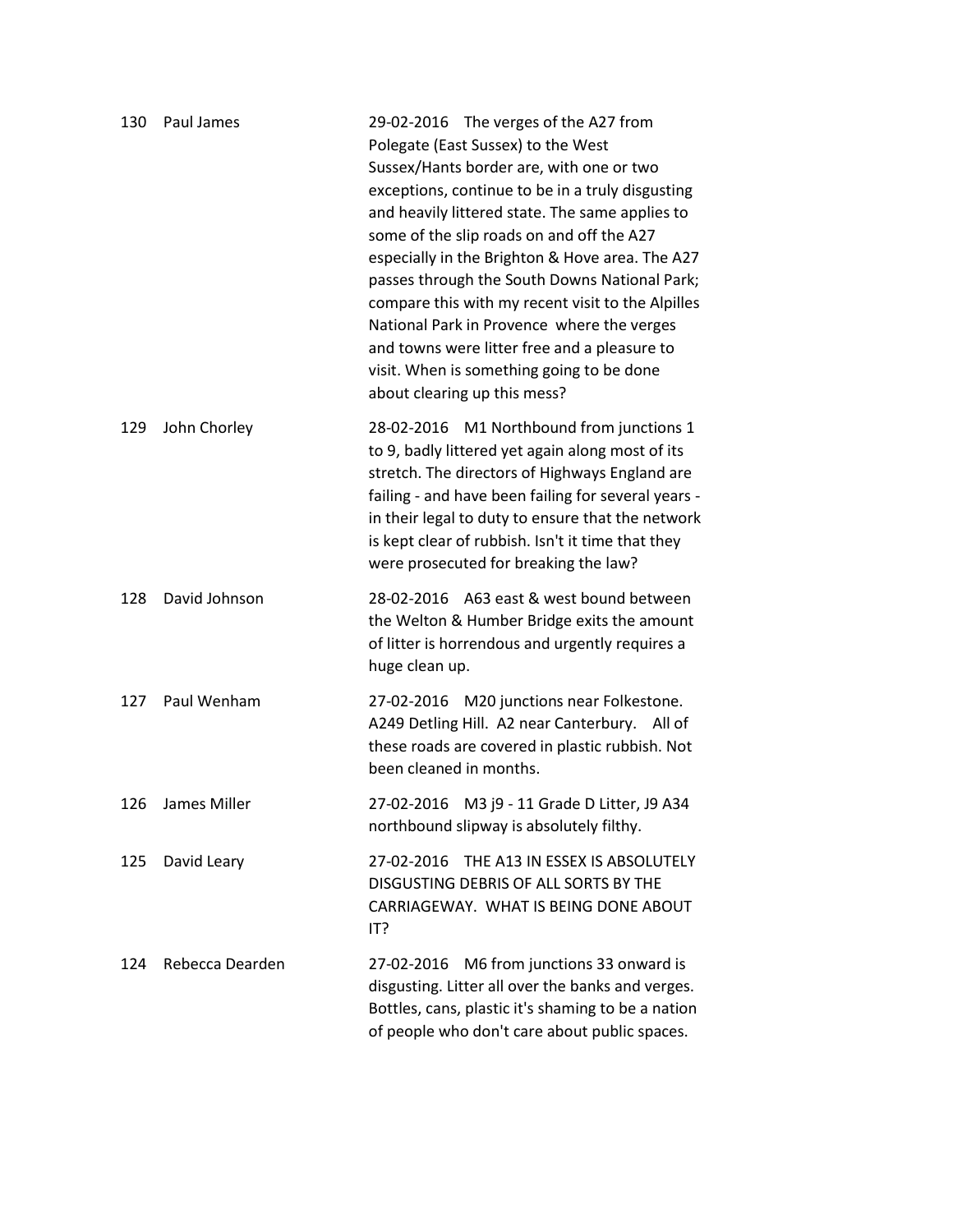| 123 | Mervyn Kettle        | 26-02-2016 M5 between Exeter and Bristol;<br>M49 Avonmouth to Severn Bridge both<br>severely littered North and South carriageways<br>when last travelled 20.2.16. Overall not very<br>impressed on the network, having travelled on<br>many of the motorways - and previously<br>written complaints.                                                                                                                                                  |
|-----|----------------------|--------------------------------------------------------------------------------------------------------------------------------------------------------------------------------------------------------------------------------------------------------------------------------------------------------------------------------------------------------------------------------------------------------------------------------------------------------|
| 122 | Jane Matthews        | 26-02-2016 I live near St Albans and regularly<br>use the A414 in Hertfordshire. From the M1<br>pretty much all the way through St Albans,<br>Hatfield to Hertford and beyond into Essex, the<br>A414 is a disgrace. There is so much plastic on<br>some trees it almost looks as though its<br>growing on them. Why oh why cant we clean<br>up our trunk roads, surely we need to care<br>more about our enviroment, Im embarrassed<br>to be British! |
| 121 | Rod Laver            | 26-02-2016 There is a considerably amount of<br>litter by the on and off slip roads at junction 10<br>M23. With all the recent windy weather its<br>being blown across the road                                                                                                                                                                                                                                                                        |
| 120 | <b>Mark Percy</b>    | 25-02-2016 A30 between Crooked Billet<br>Roundabout in Ashford, Surrey and M25<br>junction 13. Lay-bys awash with litter.                                                                                                                                                                                                                                                                                                                              |
| 119 | <b>Richard Dobbs</b> | 25-02-2016 A11/A14 Letchworth to Ipswich.<br>The litter on these roads is a disgrace to<br>Suffolk/Cambs/England. If they can keep the<br>roads free of litter in France I fail to see why<br>they can't do the same in England. Every<br>organisation I contact seem to wash their<br>hands of the problem!!!!!!!!!!!!!!!!                                                                                                                            |
| 118 | lan Dare             | M1 between J25 and J22;<br>25-02-2016<br>southbound verges reasonable, central<br>reservation mostly good. Northbound verges<br>between J23 & 23a are very bad. Slip roads<br>uniformly poor: why is this ? Surely slip roads<br>are the safest to clean due to the lower speed<br>of traffic ? And they always attract most litter.                                                                                                                   |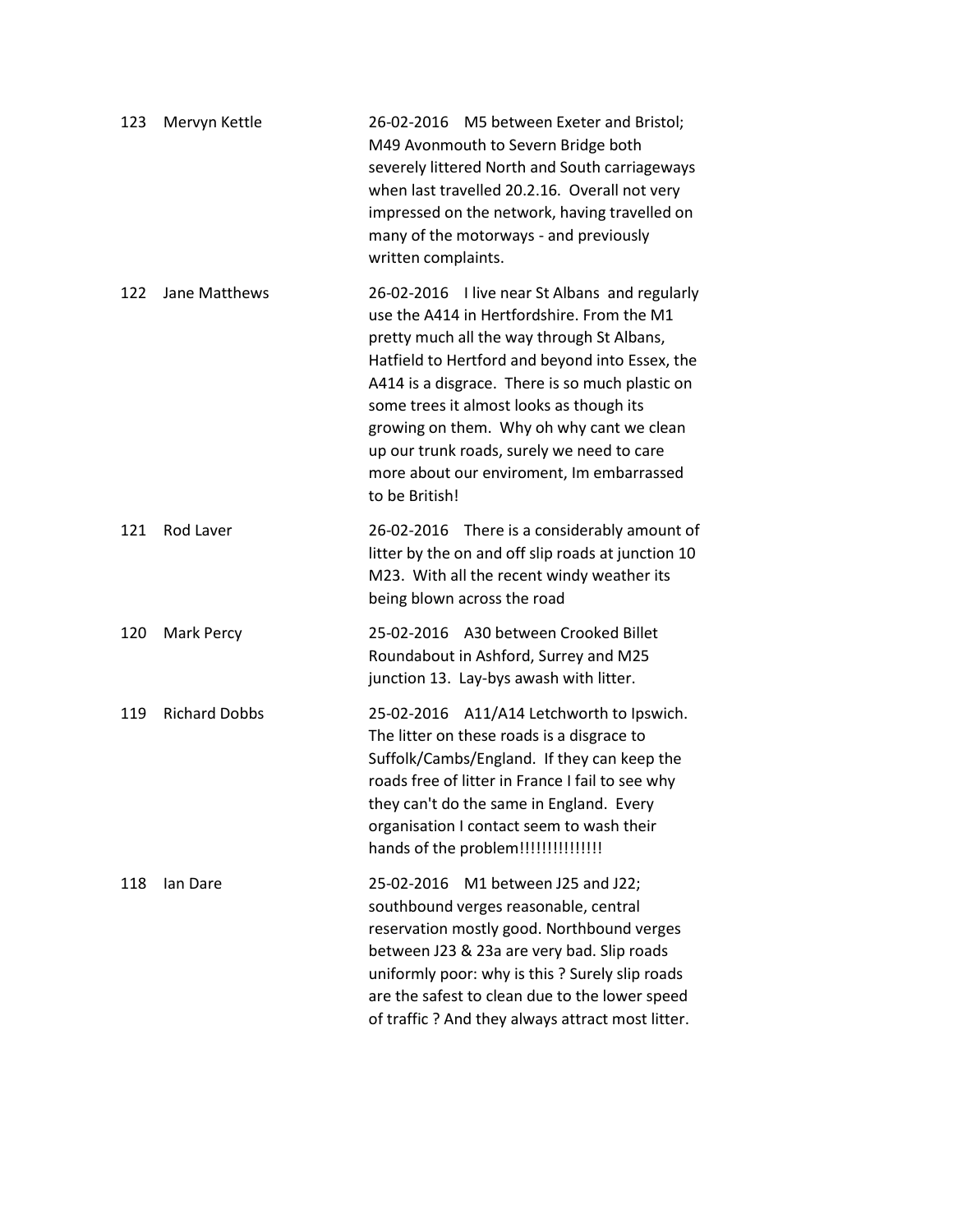| 117 | Nigel Hawkey       | 25-02-2016 Depressing amounts of litter on<br>the M40 north of Warwick services which have<br>been the re for several weeks                                                                                                                                                                                                                                                                                                                                                                                                                                                                                      |
|-----|--------------------|------------------------------------------------------------------------------------------------------------------------------------------------------------------------------------------------------------------------------------------------------------------------------------------------------------------------------------------------------------------------------------------------------------------------------------------------------------------------------------------------------------------------------------------------------------------------------------------------------------------|
| 116 | Michael Launchbury | 24-02-2016 The A14 from the junction with<br>the M1 (J19) eastwards to the A1 is<br>exceptionally contaminated with litter. It is<br>particularly bad between the M1 and Kettering<br>where there are wheelie bins in the laybys<br>overflowing with litter. This is then blowing into<br>the bushes.                                                                                                                                                                                                                                                                                                            |
| 115 | Alison Kirkpatrick | 24-02-2016 I am getting seriously concerned<br>that the funding to reduce litter around the<br>motorways in Kent has been substantially<br>reduced. The litter on the m20 and m2 is truly<br>atrocious and I have never seen it this bad.<br>Near Dover on the m20 the has never been any<br>clear up after the operation stack and it is<br>incredible. The numbers of Larry drivers that<br>clearly just dump their litter anywhere is<br>appalling. Why are we not fining them? What is<br>being done to address any of this. I intend to<br>write to my MP and others as I think this needs<br>looking into. |
| 114 | Jamie Ross         | 24-02-2016 A3 from London to Liphook - litter<br>on the verges, practically the whole way. M4<br>from London to Maidenhead-litter on the<br>verges. Go to France and see how pristine their<br>motorways are - why can't we do the same?<br>Nothing seems to be done about this, despite<br>legal obligations.                                                                                                                                                                                                                                                                                                   |
| 113 | <b>Ed Goldring</b> | 24-02-2016 M4 J16 (Swindon) west bound<br>exit slip - Dreadful accumulation of waste all<br>the way up the slip-road verge, some of which<br>is so discoloured it must have been there for<br>months, if not years.                                                                                                                                                                                                                                                                                                                                                                                              |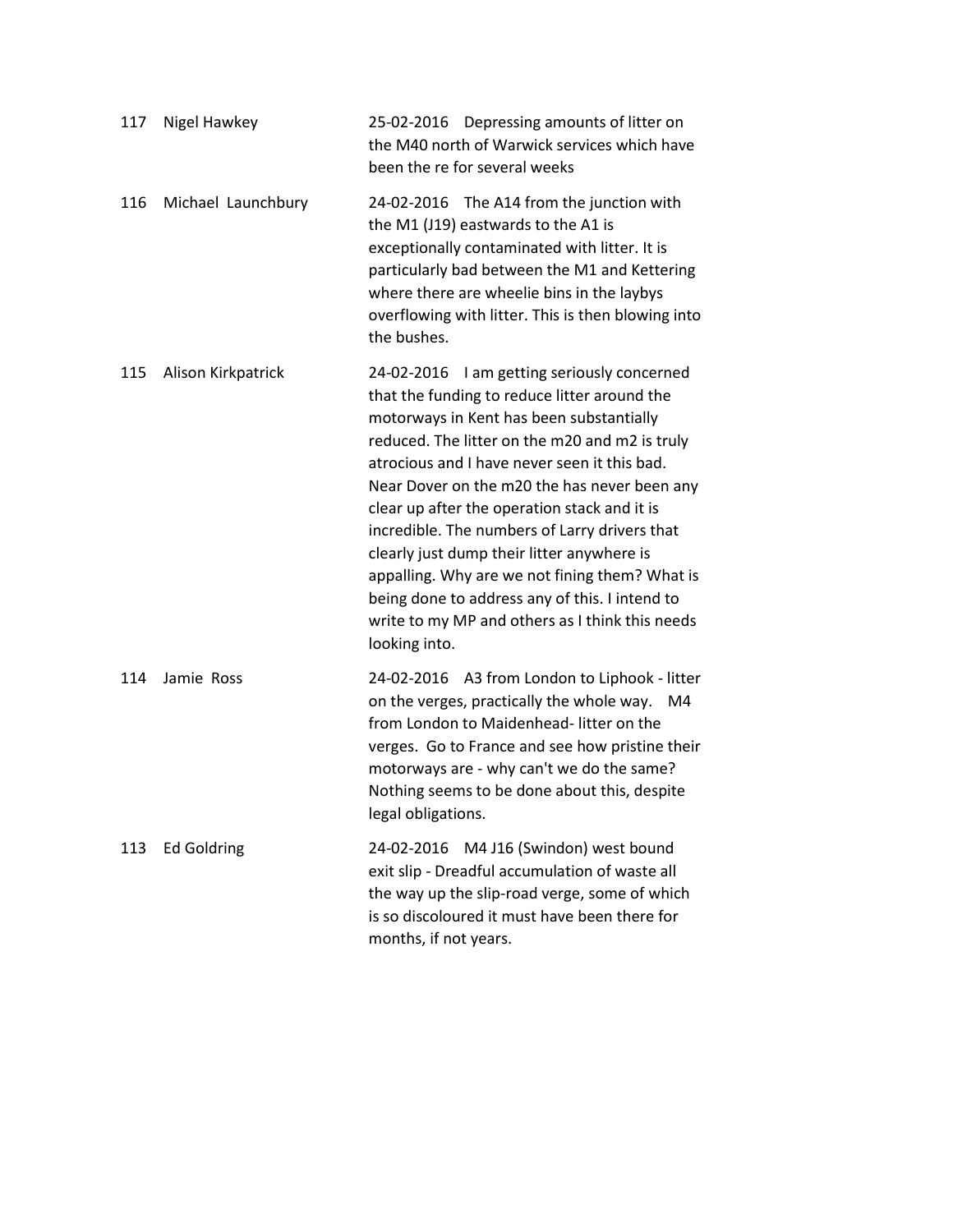| 112 | Dorothy Ross         | 23-02-2016 I live near junction 4 of the M65<br>in Darwen, Lancashire and am constantly<br>appalled at the amount of litter on the verges<br>at this junction- presumably all thrown from<br>cars. This litter seems to have increased every<br>time I drive past; no attempt seems to be made<br>to clear it up, and it remains as an invitation for<br>even more drivers to throw litter. I feel that<br>this squalid roadside reflects very badly upon<br>the town- it is the first part of Darwen to be<br>seen if approached by motorway- as well as on<br>the Highways Agency. I do litter-picking near<br>my home, and would willingly help clear this<br>motorway litter, if such arrangements could be<br>made. |
|-----|----------------------|--------------------------------------------------------------------------------------------------------------------------------------------------------------------------------------------------------------------------------------------------------------------------------------------------------------------------------------------------------------------------------------------------------------------------------------------------------------------------------------------------------------------------------------------------------------------------------------------------------------------------------------------------------------------------------------------------------------------------|
| 111 | <b>Brian Lambert</b> | 23-02-2016 The A34 from Winchester to<br>Oxford including the bypass and the A14 from<br>the M6 to Kettering.                                                                                                                                                                                                                                                                                                                                                                                                                                                                                                                                                                                                            |
| 110 | cheryl peers         | 23-02-2016 Coreys Mill Roundabout near AIM<br><b>Stevenage Herts SG4</b>                                                                                                                                                                                                                                                                                                                                                                                                                                                                                                                                                                                                                                                 |
| 109 | Jenni Braysher       | 23-02-2016 There appears to be more litter<br>on the A13 then cars. It never appears to be<br>cleared at all. It is disgusting.                                                                                                                                                                                                                                                                                                                                                                                                                                                                                                                                                                                          |
| 108 | Andrea Nunney        | 23-02-2016 The A14, noticeably between<br>Cambridge and the M6 junction (Particularly<br>near Corby) was thick with litter over the<br>weekend (20th-21st Feb 2016). Bins in lay-byes<br>were overflowing and it looked as though they<br>had not been emptied for some time. Plastic<br>was accumulating in trees and hedgerows, it<br>was a disgrace! We make the journey from<br>Norwich to Liverpool regularly and this area on<br>the A14 has noticeably been getting worse for<br>litter.                                                                                                                                                                                                                          |
| 107 | David Landreth       | The litter situation on the<br>22-02-2016<br>A627(M) between Rochdale and Middleton is a<br>disgrace. Large amounts of litter have piled<br>up over the last two years particularly at the<br>Stakehill roundabout.                                                                                                                                                                                                                                                                                                                                                                                                                                                                                                      |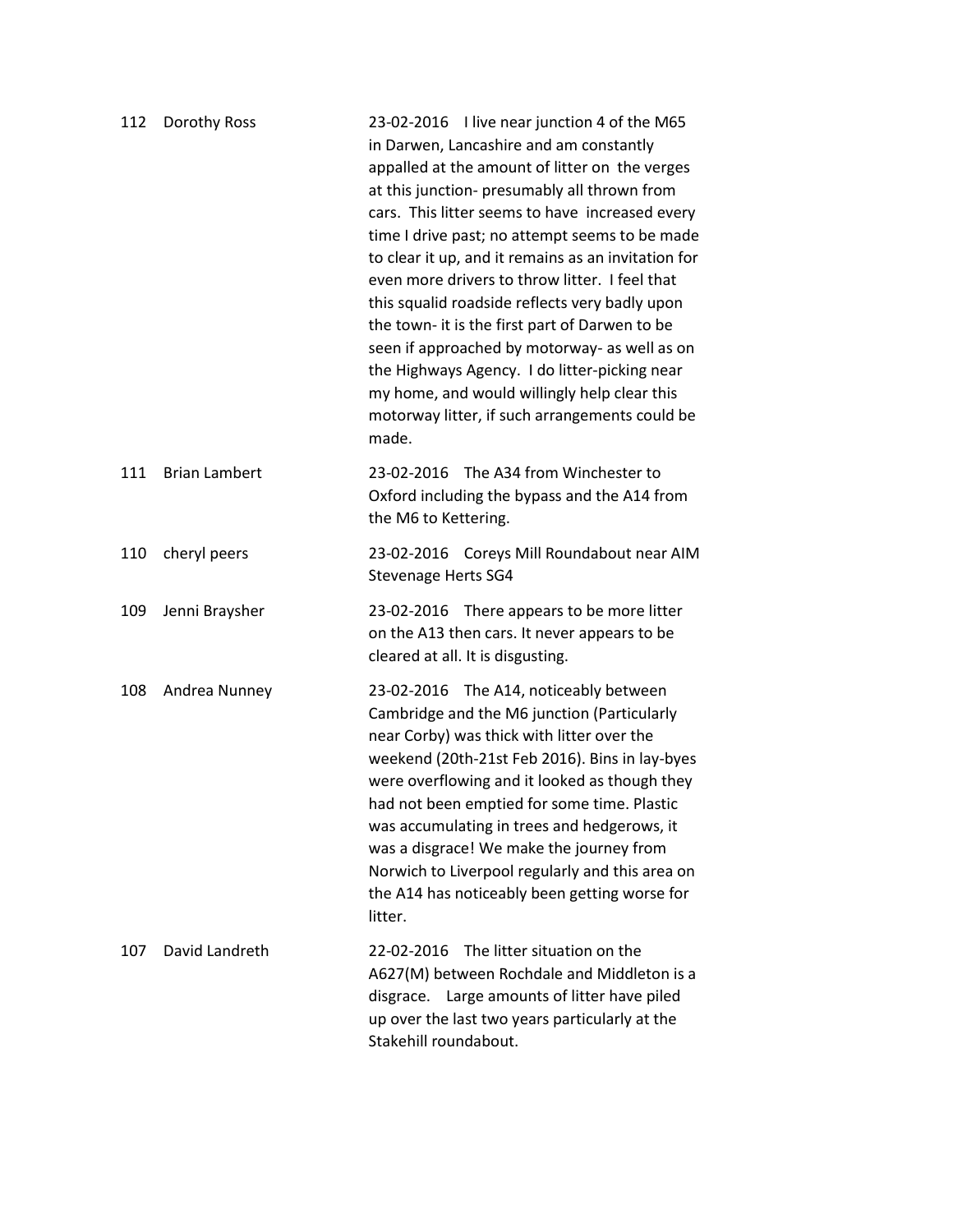| 106 | Catherine Sabben-Clare | 21-02-2016 The A3 from the Esher Common<br>junction to the M25 junction (and the<br>roundabout leading onto the M25) is in a<br>terrible state. I've been using it for 20 years and<br>I have never seen the litter levels so bad. It<br>must create such a terrible impression for<br>visitors arriving into London from Gatwick/ferry<br>ports.                                                                     |
|-----|------------------------|-----------------------------------------------------------------------------------------------------------------------------------------------------------------------------------------------------------------------------------------------------------------------------------------------------------------------------------------------------------------------------------------------------------------------|
| 105 | Silvia Moffatt         | 21-02-2016 A1 and A19 in the North-East<br>Newcastle upon Tyne. Driving along the roads<br>in this area makes me depressed and sad. Why<br>can't we take more care about our<br>environment? It feels like living in a third world<br>country and not in one of the richest nations in<br>the world!                                                                                                                  |
| 104 | <b>Nick Armes</b>      | 21-02-2016 A14 Cambridgeshire Suffolk and<br>Norfolk massive amounts of litter between<br>Newmarket and thetford. A3 near Petersfield<br>and M25 junction 10 slip roads. A1 between<br>m25 and Hatfield. M4 j15 slip roads<br>Disgraceful amounts of uncollected litter at all<br>the above most of which has been there for<br>years. Time highways agency got off their<br>collective backsides and got it cleared. |
| 103 | Mary Fautley           | 20-02-2016 The road between the Due of<br>York Public House and the Whitfield<br>Roundabout on the A2 at Dover is a complete<br>disgrace. Lorries have parked there and of<br>course rubbish is littering both sides. I'm sure<br>you have been made aware of this dreadful<br>problem but I would be interested in hearing<br>if/when you are able to organise a clean up.                                           |
| 102 | Roberta Foster         | 20-02-2016 The A14 is disgusting litter<br>blowing everywhere. From A14 to M11 what a<br>disgusting sight for residents and visitors<br>England.                                                                                                                                                                                                                                                                      |
| 101 | Roberta Foster         | M6 from Preston Lancashire to<br>20-02-2016<br>A14. Terrible amounts of litter all along the<br>verges and slip roads.                                                                                                                                                                                                                                                                                                |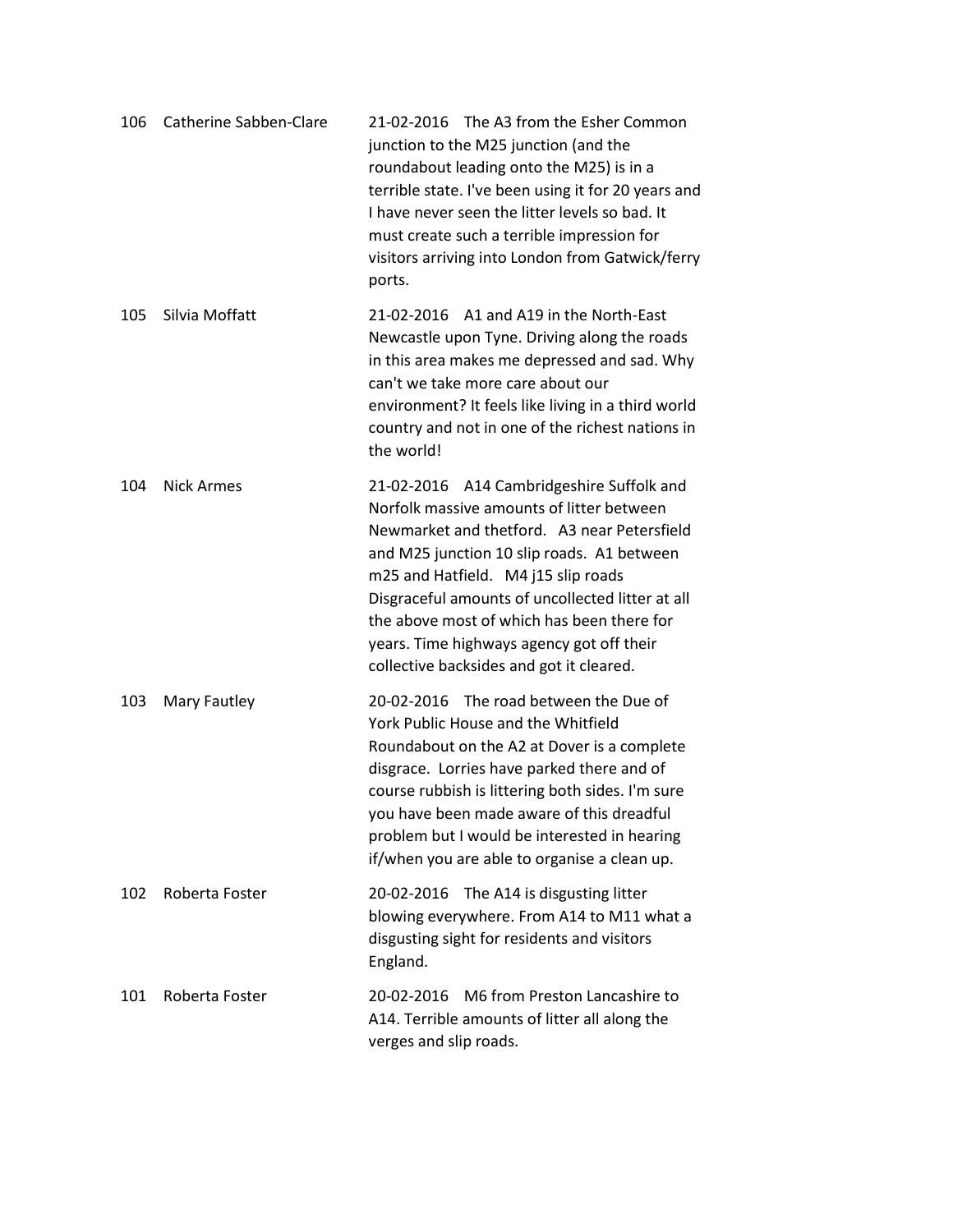| 100 | Adrian Phillips | 19-02-2016 Last weekend I drove both ways<br>along the A14 from the M6 to Cambridge. The<br>litter scene is beyond belief in many places -<br>especially toward the western end. It is quite<br>extraordinary that Highways England have<br>allowed this to develop. There are dozens of<br>filthy lay-byes and mile after mile of hedges<br>and bushes draped in plastic. It's depressing<br>and shaming. Adrian Phillips CBE                                                                                                                                                                                                                               |
|-----|-----------------|--------------------------------------------------------------------------------------------------------------------------------------------------------------------------------------------------------------------------------------------------------------------------------------------------------------------------------------------------------------------------------------------------------------------------------------------------------------------------------------------------------------------------------------------------------------------------------------------------------------------------------------------------------------|
| 99  | Peter Belsham   | 19-02-2016 The A13 and the A1089 to Tilbury<br>docks. Not only is there litter at the side of the<br>road but the trees and bushes are full of sheets<br>of plastics. It needs to be cleared now while the<br>trees are out of leaf.I cannot comment on the<br>overall state of the Highways England<br>network, but in Thurrock it is appalling.                                                                                                                                                                                                                                                                                                            |
| 98  | Vanessa Dent    | 19-02-2016 A20/M20 from Maidstone both<br>carriageways, towards and away from Dover.<br>Absolutely disgusting continuous accumulation<br>of plastic packaging, bottles, paper, food<br>detritus, half-filled urine containers, etc, etc,<br>the ENTIRE STRETCH of verge, mile after mile.<br>The problem is especially bad at lorry lay-bys,<br>but it is distressing to see so much litter strewn<br>in grass, and wedged in shrubs, trees and<br>branches, as one drives through stunning<br>coastal scenery. The littering is increasing<br>exponentially. A2 Canterbury to Dover is<br>almost as bad, but may be responsibility of<br>local authorities. |
| 97  | Louise Beasley  | 19-02-2016 M11 - out of stansted airport. Just<br>flew back into the country through stansted<br>and was appalled to see the state of<br>roundabouts and verges. It gives a disgusting<br>view of our beautiful country to visitors. I was<br>appalled a couple of years ago to see the state<br>of southern Italy due to neglect of litter. Our<br>country is now no better. All along the route<br>from London to Peterborough it was the same<br>picture, overflowing bins and rubbish<br>accumulating on verges and roundabouts.                                                                                                                         |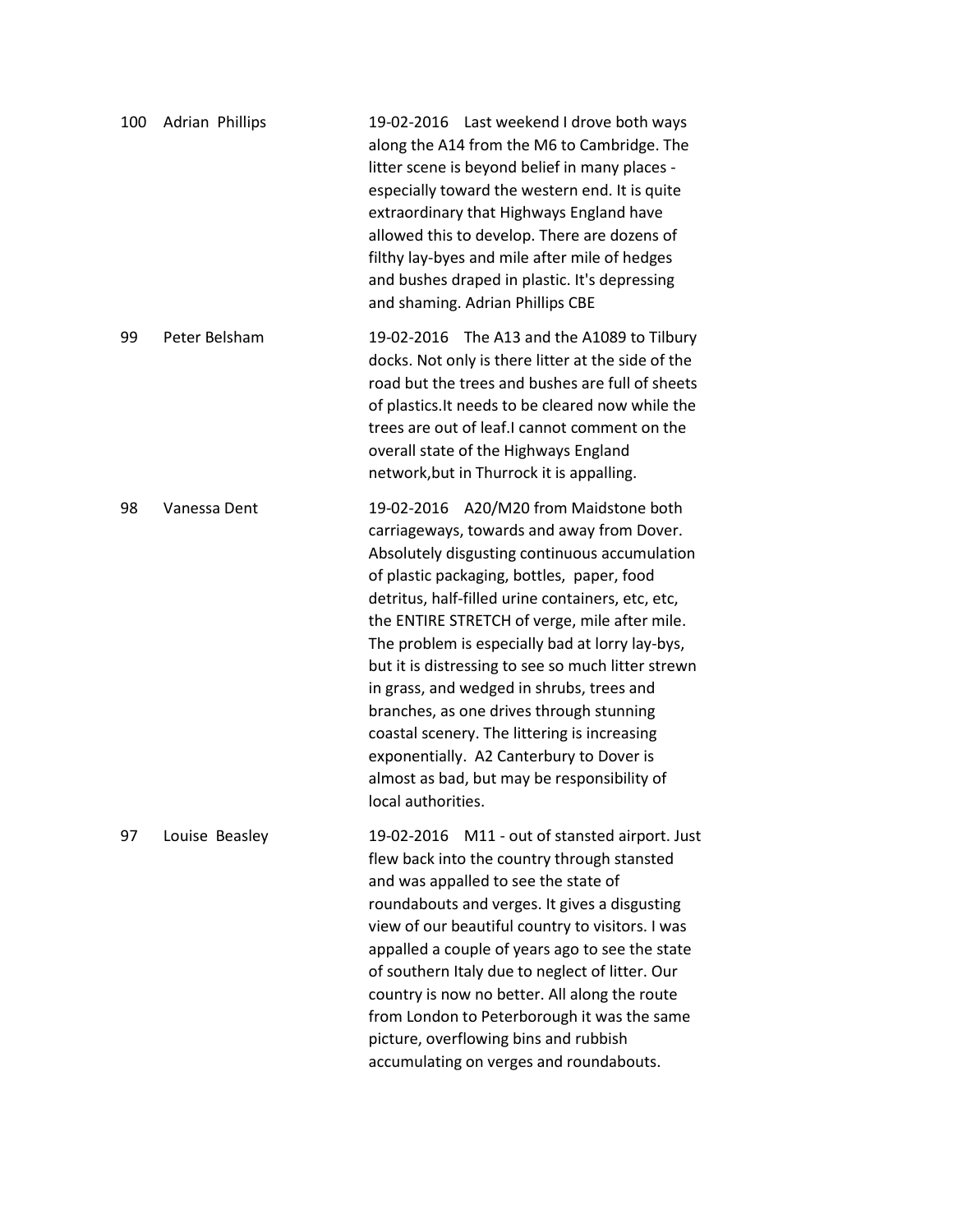| 96 | <b>ALVAR THOMAS</b> | 14-02-2016 A38 FROM M1 --JUNCTION 28TO<br>DERBY. COPIOUS LITTER ON BOTH<br>CARRIAGEWAYS-AN ABSOLUTE DISGRACE.                                                                                                                                                                                                                                                                                                                                                                                                                                                                                                                                                                                                                                                                                                                                                                                                                                                                                                                                                                                                                                                                                                                                                                                                                                                                                                                                                                  |
|----|---------------------|--------------------------------------------------------------------------------------------------------------------------------------------------------------------------------------------------------------------------------------------------------------------------------------------------------------------------------------------------------------------------------------------------------------------------------------------------------------------------------------------------------------------------------------------------------------------------------------------------------------------------------------------------------------------------------------------------------------------------------------------------------------------------------------------------------------------------------------------------------------------------------------------------------------------------------------------------------------------------------------------------------------------------------------------------------------------------------------------------------------------------------------------------------------------------------------------------------------------------------------------------------------------------------------------------------------------------------------------------------------------------------------------------------------------------------------------------------------------------------|
| 95 | Derek Gilman        | M20 - Maidstone - Folkestone.<br>11-02-2016<br>Travelled along this route which is one of the<br>first impressions of England for overseas<br>visitors. What do they see? A central<br>reservation which is deeply encrusted with<br>rubbish. Old roadworks signage frames and<br>cones left over from work long since<br>completed. Some road signs which have not<br>been cleaned for years. Trees and bushes<br>festooned with plastic wrap and carrier bags.<br>Although some superficial effort has been<br>made to clear litter, the major junctions around<br>Ashford look like third world rubbish tips. The<br>Maidstone Services exit (leading to Leeds<br>Castle, a major tourist destination) is appalling.<br>In summary, certain stretches have been given<br>a token clean; the vast majority have not been<br>addressed for years. It is obvious that your<br>contractors are not doing the job required -<br>surely there must be a more advanced<br>technology than a couple of workmen with<br>litter pickers and a black plastic sack? This<br>situation is a sad reflection on this country -<br>and on Highways England for failing to tackle<br>the problem. This is but one example of what<br>is now becoming a major problem throughout<br>the countrywe are slowly drowning in a<br>relentless tide of litter. I appreciate that you<br>are not the cause of this, but you seem<br>incapable of sorting it. I await your response<br>with interest! |
| 94 | Rebecca Dearden     | M56, M60 and M62. Just made<br>11-02-2016<br>this journey after returning from Berlin, where<br>the roads are litterless. Disgusting to see the<br>depressing spread of large amounts of rubbish<br>all along our route home. And even worse to<br>think about the other non-British people on our<br>plane who might also be travelling on our<br>roads. How shaming!                                                                                                                                                                                                                                                                                                                                                                                                                                                                                                                                                                                                                                                                                                                                                                                                                                                                                                                                                                                                                                                                                                         |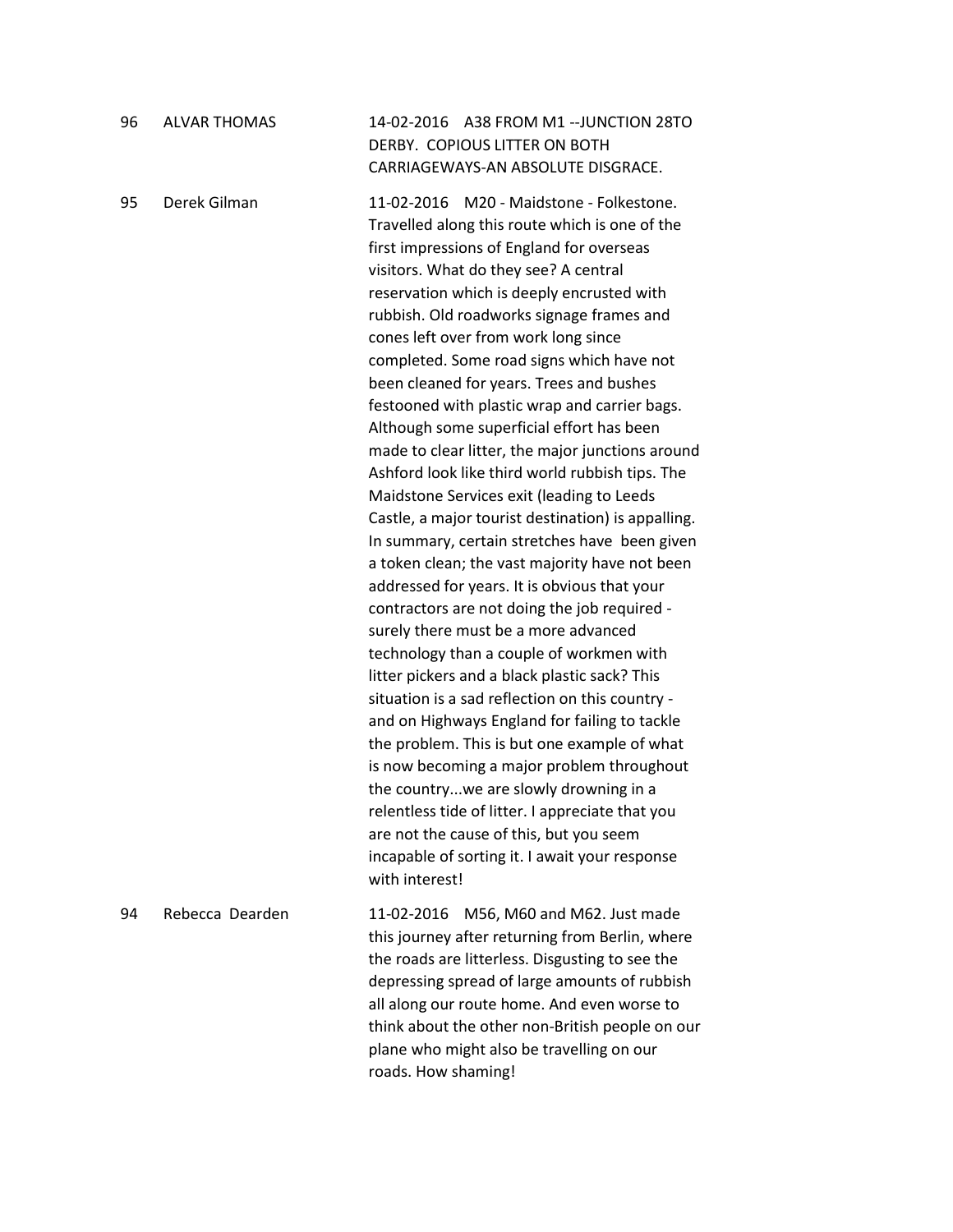| 93 | Adrian Brown  | 10-02-2016 The A27 from Arundel through to<br>Worthing including all slip roads are an<br>absolute disgrace with rubbish strewn along<br>the verges and central reservation. This has not<br>been cleaned for at least 6 months and<br>according to Arun District Council will not be<br>cleaned any time soon. It will soon become a<br>health and safety issue. I will also refer the<br>matter to the Sunday Times where I have a<br>contact who is happy to publicise such failings<br>by Highways England. |
|----|---------------|-----------------------------------------------------------------------------------------------------------------------------------------------------------------------------------------------------------------------------------------------------------------------------------------------------------------------------------------------------------------------------------------------------------------------------------------------------------------------------------------------------------------|
| 92 | John Stingl   | 10-02-2016 The trunk road exiting the M11<br>northbound onto A11 is absolutely appalling                                                                                                                                                                                                                                                                                                                                                                                                                        |
| 91 | Helen Simpson | A11 between M11 and A14 in<br>08-02-2016<br>East Cambridgeshire. The verges are absolutely<br>covered in litter. This is because there are a<br>considerable number of stopping places on this<br>stretch of road and everyone of them as an<br>overflowing rubbish bin - the litter is then being<br>blown along all the grass verges. Now that the<br>area is so horrible fly tipping has also started to<br>occur. It looks awful.                                                                           |
| 90 | lain Ambler   | 08-02-2016 M11 north from Redbridge<br>roundabout to M25 is badly littered on the<br>verge northbound, in particular from Redbridge<br>to Loughton (J5). Please note - this is my 2nd<br>complaint using this new form - I complained<br>about this originally on 1st December and still<br>nothing has been done. I see others (Robert<br>Pickles most recently) have also noted this<br>stretch. To my mind, standards of cleaning are<br>deteriorating on the road network.                                  |
| 89 | Lee Kearsley  | A56 whole section between M66<br>08-02-2016<br>& M65. Road verges covered in litter. Not<br>helped with all the lay-bys on this section of<br>road having no litter bins. Is it not possible to<br>install some litter bins at these locations and<br>have them collected?                                                                                                                                                                                                                                      |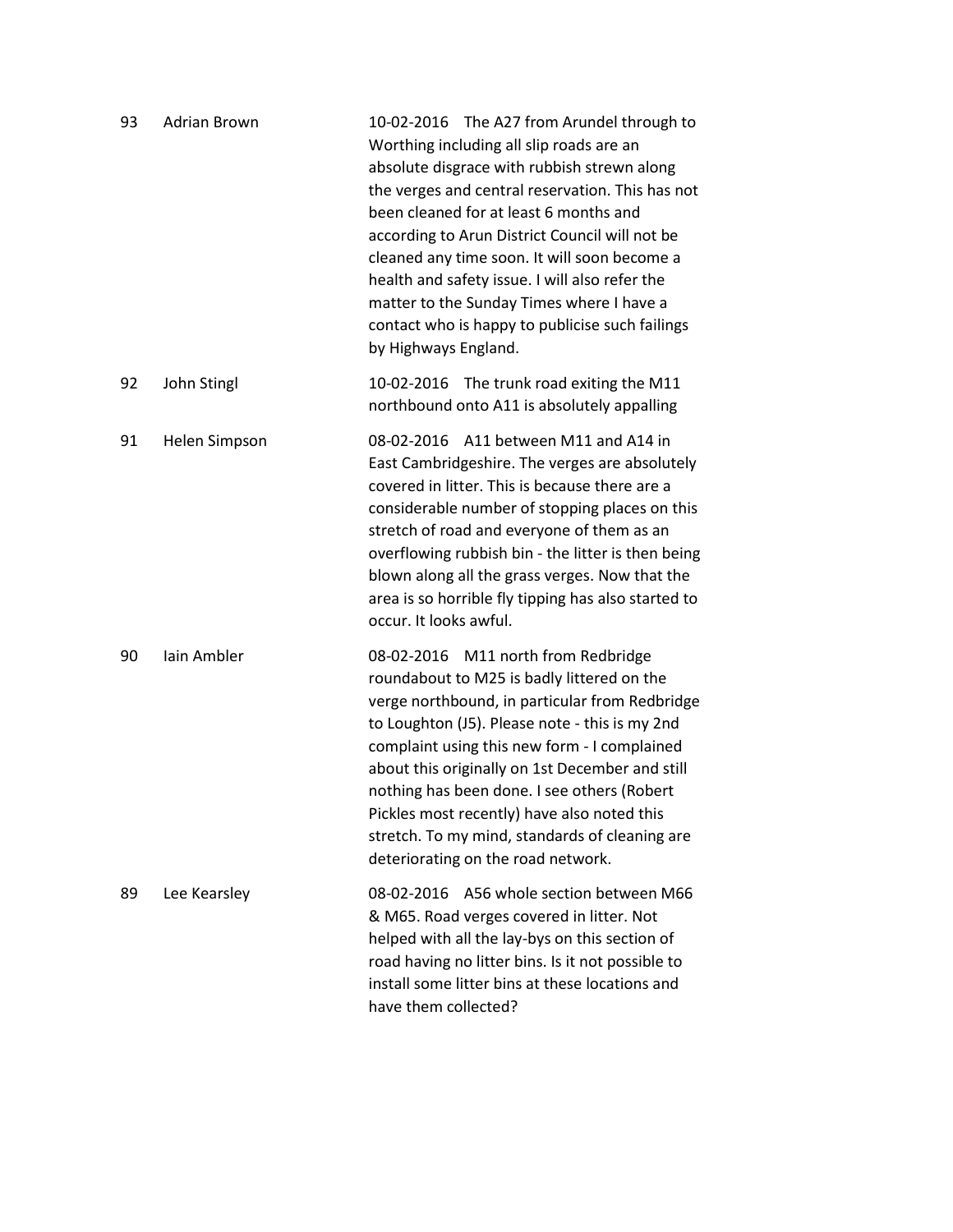| 88 | Kate Brookes-Smith   | 06-02-2016 M25 slip roads at Junction 6.<br>Gatwick Airport entry and exit dual<br>carriageways The litter on the slip roads on to<br>and off the motorway here and as you arrive<br>and leave Gatwick is absolutely appalling, I<br>have reported it before and nothing has been<br>done.                                                                                                                                                                                                                                                                                                                                                                                                                                                                                                                                                                                                                                                                                                                                                                                                                                                                                                   |
|----|----------------------|----------------------------------------------------------------------------------------------------------------------------------------------------------------------------------------------------------------------------------------------------------------------------------------------------------------------------------------------------------------------------------------------------------------------------------------------------------------------------------------------------------------------------------------------------------------------------------------------------------------------------------------------------------------------------------------------------------------------------------------------------------------------------------------------------------------------------------------------------------------------------------------------------------------------------------------------------------------------------------------------------------------------------------------------------------------------------------------------------------------------------------------------------------------------------------------------|
| 87 | Derek Gilman         | 04-02-2016 I have recently travelled along the<br>M20 from Sidcup to Maidstone, the Dartford<br>Crossing into Kent and M2 to Sittingbourne and<br>the A2 to/from Dover and am completely lost<br>for wordsSwathes of plastic sheeting and<br>cardboard, carrier bags hanging from trees,<br>Highways Agency/road works detritus (cones,<br>sandbags, sign frames), filthy, illegible, broken<br>road signs, lay-bys full of rubbish and piles of<br>litter so deeply embedded that the occasional<br>litter pick, involving one or two workmen with<br>flimsy litter pickers, are unable to rectify.<br>Driving through some stretches is like driving<br>through a rubbish tip and most parts have not<br>been cleaned for years - and if you claim they<br>have, your contractors are NOT doing the job.<br>All this, in the so called 'Garden of England'.<br>God knows what tourists from overseas must<br>think. This is a sad reflection on Highways<br>England. Something has gone drastically wrong<br>and needs to be addressed as soon as possible.<br>I look forward to your response. If this is not<br>forthcoming, I will tale it further with the<br>appropriate Minister(s). |
| 86 | <b>Bridget James</b> | 02-02-2016<br>How depressing. Today I was a<br>passenger in a car traveling along the A27 from<br>Polegate to Hangleton. Much of the road<br>passes through countryside with fine views of<br>the South Downs though wherever I looked<br>there were accumulations of rubbish on the<br>verges, especially plastic. It was especially bad<br>around the Southerham roundabout near the<br>historic town of Lewes. What sort of message<br>does this send out to our overseas visitors.<br>Whoever is responsible for cleaning up, please<br>can they do something about it ASAP.                                                                                                                                                                                                                                                                                                                                                                                                                                                                                                                                                                                                             |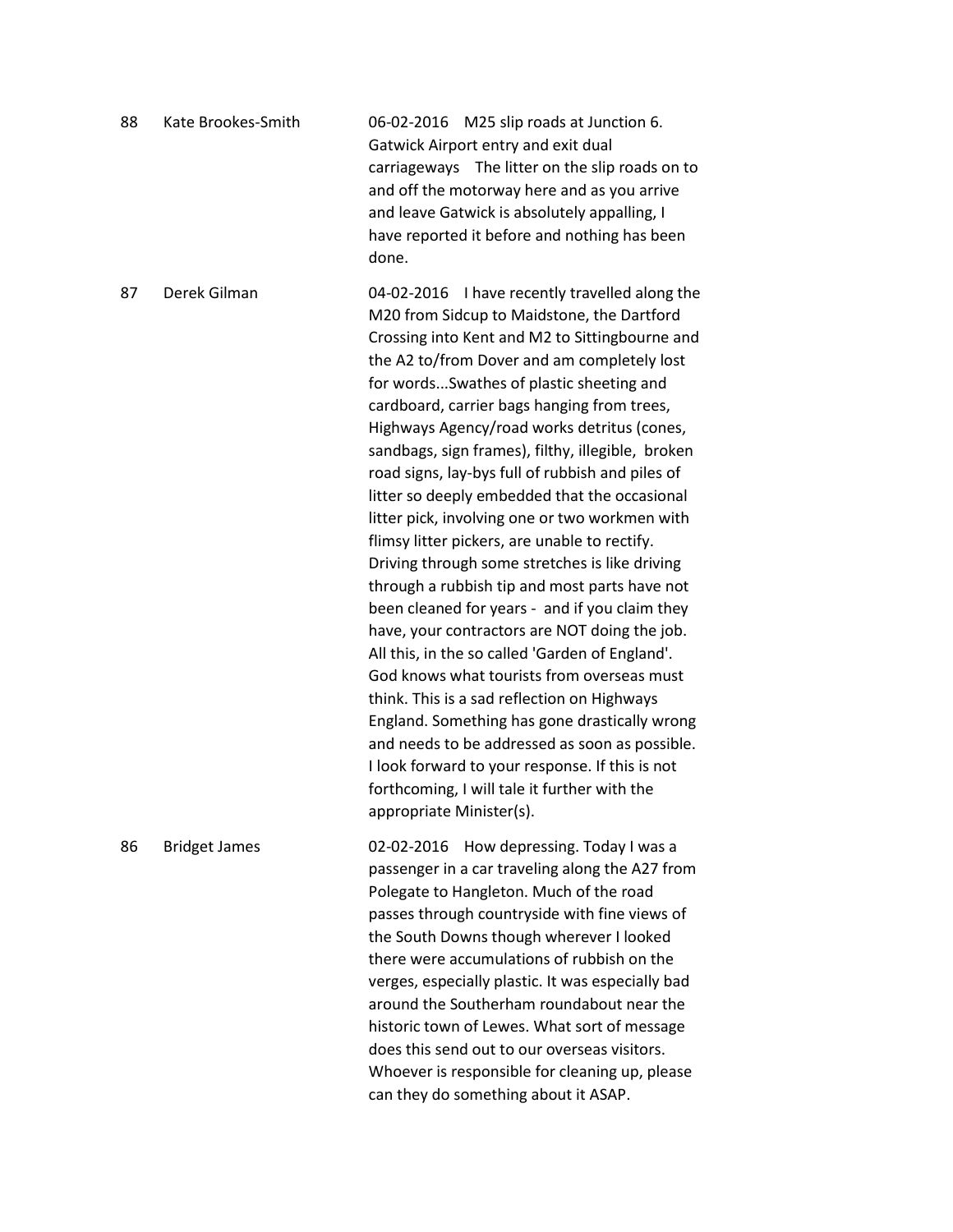| 85 | Gareth Brace        | 02-02-2016 A14. The litter on this road is<br>disgraceful, I can't imagine what drivers<br>heading back to Continental Europe must think<br>of us. Perhaps we should at least put up some<br>signs apologising for such an awful journey.                                                                                                                                                                                                                                                                              |
|----|---------------------|------------------------------------------------------------------------------------------------------------------------------------------------------------------------------------------------------------------------------------------------------------------------------------------------------------------------------------------------------------------------------------------------------------------------------------------------------------------------------------------------------------------------|
| 84 | angela evetts       | 01-02-2016 What can I say, there is litter<br>every few metres on most roads, often similar<br>to third world standards. My latest round<br>abouts and sliproads, motorways, a and b<br>roads, an utter disgrace. I pick up weekly<br>around my own country lanes, but often a<br>losing battle. Makes traveling a depressing<br>chore. Goodluck to anyone who can take on<br>our uk idiots that dump, why are we the worst<br>?                                                                                       |
| 83 | <b>Gail Gibbons</b> | 01-02-2016 A3M South Bound - there are 5<br>dead foxes on the motorway they have been<br>there since before Christmas decomposing. Its<br>a gruesome sight. There have been workers on<br>the stretch of road where the carcasses are<br>trimming vegetation however they have failed<br>to arrange for the removal of these animals.<br>There also appears to be no reporting facility,<br>that I can find, to notify that they are there.<br>Overall the litter situation as well northbound is<br>still horrendous. |
| 82 | <b>ALVAR THOMAS</b> | 30-01-2016 I WISH TO REPORT THE AWFUL<br>STATE OF THE A38 IN<br>STAFFORDSHIRE/DERBYSHIRE. THIS ROAD IS<br>FULL OF LITTER IN THE CENTRAL RESERVATION<br>TO SUCH AN EXTENT, THAT IT RESEMBLES A<br>THIRD WORLD COUNTRY! COULD THIS BE<br>CLEANED AT REGULAR INTERVALS ON SOME<br>FORM OF ROLLING PROGRAMME<br>ARRANGEMENT?                                                                                                                                                                                               |
| 81 | Steven Dennard      | 27-01-2016 A14 Rugby to Kettering - rubbish<br>in lay-bys. Bins all fallen over in the wind; A45<br>Wellingborough to Northhampton.                                                                                                                                                                                                                                                                                                                                                                                    |
| 80 | John Ashford        | 26-01-2016 M54 Land owned by the highway<br>right by the village of Overdale in Telford. Very<br>badly needing a good litter clear up.                                                                                                                                                                                                                                                                                                                                                                                 |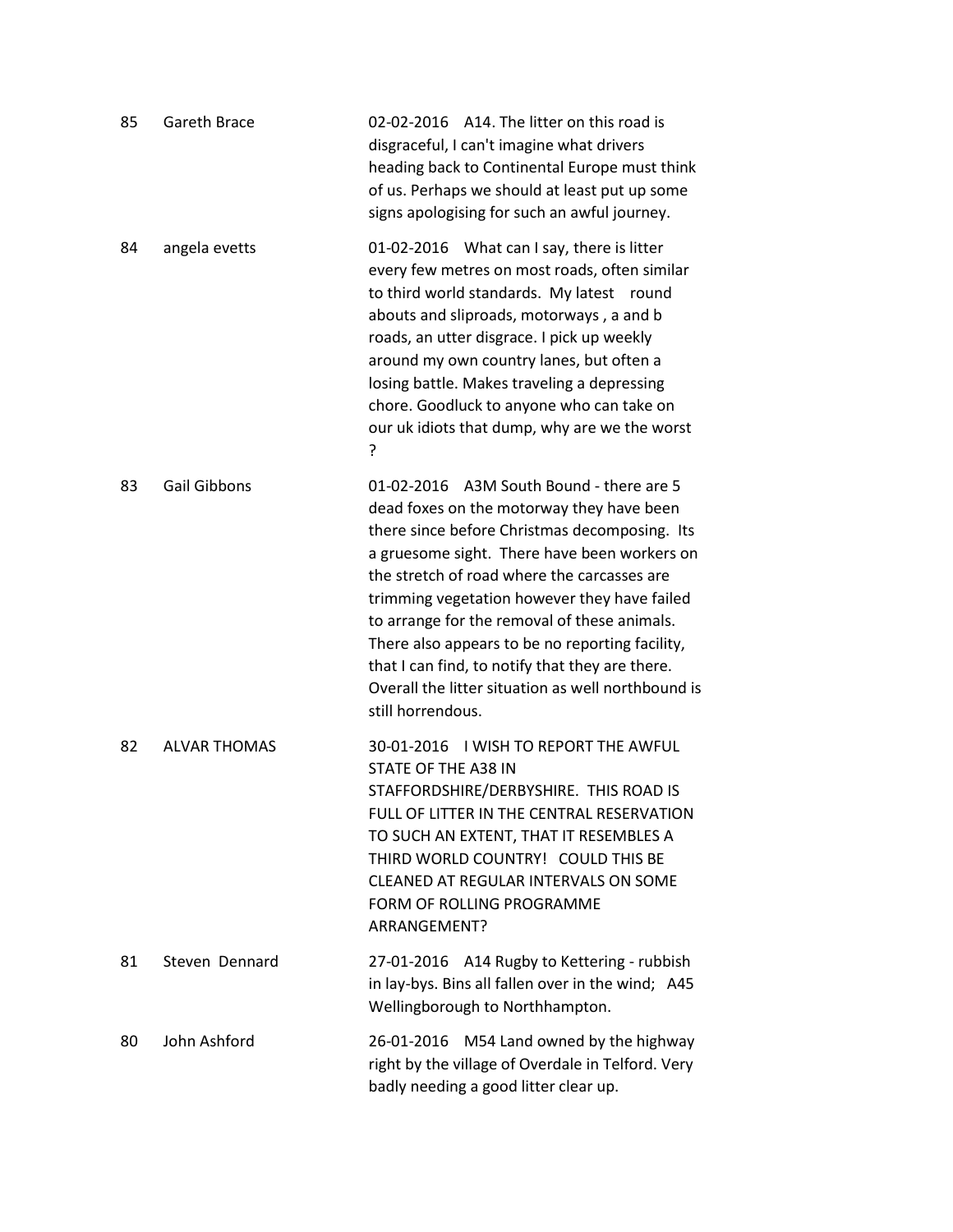| 79 | Julia Maltby          | 26-01-2016 The A2 in the vicinity of<br>Canterbury is in a deplorable state as far as<br>litter is concerned. I cannot think what first<br>impressions tourists get when they drive away<br>from Dover up the A2 and M2. Local residents<br>here are thoroughly fed up with the state of<br>the verges on the A2. Foreign lorries have<br>destroyed our lay-bys, churning up the earth<br>where they go beyond the tarmac, trying to get<br>more and more lorries into one lay-by, then<br>leaving all their litter behind and having used<br>the area as a WC Perhaps it would be better<br>to close the lay-bys as there is no room for<br>ordinary motorists to park in them anyway! |
|----|-----------------------|-----------------------------------------------------------------------------------------------------------------------------------------------------------------------------------------------------------------------------------------------------------------------------------------------------------------------------------------------------------------------------------------------------------------------------------------------------------------------------------------------------------------------------------------------------------------------------------------------------------------------------------------------------------------------------------------|
| 78 | Ellen Beadle          | 25-01-2016 A12 from Colchester to London.<br>Hard shoulder & central reservation A120<br>Bishops Storford to Braintree A41 M25 past<br>Hemel. Plastic packaging & wrapping from<br>lorries, cans, fast food waste and coffee cups.                                                                                                                                                                                                                                                                                                                                                                                                                                                      |
| 77 | <b>Andrew Bennett</b> | A1(M) Junction 45 Slip Roads,<br>24-01-2016<br>both North and South Bound, exit and entry.<br>Appalling amount of litter, both commercial<br>and domestic.                                                                                                                                                                                                                                                                                                                                                                                                                                                                                                                              |
| 76 | Steven Dennard        | 22-01-2016 M1 south of Leicester - Central<br>reservation -awash with litter; A27 between<br>Brighton and Shoreham;                                                                                                                                                                                                                                                                                                                                                                                                                                                                                                                                                                     |
| 75 | Margaret Wilson       | 22-01-2016 The verges alongside the A26<br>down from the Beddingham Roundabout to<br>Newhaven are covered in litter /refuse and<br>large quantities of plastic sheetinIt looks very<br>3rd World .I have never seen it so bad. I suspect<br>much of it comes from unsecured loads being<br>delivered to the incinerator in Newhaven. It is<br>hard to believe that this is in a National Park<br>and is an AONB.                                                                                                                                                                                                                                                                        |
| 74 | Georgina Harris       | All major roads through<br>22-01-2016<br>Northamptonshire are a disgrace, so much<br>rubbish. Why don't the powers that be, litter<br>pick when roads are closed for other reasons.<br>They could also empty the litter bins more                                                                                                                                                                                                                                                                                                                                                                                                                                                       |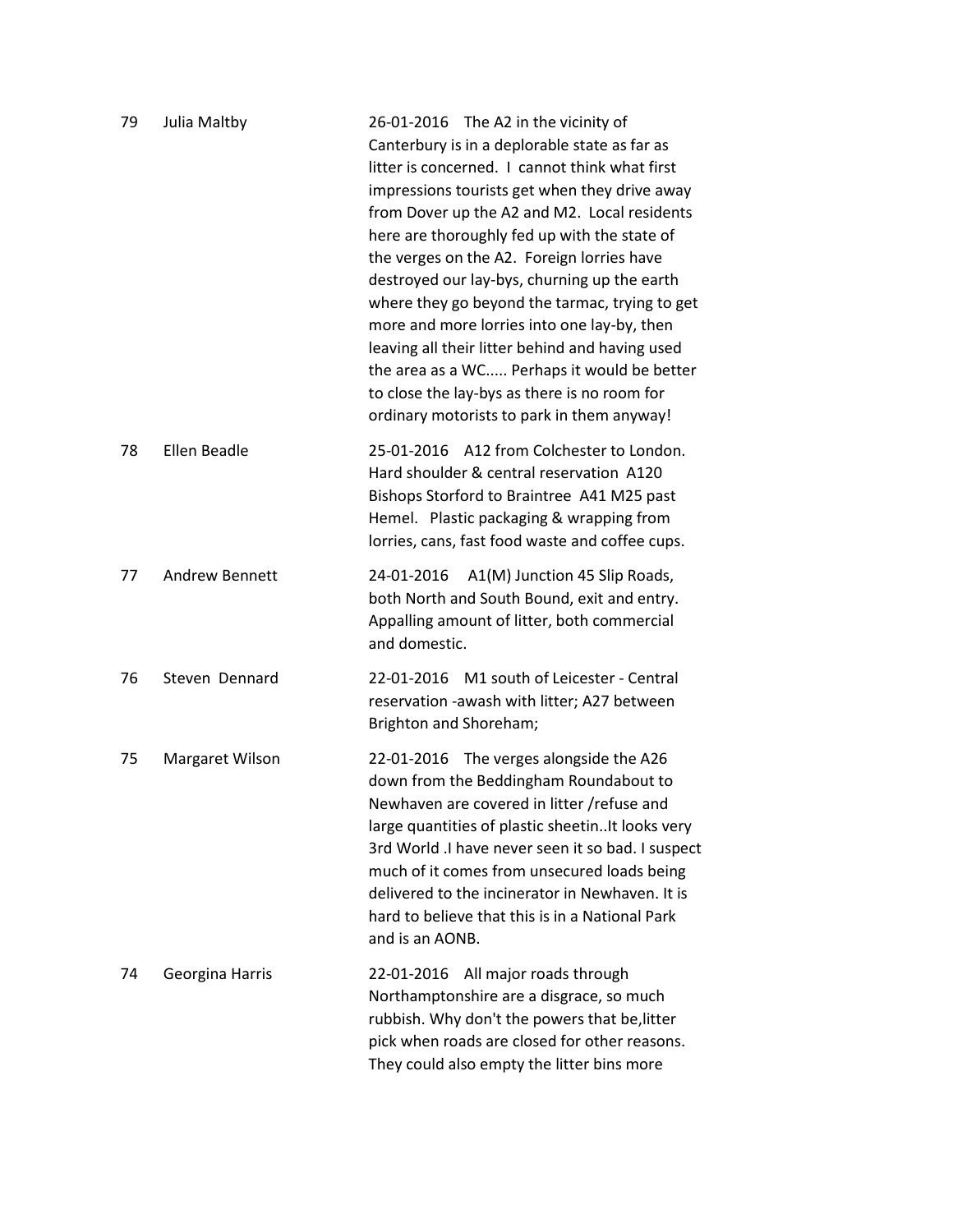often and clean the surrounding area in the laybys.

| 73 | <b>Rod Edwards</b>   | 21-01-2016 Seriously Highways Its Trash                                                                                                                                                                                                                                                                                                                                                                                                    |
|----|----------------------|--------------------------------------------------------------------------------------------------------------------------------------------------------------------------------------------------------------------------------------------------------------------------------------------------------------------------------------------------------------------------------------------------------------------------------------------|
| 72 | MaryAnn Sutherland   | Backwater valley relief rd<br>21-01-2016<br>Farnborough/Aldershot Hants and Farnham<br>bypass Surrey. I cannot understand why lorries<br>are not covered as I am convinced that a large<br>amount of the rubbish on our roads fall from<br>the back of uncovered vehicles. What idiot<br>orders the verges to be cut before the litter is<br>picked making one piece of rubbish into<br>hundreds.I pick up litter every day!!              |
| 71 | <b>Brenda Vingoe</b> | 21-01-2016 Disgusting amount of litter from<br>Sun In The Sands junction (Blackheath) all the<br>way to Danson Interchange (Bexley). I travel<br>this stretch of road quite regularly and to my<br>recollection this part of the A2 has never been<br>cleaned in the last 2 years  What a<br>disgrace and this only reflects a small part of a<br>huge problem ! Does anyone care about the<br>problem we have with INCREASING LITTER !!!! |
| 70 | <b>Anthony Fones</b> | 21-01-2016 Severe litter problems at slip road<br>of M62 junction 25/26/27 both eastbound and<br>westbound. Problems are particularly bad<br>where traffic is controlled on the slip roads by<br>traffic lights. Drivers obviously throwing litter<br>from cars whilst waiting for lights to change.                                                                                                                                       |
| 69 | <b>CLAY PITTOCK</b>  | 20-01-2016 EXITING THE M2 @<br>SITTINGBOURNE (JCT 5) AS YOU APPROACH<br>THE ROUNDABOUT THE AMOUNT OF RUBISH<br>ON THE SIDES OF THE ROAD IS A DISGRACE.<br>THEY HAVE NOT BEEN CLEARED FOR YEARS<br>AND THE SAME CAN BE SAID ABOUT THE A249<br>MAIDSTONE BOUND FROM STOCKBURY TO<br>M20 MAIDSTONE. THIS COUNTRY IS DIRTIER<br>THAN I'VE KNOWN AND WERE NOW THE DIRTY<br>MAN OF EUROPE WHERE I TRAVEL ON A<br><b>REGULAR BASIS</b>            |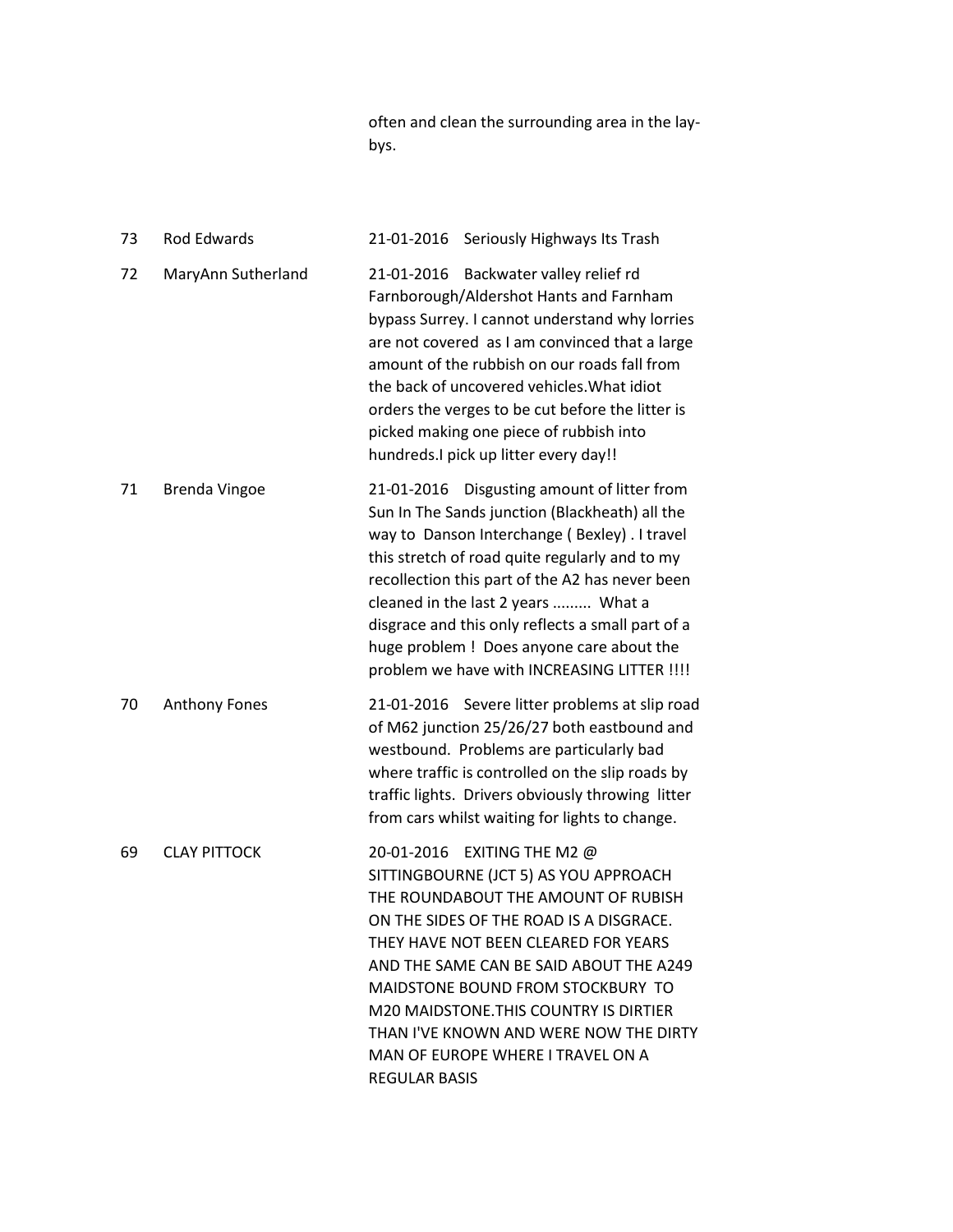| 68 | Paul Bolton           | 20-01-2016 I am concerned about the<br>continued neglect by Highways England to<br>litter-pick the verges and roundabouts of the<br>A627(M) between Rochdale and Oldham.<br>Frankly they're in a disgusting state and haven't<br>been maintained for years thus allowing<br>detritus to build up year on year                                                                             |
|----|-----------------------|-------------------------------------------------------------------------------------------------------------------------------------------------------------------------------------------------------------------------------------------------------------------------------------------------------------------------------------------------------------------------------------------|
| 67 | Paul James            | 20-01-2016 The verges of the A27 westbound<br>from Lewes to Hangleton including the<br>Brighton bypass are heavily littered. All the<br>more disappointing given the close proximity of<br>the South Downs. When is someone going to<br>do something about this?                                                                                                                          |
| 66 | <b>Robert Pickles</b> | 20-01-2016 The M11 from Redbridge<br>Roundabout all the way up  litter everywhere.<br>Just as bad, indeed totally out of control, is the<br>litter on the A12, again, from the Redbridge<br>roundabout through the whole of Essex, both<br>sides of the road and the central reservation.<br>Interestingly, the litter petered out over the<br>border in Suffolk. Essex Council?          |
| 65 | Julia Beckreck        | 20-01-2016 Today I travelled on the M42 and<br>A42 between Birmingham and Loughborough<br>and was appalled at the accumulation of litter<br>on the verges of the highway. Please can you<br>clear this litter asap as it is a blot on the<br>otherwise lovely countryside. Community<br>service offenders should be used for this work<br>on a daily basis.                               |
| 64 | Sara Daw              | 20-01-2016<br>A303 - ROUTE FROM Wiltshire TO<br>Cornwall.                                                                                                                                                                                                                                                                                                                                 |
| 63 | Myra Heron            | A 404 between Marlow and<br>20-01-2016<br>Maidenhead Thicket Roundabout. I have<br>complained about the litter along this stretch<br>of road before and it was cleared but now<br>appears to be building up again. Fly tipping is<br>also a problem as a plywood cabinet was<br>dumped alongside the highway. This is a pretty<br>stretch of countryside and is spoilt by the<br>rubbish. |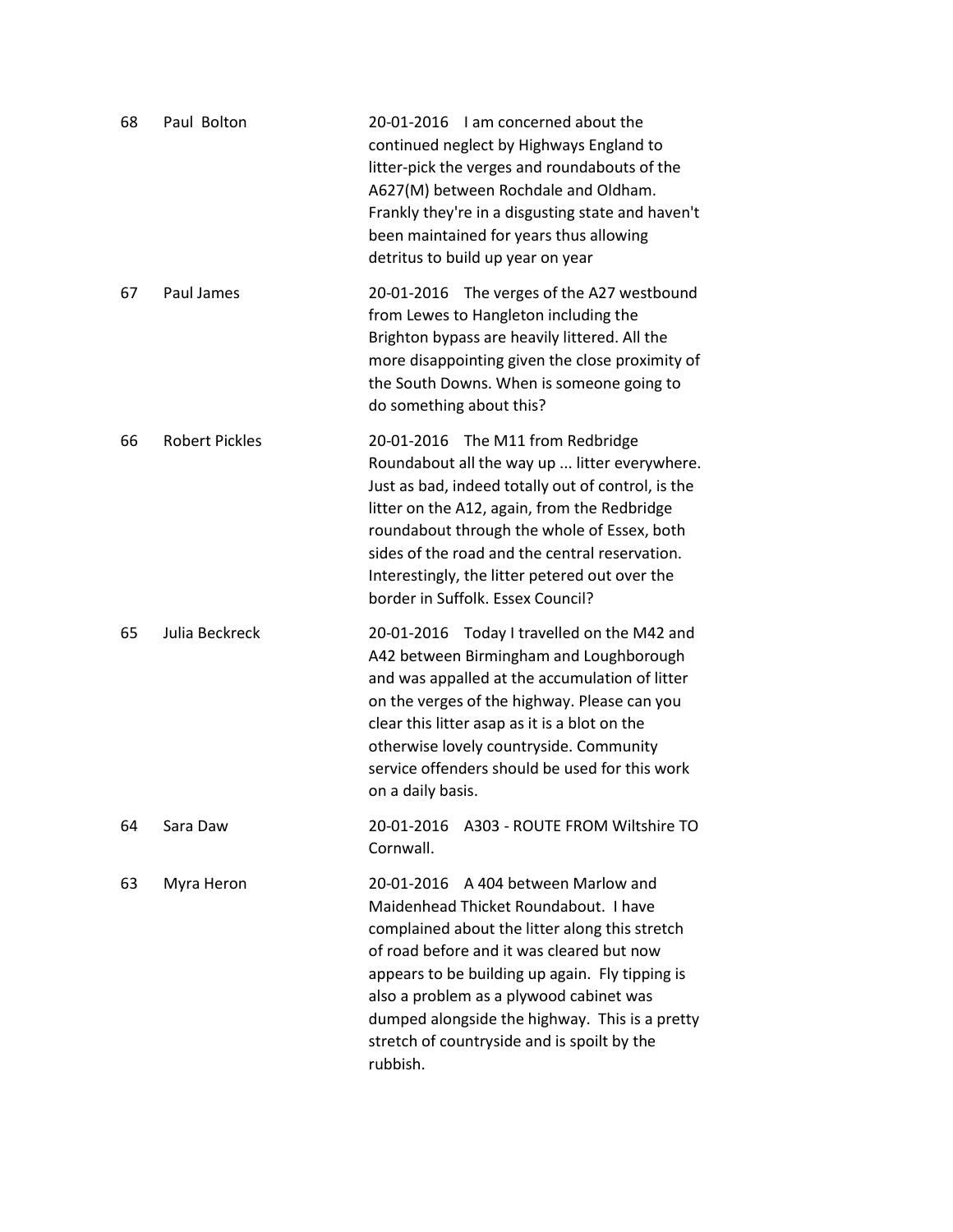| 62 | Jackie Webster    | 20-01-2016 Continual problems with A3 and<br>A31. Efforts are certainly being made to clean<br>up the main highways more often and I<br>appreciate the battle. However the slip ways on<br>to these roads seem to be permanently left<br>uncleaned and are and always have been in an<br>appalling state. I assume they also fall within<br>the highways remit?                                                                                                                                                                       |
|----|-------------------|---------------------------------------------------------------------------------------------------------------------------------------------------------------------------------------------------------------------------------------------------------------------------------------------------------------------------------------------------------------------------------------------------------------------------------------------------------------------------------------------------------------------------------------|
| 61 | Angela Saccomando | 18-01-2016 The A38 from j28 of the M1 all<br>the way to the button on Trent turn off.<br>Disgusting mess! An eye sore and a disgrace.<br>Get some people on community service to<br>clean the damn things up. I'd do it. Get me<br>some time off work, a bag and a litter picker<br>spike thing. It infuriates me. Make it a £1000<br>fine or a day litter picking if you get caught.                                                                                                                                                 |
| 60 | lan Dare          | 16-01-2016 M42/A42: junction 10. Although<br>the cleanliness of the M42/A42 has improved<br>recently, the verges around this particular<br>junction, and either side for several hundred<br>metres, seem continually blighted with litter.<br>The concrete gullies alongside the M42<br>between junctions 9 and 8 are choked with<br>debris and litter, and surely can't function<br>properly for drainage purposes. M5 junction 4a<br>- 11a: verges very overgrown. Otherwise not<br>too gruesome.                                   |
| 59 | Kenan Elbeyati    | 13-01-2016 A406 North Circular Road<br>between Hanger Lane and the M1 slip road.<br>Vast majority of verges, slip roads, central<br>reservation is littered.<br>Additionally, on North<br>Circular Road (side road) between the Ace Cafe<br>at Beresford Avenue and Stonebridge Park<br>underground station at Argenta Way, on the<br>grassy embankment behind the fences,<br>beneath the bridge, is completely covered in<br>litter. New fences were installed recently, and<br>nobody bothered to clean up the litter even<br>then. |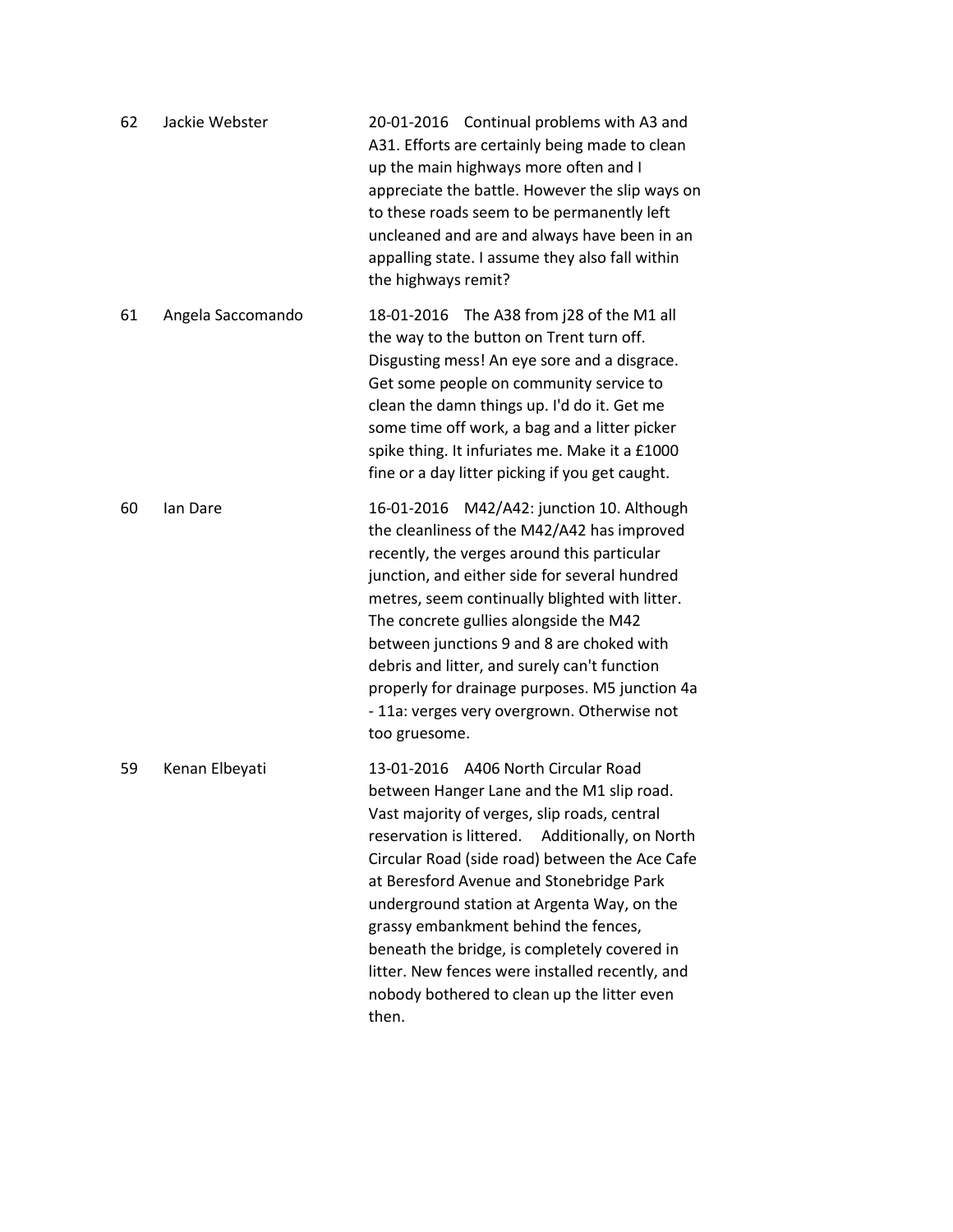| 58 | Sandra Freeden | 12-01-2016 Very upsetting North circular<br>from new southgate to henleys corner every<br>bus stop either side is disgusting why? How<br>easy for a person with a broom to clean up, it's<br>been like this for 18mths near henleys corner<br>don't get me started on that area .anyway<br>thank you as they say (your call is very<br>important to us. Mmmmm)                                                                                                                                                                                                                                                                                      |
|----|----------------|-----------------------------------------------------------------------------------------------------------------------------------------------------------------------------------------------------------------------------------------------------------------------------------------------------------------------------------------------------------------------------------------------------------------------------------------------------------------------------------------------------------------------------------------------------------------------------------------------------------------------------------------------------|
| 57 | Michael Pease  | 11-01-2016 Slip roads at junctions 2 and 3 of<br>the M60 have a significant litter problem. In<br>particular, at junction 3 about 100m before<br>joining the A34 is carpeted with litter.<br>More<br>generally, the overall state of the M60 leaves a<br>lot to be desired. I could just as easily have<br>complained here about litter on "the M60"<br>without being specific as to junctions or areas.<br>it really does need an urgent 'deep clean'. If the<br>litter is left then it simply begets more litter. If<br>it is cleared then the litter louts may think twice<br>about despoiling it.                                               |
| 56 | Matthew Conran | 08-01-2016 M20/A20 in Kent - disgraceful<br>amount of litter on the verges as you approach<br>Dover. Mess left after this summer's Operation<br>Stack hasn't been cleared. It looks like a waste<br>tip. Literally piles of rubbish covering the grass<br>verges, lay-bys and central reservation.                                                                                                                                                                                                                                                                                                                                                  |
| 55 | Paul Wood      | 04-01-2016 M62 Exit to Manchester J17. The<br>slip road and roundabout are appalling, with<br>bottles, cans and fast food litter literally in piles<br>on the verge. It has been this way for years.<br>Very depressing driving into Manchester. The<br>M62 as a whole is a disgrace, litter every few<br>yards. Why don't you clean our Motorways!<br>Also the Tadcaster road into York (A64) is a very<br>poor approach to one of our major northern<br>tourist attractions. Many overseas visitors must<br>travel into York along this route and must think<br>we are a bunch of savages. Wouldn't get this in<br>Scandinavia or most of Europe. |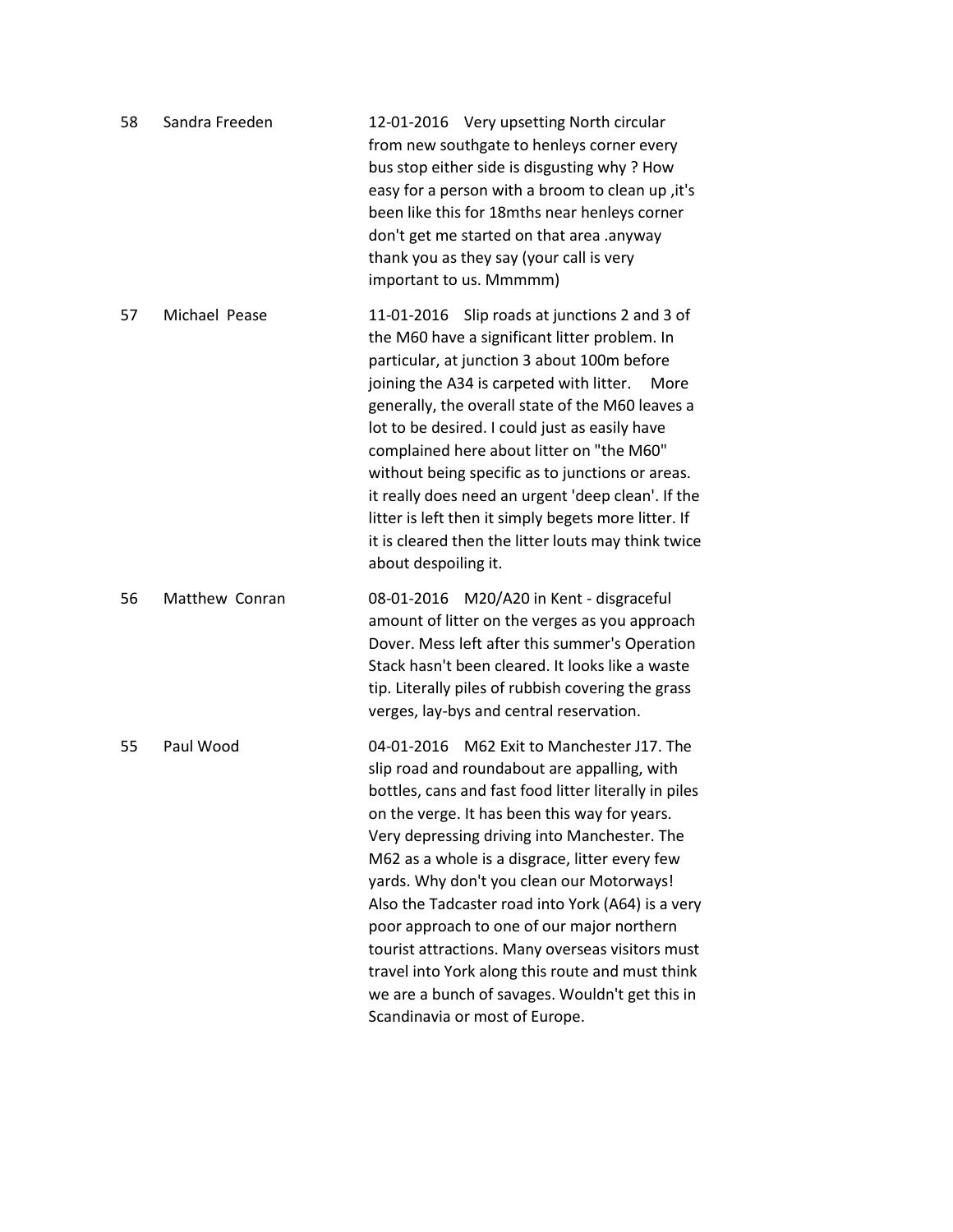| 54 | <b>Stuart Campbell</b> | 01-01-2016 I drive regularly along the A34<br>from Oxford to Junction 13 of the M40. The<br>amount of litter either side of the West Ilsley<br>junction is, frankly, on a par with some of the<br>roads in Lagos, Nigeria where I work This is<br>undoubtedly caused by litter flying out of the,<br>in particular Fred Sherwood, lorries arriving at<br>the Waste Transfer Station Precisely who is<br>responsible for removing the litter from the<br>roadside as nobody seems either interested or<br>is doing anything about this disgrace - you<br>would think that someone, somewhere, would<br>have insisted on ensuring that this litter is<br>collected / removed when the Transfer Station<br>was originally authorised                                                                                                                                                                                                                              |
|----|------------------------|----------------------------------------------------------------------------------------------------------------------------------------------------------------------------------------------------------------------------------------------------------------------------------------------------------------------------------------------------------------------------------------------------------------------------------------------------------------------------------------------------------------------------------------------------------------------------------------------------------------------------------------------------------------------------------------------------------------------------------------------------------------------------------------------------------------------------------------------------------------------------------------------------------------------------------------------------------------|
| 53 | <b>Emily Bell</b>      | 31-12-2015 M20 in Kent - Junction 8 -<br>Maidstone Services and Leeds Castle. The<br>junction that tourist use to access the 'the<br>loveliest castle in the world'. What an image!<br>Slip roads coming to and from the M20 littered<br>with the usual bottles, paper and fast food<br>rubbish. The roundabout deliberately left<br>overgrown to hide the litter. The southern link<br>road to the A20 is a delight! Years of litter<br>uncollected in the central reservation and<br>rubbish migrated on the verges and beyond the<br>wired fence area. What a lasting image tourists<br>have of The Garden of England and Leeds<br>Castle. This is one of many areas on the M20 in<br>this condition and nothing changes year on<br>year. As the CEO you are presiding over a<br>national disgrace that you are fully aware of<br>but still side step. Why am I pay taxes to be<br>used on your incompetent contractors?<br>Borderline fraud in my opinion. |
| 52 | Steven Thompson        | 31-12-2015 A1, pretty much from the A14 all<br>the way up to M62. Every layby was covered in<br>litter which is turn was blowing around the<br>road. Bins were overflowing                                                                                                                                                                                                                                                                                                                                                                                                                                                                                                                                                                                                                                                                                                                                                                                     |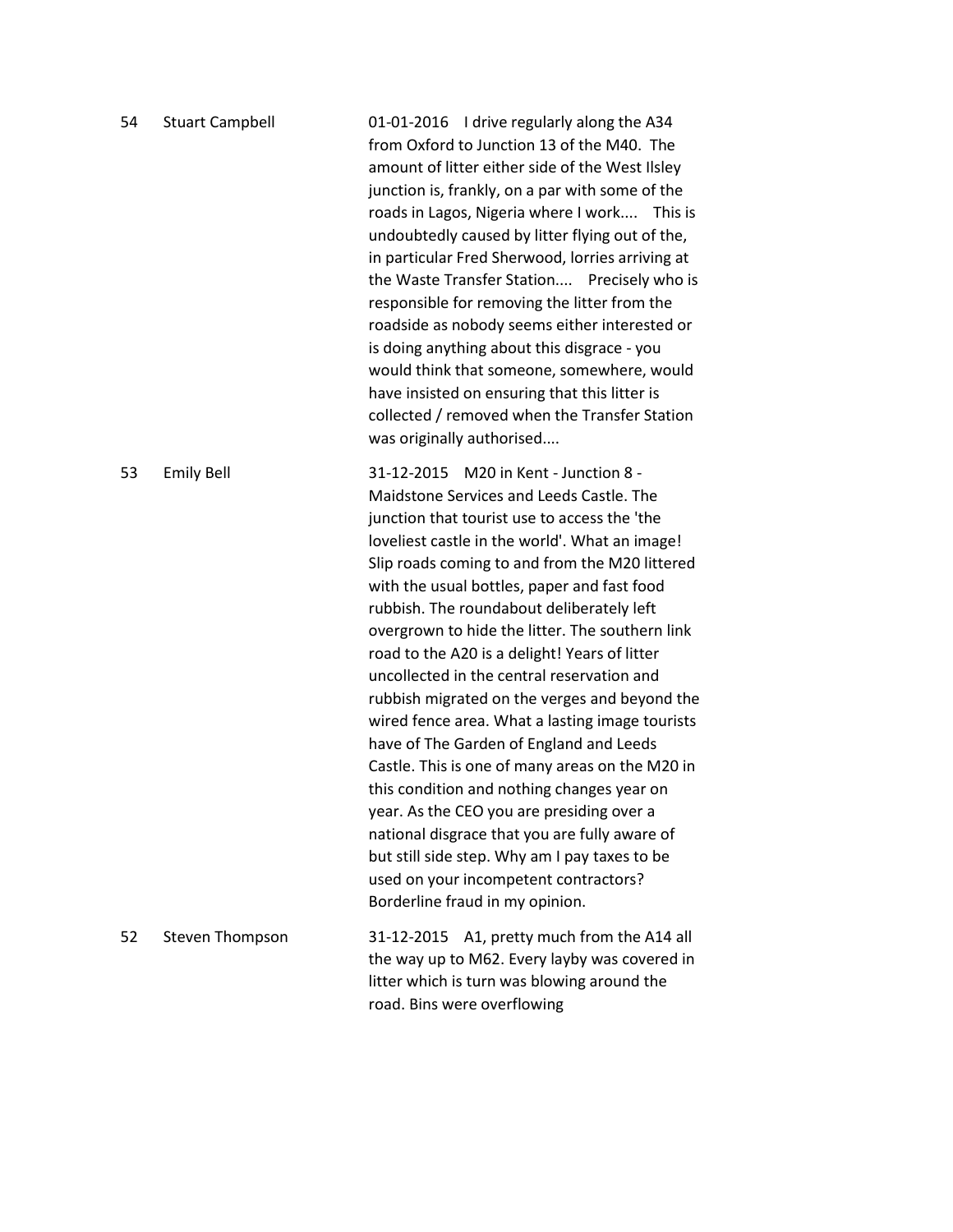| 51 | C Bradford        | M25 in direction of Dartford<br>30-12-2015<br>Tunnel. The Orpington slip roads in both<br>direction are continually littered, and<br>roundabout and often the spur road to the<br>motorway. No lighting so easy to dump bags of<br>rubbish. Sign up about litter but has been in the<br>same position for years so has no impact. A2<br>often messy.                                                                                                                                                                                                                                                                                                                                                                                                                                                                                                                                                                                                                                                                                                                                                                                                                                                                                                                                                                                                                                                                                                                          |
|----|-------------------|-------------------------------------------------------------------------------------------------------------------------------------------------------------------------------------------------------------------------------------------------------------------------------------------------------------------------------------------------------------------------------------------------------------------------------------------------------------------------------------------------------------------------------------------------------------------------------------------------------------------------------------------------------------------------------------------------------------------------------------------------------------------------------------------------------------------------------------------------------------------------------------------------------------------------------------------------------------------------------------------------------------------------------------------------------------------------------------------------------------------------------------------------------------------------------------------------------------------------------------------------------------------------------------------------------------------------------------------------------------------------------------------------------------------------------------------------------------------------------|
| 50 | Paul James        | 30-12-2015 The southern verge and central<br>carriageway of the A27 west of the Southwick<br>Tunnel is in a disgusting state and is heavily<br>littered. Worse still, this section of the A27 is<br>on the edge of the South Downs National Park.                                                                                                                                                                                                                                                                                                                                                                                                                                                                                                                                                                                                                                                                                                                                                                                                                                                                                                                                                                                                                                                                                                                                                                                                                             |
| 49 | <b>Terry Dean</b> | 23-12-2015 M60 Smart Motorway section<br>(under construction) J8 to J20. In May/June<br>2015 I complained about various aspects of<br>litter to my MP Barbara Keeley. I received an<br>early and comprehensive response from David<br>Brewer Exec Director at HE. In it he says "we<br>undertake litter inspections once a month"<br>Elsewhere he says, "Our smart motorway<br>undertook a litter clearance before work<br>started on the scheme" They didn't do it very<br>well, if at all, as J13 on slip was not attended to<br>- I watch it most days and much of the litter is<br>the same as it has been for years. The slip from<br>the M602 northbound to M60 appears never to<br>have been touched. He goes on to say, "the<br>full extent of the accumulated litter only<br>became apparent when a subsequent exercise<br>to cut back the vegetation was completed"<br>This laughable, and ultimately exhibits<br>dishonesty: If monthly inspections had been<br>carried out, how come they were surprised<br>when the vegetation was cut back ?? He also<br>says that they have 28 days to clear a Code 'D'<br>litter area. I can show him Code D areas<br>throughout the junction slip roads any day he<br>chooses! This part of the M60 is one of the<br>worst motorways I've seen in the country His<br>letter typifies the fact the HE is not in control of<br>the contractors it appoints to clear letter. It<br>would take me two hours each to clear a slip |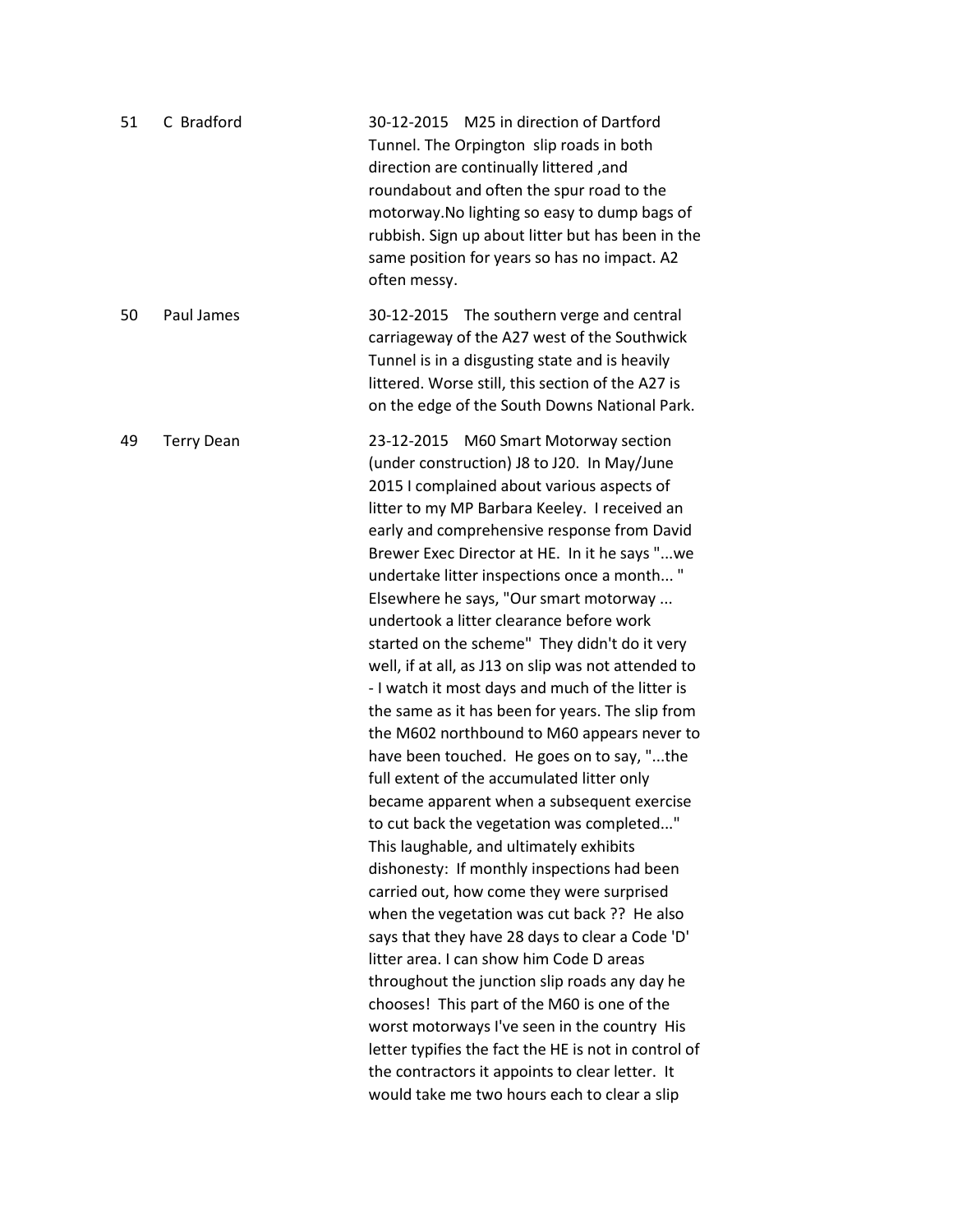road, in safety. Our motorways are a joke compared the those in other countries, The harm this does to our tourist industry is much greater in financial terms than the cost of litter clearance. Come on, let's have some joined up thinking, some proper action, and NO more platitudes! Terry Dean FICE

| 48 | james miller   | 21-12-2015 M25 Junction 6 slipway - Grade D,<br>awful build up of litter                                                                                                                                                                                                                                                                                         |
|----|----------------|------------------------------------------------------------------------------------------------------------------------------------------------------------------------------------------------------------------------------------------------------------------------------------------------------------------------------------------------------------------|
| 47 | james miller   | 21-12-2015 M3 J 9 to 6, grade C/D =, no litter<br>removal for a long time.                                                                                                                                                                                                                                                                                       |
| 46 | Annabel Pearce | 21-12-2015 All roads are a disgrace. Some<br>that I drive on regularly are the A505 between<br>Hitchin and Luton. The bypass from Stevenage<br>to Hitchin. The A120 and the A12 to Essex. All<br>motorways, slip roads and even country roads<br>are disgusting and I am sick and tired of the<br>people that do it and the fact that it is never<br>cleaned up. |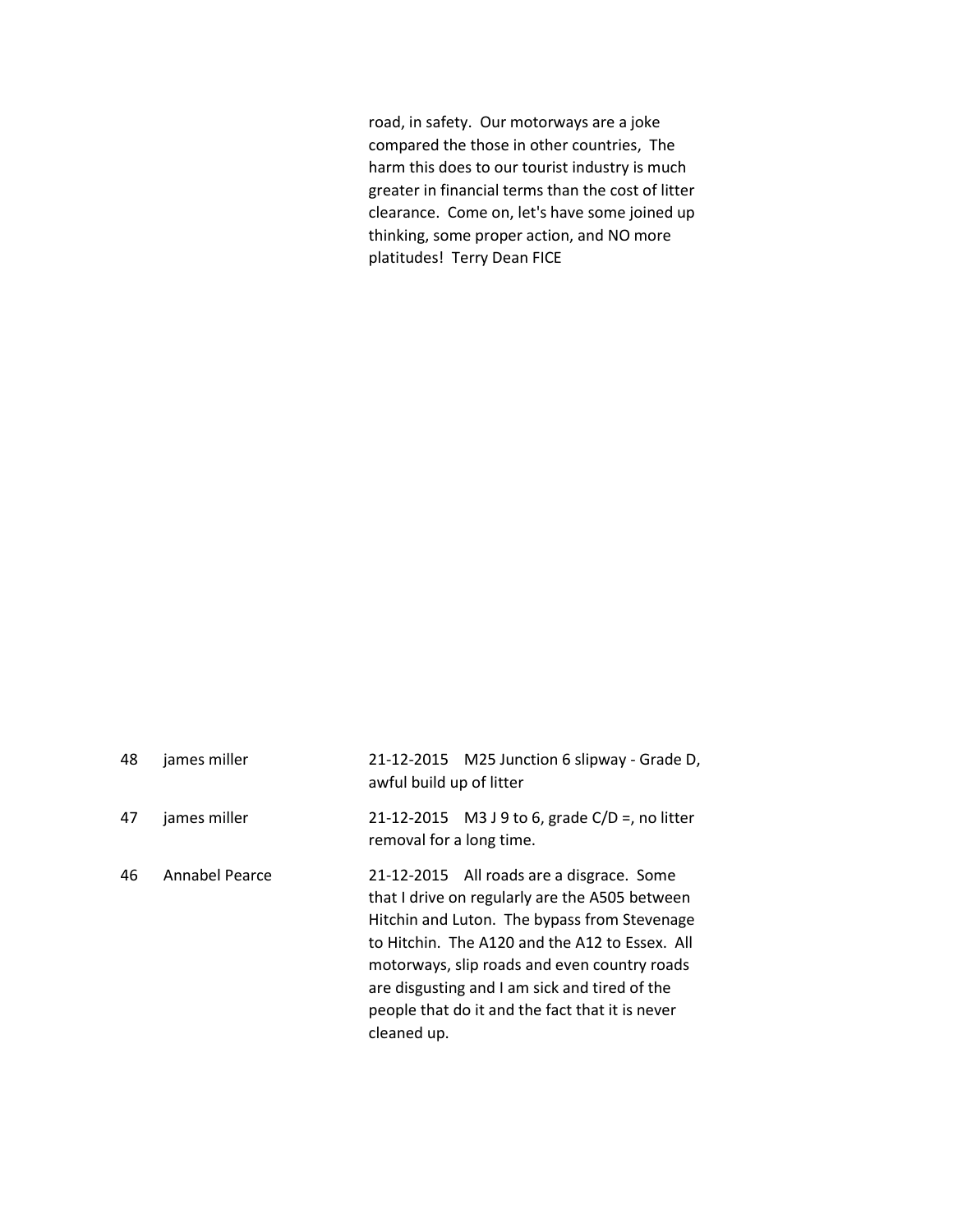| 45 | <b>Tom Parkinson</b> | 17-12-2015 Dear Sir I would like to complain<br>about the terrible state of the entire length of<br>the M66. The grass verges are covered in litter<br>and do not look to have been cleaned for quite<br>some time. The verges have recently been<br>mown with the litter left in place which has<br>resulted in finely shredded litter covering a<br>wider area! I regularly drive across Europe and<br>can honestly say the UK's road network is the<br>dirtiest. Please resolve this issue before I take<br>this to my local councillor.                                                                                                                                                                                                                                                       |
|----|----------------------|---------------------------------------------------------------------------------------------------------------------------------------------------------------------------------------------------------------------------------------------------------------------------------------------------------------------------------------------------------------------------------------------------------------------------------------------------------------------------------------------------------------------------------------------------------------------------------------------------------------------------------------------------------------------------------------------------------------------------------------------------------------------------------------------------|
| 44 | Alex Bell            | 16-12-2015 M2 Junction 2 - all the slips roads<br>and roundabout. What the hell has happened<br>to this junction area! It is an appalling mess of<br>months and months of litter, bottles, tins and<br>paper. Why? What is the private contractor<br>doing? Answer, very little since he is self-<br>monitoring his own low low standards. If your<br>contractors were on a litter bonus the network<br>would be spotless and the best in the world! No<br>doubt you have ample excuses as to why this<br>area is littered, health and safety, lack of<br>access, budget cuts, or 'we must improve on<br>areas such as this in the future' blah blah!<br>- It<br>is nothing more than a national scandal<br>allowing public funds to be given to private<br>contractors who are ignoring the law. |
| 43 | Jessica Chivers      | 12-12-2015 I am a newly elected district<br>councillor and my priority is reducing litter, fly-<br>tipping and verge destruction. We need<br>motorway littering to be taken more seriously<br>and to use cameras to catch and issue FPNs.<br>The North Orbital Road coming from the M1<br>(J6a)/M25 (J 21) is full of litter. It's a disgrace<br>and not what I want the visitors of St Albans to<br>see as they make their way to our wonderful<br>City.                                                                                                                                                                                                                                                                                                                                         |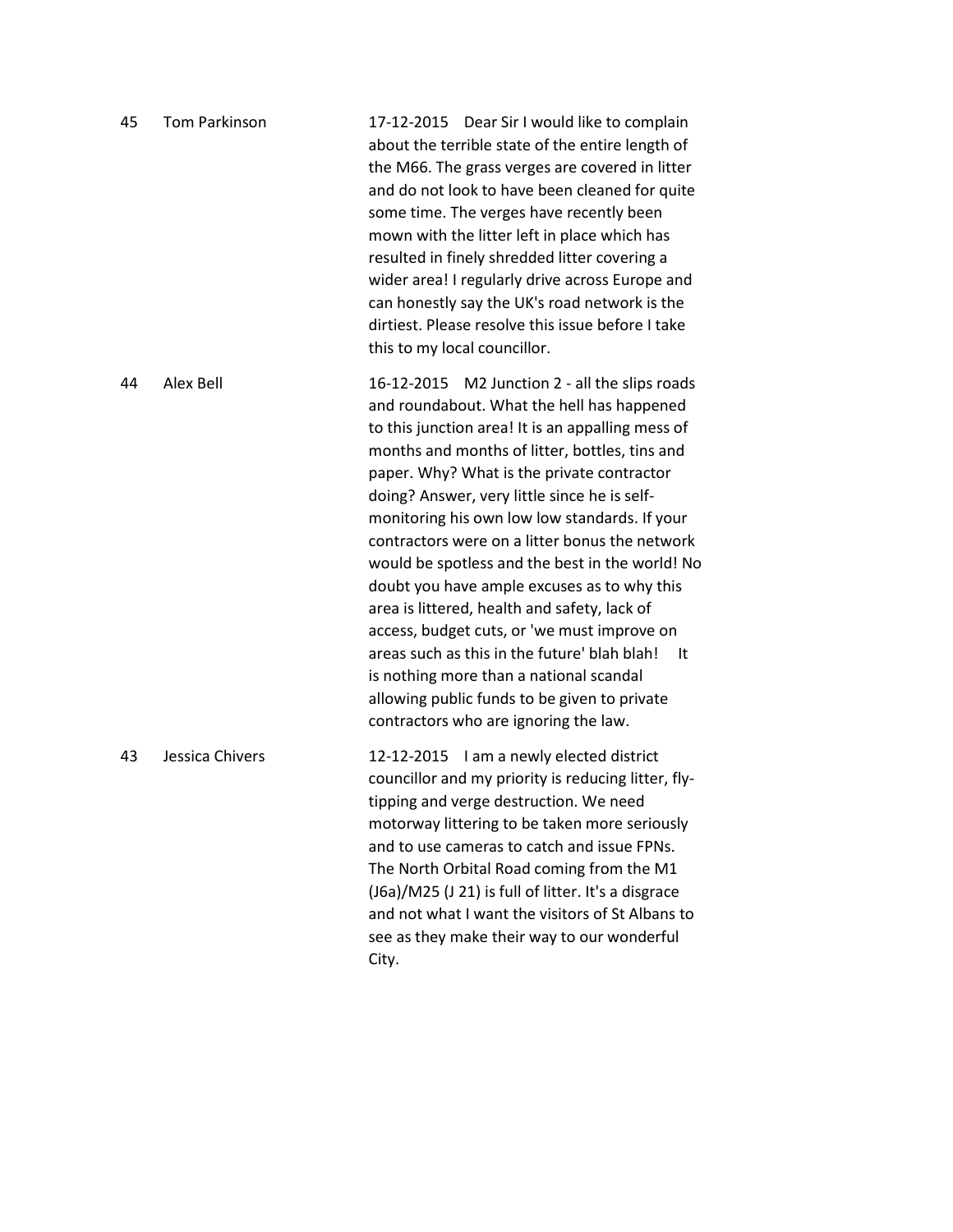42 Rod Edwards 11-12-2015 Dear Jim. I drive approximately 50k miles a year across the UK road network as well as Northern America and Western Europe. I can say with a degree of certainty that the UK has the most appallingly depressing network of all - actually I take that back as I did suffer a comparable experience when I drove in India a couple of years ago. Not only does one have to contend with the ever increasing amounts of traffic and road works every day, but I can only describe the environment as dire. The various amounts of trash that line both the verges and central reservations is frankly disgusting. It is like some hideous generation game where you have to count the various types of trash that line the continuous conveyor belt. Everything from urine filled bottles, shredded tyres, hard hats, various fast food containers and an abundance of plastic sheeting. Unfortunately there is no prize at the end of the game other than a feeling of complete embarrassment at the number of loutish people in this Country and the complete acceptance of the situation and ineptitude of our agencies and lawmakers to deal with the problem. And by the way Jim what's with the habit of cutting the grass before removing the trash? I must remember when I next cut my grass to cover it with an assortment of paper and cans first and then see it spread all over the place as I mow over it. Can we please use a bit of common sense and joined up thinking here? Why not more use of Motorway overhead signs to convey the message to motorists that littering is an offense or like in America instigate an adopt a Motorway scheme. Surely you have the means and common sense to do something practical to improve the situation or are you happy to be the head of a National disgrace? I meet with many business men who use are roads and frankly they are all fed up with the state of them. Maybe you cant free them up so we can get from A to B quickly, but surely you can make the daily chore more enjoyable? PS: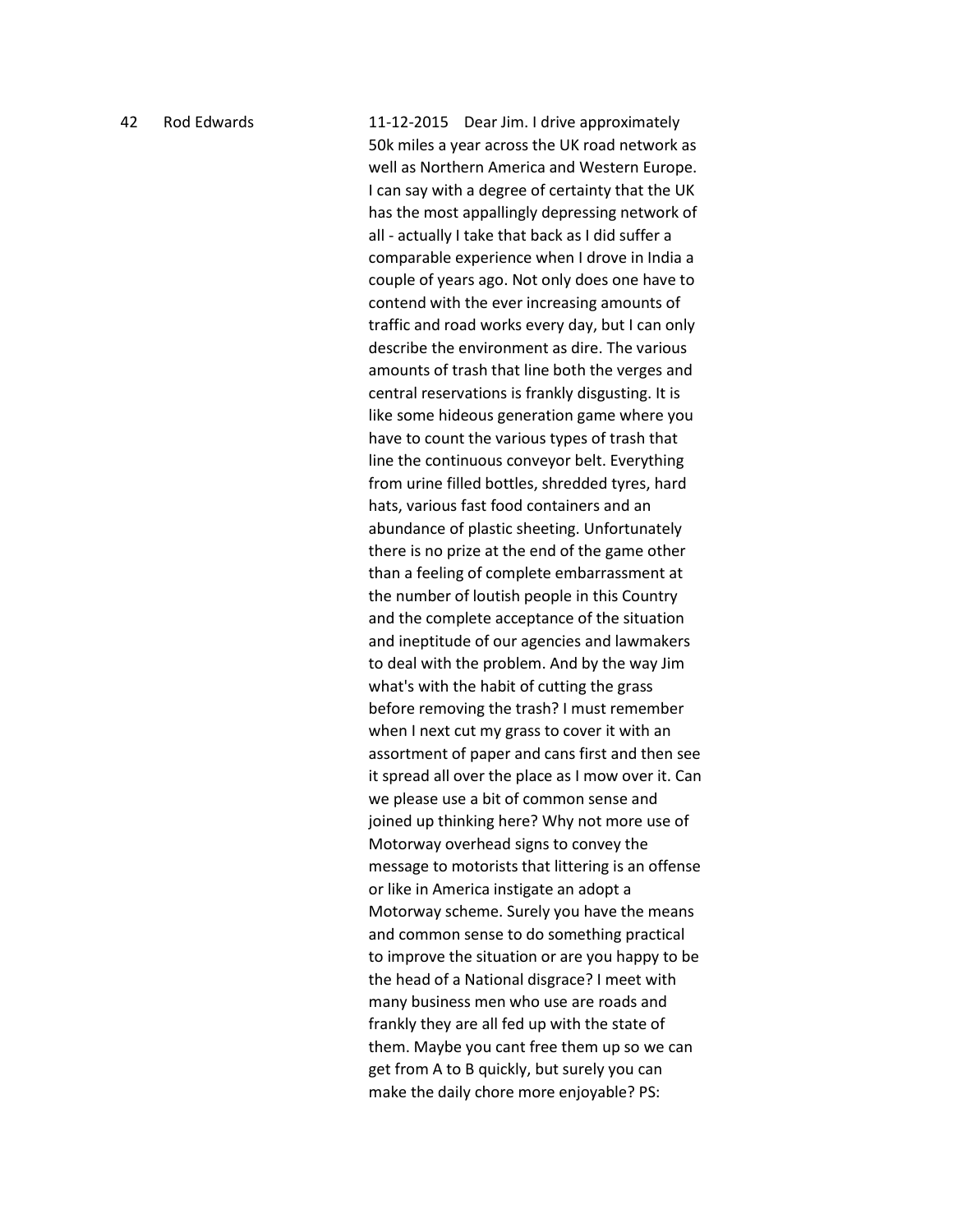Please pick up all of the discarded road signs and cones - they are absolutely everywhere! My pick of the week - the A34.

41 Julia Squier 11-12-2015 Just driven Cambridge to London; M 11 increasingly filthy the closer to London. I cannot believe the HA contractors for these areas are fulfilling their contracts for clearing the litter? Why aren't they heavily penalised and contracts terminated? This is tax payers money, SO easy to spend by organisations such as HA with apparent impunity.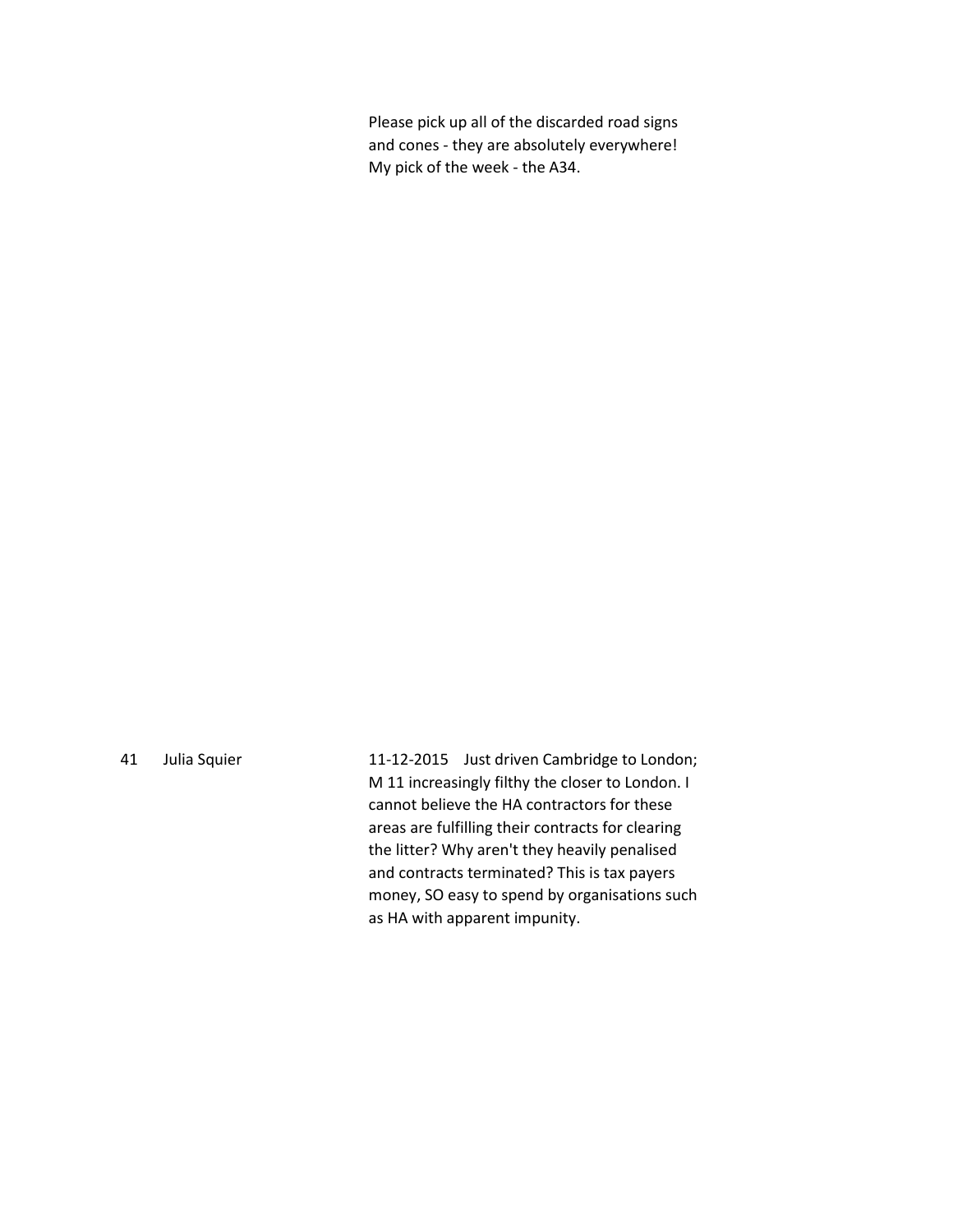| 40 | Karen Bell            | 09-12-2015 Brenchley Corner<br>slip/Roundabout M2 Kent and A2 Brenchley<br>Corner to Canterbury. Not sure if this is<br>mantained by the HA but the litter along this<br>route is appalling every day, every week, every<br>month. I think this major road is one that<br>nobody really wants, the responsibility is<br>passed ontonthe local councils and they do<br>litter picking when they feel like it. It's about<br>time all major roads were litter picked by the<br>HA and stop passing the buck. Wished I lived in<br>Germany! The authorities take pride. The HA<br>just make excuses.                                                                                                                                                                                                                                                                            |
|----|-----------------------|------------------------------------------------------------------------------------------------------------------------------------------------------------------------------------------------------------------------------------------------------------------------------------------------------------------------------------------------------------------------------------------------------------------------------------------------------------------------------------------------------------------------------------------------------------------------------------------------------------------------------------------------------------------------------------------------------------------------------------------------------------------------------------------------------------------------------------------------------------------------------|
| 39 | Henrietta Lloyd-Jones | 08-12-2015 A11 from M11 to A14 central<br>reservation is covered in litter. A14 Newmarket<br>to Saxham is also bad                                                                                                                                                                                                                                                                                                                                                                                                                                                                                                                                                                                                                                                                                                                                                           |
| 38 | Justin *****          | 08-12-2015 I travel regularly on the M5<br>between junction 21 and 18. The condition of<br>the motorway has been getting increasingly<br>worse over the last few years. Travelling<br>between 8 - 10am and 4 -7pm daily I have<br>NEVER seen roadside litter clearing. That is<br>until I complained and threatened HE with a<br>litter abatement order, copied in local MPs and<br>the MD of Skanska UK (contract maintenance<br>Co). No surprise then that litter clearing starts<br>within weeks! Is this what it takes? Contractor<br>litter picking doesn't work. The grade A-D<br>standard of inspection is open to abuse and<br>interpretation. Inadequate inspections and<br>poor / no auditting. The motorways are strewn<br>throughout their length with litter. Not just the<br>M5, I see it wherever I go. There is a general<br>failure to manage this problem. |
| 37 | Alice Blogg           | 08-12-2015 I drove recently from the M25 to<br>Chelmsford on the A12 and was appalled by the<br>state of the road - litter all the way down both<br>sides and in the central reservation. I<br>understand HE is in charge of reminding local<br>authorities of their duty to clean roads - this<br>stretch is in urgent need so please can action<br>be taken ASAP?<br>Thank you.                                                                                                                                                                                                                                                                                                                                                                                                                                                                                            |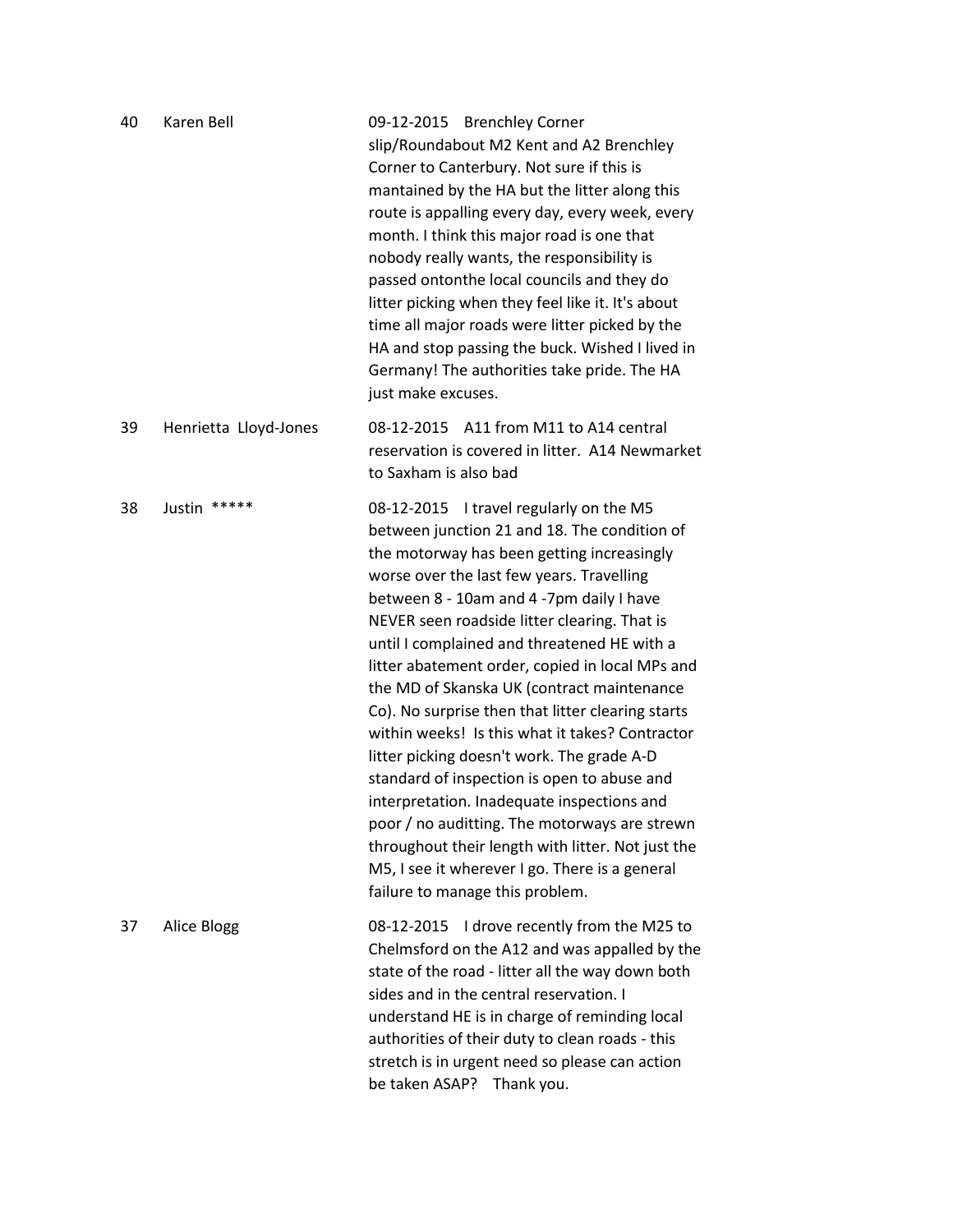| 36 | David Brooker              | 07-12-2015 M23/A23 near Crawley and<br>Gatwick Airport. Unacceptable amount of litter<br>during recent trips to the airport.                                                                                                                                                                                                                                                                                                                                                                                                                                                                    |
|----|----------------------------|-------------------------------------------------------------------------------------------------------------------------------------------------------------------------------------------------------------------------------------------------------------------------------------------------------------------------------------------------------------------------------------------------------------------------------------------------------------------------------------------------------------------------------------------------------------------------------------------------|
| 35 | Alice Blogg                | 07-12-2015 I have recently driven several<br>times round the Eastern side of the M25 -<br>cleaning is better than it has been previously<br>but still patchy. A particularly poor stretch<br>begins before the Erith turn-off (driving anti-<br>clockwise) and continues until the turn-of to<br>the A127 on the north side. Some sections have<br>clearly not been dealt with for an extremely<br>long time and need urgent addressing.                                                                                                                                                        |
| 34 | <b>Catherine Blandford</b> | 04-12-2015 Junction of M25 and A41 at Kings<br>Langley - shocking amount of litter in the grass<br>verges by the traffic lights, end of slip road<br>form M25 at junction 20. A41 from M25 to<br>Hemel Hempstead - Dacorum Borough Council<br>responsibility but always blaming Highways for<br>not shutting the road to allow litter pick. Grass<br>often cut BEFORE litter pick takes place.<br>Currently flytipped items on the southbound<br>carriageway verge and a load of polystyrene on<br>the north carriageway verge fying about.<br>Flytipped items have been there over 6<br>months |
| 33 | Carol Haigh                | 04-12-2015 As a Canadian, I find all of<br>England's roads appalling! I've written<br>numerous times to councils in London as well<br>as to councils in other parts of the country but<br>I'm lucky if I get an acknowledgement. The<br>amount of litter on the verges and laybys is<br>particularly bad on the A1 (between the M18<br>and A1081), all of the A406 and all of the slips<br>roads on and off the M1, the M25 and the<br>A12/A127.                                                                                                                                                |
| 32 | <b>Graeme Rumley</b>       | M20 slip road Junction 9 Ashford<br>04-12-2015<br>Kent Westbound. The litter on the side of this<br>slip road is just ridiculous and embarrasing to<br>see. Please attend                                                                                                                                                                                                                                                                                                                                                                                                                       |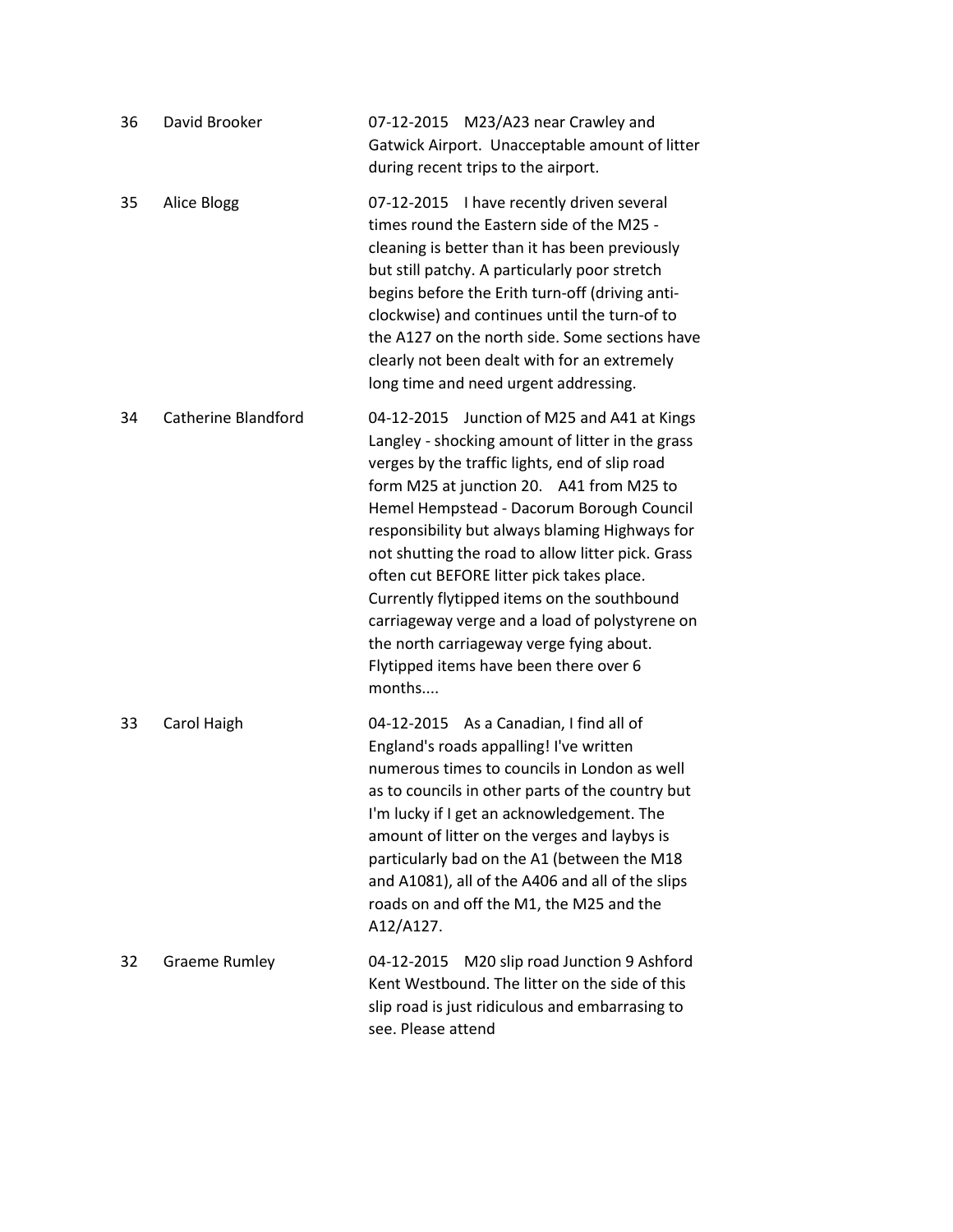| 31 | Jonathan Roe         | 04-12-2015 I live in Cheshire and the M6 slip<br>roads are invariably a complete eyesore,<br>particularly junctions 13 and 15. I also often<br>travel down to Warwickshire and the slip roads<br>for junctions 3 of the M42 are also in an<br>appalling state. I regularly travel the M6 and<br>cannot ever recall seeing litter pickers, whereas<br>I have often seen them on the M6 Toll which is<br>very clean (similar to majority of the roads in<br>France and Germany). The significantly cleaner<br>M6 Toll shows that a clean highway is possible<br>to achieve if the issue of litter is taken more<br>seriously. I have also recently written to my<br>local MP on this topic. |
|----|----------------------|-------------------------------------------------------------------------------------------------------------------------------------------------------------------------------------------------------------------------------------------------------------------------------------------------------------------------------------------------------------------------------------------------------------------------------------------------------------------------------------------------------------------------------------------------------------------------------------------------------------------------------------------------------------------------------------------|
| 30 | Paul James           | 04-12-2015 The verges of A13 east from the<br>M25 are in an appalling state. I travel this route<br>fairly regularly and have seen no improvement<br>in the volume of litter either east or westbound<br>in the last 12 months. There is even a sofa on<br>the verge of the eastbound carriageway which<br>has been fly-tipped. It's been there over a<br>month.                                                                                                                                                                                                                                                                                                                          |
| 29 | Avis Boosey          | 04-12-2015 M11 between M25 to A14 - Does<br>the Highways Agency know this motorway<br>exists! Months and months of uncollected litter<br>in the central reservations which are<br>overgrown. Likewise with the verges,<br>overgrown hiding litter and rubbish. This is<br>what you get for employing private<br>contractors! Time has come to change. You<br>have done every excuse to me under the sun<br>there is nowhere to hide. Please start clearing<br>litter and frequently.                                                                                                                                                                                                      |
| 28 | <b>Nathan Brooks</b> | A46 between Newark and<br>04-12-2015<br>Nottingham. The Newark bypass is rarely litter<br>picked by your contractor why? The newly<br>opened A46 between Newark heading towards<br>Nottingham has large accumulations of litter<br>and clearly demonstrates the lack of frequency<br>cleaning. Why? The A46 roundabout in Newark<br>near the A1 all overgrown littered. Shows just                                                                                                                                                                                                                                                                                                        |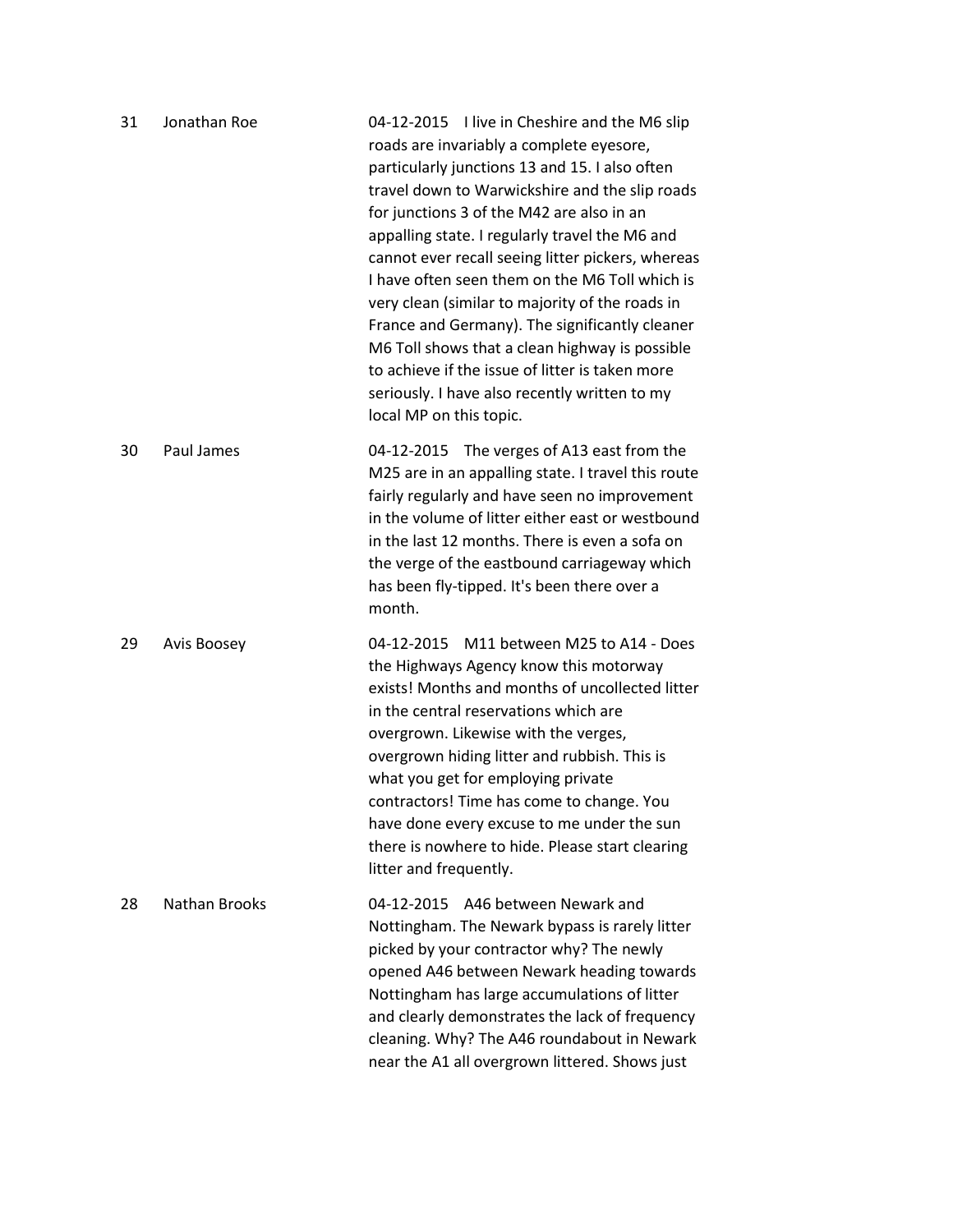how little your organisation cares about maintenance why?

27 Brian Reynolds 04-12-2015 A2 west and M2 between Dartford to Chatham. Absolutely fed up with the amount of litter that remains along the verges, slip roads and roundabouts. There is no excuse for this at all. The central reservations are 'cleverly' kept uncut to hide the problem and likewise with the rest of the network. I have had meetings with Area 4 in 2006 and the promises of major improvements were lip service. I have written to Area 4 over this year and told the same rubbish that they 'meet the standards'. The A2 around Gravesend is an embarrassment most of the time. Why is it impossible not to cut all the verges to a close cut standard and litter puck especially the junction at Pepperhill? The verges are overgrown and hide litter! The gutters have year's of road debris. Having been to Germany they take pride in their network and you will not see litter, overgrown verges and definitely no unswept gutter litter and road debris. What the hell is your private contractor doing with taxpayers money? You need to change the culture of your organisation and really start taking the environment and litter seriously. 26 Brian Reynolds 04-12-2015 Darenth Interchange - A2 - M25. What a disgusting lack of litter picking. The roundabout is constantly at Grade D and the embankments simply looking like landfill. I have complained for years about this area and nothing changes. What is the problem?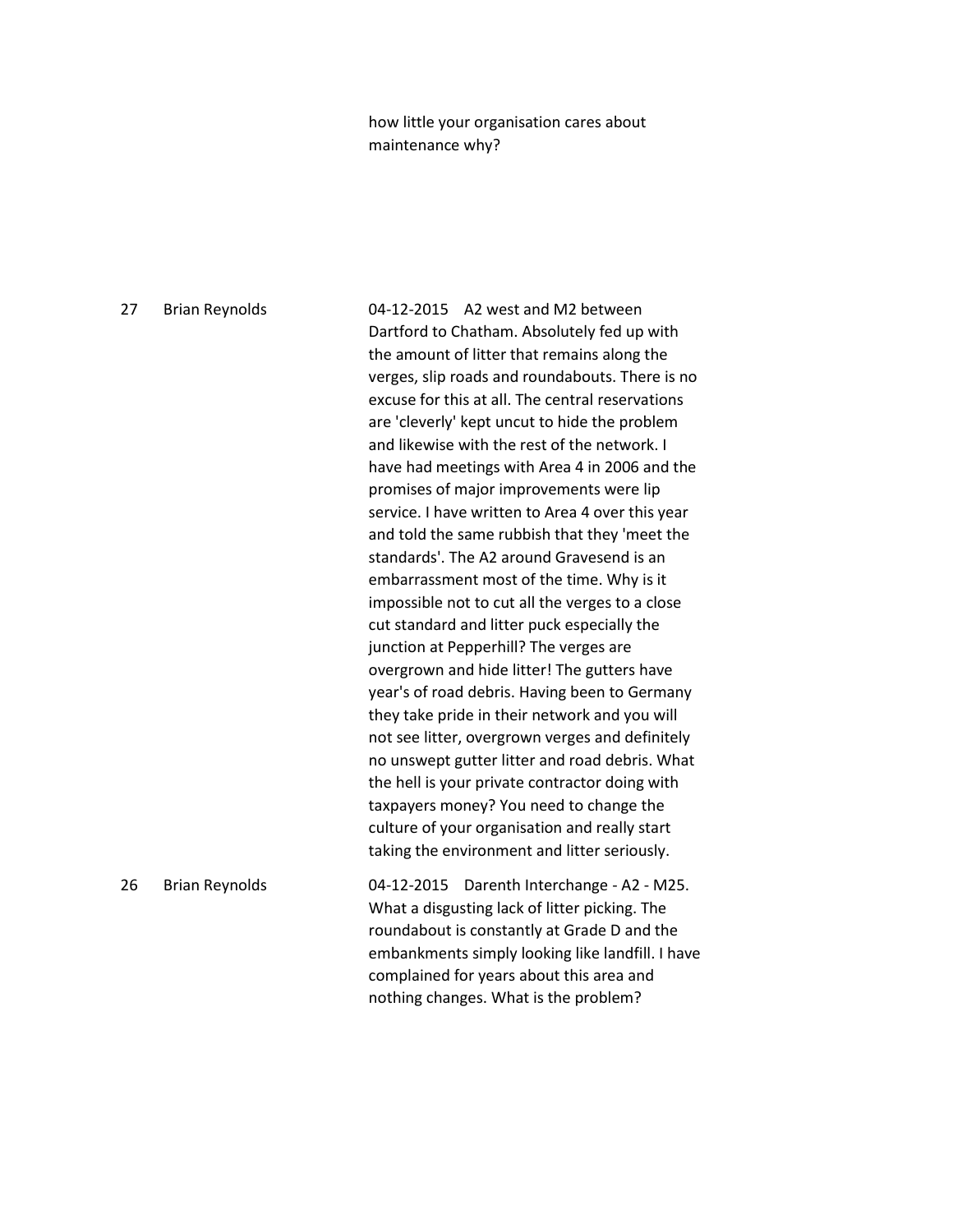| 25 | Mike Coker            | 03-12-2015 I frequently use the A41. From<br>start to finish both sides and the central<br>reservation are covered with litter. Along with a<br>few fly tipping spots. Half hearted attempts<br>are made to clean it about once a year. Clearly<br>this is not enough.                                                                                                                                                                                                                                                      |
|----|-----------------------|-----------------------------------------------------------------------------------------------------------------------------------------------------------------------------------------------------------------------------------------------------------------------------------------------------------------------------------------------------------------------------------------------------------------------------------------------------------------------------------------------------------------------------|
| 24 | Michael Orpin         | 03-12-2015 Sliproad off M25 Northbound<br>Junction 31. I believe that many people driving<br>by concentrating of the road ahead miss the<br>fact that the roadsides (rather than the roads<br>themselves) are littered with rubbish and<br>refuse. I feel there should be regular road<br>surveys 'with more than 1 person' in a vehicle<br>to identify problem areas. Many junctions with<br>lights (where traffic have to stop) and laybys<br>are a magnet to litterbugs, these areas in<br>particular should be checked. |
| 23 | <b>Rachel Bell</b>    | 03-12-2015 A27 and A23 in Sussex are always<br>in a disgusting state! Sometimes it feels that<br>you are driving through landfill. What makes it<br>worse is they mow the roadside before picking<br>up the litter, cutting the plastic into millions of<br>pieces it's completely nonsensical!!!!                                                                                                                                                                                                                          |
| 22 | <b>Hilde Bartlett</b> | Having driven this morning on the<br>02-12-2015<br>M3, coming off at Jct 3 to Lightwater, I regret to<br>say that there is litter on the slip road and the<br>roundabout above the M3, that I have seen<br>there for absolutely months: plastic bottles,<br>paper, cardboard and a badly bent over post<br>for a pedestrian crossing, which no doubt does<br>not work any more. Please, please, please, can<br>this be cleared up and repaired.                                                                             |
| 21 | <b>Robert Pickles</b> | The litter on our road network is<br>02-12-2015<br>absolutely appalling and disgusting  there is<br>not enough space here to list all the roads.<br>Some are worse than others, but all are acute<br>and a very sad indictment of society and how<br>we have let the litter bugs 'win'. Something<br>needs to be done ASAP.                                                                                                                                                                                                 |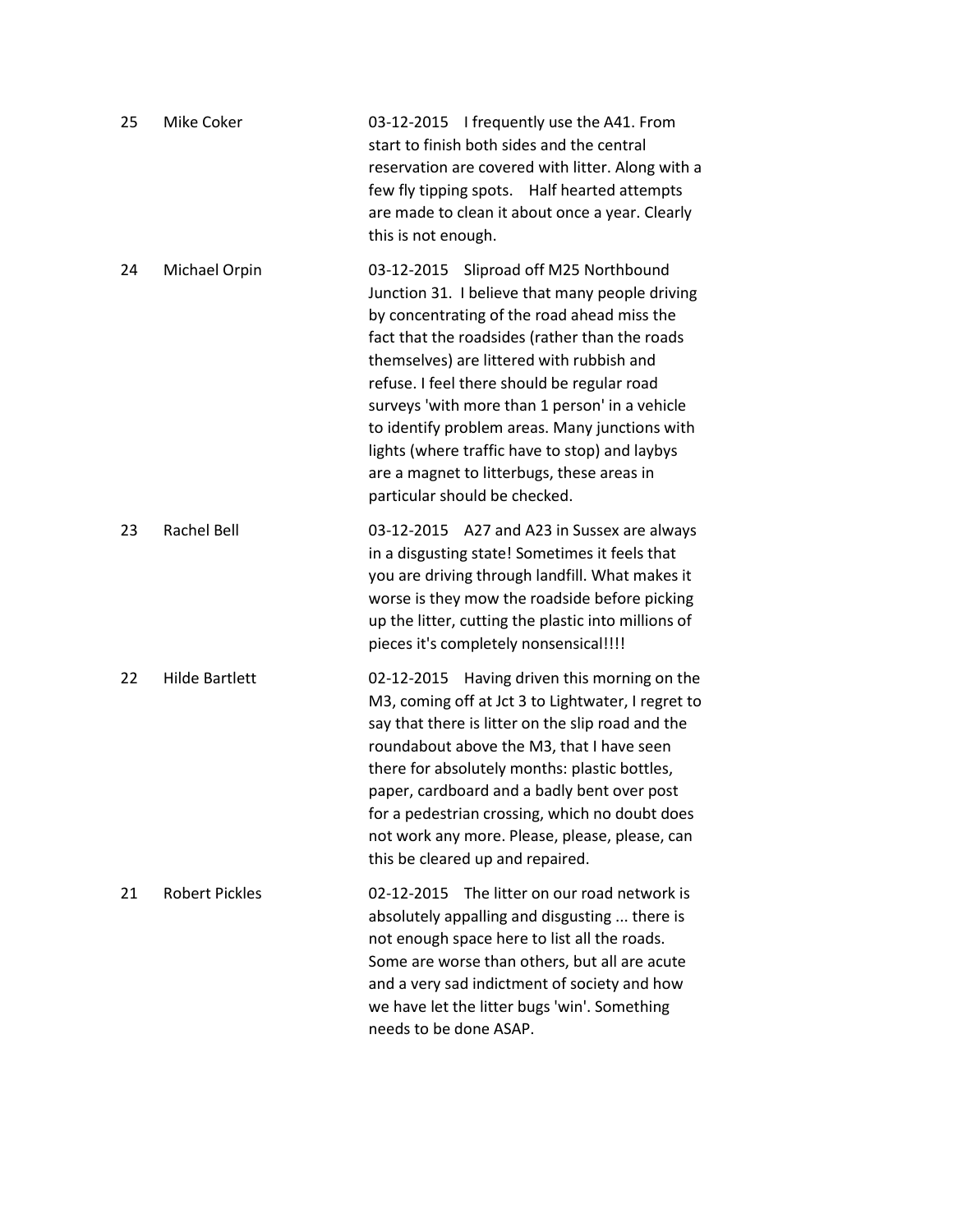| 20 | Michael O'Shea     | 02-12-2015 Overall state disgraceful.<br>If he is<br>not capable of keeping the roads clean, the<br>Chief Executive should resign immediately and<br>let somepone take the job who is. Unless he is<br>choosing to leave our roads in such an appalling<br>state. Does nobody care about litter?                                                                                                                                                                                                                                                                                                                                     |
|----|--------------------|--------------------------------------------------------------------------------------------------------------------------------------------------------------------------------------------------------------------------------------------------------------------------------------------------------------------------------------------------------------------------------------------------------------------------------------------------------------------------------------------------------------------------------------------------------------------------------------------------------------------------------------|
| 19 | John Walker        | I live in the Lake District which in<br>02-12-2015<br>comparison to the rest of the country is<br>reasonably clean though not without its<br>problems (i pick litter up off the fells most<br>weekends). As you travel down the M6 the<br>problem becomes more acute however to the<br>point were it is horrendous. Without some kind<br>of lead from the government it will never be<br>addressed. It's only you travel abroad you<br>realise how depressing it is to see on the daily<br>commute. If teams only cleaned twice a year it<br>would be some kind of start.                                                            |
| 18 | joan thompson      | 02-12-2015 the roads in avonmouth and the<br>high ways on the m5 north but it's all over the<br>place bristol weston i see a lot of these<br>frames about and as i said it's a waste of money<br>thankyou mrs thompson<br>and a mess                                                                                                                                                                                                                                                                                                                                                                                                 |
| 17 | <b>Adrian Rudd</b> | 02-12-2015 I Drive all over East Anglia, it<br>doesn't seem to matter what road i drive on it's<br>in a filthy state. The worst areas I've been in are<br>Essex the A13 Benfleet, you can't see the grass<br>verge it's covered with litter. And then I saw<br>these idiots cutting the grass verge shredding<br>the litter all over the place, shorly with the best<br>will in the world you pick the litter up first?<br>Also A12 Colchester, A120 to Harwich, A133 to<br>Clacton is bad. Cambridge Area is also bad A14<br>from Newmarket to Cambridge, A10 to Ely is<br>also in a bad state, especially near the refuge<br>site. |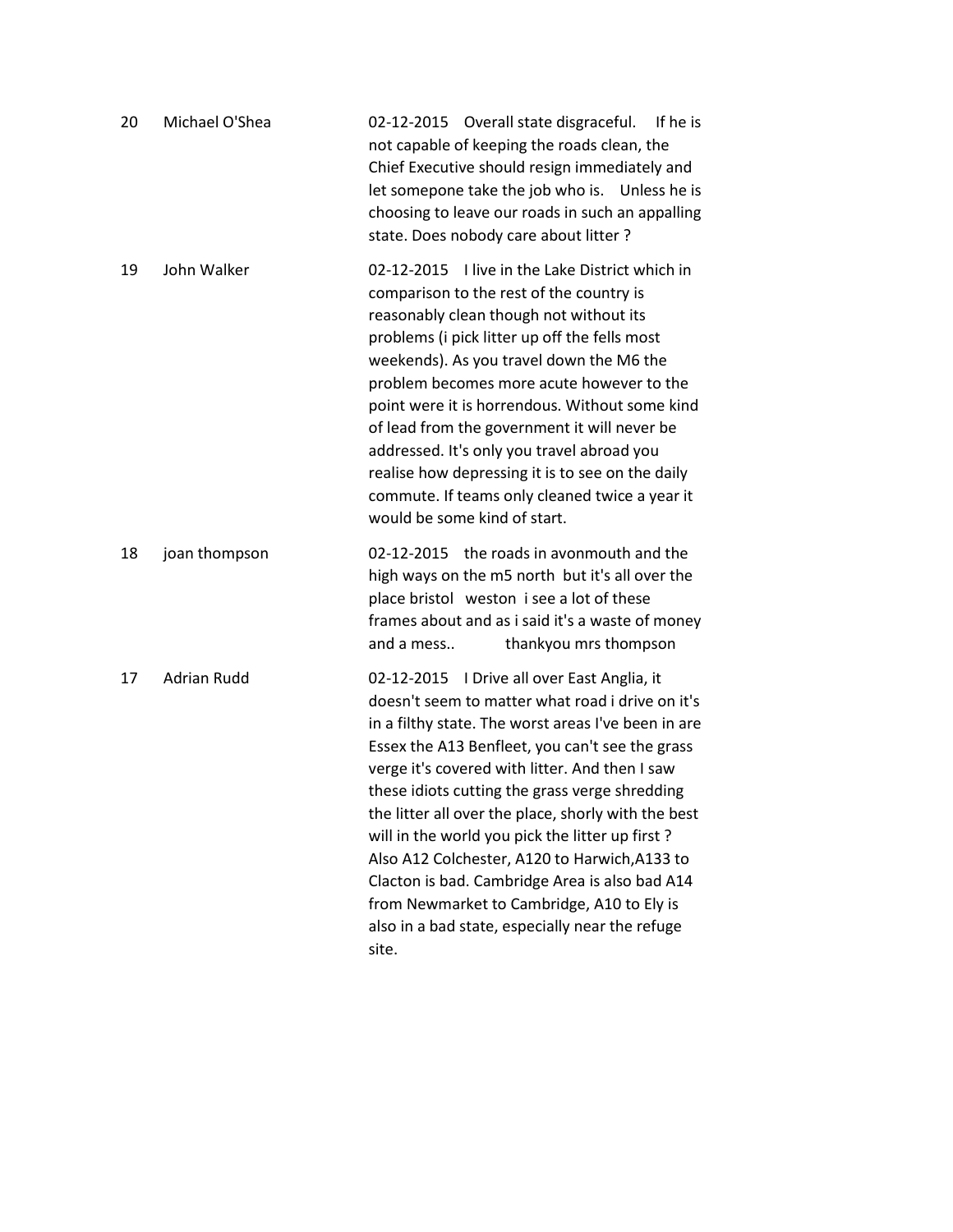| 16 | Trevor Mepham         | 01-12-2015 Generally, the state of litter on<br>many roads in England, including motorway<br>access and exit junctions is dreadful.<br>Specifically, the M3 junction to Woking and<br>Lightwater and the M4 junctions around Bristol<br>are very poor. In many parts of Europe this<br>problem has been cracked or is under control,<br>so why do we have such decadent, litter-strewn<br>roads?                                                                                 |
|----|-----------------------|----------------------------------------------------------------------------------------------------------------------------------------------------------------------------------------------------------------------------------------------------------------------------------------------------------------------------------------------------------------------------------------------------------------------------------------------------------------------------------|
| 15 | Tim Odell             | 01-12-2015 This is re junction 11 of the M20.<br>The roundabout and roadsides are regularly<br>blighted with litter from lorries. I have seen<br>some improvement in the last 6 months, but it<br>seems to be getting worse again, especially<br>after any Stack event. This is prime tourism<br>territory and cannot present a good image to<br>anyone driving locally or London bound on the<br>M20 and it is a shame to see such a lovely<br>natural area spoiled with trash. |
| 14 | <b>Geoff Sargeant</b> | 01-12-2015 A38 from M1 J28 to Derby<br>Virtually the whole length is once again<br>covered in litter on the verges on both sides.<br>The lay-bys are especially bad. It would seem<br>that it only gets cleaned about once a year.<br>Virtually all roads in N. Derbyshire are a<br>disgrace, the country roads seem to have been<br>completely abandoned, and never seem to get<br>cleaned. Very depressing & sad. PLEASE do<br>something about it. !                           |
| 13 | <b>Hilde Bartlett</b> | 01-12-2015 I frequently travel a section<br>around the M25, coming off at Jct 20. The litter<br>on the slip roads on an off the motorway has<br>been appalling for many years. Old road work<br>signs have not been cleared away when the job<br>had finishes, litter in the shrubberies and metal<br>bits and pieces. Regrettably I always travel on<br>my own, so am unable to take photographs of<br>proof.                                                                   |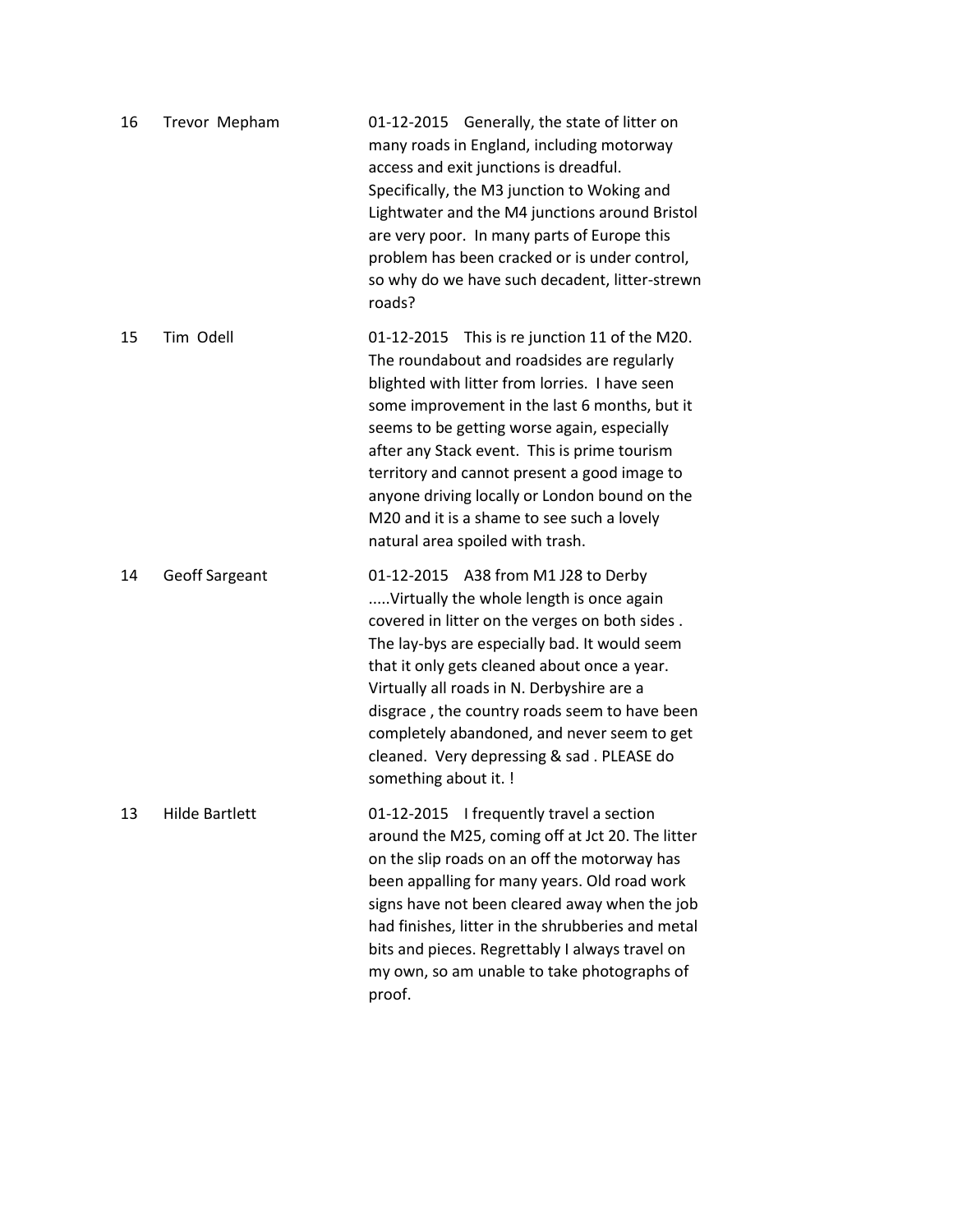| 12 | lain Ambler         | 01-12-2015 I regularly use the M11 (the<br>stretch both north and southbound between<br>the A406 and the M25). The roadside verges<br>are infrequently cleaned and often badly<br>littered. As well as the usual cans, plastic bags<br>etc there are often larger things from<br>commercial vehicles. The central reservation<br>appears never to get cleaned. I cannot<br>understand why Highways England does not<br>more aggressively pursue its contractors to<br>clean these verges much more frequently.                                                                                                  |
|----|---------------------|-----------------------------------------------------------------------------------------------------------------------------------------------------------------------------------------------------------------------------------------------------------------------------------------------------------------------------------------------------------------------------------------------------------------------------------------------------------------------------------------------------------------------------------------------------------------------------------------------------------------|
| 11 | <b>Peter Martin</b> | 01-12-2015 I travelled along the A120 to the<br>M11, up the M11 to J3 of the A14 (and back)<br>the weekend of Nov 28/29. Generally speaking<br>I was pleasantly surprised (by our low UK<br>standards) with the state of the roads and<br>there had been some evidence of recent litter<br>picking on the M11. However, the state of the<br>verges (side and centre) between J23 and 21 of<br>the A14 and the area around the junction with<br>the A1 are appalling. Equally the stretch of the<br>A14 between J18 and J5 is generally poor<br>especially the old chestnut of the central<br>reservation areas. |
| 10 | lan Dare            | 29-11-2015 Motorways: M1 J25-23A:<br>reasonable; M42 J11-J9: poor, especially<br>around J10; M42 J11-J1: reasonable; M5 J4A-<br>11A: reasonable to good. Trunk roads (not<br>sure if all HA responsibility): A42 from M1 J23A<br>to M42: good; A417 between M5 &<br>Cirencester: good.                                                                                                                                                                                                                                                                                                                          |
| 9  | <b>Gail Mills</b>   | 28-11-2015 The A13 from Kent into London<br>and Essex has the worst amount of litter I have<br>ever seen and in all my weekly journeys to<br>Essex along the A13 I have never seen anyone<br>clear it. WHY IS THAT AND WHEN WILL IT BE<br>CLEARED. The A2 to London is actually much<br>worse so I have no faith in the Highways<br><b>England Network.</b>                                                                                                                                                                                                                                                     |
| 8  | Eryk P.             | 26-11-2015<br>M3- J3 (Both ways)- Disaster!                                                                                                                                                                                                                                                                                                                                                                                                                                                                                                                                                                     |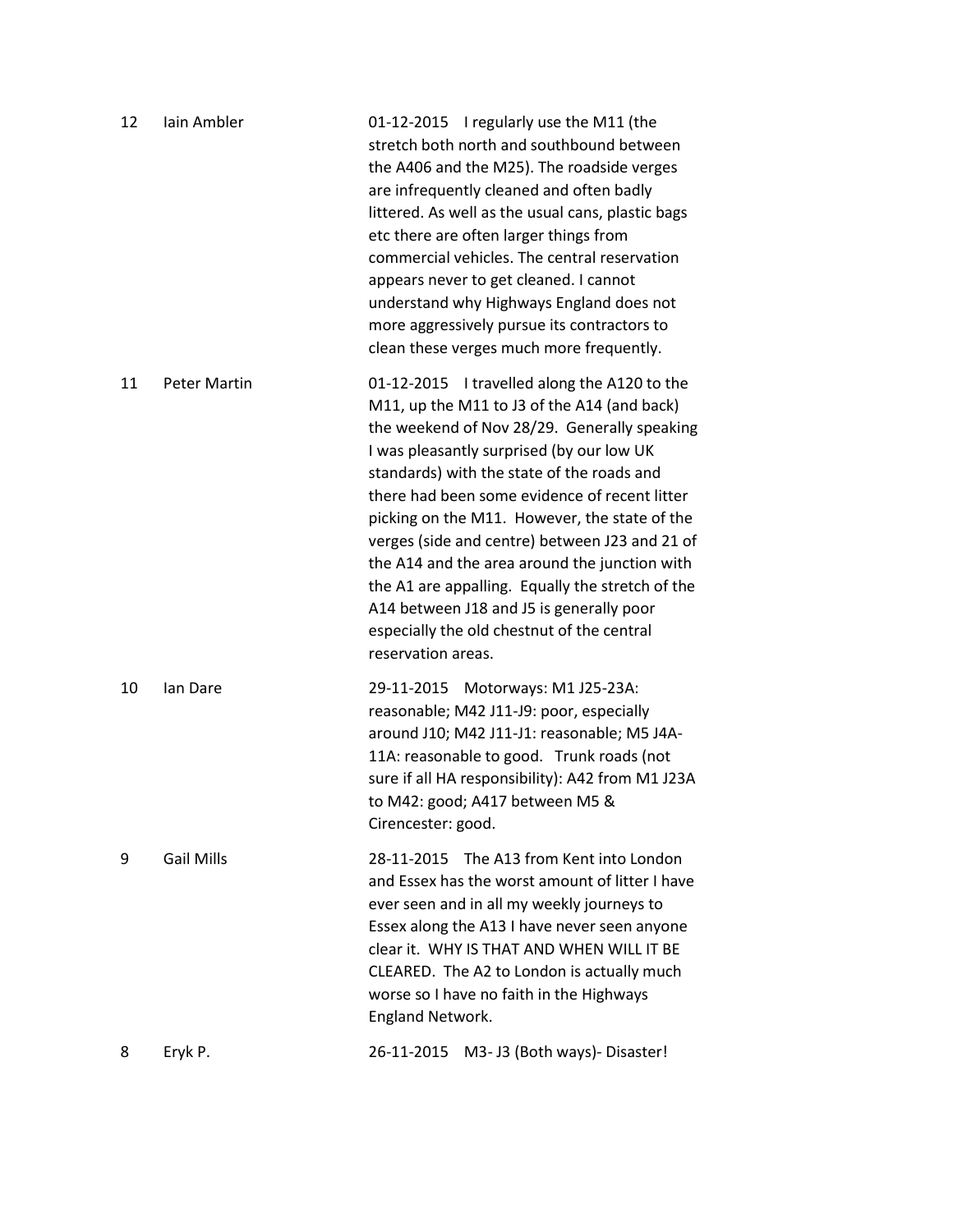| 7 | Susie Boyce          | 25-11-2015 I use the A14 a great deal and it is<br>usually covered in litter.                                                                                                                                                                                                                                                                                                                                                                                                                                                                                                                                   |
|---|----------------------|-----------------------------------------------------------------------------------------------------------------------------------------------------------------------------------------------------------------------------------------------------------------------------------------------------------------------------------------------------------------------------------------------------------------------------------------------------------------------------------------------------------------------------------------------------------------------------------------------------------------|
| 6 | sarah Hope           | 25-11-2015 The rubbish on the A11 between<br>Stansted and Newmarket, especially the<br>northern part of this stretch has been diabolical<br>for the last 5 years. Complaints to South cambs<br>seems to fall on deaf ears - everyone blames<br>contractors or other people for this constant<br>detritus - PLease could someone take this one<br>and clear it up. Disgusting.                                                                                                                                                                                                                                   |
| 5 | <b>Steve Hickson</b> | 24-11-2015 A couple of weeks ago I joined<br>the M25 at junction 4 (A21 via M25 sour road).<br>The slip roads into the M25 weren't in a great<br>state, lots of accumulated litter, a lot of it<br>matted into the undergrowth and roadside<br>foliage. This is a very small part of a much<br>larger issue, our road network is unclean,<br>unkept and uncared for, the roadside litter is<br>appalling. Recently I drove through northern<br>France and the difference in cleanliness was<br>astounding, the difference is: they care.                                                                        |
| 4 | Jan Wilson           | 24-11-2015 I LIVE IN TEWKESBURY, AND THE<br>M5, ALL OF IT, IS DREADFUL, PLUS MANY<br>OTHER ROADS, IN THE COUNTY ARE ALSO A<br>DISGRACE. I AM A FREQUENT USER OF MANY<br>MOTERWAYS IN ENGLAND, AND I HAVE YET TO<br>SEE A CLEAN ONE, WHAT A TERRIBLE STATE OF<br>AFFAIRS.                                                                                                                                                                                                                                                                                                                                        |
| 3 | Julia Squier         | 24-11-2015 Driving into London from M11 to<br>A 13, the verges are filthy with rubbish in<br>varying degrees of decomposition, so obviously<br>not cleared for a long time. The M11,<br>particularly on slip roads and around Stansted (<br>great advert for UK for incoming tourists) is<br>moderately dirty. The A1(I've just driven<br>Cambridge to Thirsk) is variable and particularly<br>bad in many lay-bys and central reservations<br>where the grass has been cut. Also, when in<br>inevitable traffic jam, and stationary in inside<br>lane, the volume of trash at close quarters is<br>phenomenal. |